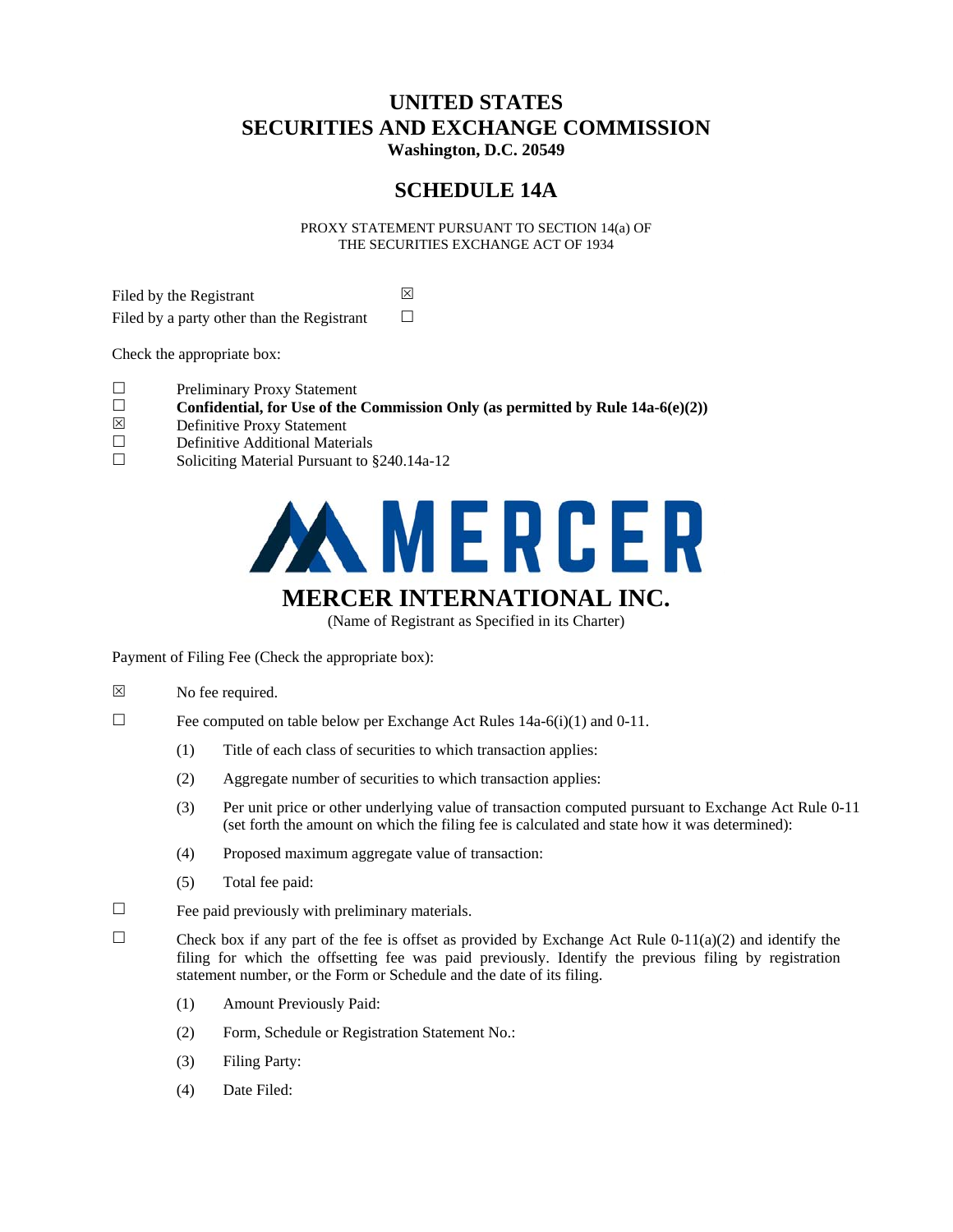

# **NOTICE OF ANNUAL MEETING OF SHAREHOLDERS**

**The 2019 Annual Meeting of Shareholders (the "Annual Meeting") of Mercer International Inc. (the "Company") will be held at Suite 1120, 700 West Pender Street, Vancouver, British Columbia, Canada on May 31, 2019 at 10:00 a.m. (Vancouver time) (doors open at 9:30 a.m. (Vancouver time))** for the following purposes:

- 1. To elect eight directors nominated by the board of directors to serve until the 2020 Annual Meeting of Shareholders;
- 2. To ratify the selection of PricewaterhouseCoopers LLP as the Company's independent registered public accounting firm for fiscal year 2019;
- 3. To approve, on a non-binding advisory basis, the compensation of the Company's executive officers as disclosed in these materials; and
- 4. To transact such other business as may properly come before the meeting.

# **For those who are not able to attend in person, the Company is offering a virtual shareholder meeting in which shareholders may listen to the Annual Meeting, submit questions and vote online at: www.meetingcenter.io/244576515.**

Only shareholders of record at the close of business on March 22, 2019 will be entitled to notice of, and to vote at, the Annual Meeting or any adjournment, postponement or rescheduling thereof.

YOUR VOTE IS VERY IMPORTANT. Whether or not you plan to attend the Annual Meeting in person or through the virtual meeting, we urge you to cast your vote and submit your proxy as promptly as possible by one of the methods below. Make sure to have your proxy card or voting instruction form (VIF) in hand. A proxy may be revoked in the manner described in the accompanying proxy statement.



For further information on how to vote, please refer to the instructions on the accompanying proxy card and the accompanying proxy statement.

# BY ORDER OF THE BOARD OF DIRECTORS

/s/ Jimmy S.H. Lee Jimmy S.H. Lee *Executive Chairman* 

#### April 16, 2019

**Important Notice Regarding the Availability of Proxy Materials for the Annual Meeting of Shareholders to be held on May 31, 2019: Our proxy statement and our 2018 Annual Report to Shareholders are available at www.mercerint.com/investors. Additionally, you may access our proxy materials at www.proxyvote.com or www.investorvote.com/merc.**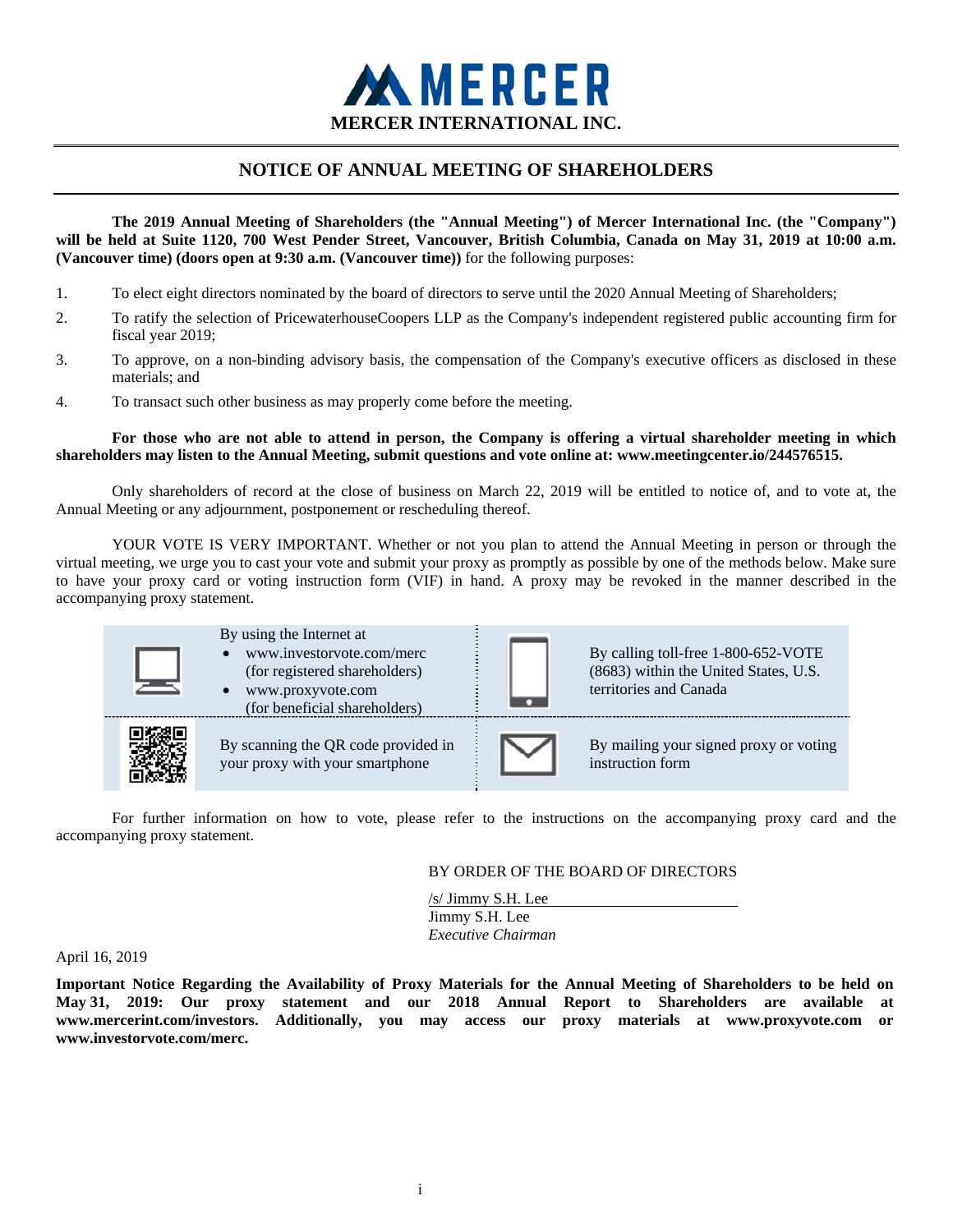# **PROXY STATEMENT**

# **TABLE OF CONTENTS**

| PROXY STATEMENT SUMMARY  III                          |
|-------------------------------------------------------|
|                                                       |
| Annual Meeting Agenda and Voting                      |
|                                                       |
|                                                       |
|                                                       |
| Snapshot of Attributes of Director Nominees  v        |
|                                                       |
|                                                       |
|                                                       |
| Independent Registered Public Accounting Firm ix      |
|                                                       |
| Advisory Resolution to Approve Our Executive          |
|                                                       |
|                                                       |
| PROPOSAL 1 - ELECTION OF DIRECTORS  3                 |
|                                                       |
| Majority Withheld Policy in Uncontested Director      |
|                                                       |
|                                                       |
|                                                       |
| Snapshot of Attributes of Director Nominees  7        |
| <b>CORPORATE GOVERNANCE AND</b>                       |
|                                                       |
|                                                       |
|                                                       |
| Governance Guidelines, Code of Conduct                |
|                                                       |
| <b>Affirmative Determination Regarding Director</b>   |
|                                                       |
|                                                       |
| Duties and Responsibilities of Lead Director 11       |
|                                                       |
|                                                       |
|                                                       |
| Our Director Nominations Process 16                   |
| Talent Management and Succession Planning  17         |
|                                                       |
|                                                       |
|                                                       |
|                                                       |
| Shareholder Communications with Board 19              |
|                                                       |
| Shareholding Guideline for Non-Employee               |
|                                                       |
| Review and Approval of Related Party                  |
|                                                       |
|                                                       |
|                                                       |
|                                                       |
|                                                       |
| SHARES OUTSTANDING AND OWNERSHIP                      |
| OF CERTAIN BENEFICIAL OWNERS                          |
|                                                       |
|                                                       |
| Share Ownership of Certain Beneficial Owners<br>23    |
| Share Ownership of Directors and Executive Officers24 |
| REPORT OF THE AUDIT COMMITTEE  25                     |
| COMPENSATION AND HUMAN RESOURCES                      |
| COMMITTEE INTERLOCKS AND INSIDER                      |
|                                                       |

| INDEPENDENT COMPENSATION                        |
|-------------------------------------------------|
|                                                 |
| REPORT OF THE COMPENSATION AND HUMAN            |
|                                                 |
| COMPENSATION DISCUSSION AND ANALYSIS  27        |
|                                                 |
| Timing of Executive Compensation Decisions 27   |
|                                                 |
|                                                 |
|                                                 |
|                                                 |
| Administration, Process and Role of the         |
|                                                 |
|                                                 |
|                                                 |
| Limitations on Deductibility of Compensation 41 |
| Other Applicable Policies and Provisions 41     |
|                                                 |
| How the Committee Considered the 2018 Advisory  |
| Vote on Our Compensation Program 42             |
| EXECUTIVE COMPENSATION TABLES  43               |
|                                                 |
| Narrative Disclosure to Summary Compensation    |
|                                                 |
| Grants of Plan-Based Awards Table  45           |
| Narrative Disclosure to Grants of Plan-Based    |
|                                                 |
| Outstanding Equity Awards at Fiscal Year-End    |
|                                                 |
| Option Exercises and Stock Vested  48           |
| Non-Qualified Deferred Compensation  48         |
| Non-Qualified Deferred Compensation Table  49   |
| Potential Payments upon Termination or Change   |
|                                                 |
| Narrative Discussion on Potential Payments      |
| upon Termination or Change of Control 50        |
|                                                 |
| <b>INFORMATION REGARDING EQUITY</b>             |
|                                                 |
| Equity Compensation Plan Information 54         |
| PROPOSAL 2 - INDEPENDENT REGISTERED             |
|                                                 |
| Ratification of Independent Registered Public   |
|                                                 |
| Fees of Independent Registered Public           |
|                                                 |
| Policy on Audit Committee Pre-Approval of       |
| Audit and Permitted Non-Audit Services 55       |
| PROPOSAL 3 - ADVISORY VOTE ON EXECUTIVE         |
|                                                 |
| SECTION 16(A) BENEFICIAL OWNERSHIP              |
|                                                 |
| COMMONLY ASKED QUESTIONS AND                    |
|                                                 |
| FUTURE SHAREHOLDER PROPOSALS 60                 |
|                                                 |
| Notice Regarding Forward-Looking Statements 60  |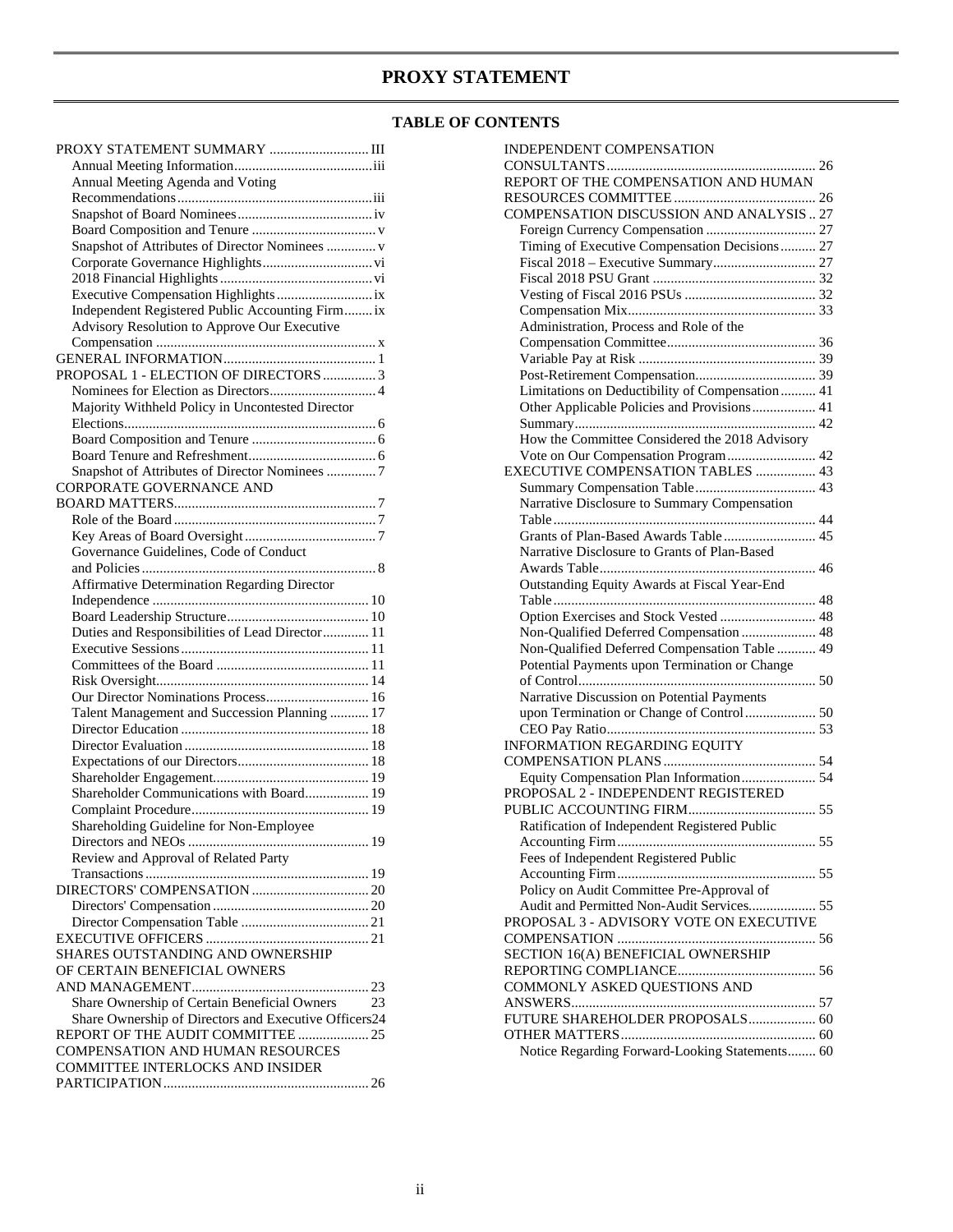# **PROXY STATEMENT SUMMARY**

This summary highlights information contained elsewhere in this proxy statement. It does not contain all of the information that you should consider and you should read the entire proxy statement carefully before voting.

# **Annual Meeting Information**

| <b>Time and Date:</b>                | 10:00 a.m. (Vancouver time) on May 31, 2019                                                                                                                                                                                                                                                                                                                                                                                                                                                                                                         |  |  |  |  |  |
|--------------------------------------|-----------------------------------------------------------------------------------------------------------------------------------------------------------------------------------------------------------------------------------------------------------------------------------------------------------------------------------------------------------------------------------------------------------------------------------------------------------------------------------------------------------------------------------------------------|--|--|--|--|--|
| <b>Place:</b>                        | Suite 1120, 700 West Pender Street, Vancouver, British Columbia, Canada                                                                                                                                                                                                                                                                                                                                                                                                                                                                             |  |  |  |  |  |
| <b>Record Date:</b>                  | March 22, 2019 (the "Record Date")                                                                                                                                                                                                                                                                                                                                                                                                                                                                                                                  |  |  |  |  |  |
| Voting:                              | Shareholders as of the Record Date are entitled to vote.<br>٠<br>Please vote your shares as soon as possible. Your broker will NOT be<br>$\bullet$<br>able to vote your shares with respect to any of the matters presented at the<br>meeting, other than the ratification of the selection of our independent<br>registered public accounting firm, unless you give your broker specific<br>voting instructions.<br>Registered holders may vote in person at the annual meeting.<br>See page 57 of this proxy statement for more information.<br>٠ |  |  |  |  |  |
| <b>Attending the Annual Meeting:</b> | In Person. Meeting starts at 10:00 a.m. (Vancouver time); doors open at<br>9:30 a.m. (Vancouver time).<br><b>Virtual Meeting.</b> You also may vote at the annual meeting via the Internet<br>٠<br>by visiting www.meetingcenter.io/244576515 and following the<br>instructions. You will need the information included on your proxy card<br>to access the meeting.<br>You do not need to attend the annual meeting to vote if you submitted<br>٠<br>your proxy in advance of the annual meeting.                                                  |  |  |  |  |  |

**Even if you plan to attend our annual meeting in person or through the virtual meeting, please cast your vote as soon as possible. Make sure to have your proxy card or voting instruction form (VIF) in hand:** 

| By using the Internet at<br>www.investorvote.com/merc<br>(for registered shareholders)<br>www.proxyvote.com<br>$\bullet$<br>(for beneficial shareholders) | By calling toll-free 1-800-652-VOTE<br>(8683) within the United States, U.S.<br>territories and Canada |
|-----------------------------------------------------------------------------------------------------------------------------------------------------------|--------------------------------------------------------------------------------------------------------|
| By scanning the QR code provided in<br>your proxy with your smartphone                                                                                    | By mailing your signed proxy or<br>voting instruction form                                             |

# **Annual Meeting Agenda and Voting Recommendations**

| <b>Proposal</b>                                                                                                       | <b>Board Voting Recommendation</b> | <b>Page Reference</b><br>(for more detail) |
|-----------------------------------------------------------------------------------------------------------------------|------------------------------------|--------------------------------------------|
| <b>Management proposals</b>                                                                                           |                                    |                                            |
| Election of eight directors                                                                                           | <b>FOR EACH DIRECTOR NOMINEE</b>   |                                            |
| Ratification of PricewaterhouseCoopers LLP as<br>our independent registered public accounting<br>firm for fiscal 2019 | <b>FOR</b>                         | 55                                         |
| Advisory resolution to approve our executive<br>compensation                                                          | <b>FOR</b>                         | 56                                         |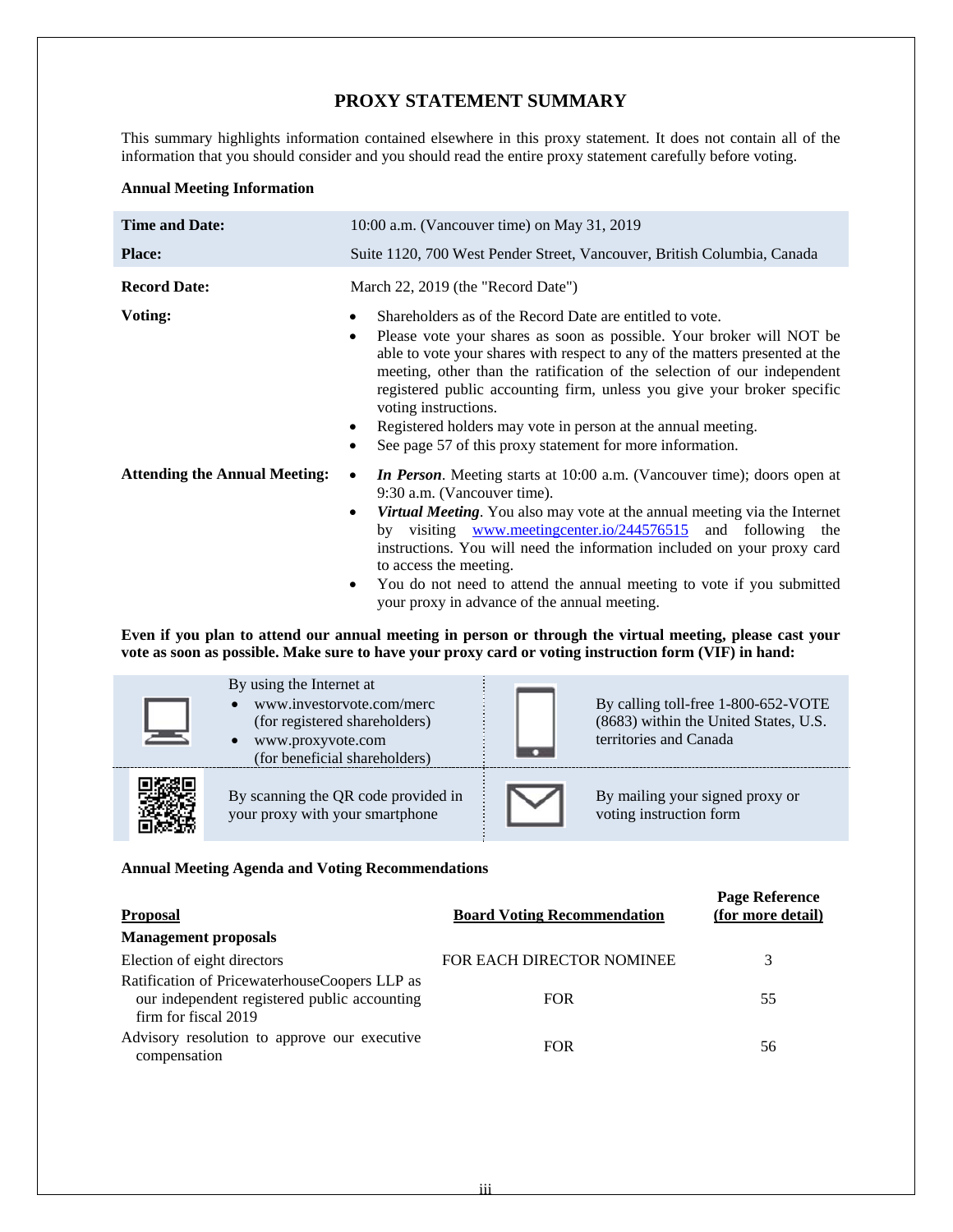# **Snapshot of Board Nominees**

The following table provides summary information about each director nominee. Each director nominee is elected annually by a majority of votes cast.

|                         |     | <b>Director</b> |                                                                                                                                                                                                                                                                             |                    |    | <b>Committee Memberships</b> |            |             |
|-------------------------|-----|-----------------|-----------------------------------------------------------------------------------------------------------------------------------------------------------------------------------------------------------------------------------------------------------------------------|--------------------|----|------------------------------|------------|-------------|
| <b>Name</b>             | Age | <b>Since</b>    | <b>Principal Occupation</b>                                                                                                                                                                                                                                                 | Independent        | AC | <b>CHRC</b>                  | <b>GNC</b> | <b>EHSC</b> |
| Jimmy S.H. Lee          | 62  | 1985            | Executive Chairman, past<br>President and Chief Executive<br>Officer of the Company                                                                                                                                                                                         |                    |    |                              |            |             |
|                         |     | 2015            | President and Chief Executive<br>Officer of the Company                                                                                                                                                                                                                     |                    |    |                              |            |             |
| William D. McCartney 63 |     | 2003            | President and Chief Executive<br>Officer of Pemcorp<br>Management Inc.                                                                                                                                                                                                      | V                  | c. |                              |            |             |
|                         |     | 2011            | Director of Buckman<br>Laboratories International<br>Inc.; past President and Chief<br><b>Executive Officer of Canfor</b><br>Corporation                                                                                                                                    | V                  |    |                              |            |             |
|                         |     | 2012            | Past Executive Vice-President<br>and Chief Operating Officer<br>for MacMillan Bloedel Ltd.;<br>past President and Chief<br>Executive Officer of<br>TimberWest Forest Ltd.                                                                                                   | V<br>$^\copyright$ |    |                              | č          |             |
| Martha A.M. (Marti)     | 61  | 2017            | President and Chief Executive<br>Officer of River Rock<br>Partners, Inc.; Director of<br>lululemon athletica Inc. and<br>Graco Inc.                                                                                                                                         | V                  |    |                              |            |             |
|                         |     | 2018            | Chief Executive Officer of<br>Peloton Advisors Inc.; past<br>Vice Chairman, Investment<br><b>Banking of CIBC World</b><br>Markets Inc.                                                                                                                                      | V                  |    |                              |            |             |
|                         |     | 2018            | Director, Huber Engineered<br>Materials, a portfolio<br>company of J.M. Huber<br>Corporation; President and<br>Chief Executive Officer of<br>Welty Strategic Consulting,<br>LLC; past president of Flint<br>Ink. Corp. and the Specialty<br>Group of H.B. Fuller<br>Company | V                  |    |                              |            |             |
| c<br>Chair              |     | Member          | $^\copyright$<br>Lead Independent Director                                                                                                                                                                                                                                  |                    |    |                              |            |             |

AC Audit Committee<br>CHRC Compensation and Compensation and Human Resources Committee

GNC Governance and Nominating Committee<br>EHSC Environmental, Health and Safety Comm Environmental, Health and Safety Committee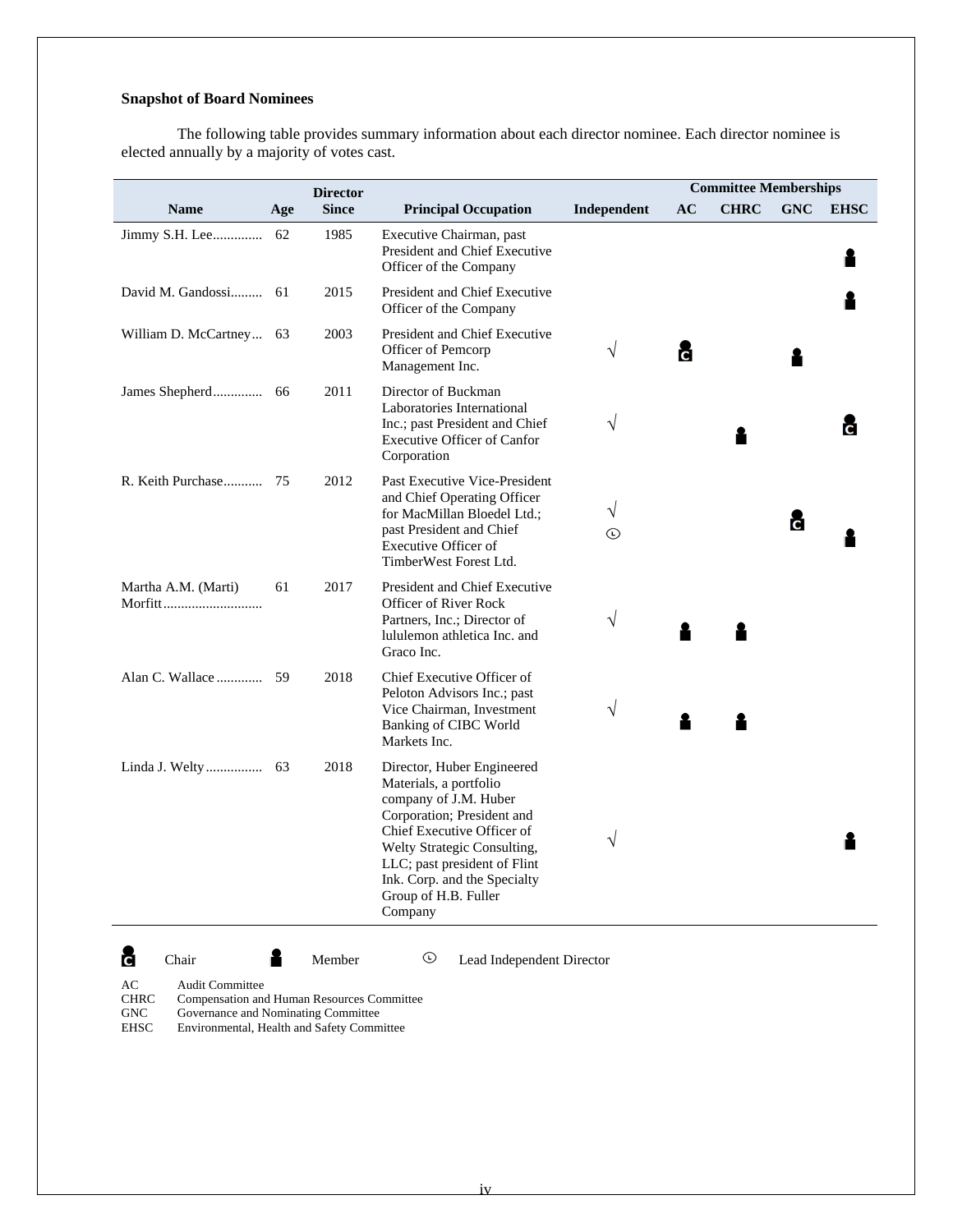# **Board Composition and Tenure**

The following table provides summary information about each director nominee. Each director nominee is elected annually by a majority of votes cast.



#### **Snapshot of Attributes of Director Nominees**

All director nominees exhibit the following personal attributes:

- 
- Prepared to represent the best interests of all shareholders <br>A proven record of success
- Prepared to participate actively in board activities Collegiality

Our director nominees also have the following qualifications:

- Integrity **Diversity Diversity** 
	-
	-

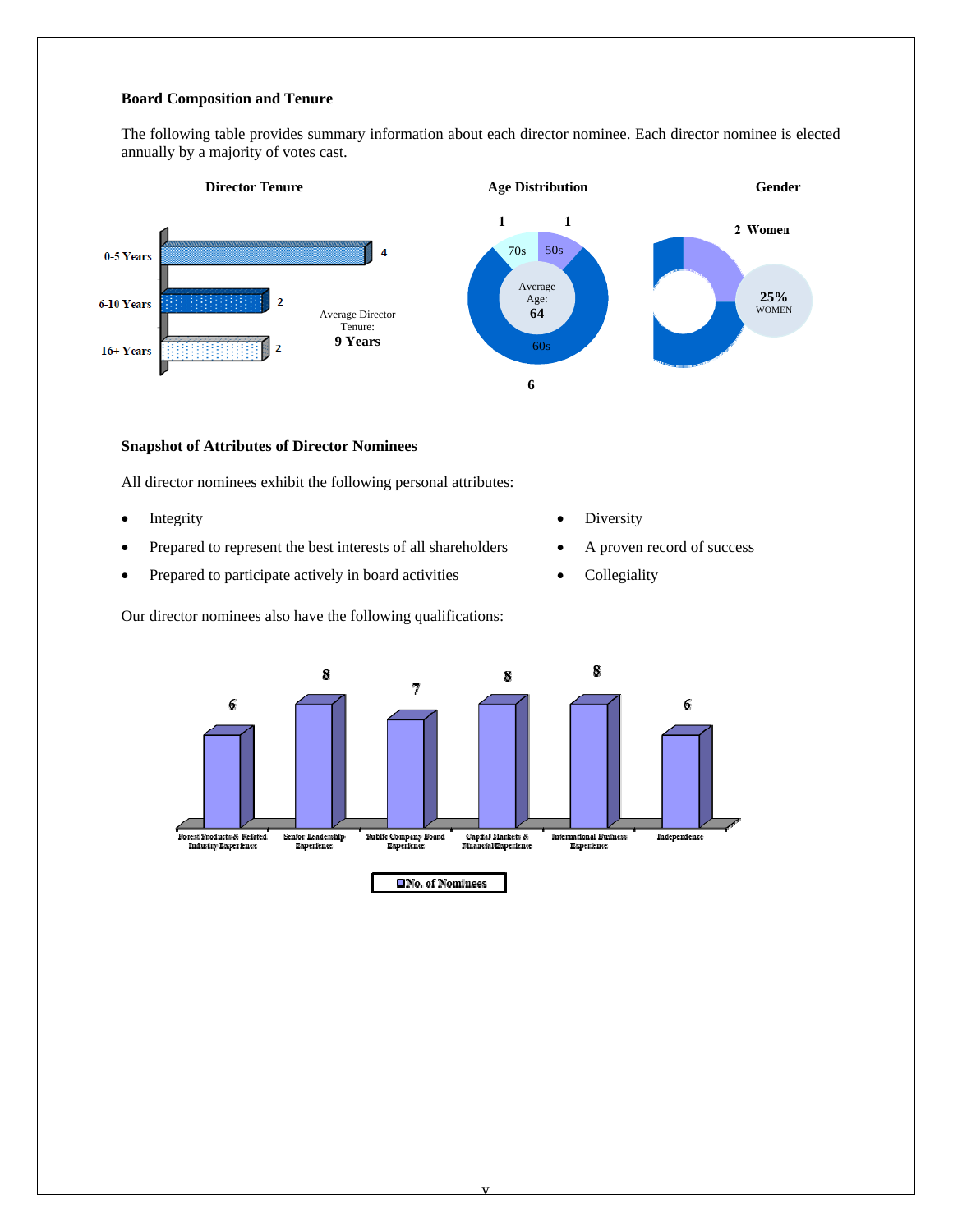### **Corporate Governance Highlights**

We are committed to good corporate governance, which promotes the long-term interests of our shareholders, strengthens board and management accountability and helps build public trust in us. The "Corporate Governance and Board Matters" section beginning on page 7 describes our governance framework, which includes the following highlights:

## *Board Independence*

- Independent director nominees ...................... 6 of 8
- Independent lead director ................. Keith Purchase
- Independent board committees ... AC, CHRC, GNC

# *Director Elections*

- Frequency of board elections ....................... Annual
- Lead director term limit .......... two terms of 3 years
- Voting standard for uncontested elections ................................ Majority of votes cast

*Board and Independent Director Meetings in 2018* 

- Full board meetings .............................................. 10
- Independent director-only meetings ....................... 7
- Separate strategic planning meetings ..................... 2

# **2018 Financial Highlights**

2018 was a successful year for us. In 2018, we had strong financial and operating performance, significantly expanded our business, implemented a number of strategic capital projects to enhance our operations and continued to return capital to our shareholders via dividend payments.

#### In 2018, we:

- generated record Operating EBITDA\* of \$364.6 million and net income of \$128.6 million, a 44% and 82% increase, respectively, over the prior year;
- generated Return on Assets and Return on Equity of 7.9% and 22.6%, a 49% and 52% increase respectively over the prior year;
- achieved improved safety performance including a reduction in our Total Recordable Incident Rate to 2.86 as compared to 2.89 in the prior year;
- significantly expanded our pulp operations by acquiring Mercer Peace River Pulp Ltd. ("MPR") in

#### *Board Committee Meetings in 2018*

- Audit Committee ..................................................... 4
- Compensation and Human Resources Committee .. 4
- Governance and Nominating Committee ................ 4
- Environmental, Health and Safety Committee ........ 4

*Evaluating and Improving Board Performance*

- Monitor best practices ......................................... Yes
- Board evaluations ........................................ Annually
- Committee evaluations ................................ Annually
- Board recruitment and composition ............ Annually
- Board orientation ................................................. Yes
- Continuing board education ................................ Yes

*Aligning Director and Shareholder Interests* 

- Director stock ownership guidelines ................... Yes
- Director equity grants .......................................... Yes
- Risk oversight by full board and committees ...... Yes

December 2018 for approximately \$345 million. This acquisition increased our annual aggregate pulp production capacity by 42% and our electrical generation capacity by 29%;

- issued \$350 million of 7.375% senior notes due 2025 to finance acquiring MPR and consolidated, extended and expanded our revolving credit facilities including establishing a new pan-German €200 million facility with a five year term;
- implemented \$86.9 million of capital projects at our mills to reduce costs, increase production and improve efficiencies and reliability;
- expanded our operations through the acquisition of Indian sandalwood plantations in Western Australia; and
- returned \$32.6 million to our shareholders through the declaration of regular dividend payments.

<sup>\*</sup>Operating EBITDA is defined as operating income plus depreciation and amortization and non-recurring capital asset impairment charges. Operating EBITDA is not a measure of financial performance under accounting principles generally accepted in the United States ("GAAP") and should not be considered in isolation or as a substitute for analysis of our results as reported under GAAP. We use Operating EBITDA as a benchmark measurement of our own operating results and as a benchmark relative to our competitors. We consider it to be a meaningful supplement to operating income as a performance measure primarily because depreciation expense and non-recurring capital asset impairment charges are not actual cash costs, and depreciation expense varies widely from company to company in a manner that we consider largely independent of the underlying cost efficiency of our operating facilities. In addition, we believe Operating EBITDA is commonly used by securities analysts, investors and other interested parties to evaluate our financial performance. For a reconciliation of net income to Operating EBITDA, please see page viii hereof.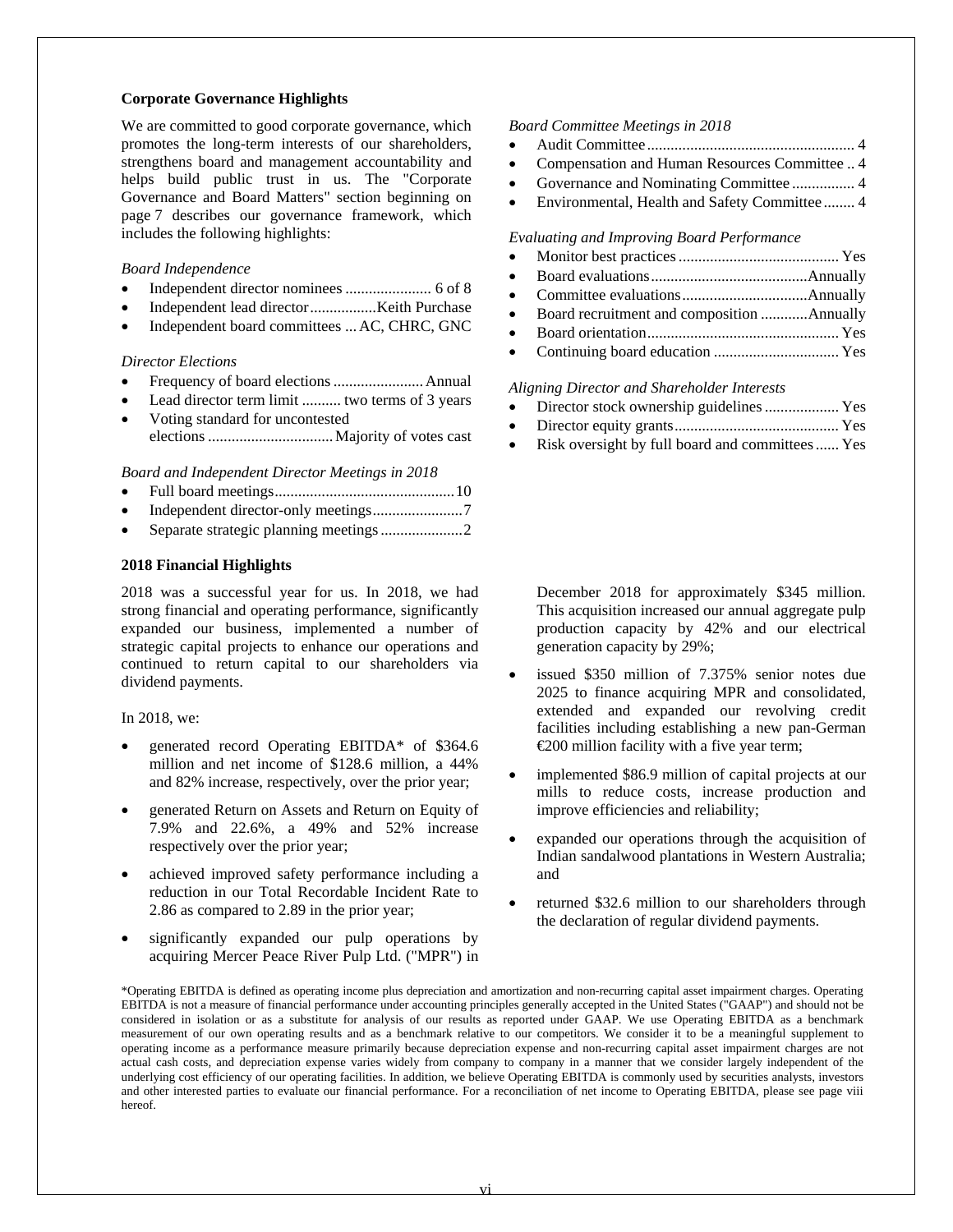The chart below summarizes our selected key financial and operating results for 2018 compared to 2017.

|                                      |                                           | <b>Year Ended December 31,</b> |    |                 |                |
|--------------------------------------|-------------------------------------------|--------------------------------|----|-----------------|----------------|
|                                      |                                           | $2018^{(1)}$                   |    | 2017            | Change $(\% )$ |
|                                      | (in millions, other than where indicated) |                                |    |                 |                |
| <b>Pulp Segment</b>                  |                                           |                                |    |                 |                |
| Pulp production ('000 ADMTs)         |                                           |                                |    |                 |                |
|                                      |                                           | 1,451.3                        |    | 1,507.0         | (4)            |
|                                      |                                           | 21.3                           |    |                 |                |
| Pulp sales ('000 ADMTs)              |                                           |                                |    |                 |                |
|                                      |                                           | 1,418.0                        |    | 1,515.1         | (6)            |
|                                      |                                           | 22.9                           |    |                 |                |
|                                      |                                           | 1,625.2                        |    | 1,888.3         | (14)           |
|                                      |                                           | 615.2                          |    | 822.1           | (25)           |
| <b>Wood Products Segment</b>         |                                           |                                |    |                 |                |
|                                      |                                           | 398.7                          |    | 281.3           | 42             |
| Lumber sales (MMfbm)                 |                                           | 412.9                          |    | 213.5           | 93             |
|                                      |                                           | 86.3                           |    | 73.7            | 17             |
| <b>Statement of Operations Data:</b> |                                           |                                |    |                 |                |
|                                      |                                           | 1,268.2                        | \$ | 1.071.7         | 18             |
|                                      |                                           | 189.0                          |    | 97.4            | 94             |
|                                      |                                           | 0.5                            |    |                 |                |
|                                      |                                           | 1,457.7                        | \$ | 1,169.1         | 25             |
|                                      |                                           | 1,189.9                        | \$ | $1,000.6^{(3)}$ | 19             |
|                                      |                                           | 274.4                          | \$ | $171.3^{(3)}$   | 60             |
|                                      |                                           | 6.2                            |    | 5.6             | 11             |
|                                      |                                           | (12.7)                         |    | (8.3)           | (53)           |
|                                      |                                           | 267.9                          | \$ | 168.6           | 59             |
|                                      |                                           | 364.6                          | \$ | $253.8^{(3)}$   | 44             |
|                                      |                                           | 128.6                          | \$ | 70.5            | 82             |

|                                      |                                 | December 31. |            |                |
|--------------------------------------|---------------------------------|--------------|------------|----------------|
|                                      | 2018                            |              | 2017       | Change $(\% )$ |
| <b>Balance Sheet and Other Data:</b> | (in millions, other than ratio) |              |            |                |
|                                      | 240.5                           | S            | 143.3      | 68             |
|                                      | 615.3                           |              | 421.9      | 46             |
|                                      | 800.9                           |              | 498.2      | 61             |
|                                      | 581.4                           |              | 550.7      | 6              |
|                                      | $1.4 \text{ to } 1$             |              | $0.9$ to 1 | 56             |
|                                      | 7.9%                            |              | 5.3%       | 49             |
|                                      | 22.6%                           |              | 14.9%      | 52             |
|                                      | 2.86                            |              | 2.89       |                |
|                                      | <b>Year Ended December 31.</b>  |              |            |                |
|                                      | 2018                            |              | 2017       | Change $(\% )$ |
| <b>Share Price and Dividend Data</b> |                                 |              |            |                |
|                                      | 10.44                           |              | 14.30      | (27)           |
|                                      | 19.14                           |              | 15.00      | 28             |
|                                      | 0.50                            |              | 0.47       | 6              |

<sup>(1)</sup> Includes results of MPR since December 10, 2018 and excludes energy production and sales relating to our 50% joint venture interest in the Cariboo mill, which is accounted for as an equity investment.

 $\overline{a}$ 

(2) Adjusted as a result of our adoption of Accounting Standards Update 2017-7, *Improving the Presentation of Net Periodic Pension Cost and Net Periodic Post-Retirement Benefit Cost*, in the current year.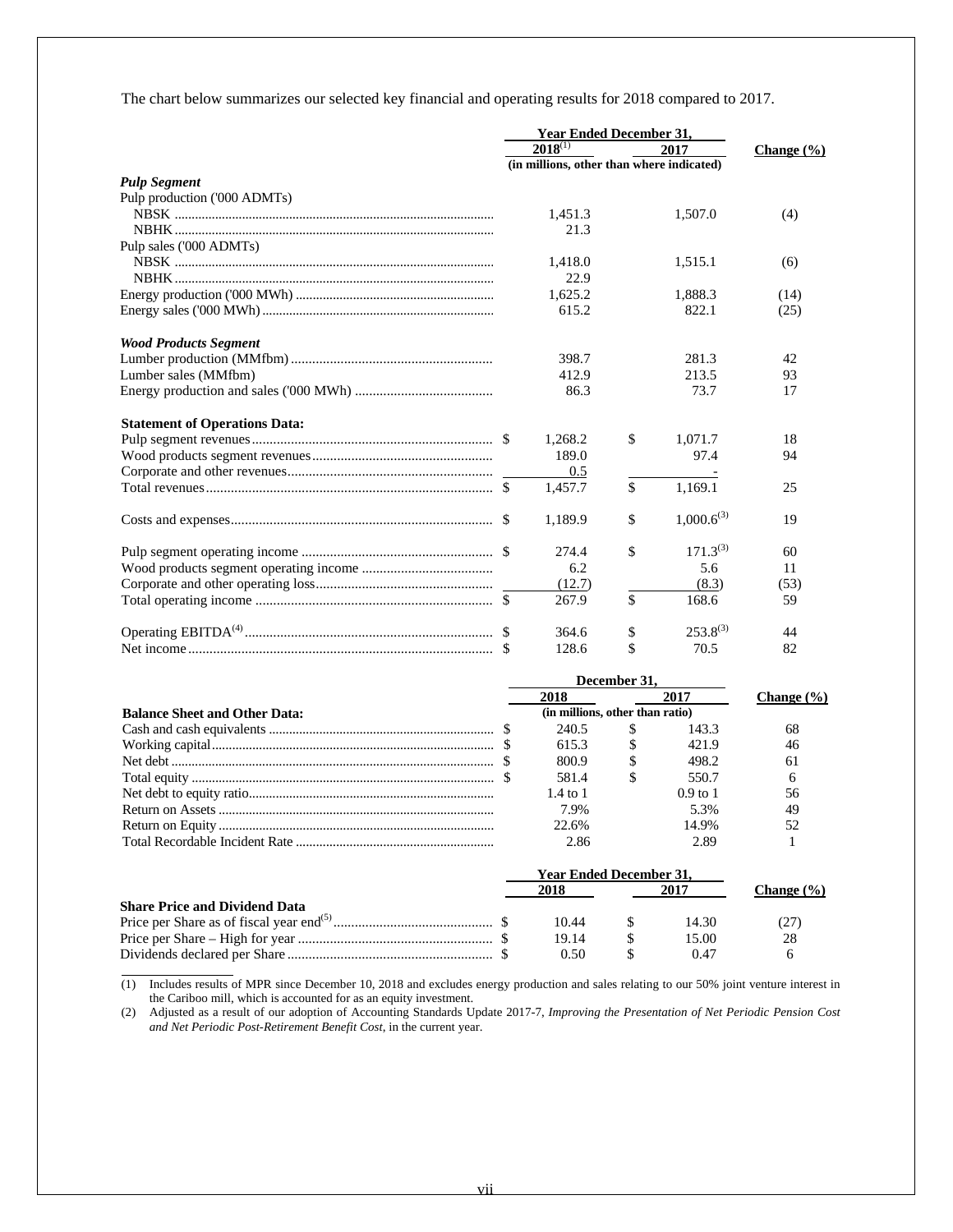(3) The following table provides a reconciliation of net income to operating income and Operating EBITDA for the years indicated:

| <b>Year Ended December 31.</b> |       |               |       |
|--------------------------------|-------|---------------|-------|
|                                | 2018  |               |       |
|                                |       | (in millions) |       |
|                                | 128.6 |               | 70.5  |
|                                | 48.7  |               | 33.5  |
|                                | 515   |               | 54.8  |
|                                | 21.5  |               | 10.7  |
|                                | 7.0   |               |       |
|                                |       |               |       |
|                                |       |               |       |
|                                | 267.9 |               | 168.6 |
|                                | 96.7  |               | 85.3  |
|                                |       |               |       |

(4) Represents the closing market price of our shares of common stock on the NASDAQ Global Select Market on December 31, 2018 and December 29, 2017, respectively.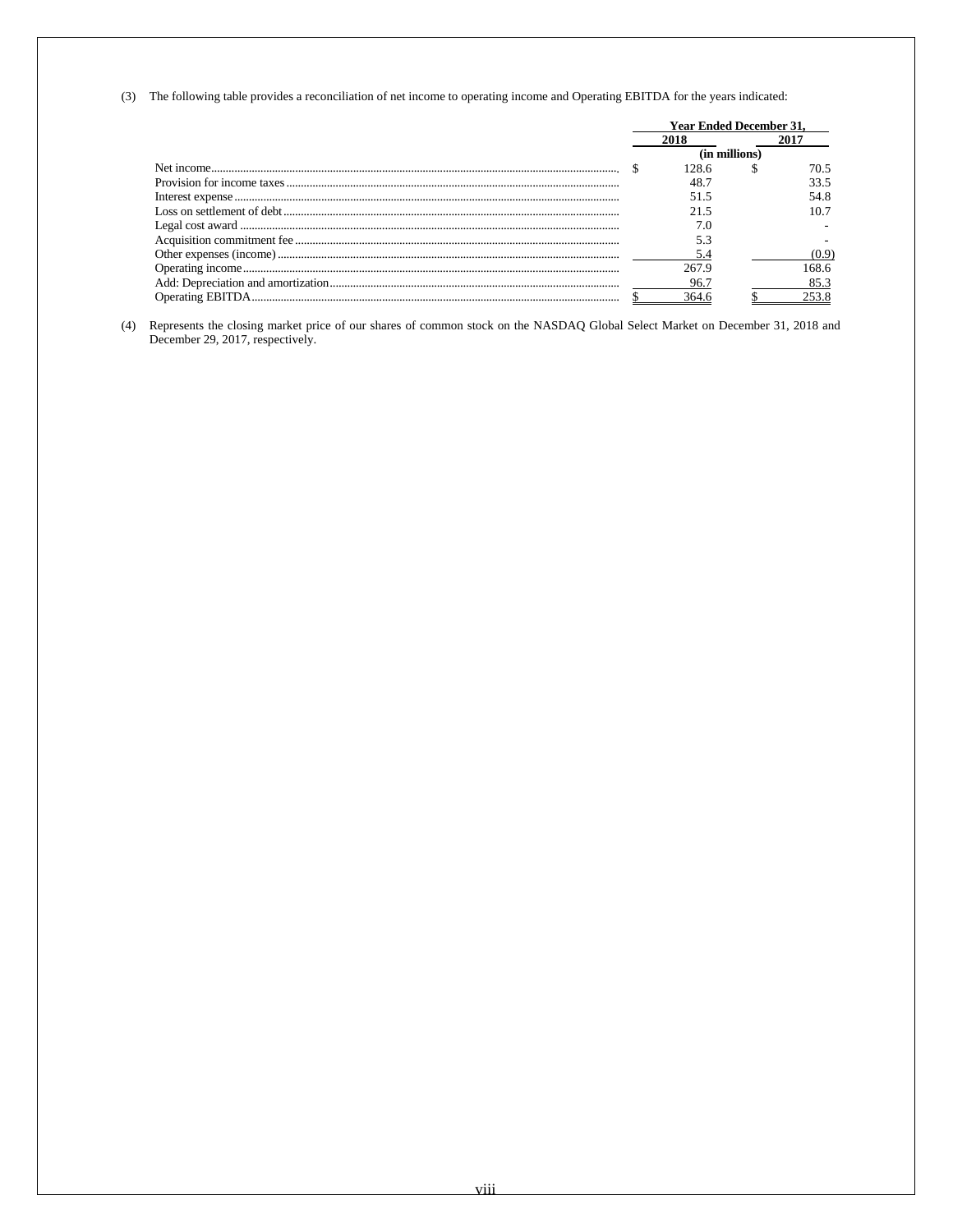# **Executive Compensation Highlights**

Our executive compensation program is designed to achieve the following key objectives:

- Pay for performance by having a significant portion of an executive's compensation performance-based or "at risk";
- Closely align compensation with our business purpose and commitment to shareholder value creation by focusing on long-term sustainable growth;
- Attract and retain top talent by competing effectively for high quality individuals whose efforts and judgments are vital to our continued success;
- Create an environment in which our executives are motivated to achieve and maintain superior performance levels and goals consistent with our overall business strategy;
- Reward and compensate our executives for their contribution to our overall success and for their individual performance during the relevant fiscal year; and
- Align the interests of our executives with the long-term interests of our Shareholders.

Some of the compensation practices we employ to achieve our objectives include:

|           | <b>What We Do</b>                                                                                              |                                                              | <b>What We Don't Do</b>                                                         |  |  |  |
|-----------|----------------------------------------------------------------------------------------------------------------|--------------------------------------------------------------|---------------------------------------------------------------------------------|--|--|--|
|           | Pay for performance                                                                                            | $\bullet$                                                    | change-in-control<br>single-trigger<br>executive<br>Have                        |  |  |  |
|           | Deliver a significant portion of executives' total direct                                                      |                                                              | contracts                                                                       |  |  |  |
|           | compensation in the form of variable compensation                                                              | $\bullet$                                                    | Provide significant perquisites                                                 |  |  |  |
| $\bullet$ | Utilize performance-based equity awards with vesting<br>requirements determined and judged by our Compensation | $\bullet$                                                    | Provide "defined benefit" retirement plans for our<br>executives                |  |  |  |
|           | and Human Resources Committee                                                                                  |                                                              | Provide supplemental executive retirement plans for our<br>$\bullet$            |  |  |  |
|           | Manage share usage conservatively                                                                              | executives                                                   |                                                                                 |  |  |  |
|           | Conduct annual "say-on-pay" advisory votes                                                                     | ٠                                                            | Provide excise tax gross-ups of perquisites                                     |  |  |  |
|           | Maintain a clawback policy                                                                                     | Re-price stock options without shareholder approval; no<br>٠ |                                                                                 |  |  |  |
|           | Assess risks to our compensation policies and practices                                                        |                                                              | grants below fair market value                                                  |  |  |  |
|           | Maintain a stock ownership policy for our directors and<br><b>NEOs</b>                                         |                                                              | Pay dividends on unvested long-term equity incentives<br>to our executives      |  |  |  |
|           | Annually review the Compensation and Human Resource<br>Committee's charter                                     |                                                              | Allow executives to engage in hedging transactions with<br>respect to our stock |  |  |  |

#### **Independent Registered Public Accounting Firm**

As a matter of governance practices, our Audit Committee is asking shareholders to ratify the selection of PricewaterhouseCoopers LLP to serve as our independent registered public accounting firm for 2019. The following table sets forth the aggregate fees billed by PricewaterhouseCoopers LLP for 2018 and 2017.

|              |  | <b>Year Ended December 31,</b> |  |           |  |
|--------------|--|--------------------------------|--|-----------|--|
|              |  | 2018                           |  |           |  |
|              |  | 1.182.684                      |  | 1,231,705 |  |
|              |  | 316.165                        |  | 182,157   |  |
|              |  | 242.232                        |  | 110.764   |  |
|              |  | 63.925                         |  | 136.092   |  |
| <b>Total</b> |  | 805.006                        |  | .660.718  |  |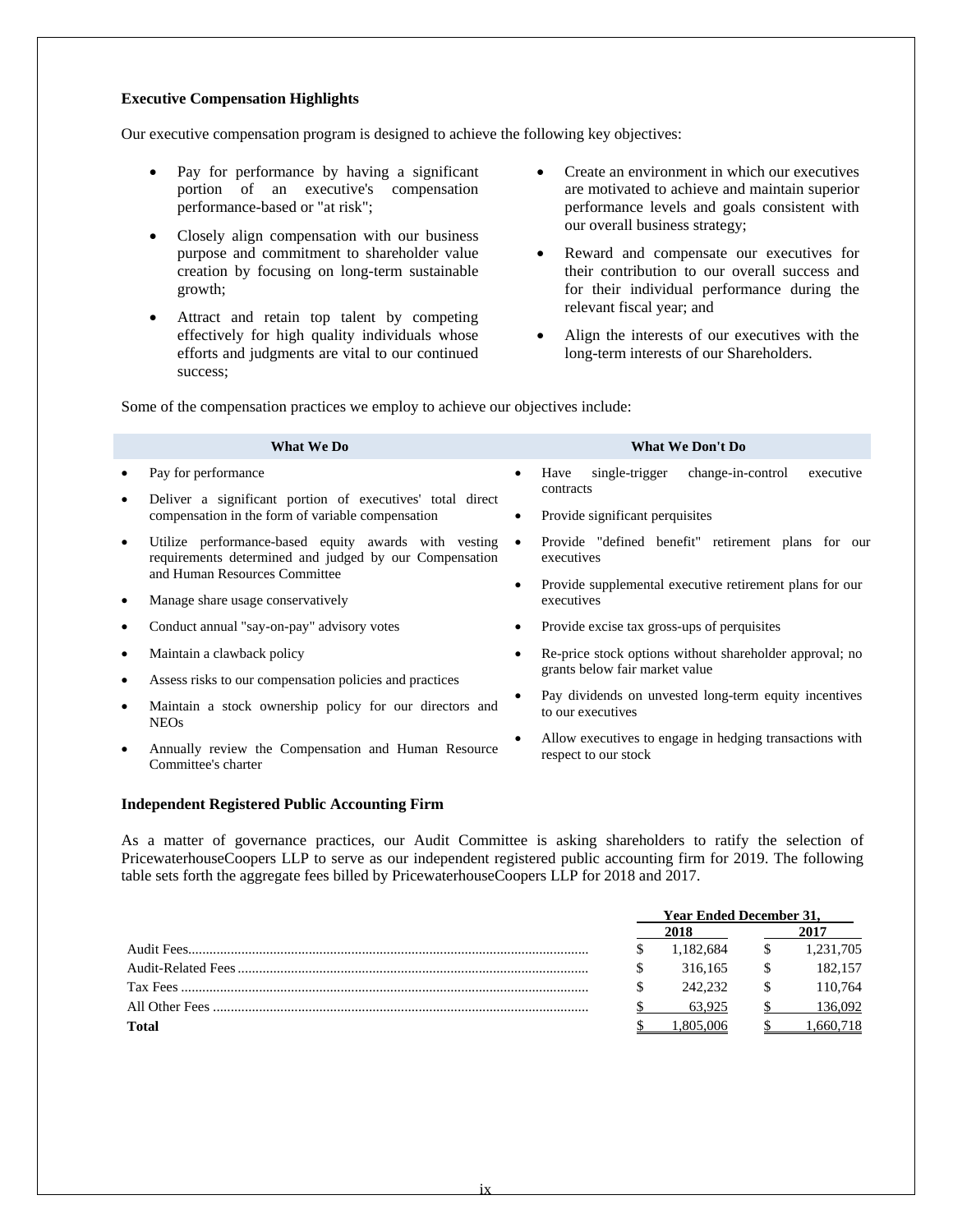#### **Advisory Resolution to Approve Our Executive Compensation**

We are asking shareholders to approve, on an advisory basis, our executive compensation policies and practices as described in our Compensation Discussion and Analysis, accompanying tables and related narrative contained in this proxy statement. The advisory vote, commonly referred to as a "sayon-pay vote", gives shareholders the opportunity to vote on the compensation for our NEOs that is disclosed in this proxy statement. This vote is not intended to address any specific item of executive compensation, but rather the overall compensation for our NEOs and the philosophy, policies and practices described in this proxy statement.

Since this say-on-pay vote is advisory, it will not be binding on our board of directors (the "Board") or our Compensation and Human Resources Committee. However, both the Board and such committee value the opinion of shareholders and will review the voting results and take them into consideration when making future decisions regarding executive compensation.

The non-binding resolution approving our executive compensation was approved by approximately 99.7% of the votes cast by shareholders present or represented by proxy at our 2018 annual meeting of shareholders.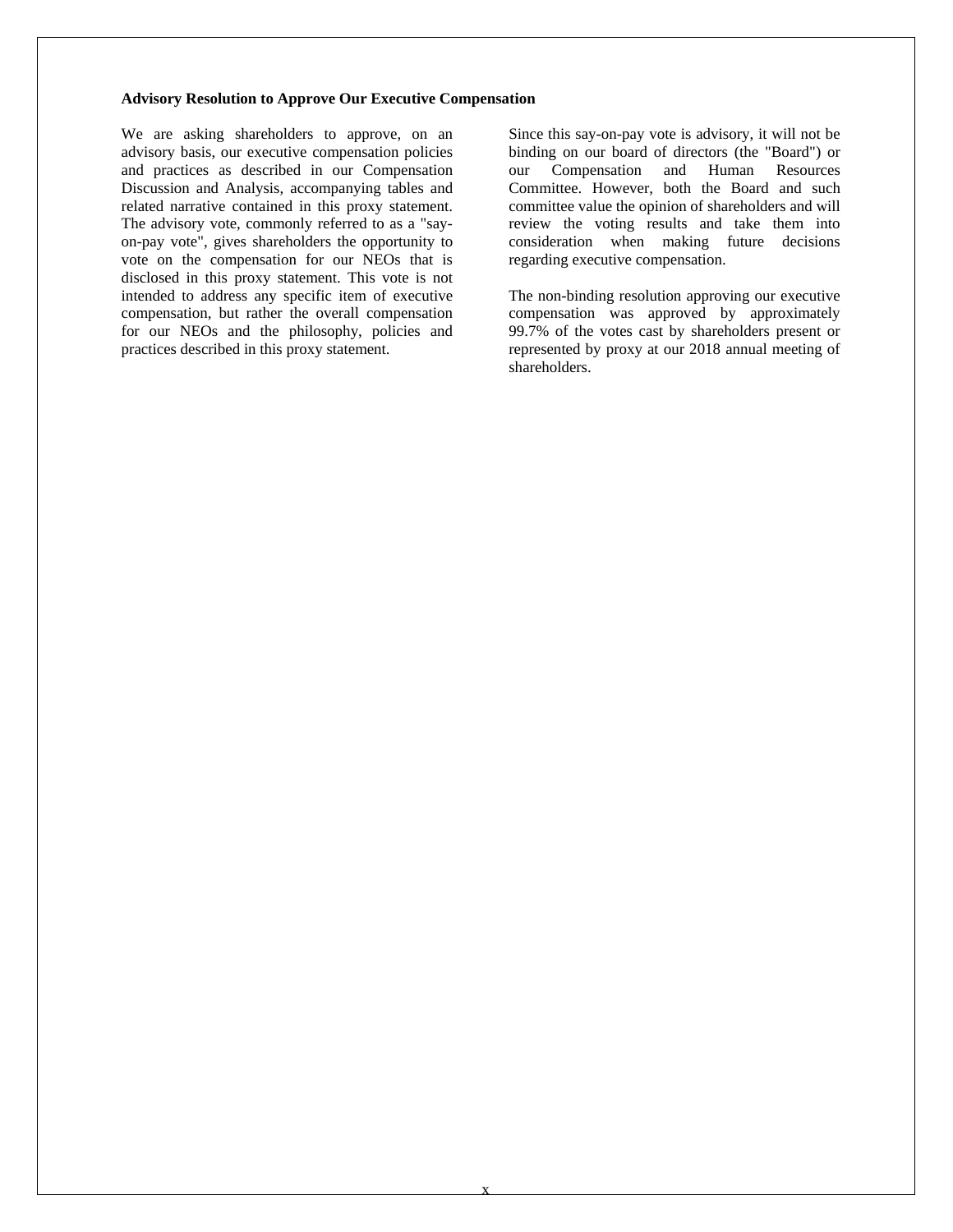

*Suite 1120, 700 West Pender Street, Vancouver, B.C., V6C 1G8, Canada* 

# **PROXY STATEMENT**

# **GENERAL INFORMATION**

This proxy statement ("Proxy Statement") is furnished in connection with the solicitation by management of Mercer International Inc. of proxies for use at the annual meeting of our shareholders ("Shareholders") to be held at Suite 1120, 700 West Pender Street, Vancouver, British Columbia, Canada at 10:00 a.m. (Vancouver time) on May 31, 2019 (the "Meeting"), or any adjournment, postponement or rescheduling thereof.

References to "we", "our", "us", the "Company" or "Mercer" in this Proxy Statement mean Mercer International Inc. and its subsidiaries unless the context clearly suggests otherwise. References to "fiscal year" means an annual period ended December 31. Information herein for 2018 generally refers to our 2018 fiscal year.

If a proxy (a "Proxy") is properly executed and received by us prior to the Meeting or any adjournment, postponement or rescheduling thereof, our shares of common stock, par value \$1.00 per share (the "Shares") represented by such Proxy will be voted in the manner directed. In the absence of voting instructions, the Shares will be voted for the proposals set out in the accompanying Notice of Annual Meeting of Shareholders. Please see the Proxy for voting instructions.

A Proxy may be revoked at any time prior to its use by filing a written notice of revocation of proxy or a later dated Proxy with the Company's registrar and transfer agent at Proxy Services, c/o Computershare, Inc., P.O. Box 505008, Louisville, KY 40233. A Proxy may also be revoked by submitting another Proxy with a later date over the Internet, by telephone, to our registrar and transfer agent or by voting in person at the Meeting. Attending the Meeting will not, in and of itself, constitute revocation of a Proxy.

The holders of one-third of the outstanding Shares entitled to vote at the Meeting, present in person or represented by Proxy, constitutes a quorum for the Meeting. Shares represented by proxies that reflect abstentions or broker non-votes (i.e., Shares held by a broker/dealer or other nominee that are not voted because the broker/dealer or other nominee does not have the authority to vote on a particular matter) will be counted as Shares that are present and entitled to

vote for the purposes of determining the presence of a quorum for the Meeting.

In accordance with rules of the Securities and Exchange Commission (the "SEC"), we are furnishing our proxy materials related to the Meeting primarily via the Internet, instead of mailing printed copies of those materials to each Shareholder. Beginning on or around April 18, 2019, we will mail a Notice of Internet Availability to our Shareholders (other than those who had previously requested electronic or paper delivery) containing instructions on how to access our proxy materials, including this Proxy Statement and our annual report for 2018 (the "2018 Annual Report"), which includes our annual report on Form 10-K for the fiscal year ended December 31, 2018 (the "Form 10-K" or "2018 Form 10-K"). The Notice of Internet Availability also instructs you on how to vote over the Internet. This process is designed to expedite Shareholders' receipt of proxy materials, lower the cost of the Meeting and help conserve natural resources. However, if you would prefer to receive printed proxy materials, please follow the instructions included in the Notice of Internet Availability. If you have previously elected to receive our proxy materials electronically, you will continue to receive these materials via email unless you elect otherwise. This Proxy Statement, accompanying Proxy and the 2018 Annual Report will be available on or around April 20, 2018 on our corporate website and at www.proxyvote.com and www.investorvote.com/merc for Shareholders.

Proxies may also be solicited by mail, telephone, facsimile or personal contact by our directors, officers or regular employees without additional compensation. All proxy-soliciting expenses in connection with the solicitation of votes for the Meeting will be borne by the Company.

Our Board has set the close of business on March 22, 2019 as the record date (the "Record Date") for the determination of Shareholders entitled to notice of and to vote at the Meeting or any adjournment, postponement or rescheduling thereof.

You are entitled to attend the Meeting only if you were a Shareholder as of the close of business on the Record Date, or hold a valid Proxy for the Meeting. In order to be admitted to the Meeting, you must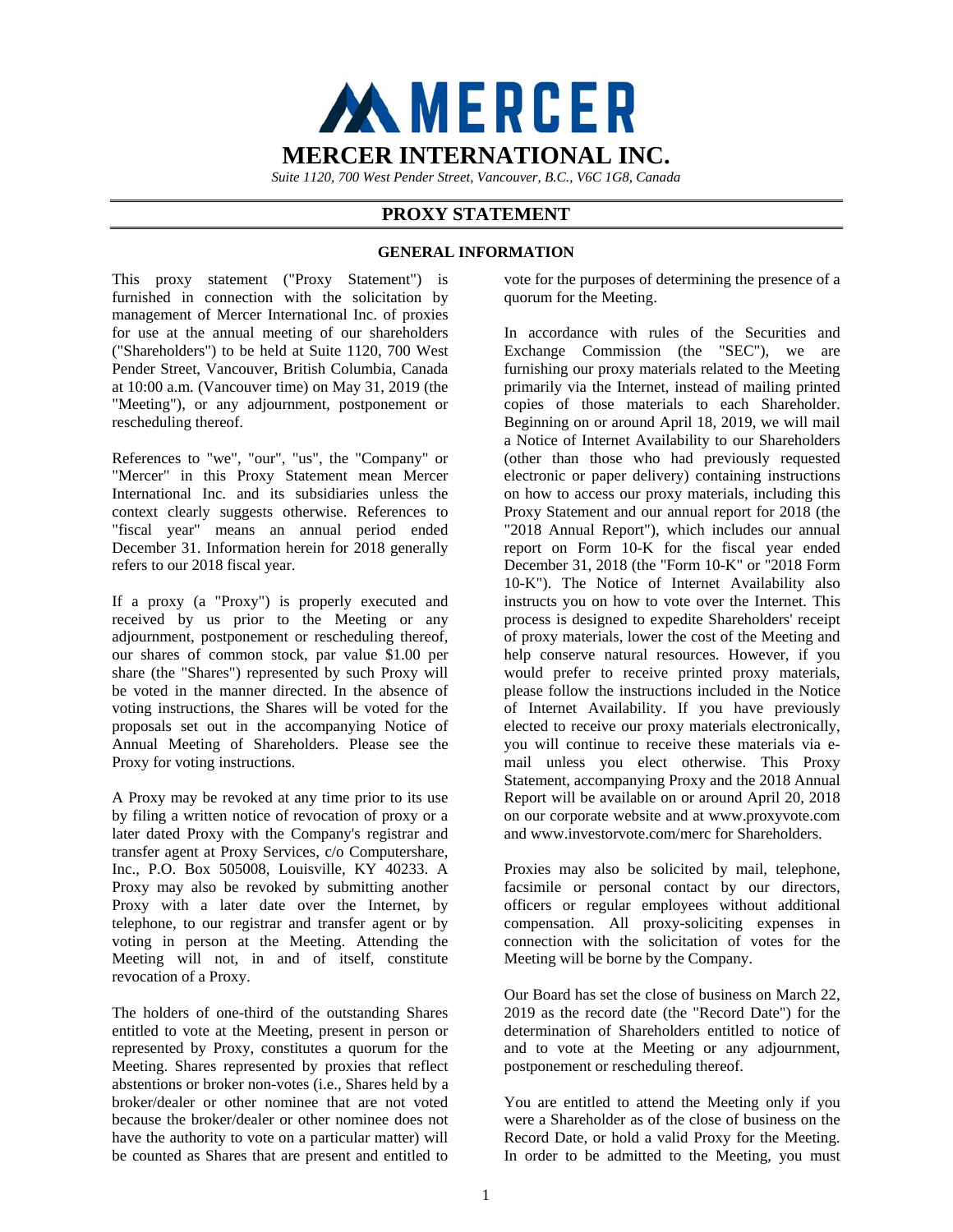present proof of ownership of Shares on the Record Date. This can be any of the following:

- a brokerage statement or letter from a bank or broker indicating ownership on the Record Date;
- the Notice of Internet Availability of proxy materials;
- a printout of the proxy distribution email (if you received your materials electronically);
- a proxy card;
- a voting instruction form; or
- a legal Proxy provided by your broker, bank or nominee.

Shareholders and Proxy holders must also present a form of photo identification such as a driver's license. We will be unable to admit anyone who does not present identification or refuses to comply with our security procedures.

You may also attend the Meeting via the Internet. The accompanying proxy materials include instructions on how to participate in the Meeting and how you may vote your Shares if you participate electronically. To submit your questions during the Meeting, please log on to www.meetingcenter.io/244576515. You will need to enter the 15-digit control number received with your Proxy or Notice of Internet Availability of proxy materials to enter the Meeting.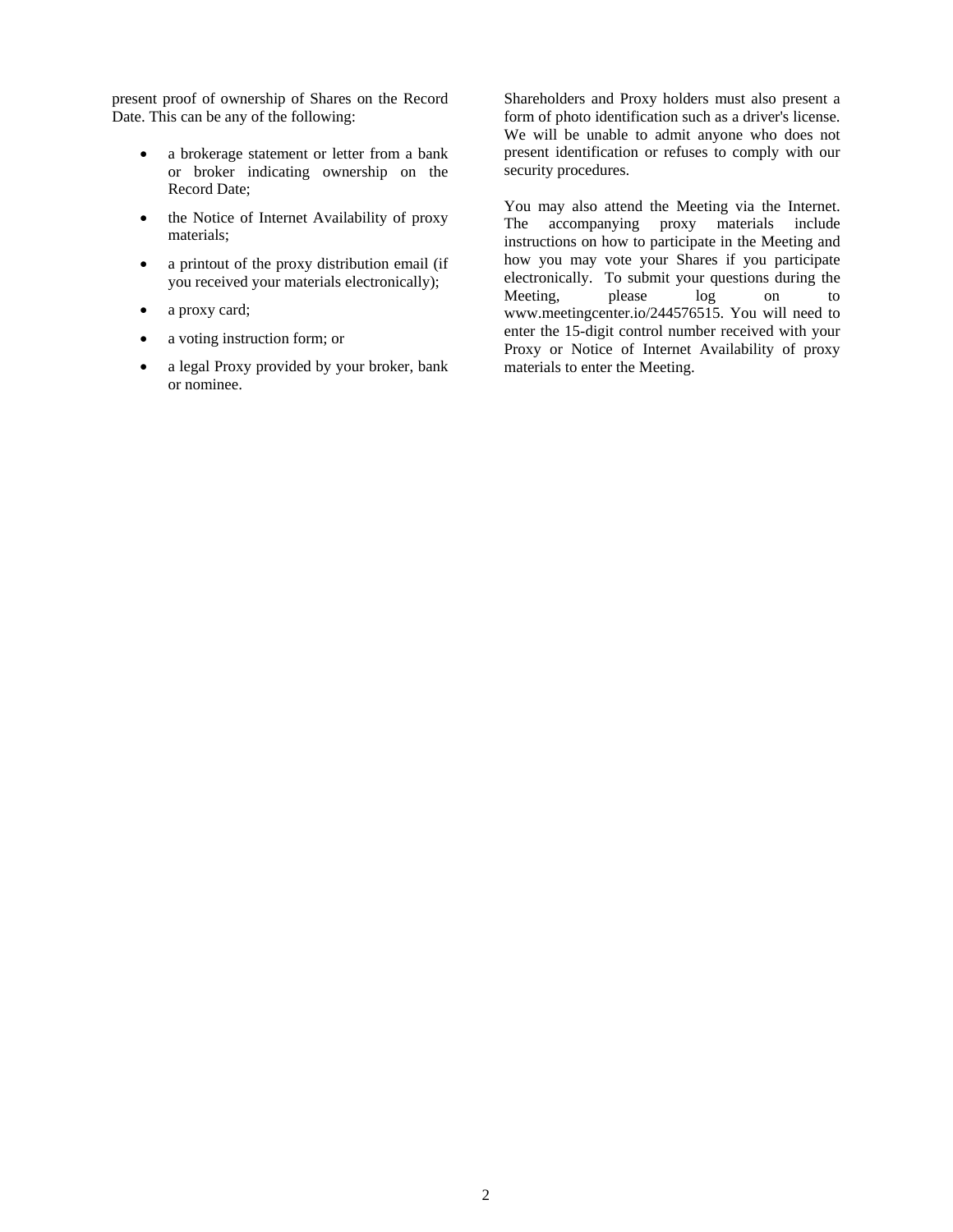# **PROPOSAL 1 - ELECTION OF DIRECTORS**

In accordance with our articles of incorporation and bylaws, each as may be amended from time to time, our Board is authorized to fix the number of the Company's directors at not less than three (3) and not more than thirteen (13) and has fixed the number of directors at eight (8) for election at the Meeting. Directors are elected at each annual meeting of Shareholders to hold office until the next annual meeting. The persons identified below are nominated to be elected at the Meeting for the ensuing year. All of the nominees are currently directors of the Company previously elected by Shareholders. Despite the expiration of a director's term, the director shall continue to serve until the director's successor is elected and qualified or until there is a decrease in the number of directors. If for any unforeseen reason any of the nominees for director declines or is unable to serve, Proxies will be voted for the election of such other person or persons as shall be designated by the directors. Our Board has no reason to believe that any of the nominees will be unable or will decline to serve, if elected. Proxies received which do not specify a choice for the election of the nominees will be voted "FOR" each of the nominees. Proxies cannot be voted for more than eight (8) persons since that is the total number of nominees.

Set forth below is certain information furnished to us by the director nominees. There are no family relationships among any of our current directors, nominees or executive officers. None of the corporations or other organizations referenced in the biographical information below is a parent, subsidiary or other affiliate of the Company.

We believe that our directors should satisfy a number of qualifications, including demonstrated integrity, a record of personal accomplishments, a commitment to participation in board activities and other traits discussed below in "Our Director Nominations Process". We also endeavor to have a Board representing a range of skills and depth of experience in areas that are relevant to and contribute to the Board's oversight of our operations. The Board believes its current size is appropriate for the size and scope of our business.

We believe that the following nominees represent a desirable mix of backgrounds, skills and experiences. Additionally, we believe that the specific leadership skills and other experiences of the nominees described below, particularly in the areas of forest products, senior executive leadership, financial accounting/reporting, public company board experience, investment management, capital markets and finance, provide us with the perspectives and judgment necessary to guide our strategies and monitor their execution.

Following the biographical information for each director nominee, we describe the key experience, qualifications and skills our director nominees bring to the Board that, for reasons discussed below, are important in our business. The Board considered these experiences, qualifications and skills and the directors' other qualifications in determining to recommend that the directors be nominated for election:

- *Industry and related business experience*. We seek directors who have knowledge of and experience in the forest products industry, which is useful in understanding the operations of large manufacturing facilities, fiber procurement and harvesting, pulp, lumber and energy production, logistics and sales aspects of our business. Relevant experiences might include, among other things, forest products CEO or senior executive experience, international experience and relevant senior-level expertise in one or more of the following areas: timber harvesting, bioenergy, chemicals, forest products, plantations and wood extractives, capital markets, finance and accounting.
- *Senior leadership experience*. We believe that it is important for our directors to have served in senior leadership roles at other organizations, which demonstrates strong abilities to motivate and manage others, to identify and develop leadership qualities in others and to manage organizations.
- *Public company board experience.* Directors who have served on other public company boards can offer advice and perspective with respect to board dynamics and operations, oversight and leadership, the relationship between the board and management and other matters, including corporate governance, executive compensation and oversight of strategic, risk-management, operational and compliance-related matters.
- *Capital markets and financial experience*. Directors who have capital markets experience can offer advice and perspective on investor expectations and perspectives, capital raising, financing strategic transactions, including mergers and acquisitions and financial statements and financial reporting matters.
- *International business experience*. We operate internationally and all of our employees and operations are outside the United States and primarily in Canada and Germany and, to a lesser extent, Australia. Further, a significant majority of our customers are located in Europe and China. Accordingly, international business experience is desirable for our directors to have.

# **THE BOARD OF DIRECTORS RECOMMENDS THAT SHAREHOLDERS VOTE "FOR" THE ELECTION OF EACH OF THE NOMINEES TO THE BOARD OF DIRECTORS.**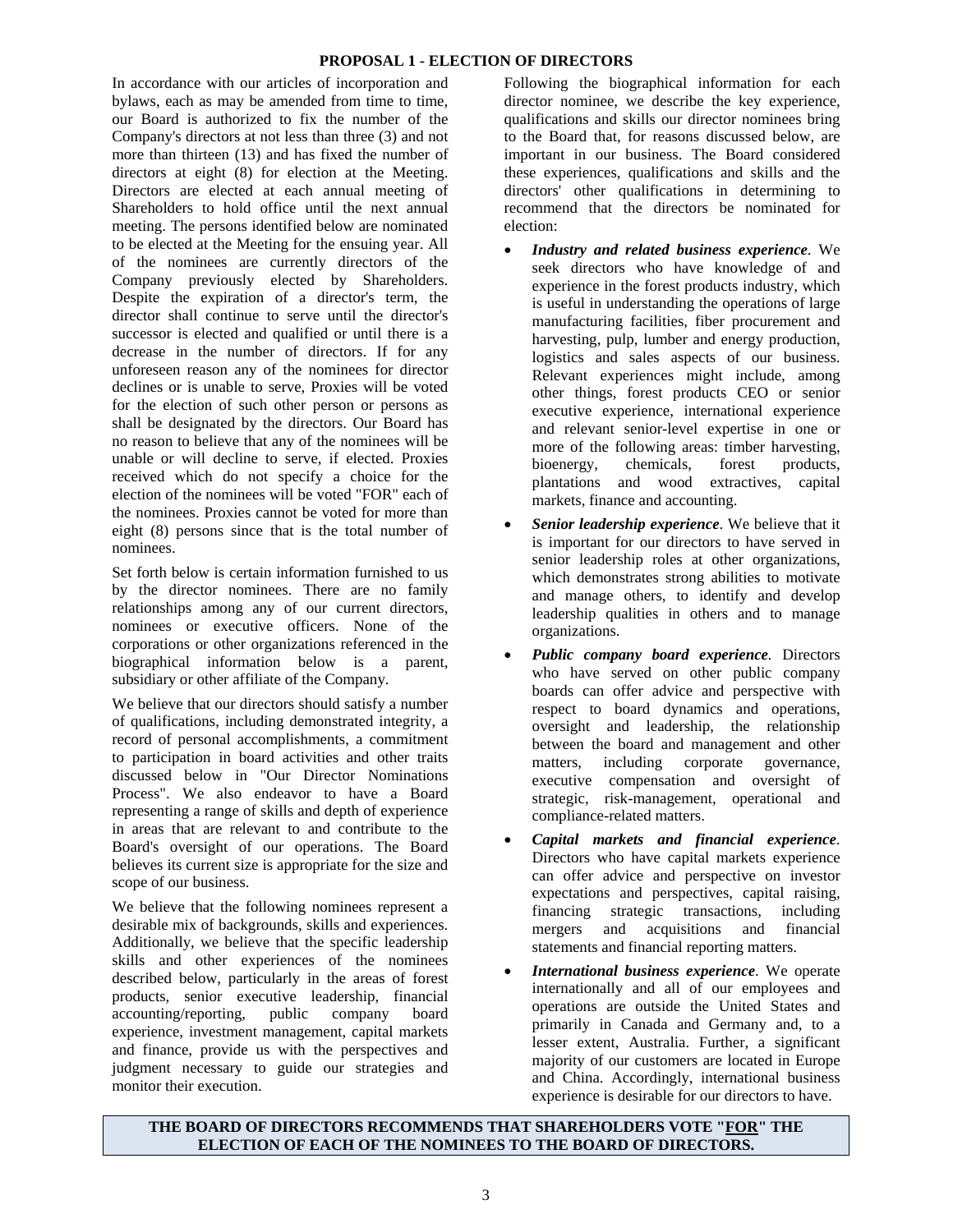#### **Nominees for Election as Directors**

## **Jimmy S.H. Lee**

JIMMY LEE, age 62, has served as a director since May 1985, as Executive Chairman since July 2015 and as President and Chief Executive Officer from 1992 to 2015. In March 2016, Mr. Lee was appointed a director of Golden Valley Mines Ltd. Previously, during the period when MFC Bancorp Ltd. was our affiliate, he served as a director from 1986 and President from 1988 to December 1996 when it was spun out. Mr. Lee was also a director of Quinsam Capital Corp. from March 2004 to November 2007 and Fortress Paper Ltd. from August 2006 to April 2008. During Mr. Lee's tenure with Mercer, we acquired the Rosenthal mill and converted it to the production of kraft pulp, constructed and commenced operations at the Stendal mill and acquired the Celgar mill, MPR and the Friesau mill. He holds a Bachelor of Science Degree in Chemical Engineering from the University of British Columbia, Canada.

# *Director Qualifications*

 Mr. Lee possesses particular knowledge and experience in our business as a "founder" and as our former Chief Executive Officer for over 25 years. He also has broad knowledge and experience in finance and banking, credit markets, international pulp markets, derivative risk management and capital allocation. Through his experience and background, Mr. Lee provides vision and leadership to the Board. Mr. Lee also provides the Board with insight and information regarding our strategy, operations and business.

# **David M. Gandossi**

DAVID GANDOSSI, age 61, has served as a director and as Chief Executive Officer and President since July 2015 and served as Executive Vice-President, Chief Financial Officer and Secretary from August 2003 to July 2015. His previous roles included Chief Financial Officer and other senior executive positions with Formation Forest Products and Pacifica Papers Inc. Mr. Gandossi has previously chaired a number of industry working committees or groups including the B.C. Pulp and Paper Task Force, the BC Bioeconomy Transformation Council and the FPI National Research Advisory Committee. He also participated in the Pulp and Paper Advisory Committee to the BC Competition Council and was a member of B.C.'s Working Roundtable on Forestry. He is currently a director of The Forest Products Association of Canada (FPAC) and The Council of Forest Industries (COFI). Mr. Gandossi holds a Bachelor of Commerce degree from the University of British Columbia and is a Fellow of the Institute of

Chartered Accountants of British Columbia (ICABC).

#### *Director Qualifications*

 Mr. Gandossi has a strong background in our business and industry, having held various roles with us since 2003 and various other senior executive positions within the forestry industry since 1994. Mr. Gandossi brings to the Board a proven track record and a deep understanding of the pulp business on a global basis. As our Chief Executive Officer, Mr. Gandossi also provides the Board with exposure to the Company's executive team and insight into our specific strategic and operational challenges and opportunities.

#### **Keith Purchase**

KEITH PURCHASE, age 75, has served as a director since June 2012. Mr. Purchase was Executive Vice-President and Chief Operating Officer for MacMillan Bloedel Ltd. from 1998 to 1999, President and Chief Executive Officer of TimberWest Forest Ltd. from 1994 to 1998 and Managing Director of Tasman Pulp and Paper from 1990 to 1994. Mr. Purchase was previously a director of Catalyst Paper Corporation and Chair of its board of directors.

#### *Director Qualifications*

 Mr. Purchase has held several very senior positions in significant companies involved in the forestry industry, including internationally. He brings to the Board extensive senior executive experience relevant to the Company's operations, as well as significant public company board experience from a wide variety of companies.

#### **William D. McCartney**

WILLIAM MCCARTNEY, age 63, has served as a director since January 2003. He has been the President and Chief Executive Officer of Pemcorp Management Inc., a corporate finance and management consulting firm, since its inception in 1990. From 1984 to 1990, he was a founding partner of Davidson & Company, Chartered Accountants, where he specialized in business advisory services. He has been involved with numerous capital restructuring and financing events involving several public companies and brings substantial knowledge relating to the financial accounting and auditing processes. He is a chartered accountant and has been a member of the Chartered Professional Accountants of Canada since 1980. He holds a Bachelor of Arts degree in Business Administration from Simon Fraser University.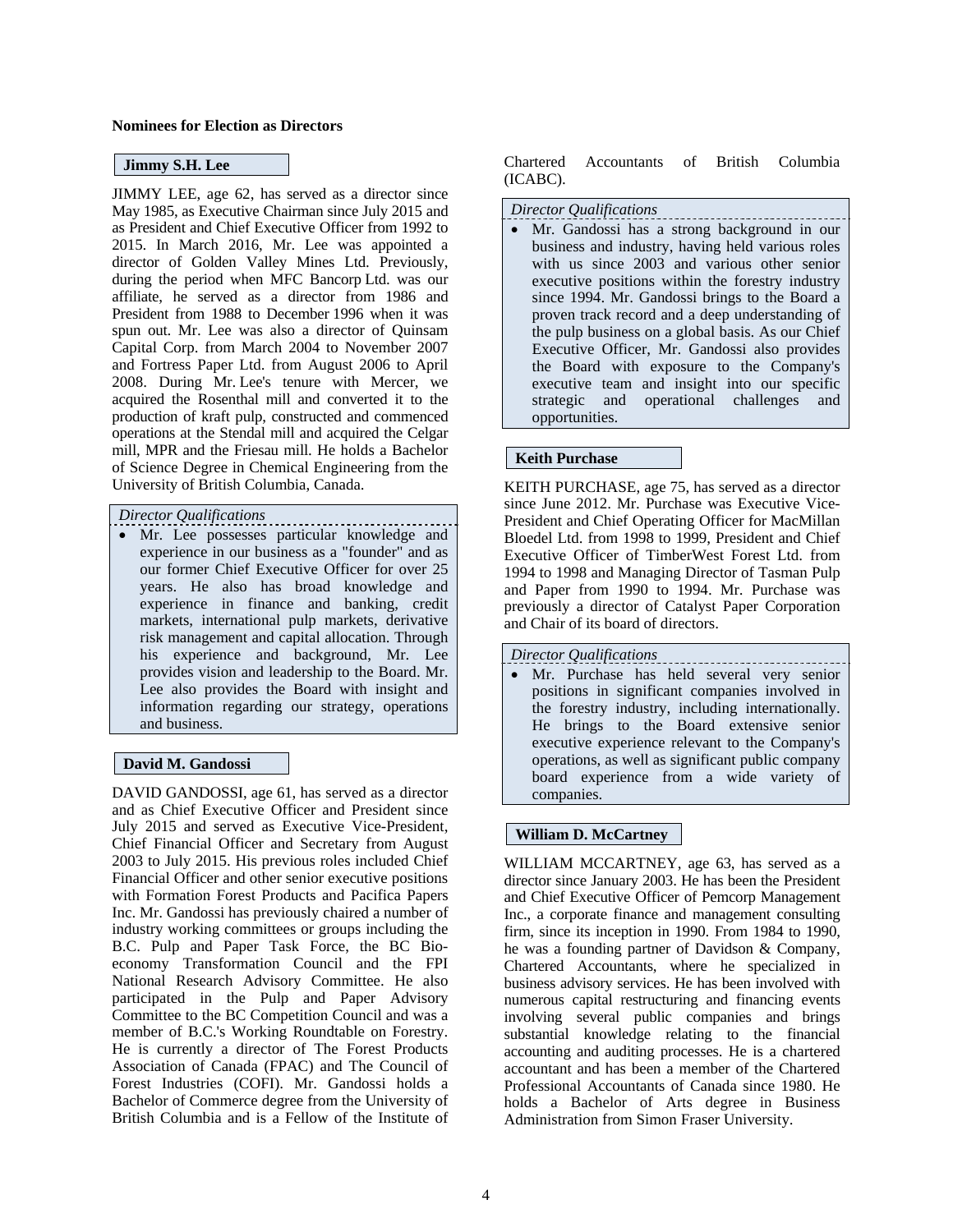# *Director Qualifications*

 Mr. McCartney has extensive experience in accounting, financial and capital markets and international markets. He provides the Board with insight and leads its review and understanding of accounting, financial and reporting matters. Mr. McCartney provides the Board experience and leadership on accounting and financial matters in his role as Chair of the Board's Audit Committee.

# **James Shepherd**

JAMES SHEPHERD, age 66, has served as a director since June 2011. He is also currently a director of Buckman Laboratories International Inc. Mr. Shepherd was President and Chief Executive Officer of Canfor Corporation from 2004 to 2007 and Slocan Forest Products Ltd. from 1999 to 2004. He is also the former President of Crestbrook Forest Industries Ltd. and Finlay Forest Industries Limited and the former Chairman of the Forest Products Association of Canada. Mr. Shepherd has previously served as a director of Conifex Timber Inc., Canfor Corporation and Canfor Pulp Income Fund (now Canfor Pulp Products Inc.). Mr. Shepherd holds a degree in Mechanical Engineering from Queen's University.

*Director Qualifications* 

 Mr. Shepherd has held several chief executive officer leadership and other senior positions in the forest industry. As a result, Mr. Shepherd brings to the Board extensive senior executive experience relevant to our operations, public company board experience and an understanding of all aspects of the forest products business, ranging from fiber harvesting to lumber and pulp and paper operations. He also brings to our Board significant experience and background in the designing, execution and implementation of large, complex capital projects at large manufacturing facilities like our mills.

# **Marti Morfitt**

MARTI MORFITT, age 61, has served as a director since May 2017. Ms. Morfitt is currently the President and Chief Executive Officer of River Rock Partners, Inc., a business consulting group based in Naples, Florida. Ms. Morfitt was the Chief Executive Officer of Airborne, Inc. from 2009 to 2012, the President and Chief Executive Officer and Chief Operating Officer and a Director of CNS, Inc. and the VP, Meals US of the Pillsbury Company from 1982 to 1998. She currently serves as a director of Graco Inc. and lululemon athletica, inc.

#### *Director Qualifications*

 Ms. Morfitt brings a track record of industry leading business performance in the consumer packaged goods industry. She brings to the Board extensive senior executive experience, as well as significant public company board experience from a wide variety of companies.

# **Alan Wallace**

ALAN WALLACE, age 59, has served as a director since June 2018. Mr. Wallace is currently the Chief Executive Officer of Peloton Advisors Inc., a financial advisory firm working with private and public companies on mergers and acquisitions, financial and strategic transactions and he is based in Vancouver, British Columbia. Mr. Wallace was the Vice Chairman, Investment Banking, CIBC World Markets Inc. from 1987 to 2013 where he was also the Co-Head of its Paper and Forest Products Group from 1995 to 2013. Mr. Wallace holds a Master of Business Administration from the University of Chicago and a Bachelor of Applied Science from the University of Toronto.

#### *Director Qualifications*

 Mr. Wallace has significant capital markets and mergers and acquisitions experience, including relating to debt and equity financings, corporate credit facilities and financial advisory assignments. He also has extensive forest products experience relating to financings and strategic transactions in the industry. He brings to the board extensive experience in the capital markets and corporate strategic review.

# **Linda J. Welty**

LINDA WELTY, age 63, has served as a director since June 2018. Ms. Welty is currently an independent director of Huber Engineered Materials, a global manufacturer of engineered specialty ingredients, a portfolio company of J.M. Huber Corporation and has served in that role since 2014. She currently serves as chairman and a director of the Atlanta Chapter of the National Association of Corporate Directors, whose mission is to advance excellence in corporate governance. She is the President and Chief Executive Officer of Welty Strategic Consulting, LLC, an advisory firm focused on the development and execution of value creation strategies. From 2010 to 2011 she served as a director and member of the special committee of Massey Energy Company. She served as an independent director of Vertellus Specialties, Inc. from 2007 to 2016. Ms. Welty was President and Chief Operating Officer of Flint Ink Corp., a global producer of printing inks for packaging and publication from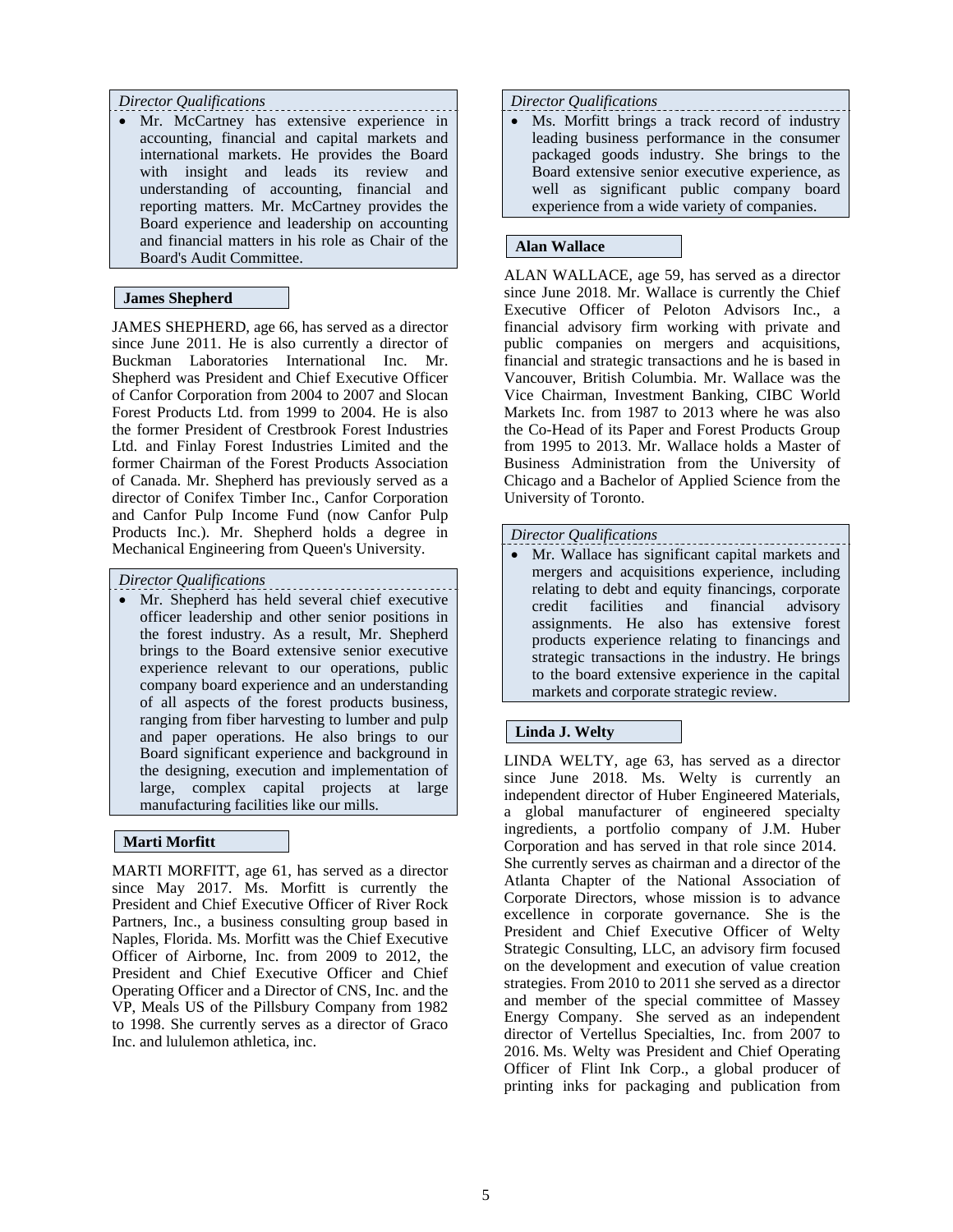2003 to 2005. From 1998 to 2003, she served as President of the Specialty Group of H.B. Fuller Company, a global manufacturer of adhesives, sealants and coatings. She also served for over twenty years in global leadership roles for Hoechst AG and its former U.S. subsidiary, Celanese. She holds a Bachelor of Science in Chemical Engineering from the University of Kansas.

#### **Majority Withheld Policy in Uncontested Director Elections**

In order to provide Shareholders with a meaningful role in the outcome of director elections, our Board has adopted a provision on voting for directors in uncontested elections as part of our Corporate Governance Guidelines (the "Governance Guidelines"). This provision provides that any nominee in an uncontested election who receives more votes "Withheld" for his or her election than votes "For" his or her election shall have his or her term as a director terminate on the earliest to occur of: (i) 90 days after the date the election results are

#### *Director Qualifications*

• Ms. Welty brings to the board extensive global industrial experience spanning more than thirtyfive years in corporate governance, executive leadership, operations, sales, marketing and manufacturing roles in the chemicals, specialty chemicals and energy industries.

certified; (ii) the date such director resigns; or (iii) the date the Board fills the position. We have amended our bylaws to reflect such provision.

The complete terms of this provision are included in our Governance Guidelines which can be found at the "Investors - Governance" link on our website at www.mercerint.com.

The election of directors at the Meeting is an uncontested election.

#### **Board Composition and Tenure**



The following table provides summary information about each director nominee. Each director nominee is elected annually by a majority of votes cast.

#### **Board Tenure and Refreshment**

Maintaining an appropriate balance of tenure among directors is part of the Board's consideration. Longer serving directors bring valuable experience and knowledge with respect to our business, industry and strategic and operational challenges.

Newer directors bring, along with their own personal experiences, fresh perspective and ideas.

Over the last couple of years, we have identified and Shareholders have elected three new directors to the Board.

We do not believe that directors should be subject to term or age limits. While term and age limits could facilitate fresh ideas and viewpoints being consistently brought to the Board, we believe they are counter-balanced by the disadvantage of causing the loss of directors who, over a period of time, have developed insight into our strategies, operations and risks and continue to provide valuable contributions to Board deliberations. We believe that our decision not to establish term or age limits is consistent with the prevailing practice among companies in the S&P 500. We recognize that certain governance stakeholders have suggested that longer-serving directors may have decreased independence and objectivity; however, we believe that arbitrarily removing knowledgeable directors and the oversight consistency they bring – particularly during periods of management change – weighs against strict restrictions on director tenure. Ultimately, it is our Board's responsibility to establish board refreshment policies, using its discretion in the best interests of the Company and our Shareholders.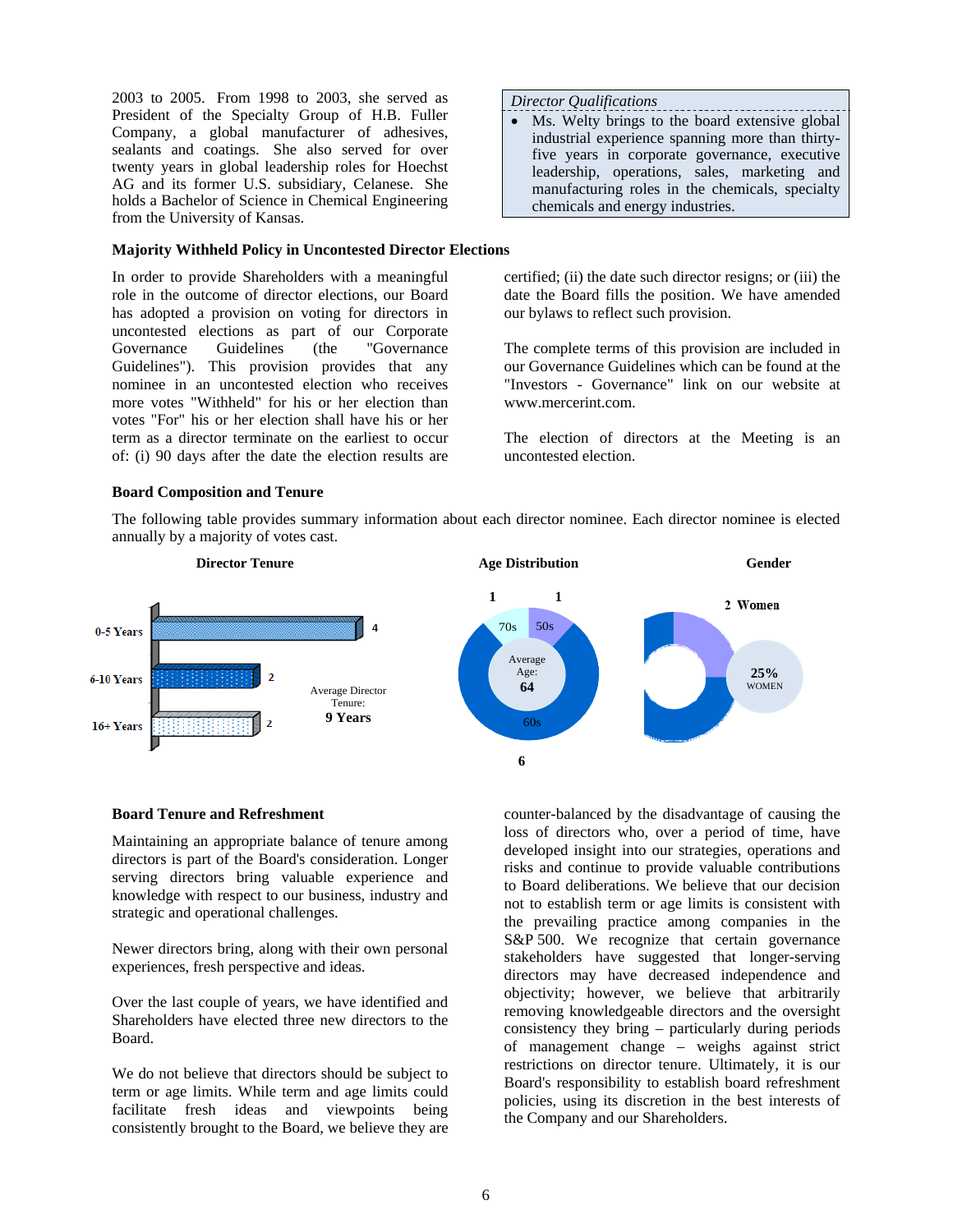# **Snapshot of Attributes of Director Nominees**

All director nominees exhibit the following personal attributes:

- 
- Prepared to represent the best interests of all shareholders
- 
- Integrity Diversity Diversity Collegiality
	- A proven record of success Prepared to participate actively in Board activities

Our director nominees also have the following qualifications:



# **CORPORATE GOVERNANCE AND BOARD MATTERS**

#### **Role of the Board**

Our Board makes major policy decisions, participates in strategic planning, oversees risk management and reviews management's performance and effectiveness. Certain important matters must be dealt with by our Board, such as the approval of financial statements and the declaration of dividends to our Shareholders. Through our Governance Guidelines and/or formal resolution, the Board reserves for itself the right to make certain decisions and delegates others to management. In some matters, management's discretion is limited by dollar thresholds beyond which Board approval is required.

|  |  |  | <b>Key Areas of Board Oversight</b> |
|--|--|--|-------------------------------------|
|--|--|--|-------------------------------------|

| <b>Responsibility</b>      | <b>Activities</b>                                                                                                                                                              |
|----------------------------|--------------------------------------------------------------------------------------------------------------------------------------------------------------------------------|
| <b>Conduct and Culture</b> | Setting the tone from the top.<br>٠                                                                                                                                            |
|                            | Championing our values, as set out in our Code of Business Conduct and Ethics and<br>other policies, and satisfying ourselves that a culture of integrity is maintained by us. |
| <b>Strategic Planning</b>  | Overseeing our strategic direction and the formulation of our plans and priorities<br>٠<br>ensuring alignment with our risk appetite.                                          |
|                            | Annually approving our strategic plan and initiatives which takes into account, among<br>other things, the opportunities and risks of our business.                            |
|                            | Discussing and reviewing aspects of strategy with management and monitoring the<br>implementation of strategic initiatives.                                                    |
|                            | Reviewing and approving our organizational structure.                                                                                                                          |
|                            | Approving our financial objectives and operating plans, including significant capital<br>expenditures and transactions that exceed delegated authorities.                      |
|                            | Reviewing the results of our annual business performance assessments.                                                                                                          |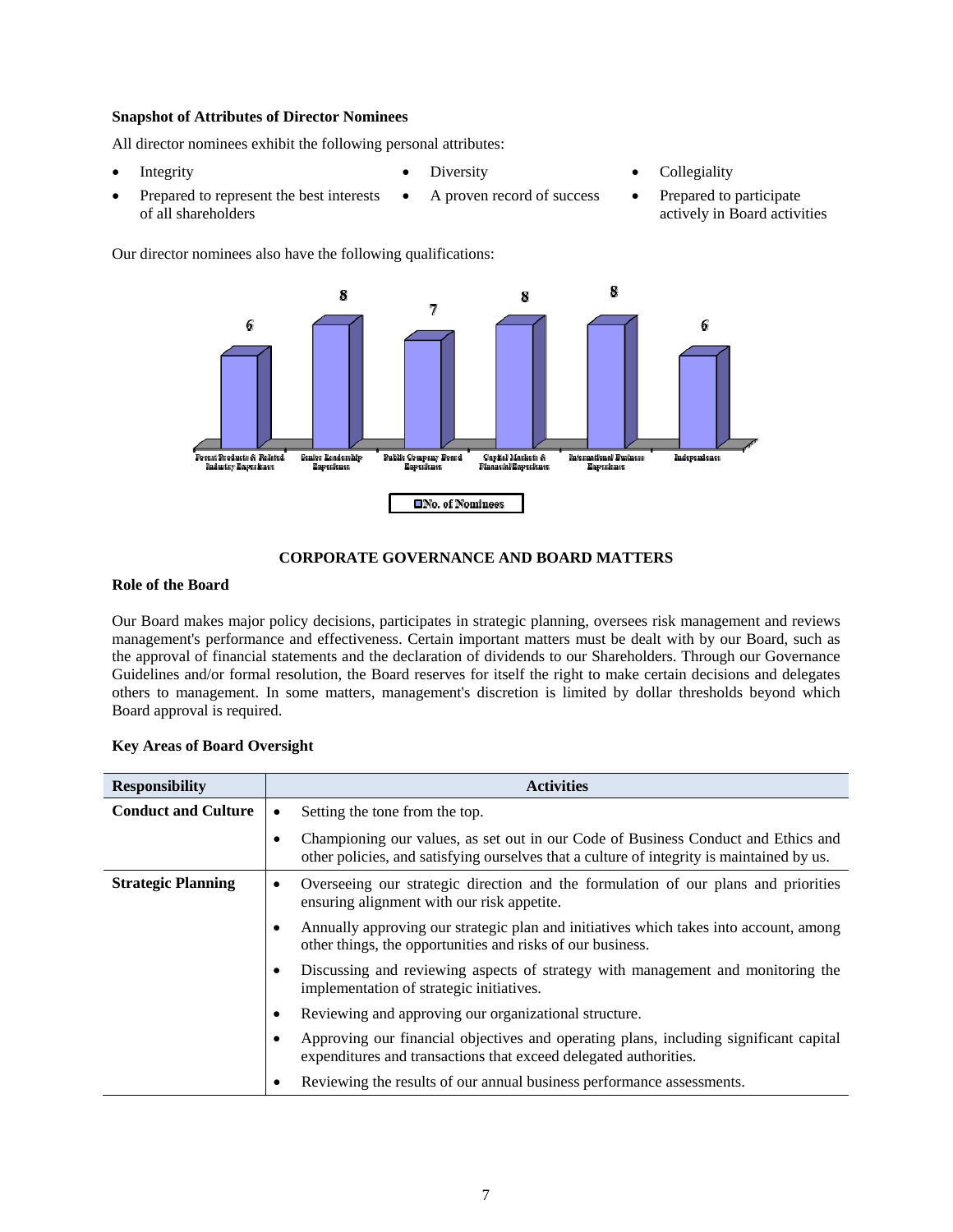| <b>Responsibility</b>                               | <b>Activities</b>                                                                                                                                                                                                                                                                                            |
|-----------------------------------------------------|--------------------------------------------------------------------------------------------------------------------------------------------------------------------------------------------------------------------------------------------------------------------------------------------------------------|
| <b>Risk Management</b>                              | Overseeing and approving our risk management and appetite.<br>$\bullet$                                                                                                                                                                                                                                      |
|                                                     | Through our Board committees, overseeing strategic risk policies and monitoring<br>$\bullet$<br>conduct.                                                                                                                                                                                                     |
|                                                     | Promoting a strong risk culture and ensuring conduct aligns with our business-wide<br>٠<br>risk appetite.                                                                                                                                                                                                    |
| <b>Financial Reporting</b><br>and Internal Controls | Overseeing compliance with applicable audit, accounting and financial reporting<br>$\bullet$<br>requirements.                                                                                                                                                                                                |
|                                                     | Requiring management to implement and maintain effective systems of internal<br>$\bullet$<br>control, including management information systems.                                                                                                                                                              |
|                                                     | Through our Audit Committee, assessing the adequacy and effectiveness of systems<br>٠<br>of internal control.                                                                                                                                                                                                |
|                                                     | Approving the quarterly and annual financial reports.                                                                                                                                                                                                                                                        |
| <b>Talent Management</b>                            | Together with our Compensation and Human Resources Committee:                                                                                                                                                                                                                                                |
| and Succession<br><b>Planning</b>                   | Reviewing strategies and programs for assessment and development of senior talent;<br>$\bullet$                                                                                                                                                                                                              |
|                                                     | Supervising succession planning processes, which include selection, appointment and<br>٠<br>the development of our CEO and other senior executives; and                                                                                                                                                      |
|                                                     | Evaluating and approving compensation of our Executive Chairman, CEO and senior<br>$\bullet$<br>management team in a manner consistent with practical incentives.                                                                                                                                            |
| Governance                                          | Through our Governance and Nominating Committee, monitoring best practices in<br>$\bullet$<br>governance, developing corporate governance principles and guidelines and<br>establishing appropriate structures and procedures to allow our Board to function<br>effectively and independently of management. |

# **Governance Guidelines, Code of Conduct and Policies**

Our Board has adopted Governance Guidelines, which include written charters for each Board committee, our Code of Business Conduct and Ethics and a Securities Law Compliance Policy, all of which are intended to provide a set of guidelines to assist the Board in ensuring that we adhere to proper standards of good governance. Our Board has also adopted a Hedging Transactions Policy, a Whistleblower Policy and an Anti-Corruption Policy.

Such guidelines, codes and policies, which are reviewed regularly and revised as necessary or appropriate in response to changing regulatory requirements and evolving best practices, are available on our website at www.mercerint.com under "Investors - Governance".

Our Governance Guidelines:

- provide for the duties and responsibilities of the Board, its committees and certain of our officers including our CEO;
- provide for practices with respect to the holding of regular quarterly and strategic meetings of the Board, including separate meetings of nonemployee directors; and

 reserve to the Board specific approval and authority for certain decisions or matters.

Our Code of Business Conduct and Ethics, which applies to our directors and all of our executive officers, is designed to deter wrongdoing and promote:

- honest and ethical conduct;
- avoidance of conflicts of interest:
- full, fair, accurate and timely disclosure in our public filings with the SEC;
- compliance with applicable governmental laws, rules and regulations;
- prompt internal reporting of violations of the code; and
- accountability for adherence to the code.

Our Securities Law Compliance Policy applies to the handling of our material non-public information or other companies with whom we deal and the buying and selling of our stock and other securities and those of other companies.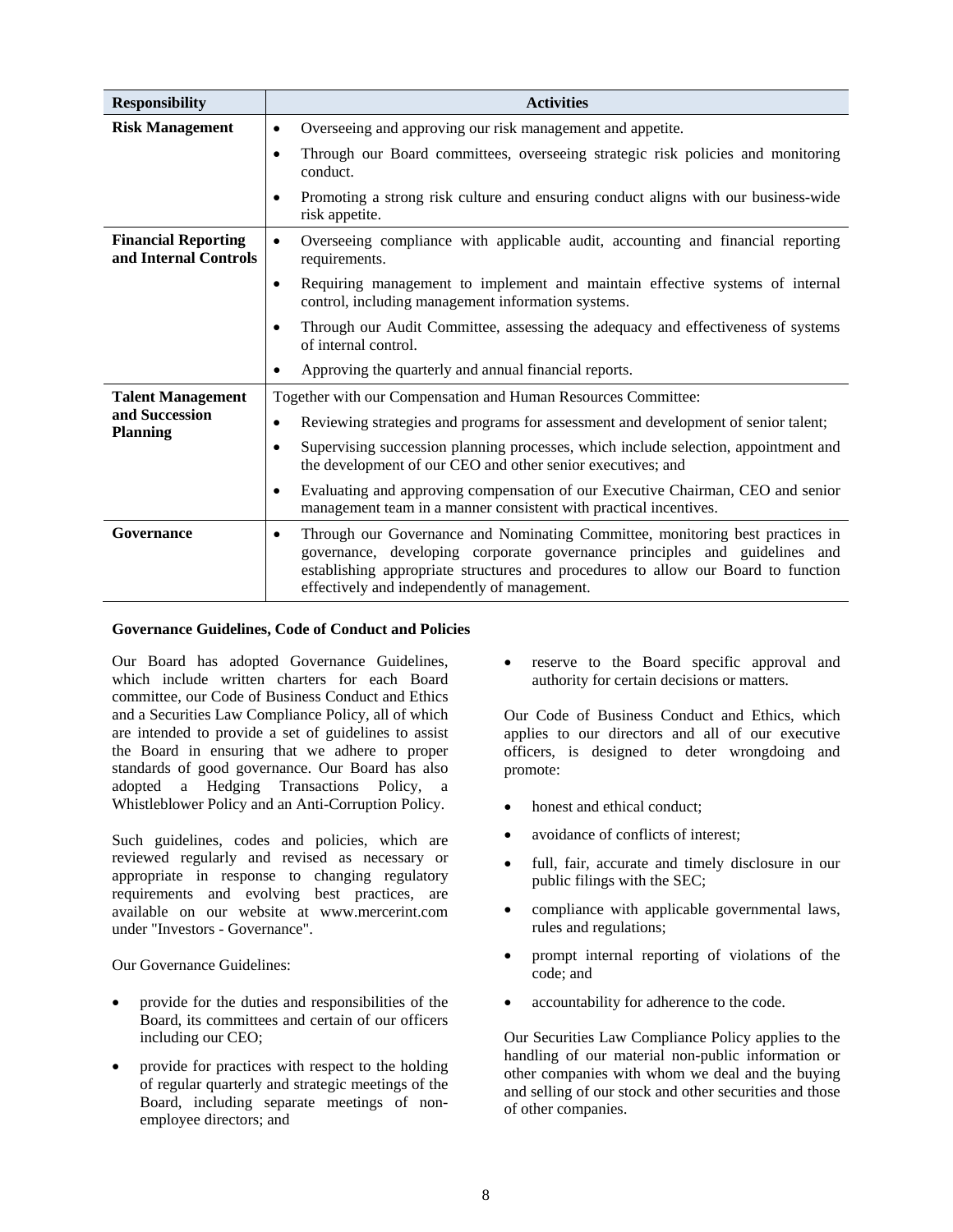Our Hedging Transactions Policy, which applies to our directors and all of our executive officers, is designed to prohibit such individuals from hedging their Mercer stock, including trading in options, puts, calls or other derivative instruments relating to our securities.

Our Whistleblower Policy provides a set of procedures for our employees to report, on a confidential basis, their concerns or complaints about questionable accounting or auditing matters or violations of legal or regulatory requirements and for the Audit Committee to receive and respond to such concerns and complaints.

Our Anti-Corruption Policy is designed to expand upon the provisions of our Code of Business Conduct and Ethics relating to international operations and ensure compliance by us and our directors, officers, employees and agents with the United States Foreign Corrupt Practices Act of 1977 and other applicable anti-corruption laws.

# **Board Meetings and Attendance**

In 2018:

- each current member of the Board attended at least 75% of all meetings of our Board and each committee on which he or she serves;
- each of our current independent directors attended at least 75% of our executive sessions for independent directors without management; and
- all of our directors attended the annual meeting held in May 2018. (Although we do not have a formal policy with respect to attendance of directors at our annual meetings, all directors are encouraged and expected to attend such meetings in person or through the virtual meeting, if possible.)

Current committee membership and the number of meetings of our full Board and committees held in 2018 are shown in the table below.

|                         | <b>Board</b>  | <b>Audit</b><br><b>Committee</b> | Compensation<br>and Human<br><b>Resources</b><br>$\textbf{Committee}^{(1)}$ | Governance<br>and<br><b>Nominating</b><br><b>Committee</b> | Environmental,<br><b>Health and Safety</b><br><b>Committee</b> |
|-------------------------|---------------|----------------------------------|-----------------------------------------------------------------------------|------------------------------------------------------------|----------------------------------------------------------------|
| Jimmy S.H. Lee          |               |                                  |                                                                             |                                                            |                                                                |
| David M. Gandossi       |               |                                  |                                                                             |                                                            |                                                                |
| William D. McCartney    |               | č                                |                                                                             |                                                            |                                                                |
| <b>Bernard Picchi</b>   |               |                                  | c                                                                           |                                                            |                                                                |
| James Shepherd          |               |                                  |                                                                             |                                                            | c                                                              |
| R. Keith Purchase       | $^\copyright$ |                                  |                                                                             | c                                                          |                                                                |
| Marti Morfitt           |               |                                  |                                                                             |                                                            |                                                                |
| Alan Wallace            |               |                                  |                                                                             |                                                            |                                                                |
| Linda Welty             |               |                                  |                                                                             |                                                            |                                                                |
| Number of 2018 Meetings | 10            | $\overline{4}$                   | $\overline{4}$                                                              | 4                                                          | $\overline{4}$                                                 |

(1) Upon Mr. Picchi's retirement from the Board, Ms. Morfitt will become the Chair of the Compensation and Human Resources Committee.

a

Chair Member <sup>D</sup> Lead Independent Director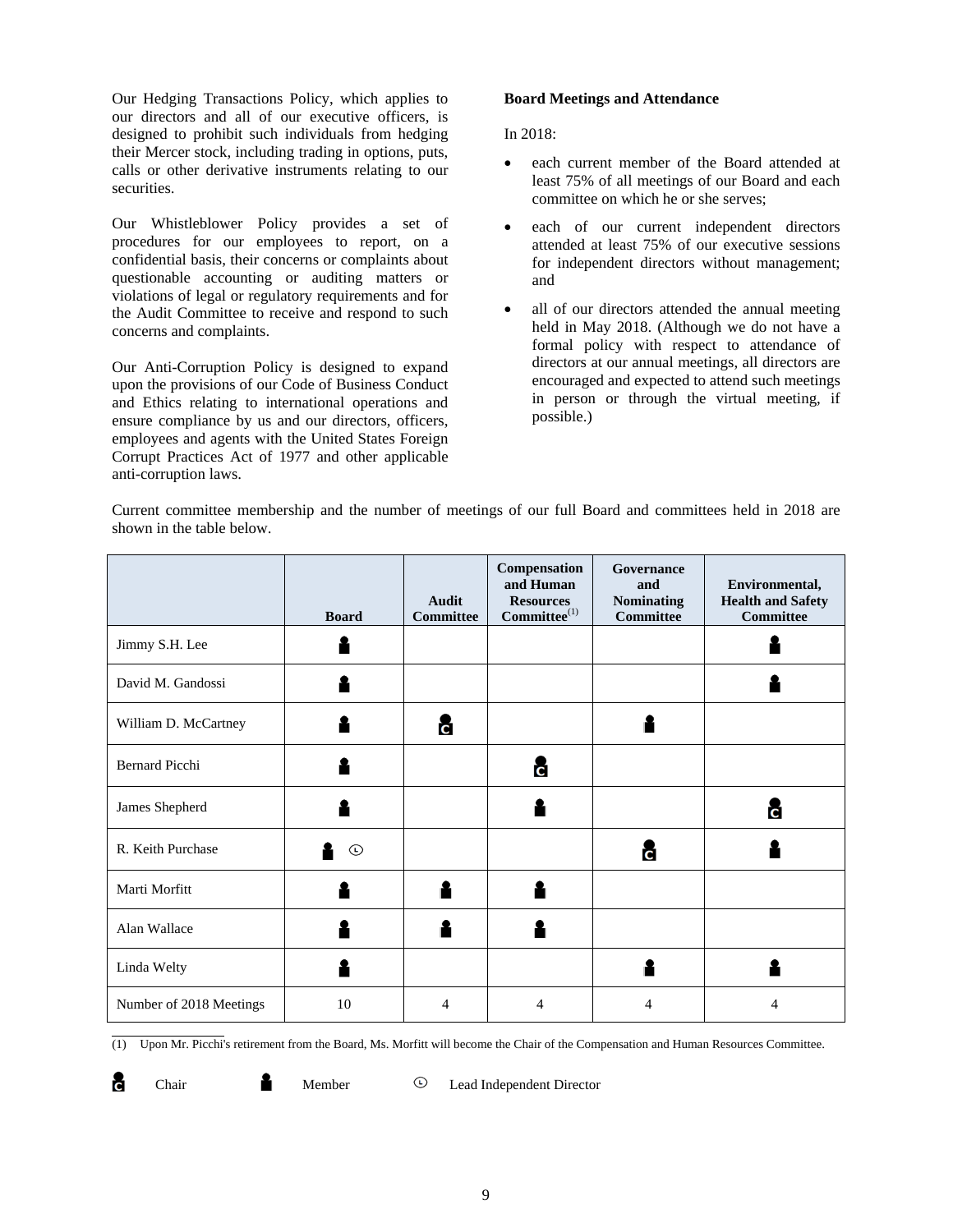#### **Affirmative Determination Regarding Director Independence**

The NASDAQ listing standards require that a majority of the members of a listed company's board of directors be independent. Based upon the NASDAQ rules, our Board has determined that the following six director nominees are independent and represent 75% of our director nominees:



#### **Board Leadership Structure**

Our Board is responsible for overseeing the exercise of corporate power and seeing that our business and affairs are managed to meet our own stated goals and objectives and that the long-term interests of our Shareholders are served.

The Governance and Nominating Committee, which is made up entirely of independent directors, is responsible for the continuing review of the governance structure of the Board, and for recommending to the Board governance structures

and practices best suited for our particular situation. This committee determines what leadership structure it deems appropriate, based on factors such as experience of the applicable individuals and the current business environment.

In 2019, after its review of our Governance Guidelines, the Committee recommended and our Board adopted new amended and restated Governance Guidelines.

|                                                                                                                              | <b>Our Board Leadership Structure</b>                                                       |  | <b>Practices</b>                                                                                                |  |  |
|------------------------------------------------------------------------------------------------------------------------------|---------------------------------------------------------------------------------------------|--|-----------------------------------------------------------------------------------------------------------------|--|--|
|                                                                                                                              | Leadership:                                                                                 |  | Our Board leadership structure includes practices such as:                                                      |  |  |
|                                                                                                                              | Executive Chairman                                                                          |  | a Lead Director, who provides leadership to our                                                                 |  |  |
|                                                                                                                              | Lead Director                                                                               |  | independent directors, assists in establishing agendas for<br>Board and committee meetings and chairs executive |  |  |
|                                                                                                                              | Audit, Compensation and Human Resources<br>and                                              |  | sessions of our independent directors; and                                                                      |  |  |
|                                                                                                                              | Governance and Nominating Committees led by and<br>composed solely of independent directors |  | holding regular executive sessions at each Board meeting<br>to allow for the active engagement of independent   |  |  |
|                                                                                                                              | Active engagement by all directors                                                          |  | directors and appropriate oversight of management.                                                              |  |  |
| The Board believes our leadership structure and practices provide an optimal framework to quide the Company and maintain the |                                                                                             |  |                                                                                                                 |  |  |

The Board believes our leadership structure and practices provide an optimal framework to guide the Company and maintain the focus required to achieve our long-term business goals.

Our Board believes that it should maintain flexibility to select our Chairman and its board leadership structure from time to time and our policies do not preclude our CEO from also serving as Chairman of the Board. Our Executive Chairman, Mr. Lee, was formerly our CEO until 2015 when he became Executive Chairman. Our Board believes Mr. Lee serving as Executive Chairman allows the Board to benefit from Mr. Lee's in-depth knowledge of our business and industry as well as leadership in formulating and implementing strategic initiatives.

In considering its leadership structure, the Board has taken a number of factors into account. In particular,

the Governance and Nominating Committee has sought to ensure that independent backgrounds and opinions dominate both the Board and the Board's committees. Consequently, the Board, which currently consists of seven independent directors out of nine, who are highly qualified and experienced, exercises a strong, independent oversight function. This oversight function is enhanced by the fact that all of the Chairs of our Board committees are independent directors, and the Audit Committee, Compensation and Human Resources Committee and Governance and Nominating Committee are composed entirely of independent directors.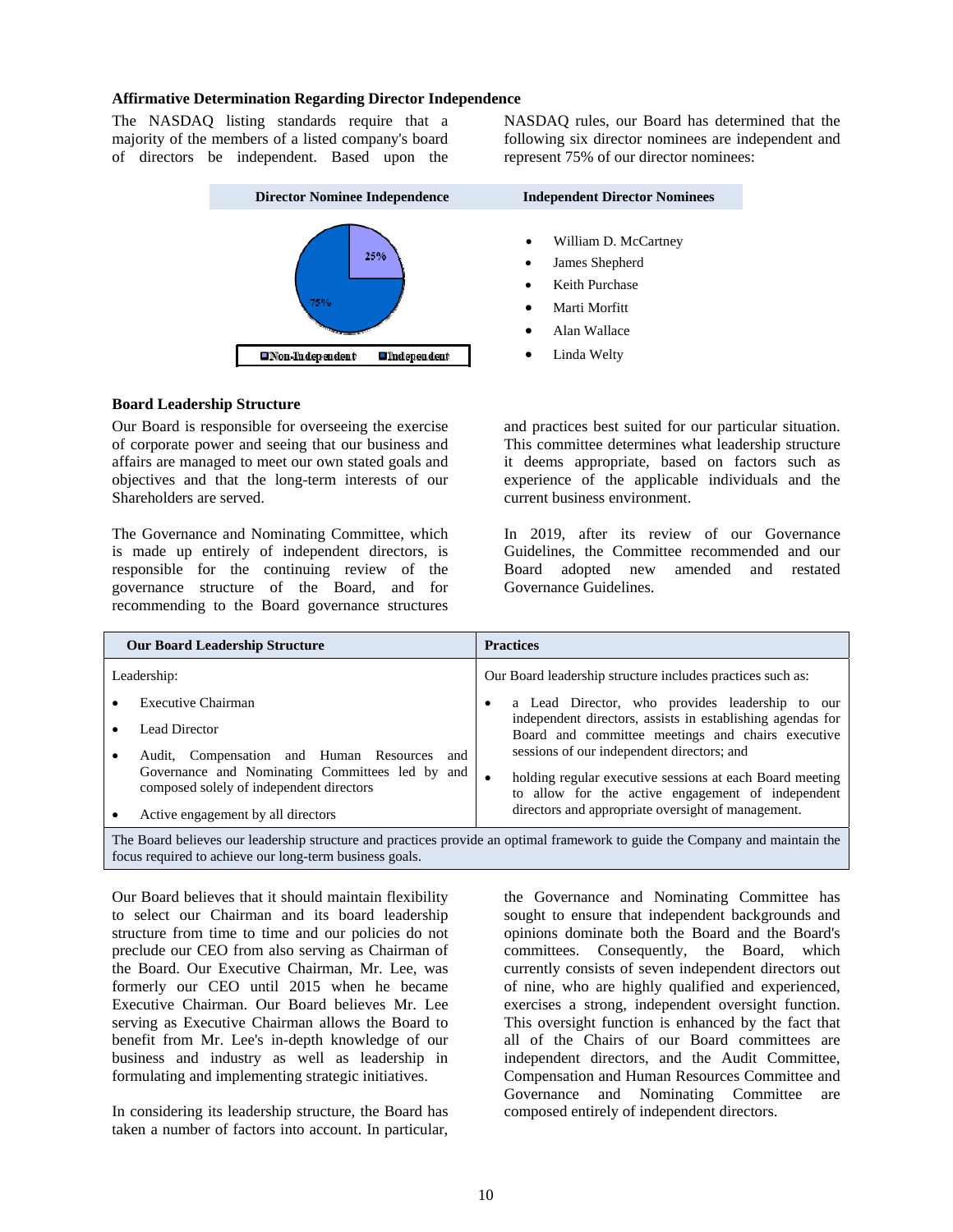Our Board leadership structure and practices, including the appointment of a Lead Director for a three-year term and meetings in executive sessions, support the independence of our non-employee

directors. Meetings are also held formally and informally from time to time with our Executive Chairman and Chief Executive Officer for discussion of relevant subjects.

# **Duties and Responsibilities of Lead Director**

| <b>Lead Director</b>                                                                                                                                                                                                           | <b>Primary Responsibilities</b>                                                                                                                                                                                                                    |
|--------------------------------------------------------------------------------------------------------------------------------------------------------------------------------------------------------------------------------|----------------------------------------------------------------------------------------------------------------------------------------------------------------------------------------------------------------------------------------------------|
| <b>Lead Director</b>                                                                                                                                                                                                           | Provide leadership to non-employee directors on the Board.                                                                                                                                                                                         |
| R. Keith Purchase                                                                                                                                                                                                              | Ensure that the Board can operate independently of management.                                                                                                                                                                                     |
| <b>Executive Sessions Led in 2018: 4</b>                                                                                                                                                                                       | Serve as a liaison between the independent directors and the Chairman.<br>٠                                                                                                                                                                        |
| <b>Average Attendance of Independent</b><br><b>Directors at Executive Sessions in 2018:</b><br>94%                                                                                                                             | Ensure that the Board has adequate resources to support its decision-<br>٠<br>making process and is appropriately approving strategy and supervising<br>management's progress against that strategy.                                               |
| The position of Lead Director comes with a                                                                                                                                                                                     | Ensure, with the Chairman, that the committees are working effectively.<br>$\bullet$                                                                                                                                                               |
| clear mandate and significant authority.<br>While the Lead Director is elected annually,<br>in order to provide consistency<br>and<br>continuity, it is generally expected that he or<br>she will serve for a three-year term. | Establish, in consultation with the Chairman and Chief Executive Officer,<br>procedures to govern the Board's work, ensuring that the Board is<br>appropriately approving strategy and supervising management's progress<br>against that strategy. |
| The Lead Director shall serve in such<br>capacity for not more than two consecutive                                                                                                                                            | Providing input and help to develop with the Chairman Board agendas and<br>timetables for Board and committee meetings.                                                                                                                            |
| three-year terms.<br>Mr. Purchase was appointed Lead Director                                                                                                                                                                  | Annually review the effectiveness of the Board and committees in<br>$\bullet$<br>conjunction with the Governance and Nominating Committee.                                                                                                         |
| and Chair of our Governance and Nominating<br>Committee in June 2018.                                                                                                                                                          | $\bullet$<br>Lead and assist the Board in the discharge of its duties and<br>responsibilities.                                                                                                                                                     |
|                                                                                                                                                                                                                                | Ensure that independent directors have adequate opportunities to meet and<br>$\bullet$<br>discuss without management present.                                                                                                                      |
|                                                                                                                                                                                                                                | Chair meetings of the Board when the Executive Chairman is not in<br>$\bullet$<br>attendance.                                                                                                                                                      |
|                                                                                                                                                                                                                                | Ensure delegated committee functions are carried out and reported to the<br>$\bullet$<br>Board.                                                                                                                                                    |
|                                                                                                                                                                                                                                | Be the senior spokesperson for the Board on governance matters and<br>$\bullet$<br>executive management compensation matters.                                                                                                                      |
|                                                                                                                                                                                                                                | Ensure that the Board receives adequate and regular updates from the<br>$\bullet$<br>Executive Chairman and Chief Executive Officer on all issues important<br>to the business and future of the Company.                                          |

## **Executive Sessions**

Our Board believes it is important to have executive sessions without the Chief Executive Officer, Executive Chairman and other members of management, which are scheduled during every meeting of the Board. Our independent directors have robust and candid discussions at these executive sessions, during which they evaluate the performance of the Chief Executive Officer, Executive Chairman and other senior officers, our governance practices, the reports of our independent registered public accountants, the meetings themselves and any other relevant matter.

Mr. Purchase was appointed our Lead Director effective June 1, 2018. After his appointment, he chaired all four executive sessions of our independent directors. Our independent directors generally hold two executive sessions at each meeting of the Board, both before and after such meetings.

#### **Committees of the Board**

Our Board currently has four standing committees: the Audit Committee, the Compensation and Human Resources Committee, the Governance and Nominating Committee and the Environmental, Health and Safety Committee. Our committee meetings are generally open to all directors, who often voluntarily attend all committee meetings.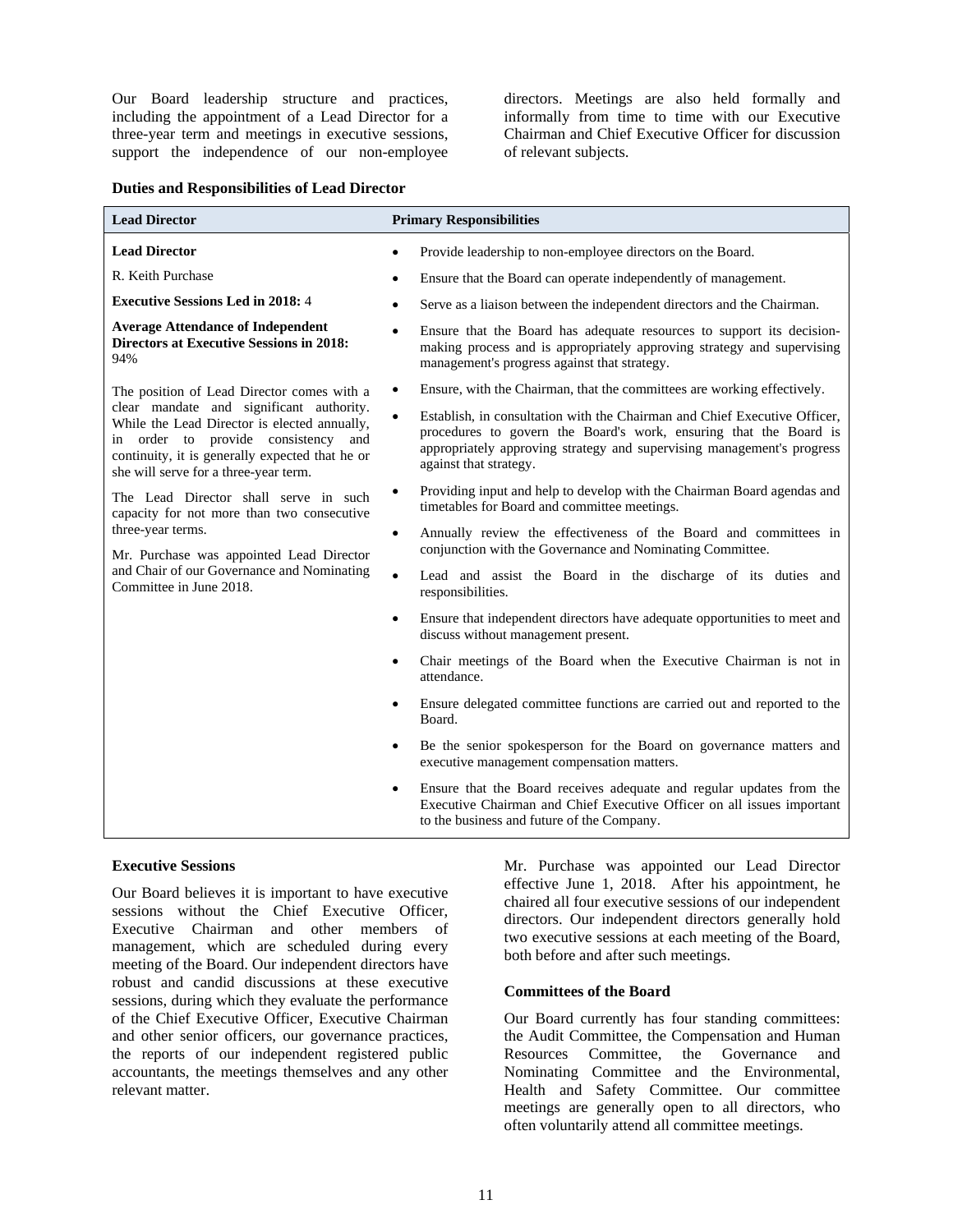#### **Members in 2018:**

- William D. McCartney (Chair)
- Marti Morfitt
- Alan Wallace

# **Meetings in 2018:** 4

#### **Average Attendance in 2018:** 92%

All members satisfy the audit committee independence requirements of the NASDAQ rules and are financially sophisticated, as interpreted by the Board.

Our Board has also determined that the committee Chair, Mr. McCartney, qualifies as an "audit committee financial expert", as defined in applicable SEC rules and applicable NASDAQ listing standards.

#### **Audit Committee Primary Responsibilities**

- Oversee our accounting and financial reporting processes, including the review of the financial statements to be included in our annual reports on Form 10-K and quarterly reports on Form 10-Q, the external audit process and our systems of internal accounting and financial controls.
- Provide an open avenue of communication between the Board, management and our independent registered public accounting firm;
- Appoint and approve the Company's independent registered public accounting firm, all audit engagement terms and fees to be paid to the independent auditor.
- Oversee the relationship, including reviewing auditor independence, the scope of their work and the pre-approval of audit and non-audit services.
- Review our quarterly and financial results with management and our independent registered public accounting firm and, based on such review, recommend to the Board that quarterly and annual financial statements be included in our annual reports on Form 10-K and quarterly reports on Form 10-Q.
- Meet with and review the results of the annual audit performed by the independent registered public accounting firm and the results of their review of our annual and quarterly financial statements.
- Review and approve the terms of all related party transactions.
- Review management's assessment of the effectiveness of our internal controls over financial reporting and consider with management and our independent registered public accounting firm whether any changes to such internal controls are appropriate.
- Review periodically and discuss with management our major risk exposures.
- Establish and maintain procedures for receiving, reviewing and responding to complaints regarding accounting, internal accounting controls or auditing matters.
- Review and reassess the adequacy of our Audit Committee Charter annually and recommend any changes to the Board for approval.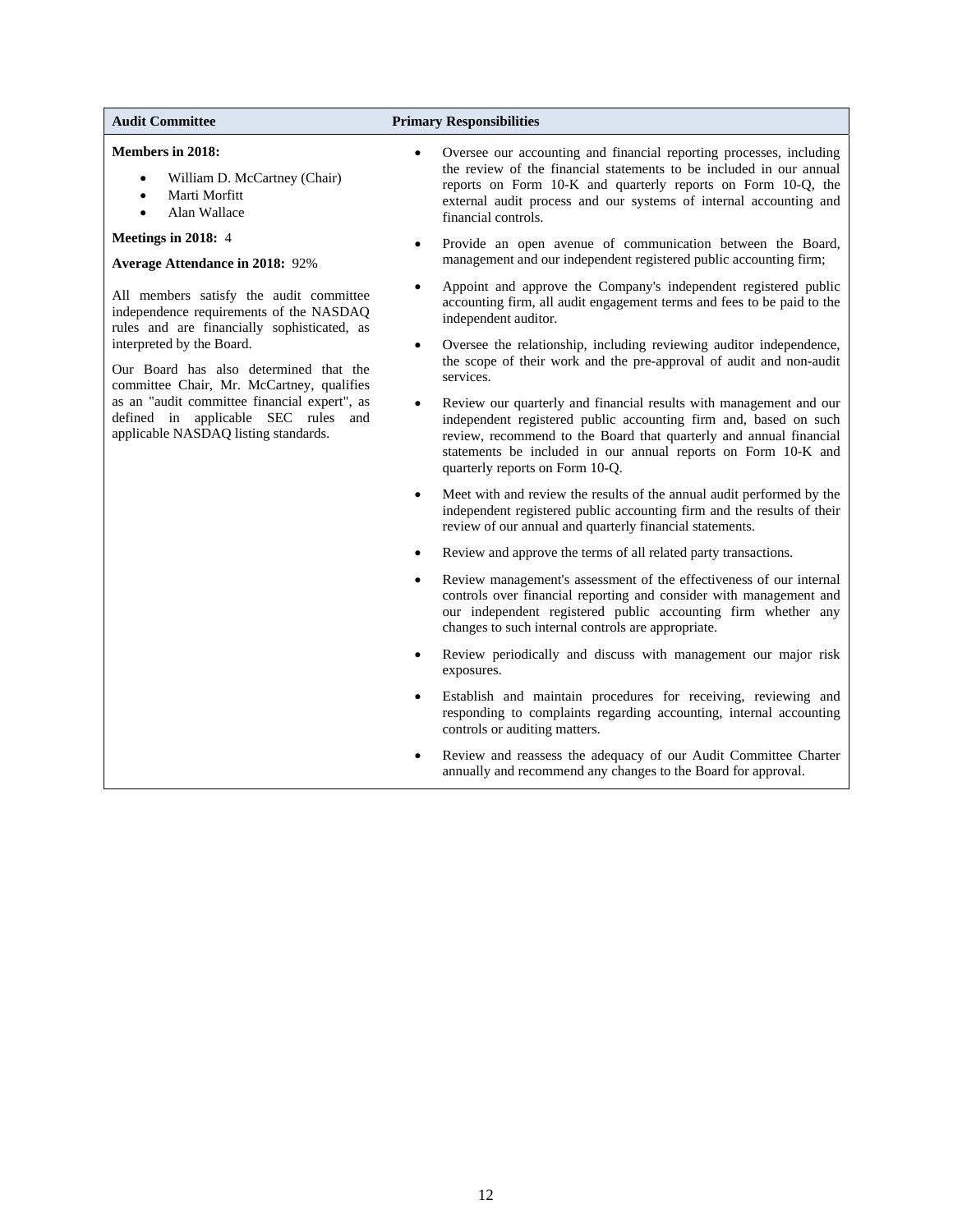#### **Compensation and Human Resources Committee**

#### **Primary Responsibilities**

#### **Members in 2018:**

- Bernard Picchi (Chair)
- James Shepherd
- Marti Morfitt
- Alan Wallace

#### **Meetings in 2018:** 4

#### **Average Attendance in 2018:** 94%

All members of the Compensation and Human Resources Committee have been determined to be independent directors under NASDAQ rules.

- Oversee appropriate compensation practices and determine the compensation and other benefits for executive officers.
- Periodically review and advise the Board on our overall compensation philosophy and plans and assessing the competitiveness and adequacy of our compensation programs.
- Analyze executive compensation data, including base salaries, annual bonuses, long-term incentives and pay, as well as executive compensation principles, strategies, trends, regulatory requirements and current programs.
- Recommend compensation packages for both our Executive Chairman and Chief Executive Officer and approve the compensation packages for our other executive officers.
- Based on discussions with our independent directors, the Chair of the Governance and Nominating Committee and the Chair of the Compensation and Human Resources Committee, annually review the performance of our Executive Chairman and Chief Executive Officer.
- Review and make recommendations to our Board with respect to director compensation, including compensation for members of committees of the Board.
- Administer the Company's equity incentive plan, including reviewing and approving equity grants to executive officers.
- Review annual performance objectives and goals for our executive officers and actual performance against previous year's goals to evaluate individual performance and, in turn, compensation levels.
- Annually review and approve the peer group companies used for the purposes of assessing executive officer compensation.
- Review and approve succession plans for our key executive officers.
- Review and assess the adequacy of its charter and recommend any changes to the Board for approval.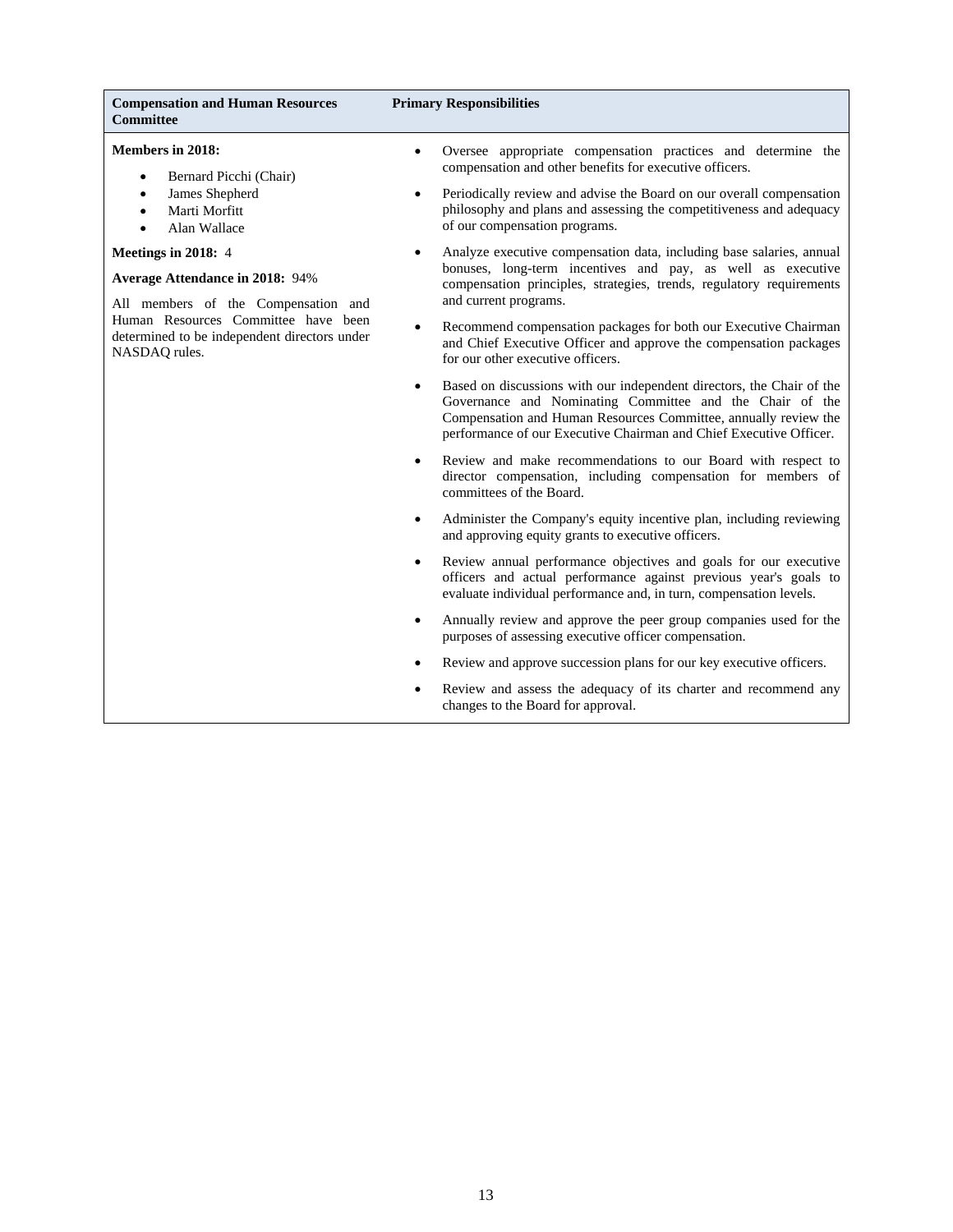| <b>Governance and Nominating Committee</b>                                                                                         | <b>Primary Responsibilities</b>                                                                                                                                                                                                                                                         |
|------------------------------------------------------------------------------------------------------------------------------------|-----------------------------------------------------------------------------------------------------------------------------------------------------------------------------------------------------------------------------------------------------------------------------------------|
| <b>Members in 2018:</b>                                                                                                            | Provide leadership with respect to corporate governance.<br>$\bullet$                                                                                                                                                                                                                   |
| R. Keith Purchase (Chair)<br>$\bullet$<br>William D. McCartney<br>$\bullet$<br>Linda Welty<br>$\bullet$                            | Recommend to the Board nominees for appointment to the Board,<br>$\bullet$<br>including identifying and screening potential Board candidates and<br>committee members.                                                                                                                  |
| Meetings in 2018: 4<br><b>Average Attendance in 2018: 100%</b>                                                                     | Make recommendations to the other independent directors for their<br>$\bullet$<br>selection of the Lead Director.                                                                                                                                                                       |
| All members of the<br>Governance<br>and<br>Committee<br>Nominating<br>have<br>been<br>determined to be independent directors under | Determine the skills, qualifications and other expertise required of<br>$\bullet$<br>directors and develop criteria to be considering in selecting potential<br>Board candidates.                                                                                                       |
| NASDAQ rules.                                                                                                                      | Develop and monitor our overall approach to corporate governance<br>$\bullet$<br>issues.                                                                                                                                                                                                |
|                                                                                                                                    | Review with the Board, on a regular basis, the methods and processes<br>$\bullet$<br>by which the Board fulfills its duties and responsibilities.                                                                                                                                       |
|                                                                                                                                    | Evaluate the overall effectiveness of the Board and its performance.<br>$\bullet$                                                                                                                                                                                                       |
|                                                                                                                                    | Based on discussions with our independent directors, the Chair of the<br>$\bullet$<br>Governance and Nominating Committee and the Chair of the<br>Compensation and Human Resources Committee, annually review the<br>performance of our Executive Chairman and Chief Executive Officer. |
|                                                                                                                                    | Review our Governance Guidelines, including committee charter, in<br>$\bullet$<br>light of changing conditions and make recommendations to the Board<br>on appropriate modifications.                                                                                                   |
|                                                                                                                                    | Monitor compliance with our Governance Guidelines.<br>$\bullet$                                                                                                                                                                                                                         |
|                                                                                                                                    |                                                                                                                                                                                                                                                                                         |
| <b>Environmental, Health and Safety</b><br><b>Committee</b>                                                                        | <b>Primary Responsibilities</b>                                                                                                                                                                                                                                                         |
| <b>Members in 2018:</b>                                                                                                            | Review, approve and, if necessary, revise the environmental, health                                                                                                                                                                                                                     |
| James Shepherd (Chair)<br>٠<br>Jimmy S.H. Lee<br>$\bullet$                                                                         | and safety policies and environmental compliance programs of the<br>Company.                                                                                                                                                                                                            |
| R. Keith Purchase<br>$\bullet$<br>David Gandossi<br>$\bullet$                                                                      | Monitor the Company's environmental, health and safety management<br>$\bullet$<br>systems including internal and external audit results and reporting.                                                                                                                                  |
| Linda Welty<br>$\bullet$                                                                                                           | Provide direction to management on the frequency and focus of                                                                                                                                                                                                                           |

**Meetings in 2018:** 4

**Average Attendance in 2018:** 100%

All members of the Environmental, Health and Safety Committee, other than Messrs. Lee and Gandossi, have been determined to be independent directors under NASDAQ rules.

# external independent environmental, health and safety audits. Review and assess its charter and recommend any changes to the

#### **Risk Oversight**

The Board oversees the proper safeguarding of the assets of the Company, the maintenance of appropriate financial and other internal controls and our compliance with applicable laws and regulations and proper governance. Inherent in these responsibilities is the Board's understanding and oversight of the various risks facing us. The Board does not view risk in isolation. Risks are considered in virtually every business decision and as part of our business strategy. The Board recognizes that it is neither possible nor prudent to eliminate all risk. Indeed, purposeful and appropriate risk-taking is essential for us to be competitive on a global basis and to achieve our long-term strategic business objectives.

Board for approval.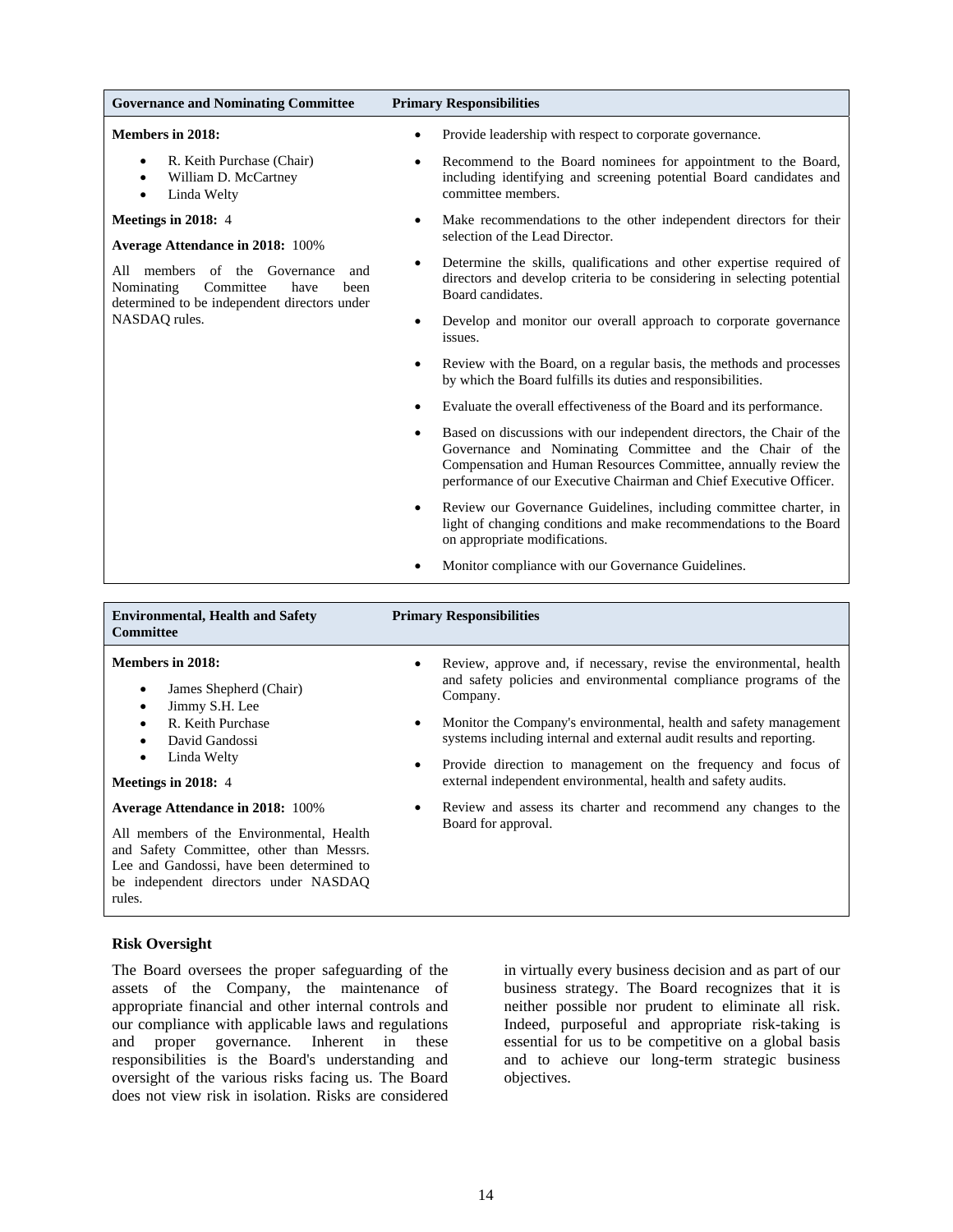#### **Oversight of Risk**

- The Board oversees risk management.
- Board committees, which meet regularly and report back to the full Board, play significant roles in carrying out the risk oversight function.
- Management is charged with managing risk, through robust internal processes and effective internal controls.

Effective risk oversight is an important priority of the Board. The Board has implemented a risk governance framework designed to:

- understand critical risks in our business and strategy;
- allocate responsibilities for risk oversight among the full Board and its committees;
- evaluate our risk management processes and whether they are functioning adequately;
- facilitate open communication between management and directors; and
- foster an appropriate culture of integrity and risk awareness.

While the Board oversees risk management, our management is charged with managing risk.

We have robust internal processes and an effective internal control environment which facilitate the identification and management of risks and regular communication with the Board. These include an enterprise risk management program under the leadership of the Chief Financial Officer, regular internal management disclosure committee meetings, a Code of Business Conduct and Ethics and other policies, strong internal controls and a comprehensive external audit process. The Board and the Audit Committee monitor and oversee the evaluation of the effectiveness of the internal controls and the risk management program. Management communicates routinely with the Board, Board committees and individual directors on the significant risks identified and how they are being managed. Directors are free to, and indeed often do, communicate directly with senior management.

The Board implements its risk oversight function both as a whole and through delegation to Board committees, which meet regularly and report back to the full Board. Board committees assist in carrying out the risk oversight function as follows:

*Audit Committee*: Oversees risks related to our financial statements, the financial reporting process and accounting and legal matters. The committee oversees the audit function, our ethics programs, including the Code of Business Conduct and Ethics, our Whistleblower Policy and our quality, safety, environmental assurance and information technology security programs. The committee periodically receives reports on and discusses oversight of our risk management process and reviews significant risks and exposures identified by management or the independent auditors (whether financial, operating or otherwise), and management's steps to address them. In connection with its oversight of these matters, the committee members will regularly meet separately with representatives of the independent auditors.

*Compensation and Human Resources Committee*: Evaluates the risks and rewards associated with our compensation philosophy and programs. As discussed in more detail in the Compensation Discussion and Analysis herein, the committee reviews and approves compensation programs with features that mitigate risk without diminishing the incentive nature of the compensation. Management discusses with the committee the procedures that have been put in place to identify and mitigate potential risks in compensation. This committee also oversees management development and succession planning across senior management positions.

*Environmental, Health and Safety Committee*: Oversees our environmental, health and safety policies and environmental compliance programs and associated risks relating thereto. In connection with such oversight, the committee regularly visits and tours our mills and meets with mill-level managers, superintendents and other employees.

*Governance and Nominating Committee*: Oversees our governance practices, director succession and committee leadership to manage risks associated with corporate governance.

The full Board regularly evaluates and discusses risk, risk mitigation strategies and our internal control environment. Topics examined at this meeting include, but are not limited to, financial risks, political and regulatory risks, legal risks, information technology risks, economic risks, risks relating to growth strategies, social licence risks and risks related to our productivity and reinvestment efforts. Because overseeing risk is an ongoing process and inherent in our strategic decisions, the Board also discusses risk throughout the year.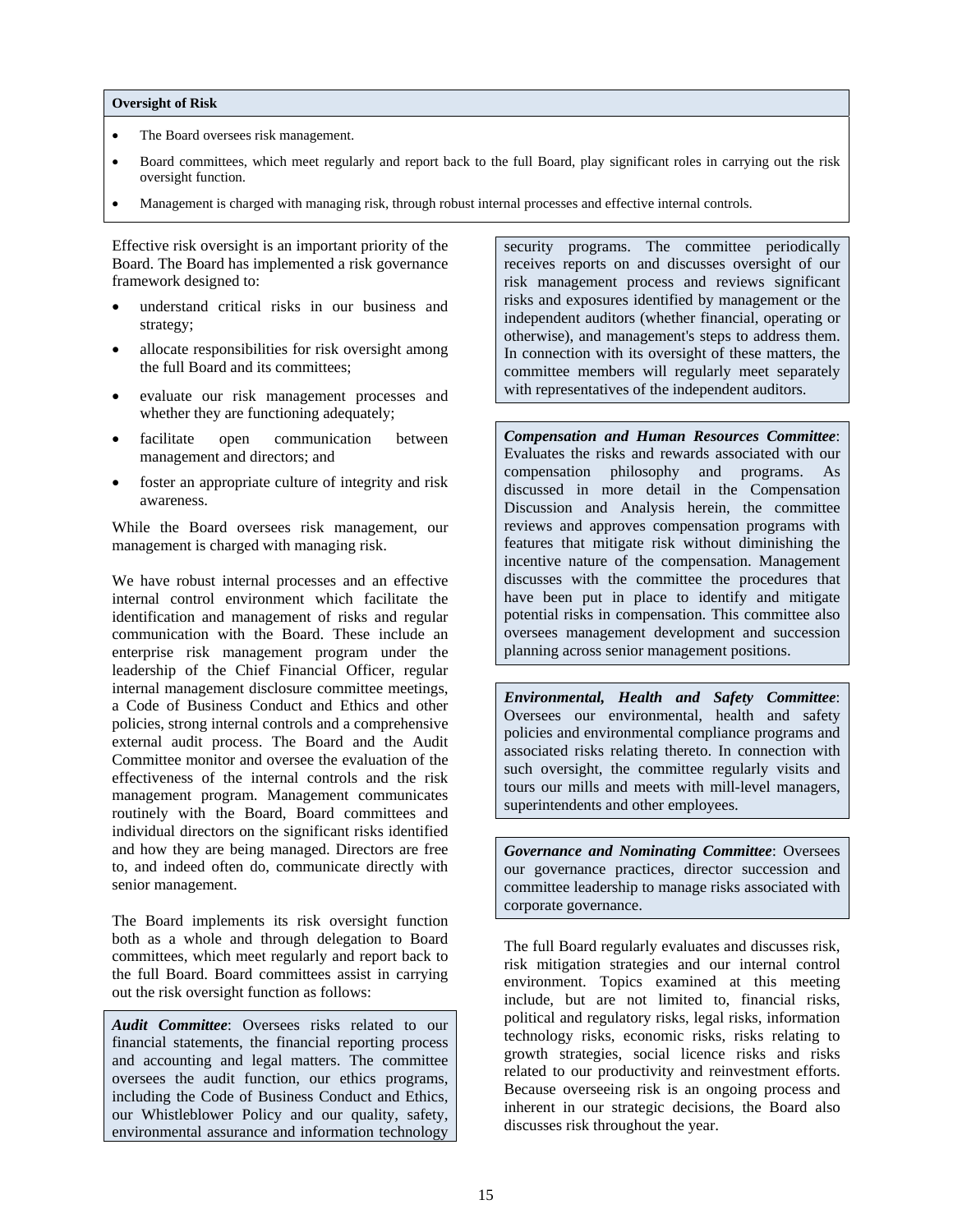We believe that our Board leadership structure, previously discussed herein, supports the risk oversight function of the Board. We have an Executive Chairman, a Chief Executive Officer, a Lead Director and strong directors chairing the various committees involved with risk oversight. There is open communication between management and directors and all directors are actively involved in the risk oversight function.

To learn more about risks facing us, you can review the factors included in Part 1, Item 1A. "Risk Factors" in the Form 10-K. The risks described in the Form 10-K are not the only risks facing the Company. Additional risks and uncertainties not currently known or that may currently be deemed to be immaterial also may materially adversely affect the Company's business, financial condition or results of operations in future periods.

During fiscal 2018, risk areas of particular Board and committee focus included:

- industry supply and demand balances including new pulp capacity and the outlook and potential changes and disruptions in fiber supply;
- expansion and growth of our business in the pulp and related or ancillary businesses, including our acquisition of MPR, the financing thereof and the acquisition of Indian sandalwood plantations in Western Australia;
- cybersecurity;
- the uncertain global economic environment, including potential issues regarding international trade, including tariffs, and its effects on our business;
- Shareholder distributions; and
- our continuing succession planning.

#### **Our Director Nominations Process**

Our Board is responsible for approving candidates for Board membership. The Board has delegated the screening and recruitment process to our Governance and Nominating Committee.

# *Criteria for Directors*

Our Board believes that certain criteria should be met by director nominees to ensure effective corporate governance, support our strategies and businesses, account for individual director attributes and the effect of the overall mix of those attributes on the Board's effectiveness, and support the successful recruitment of qualified candidates for the Board. Qualified candidates are those who, in the judgment of the Governance and Nominating Committee,

possess certain personal attributes and a sufficient mix of experience and related attributes to assure effective service on the Board. The personal attributes of director nominees that the Governance and Nominating Committee considers include:

- *Best Interests of All Shareholders*. Each candidate must be prepared to represent the best interests of all Shareholders and not just one particular constituency;
- *Integrity*. Each candidate shall be an individual who has demonstrated integrity and ethics in his or her personal and professional life and has established a record of professional accomplishment in his or her chosen field;
- *Independence*. No candidate, or family member (as defined in NASDAQ rules) or affiliate or associate (as defined in federal securities laws) of a candidate, shall have any material personal, financial or professional interest in any present or potential competitor of the Company;
- *Experience*. Each candidate should possess professional and personal experiences and expertise relevant to our goals of being one of the world's leading forest products companies focused on kraft pulp, energy and chemical production, lumber and extractives;
- *Active Participation*. Each candidate must be prepared to participate fully in Board activities, including active membership on at least one Board committee and attendance at, and active participation in, meetings of the Board and the committee(s) of which he or she is a member, and not have other personal or professional commitments that would, in the Governance and Nominating Committee's sole judgment, interfere with or limit his or her ability to do so;
- *Collegiality*. Each candidate should contribute positively to the existing chemistry and collegial culture among Board members; and
- *Diversity*. Each candidate should contribute to the Board's overall diversity – diversity being broadly construed to mean a variety of viewpoints, perspectives, personal and professional experiences and backgrounds, such as nationality, gender and ethnicity differences.

The Board prefers a mix of backgrounds and experiences among its members. The Board does not follow any ratio or formula to determine the appropriate mix. Rather, it uses its judgment to identify and determine nominees whose backgrounds, attributes and experiences, taken as a whole, will contribute to high standards of Board service.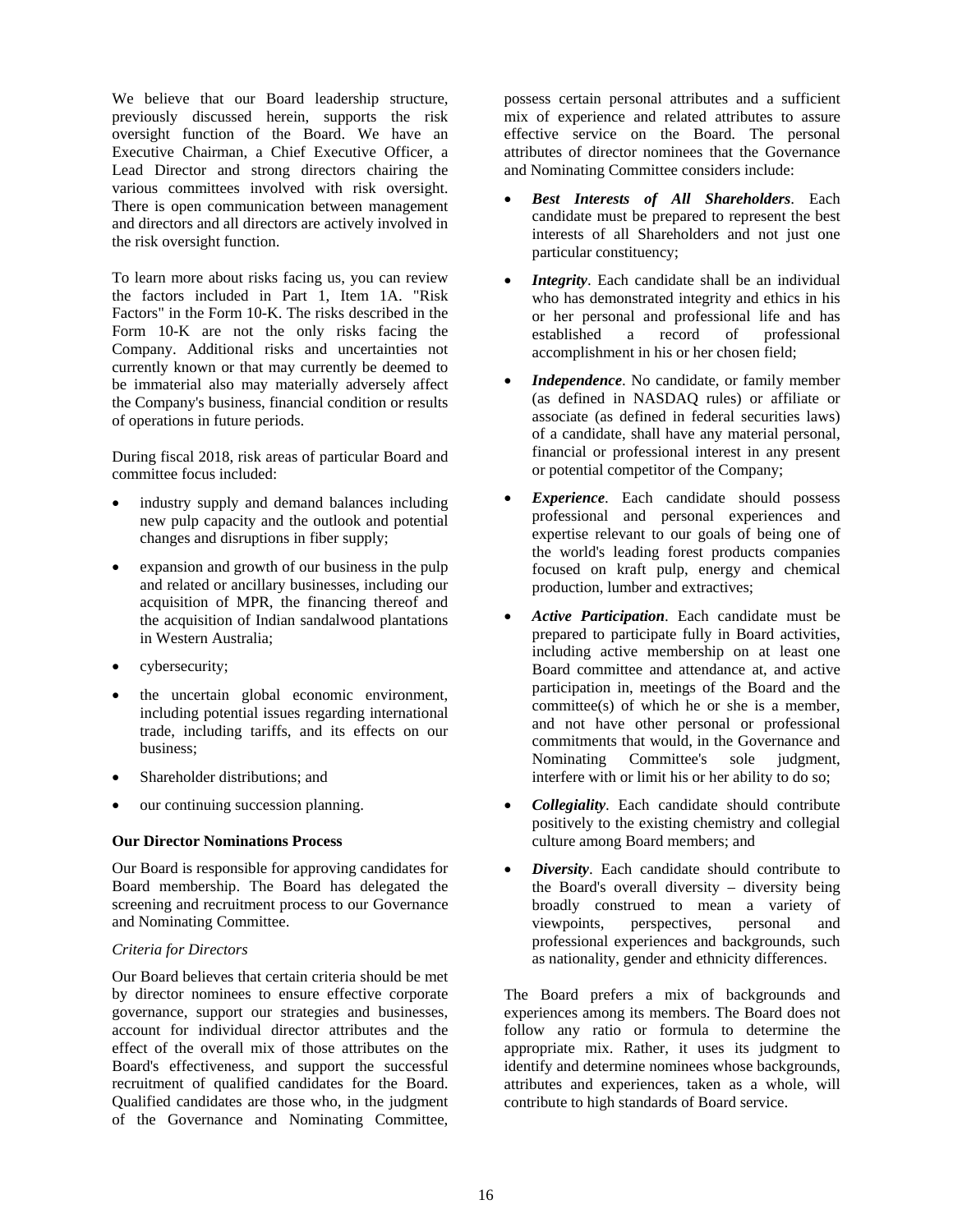# *Processes for Identifying Director Candidates*

Our Governance and Nominating Committee has two principal methods for identifying potential Board candidates (other than those proposed by Shareholders, as discussed below). First, such Committee solicits ideas for possible candidates from a number of sources, including other members of the Board, senior executives, individuals personally known to Board members and research. Additionally, the Governance and Nominating Committee may, from time to time, use its authority under its charter to retain, at our expense, one or more search firms to identify candidates (and to approve such firms' fees and other retention terms). The Governance and Nominating Committee did not retain a search firm during fiscal 2018.

Our Governance and Nominating Committee will also consider nominees recommended by Shareholders as candidates for Board membership. A Shareholder wishing to nominate a candidate for Board membership should provide written notice to the Governance and Nominating Committee in the care of the Secretary, Mercer International Inc., Suite 1120, 700 West Pender Street, Vancouver, B.C., Canada V6C 1G8. To nominate a candidate for election to the Board at an annual meeting, the notice must be received not less than 120 days before the first anniversary of the date of the Company's Proxy Statement released to Shareholders in connection with the annual meeting held in the prior year. The notice should contain information about both the nominee and the Shareholder making the nomination, including such information regarding each nominee required to be included in a proxy statement filed pursuant to SEC rules and regulations and such other information sufficient to allow the Governance and Nominating Committee to determine if the candidate meets the criteria for Board membership described above. The Governance and Nominating Committee may require that the proposed nominee furnish additional information to determine that person's eligibility to serve as a director. All recommendations will be brought to the attention of the Governance and Nominating Committee.

#### *Evaluation of Director Candidates*

The Governance and Nominating Committee will consider and evaluate all candidates identified through the processes described above, including incumbents and candidates proposed by Shareholders.

If, based upon the Governance and Nominating Committee's initial evaluation, the candidate continues to be of interest, members of the committee will interview the candidate and communicate their

evaluation to the rest of its members and the Executive Chairman and Chief Executive Officer. Additional meetings between the candidate and other members of the Governance and Nominating Committee and the Executive Chairman and Chief Executive Officer may also be arranged. Ultimately, background and reference checks will be conducted by the Governance and Nominating Committee.

As a result of its work and consideration of potential candidates, the Governance and Nominating Committee endeavors to maintain an evergreen list of potential candidates.

#### *Recommendation and Nomination*

After consideration, the Governance and Nominating Committee will finalize its list of recommended candidates to the Board for its consideration. Candidates who are then recommended by the Governance and Nominating Committee and approved by our Board are included in our recommended slate of director nominees in our proxy statement.

With Mr. Picchi electing not to stand for re-election at the Meeting, the Governance and Nominating Committee recommended and the Board unanimously approved that the number of directors serving on the Board for the ensuing year be fixed at eight.

#### *Potential Future Changes to Nomination Process*

Our nomination policies are intended to provide a flexible set of guidelines for the effective functioning of our director nomination process. Our Governance and Nominating Committee reviews the nomination policy at least annually to consider and make such modifications as may be required to reflect our then needs and circumstances and to address any changes in applicable legal or listing standards. Our Governance and Nominating Committee may amend the nomination policy at any time, in which case the most current version will be available on our website.

#### **Talent Management and Succession Planning**

In light of the importance of executive leadership, we have a succession planning process which is held at least semi-annually. The process encompasses a broad group of managers and executives up to and including the Chief Executive Officer.

Our Compensation and Human Resources Committee, together with our Chief Executive Officer, reviews our executive succession planning procedures, including management development activities. We generally strive to appoint our most senior executives from within. To this end,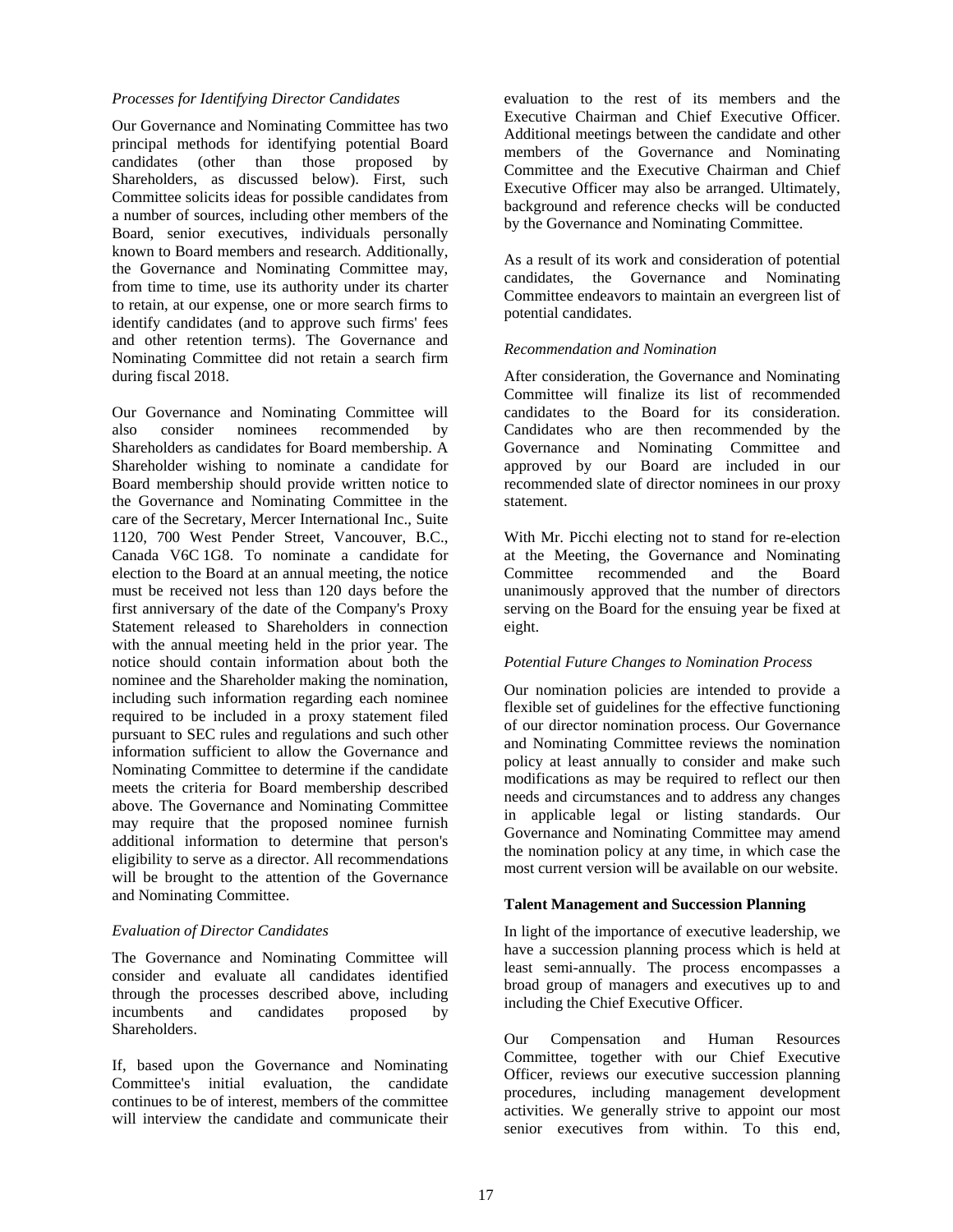individuals who are identified as having potential for senior executive positions are evaluated by the Compensation and Human Resources Committee. The careers of such persons are monitored to ensure that, over time, they have appropriate exposure to our Board and interact with the Board in various ways, including through participation in certain Board meetings and other Board-related activities and meetings with individual directors, both in connection with director visits to our mills and otherwise. In addition, selected executives are provided with continuing management education through attendance at senior level educational programs, courses and seminars.

# **Director Education**

## *New Director Education*

Our new director orientation program covers our vision, strategies, risks, financial matters, internal controls, corporate governance practices and policies, succession planning and non-director compensation. As part of such orientation, new directors visit our mills to better understand our operations.

# *Continuing Education*

Our continuing education program consists of regular visits to our operating facilities, meetings and social engagements with our operating personnel, customer visits both in Europe and China and other meetings and visits on topical matters such as at research and development facilities. In some years, select

directors, along with management representatives, have attended meetings with customers and other market participants, including in China, to broaden their understanding of our key markets. We provide updates to our Board on relevant topics at meetings throughout the year. We also provide ongoing education to our directors through participation in the NYSE Board Program. We also reimburse directors who attend education programs and institutions for fees and related expenses.

## **Director Evaluation**

Our Board annually reviews the effectiveness of the Board, its committees and individual directors as part of its ongoing commitment to improve their oversight, guidance and review of senior management.

This evaluation process is conducted by our Governance and Nominating Committee, which conducts an annual evaluation of our Board, Board committees and directors. The evaluation also evaluates our Executive Chairman, CEO and Lead Director. The process is led by the Lead Director, who is also the Chair of the Governance and Nominating Committee. These evaluations help the Board develop priorities, form part of our assessment of the skills and competences needed by the Board to support our strategic objectives, consider potential director nominee candidates and refine our corporate governance practices.

#### **Expectations of our Directors**

In assessing our director effectiveness, we consider the following to be key criteria in each individual's performance:

#### **DEDICATION**

- Prioritizes our needs
- Commits fully to the accountability and success of our Board
- Seeks to continuously improve and raise the bar

# **INTEGRITY**

- Works for our greater good
- Demonstrates high ethical standards
- Upholds our values

#### **BUSINESS ACUMEN**

- Focuses on the right performance outcomes
- Balances short-, medium- and longer-term objectives
- Exhibits sound judgment and thoughtfully balances trade-offs

#### **ENGAGEMENT**

- Engages fully and makes a meaningful contribution at all meetings
- Actively promotes collegiality
- Considers the input of others and provides thoughtful advice

#### **COURAGE**

- Appropriately challenges the status quo
- Can make tough decisions
- Champions change

#### **STRATEGIC ORIENTATION**

- Discusses pros and cons of strategic initiatives
- Assesses global opportunities for alignment with our overall strategy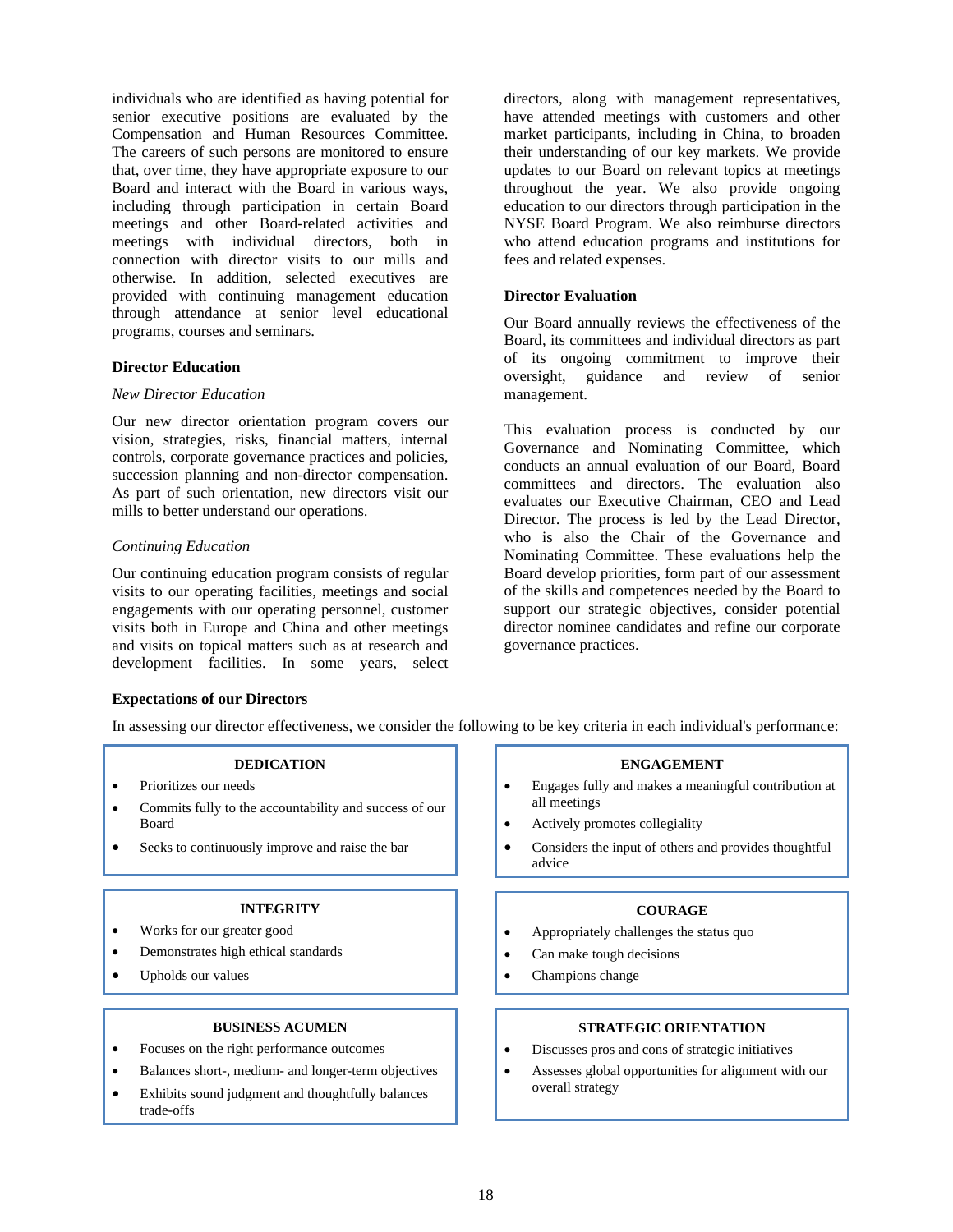#### **Shareholder Engagement**

We believe that effective corporate governance should include regular, constructive conversations with our Shareholders. Over the past year, we have continued our engagement of shareholders, including through the following:

- Our NEOs meet regularly with financial analysts, investors and shareholders and attend and present at investor conferences.
- We broadcast live quarterly and annual earnings calls and archive them on our website.
- Shareholders are encouraged to attend our annual meetings, where they have the opportunity to direct questions to our Chief Executive Officer and other NEOs. We have implemented a process for Shareholders to attend the Meeting through the Internet in order to better facilitate Shareholder participation.
- Shareholders can communicate with the Board as described below under "Shareholder Communications with Board".

We also annually evaluate proxy season trends, corporate governance best practices, regulatory developments, shareholder feedback and our current practices.

#### **Shareholder Communications with Board**

Shareholders who wish to communicate with the Board (other than with respect to a complaint or concern regarding accounting, internal accounting controls or auditing matters which must be directed to the Audit Committee as described below) should send written correspondence to the Board in the care of the Secretary, Mercer International Inc., Suite 1120, 700 West Pender Street, Vancouver, B.C., Canada V6C 1G8. The correspondence should indicate that the person sending the correspondence is a Shareholder and set out the purpose of such communication. The secretary will: (i) forward the correspondence to the director to whom it is addressed or, in the case of correspondence addressed to the Board generally, to the Lead Director; (ii) attempt to handle the inquiry directly where it is a request for information about the Company; or (iii) not forward the correspondence if it is primarily commercial in nature or if it relates to an improper topic. All such correspondence will be summarized for the Board periodically, and each such correspondence will be made available to any director upon request.

#### **Complaint Procedure**

The Audit Committee has established procedures for: (i) the receipt, retention and treatment of complaints received by the Company regarding accounting, internal accounting controls or auditing matters; and (ii) the confidential and anonymous submission by the Company's employees and others of concerns regarding questionable accounting or auditing matters. A person wishing to notify the Company of such a complaint or concern should send a written notice thereof, marked "Private & Confidential'', to the Chair of the Audit Committee, Mercer International Inc., Suite 1120, 700 West Pender Street, Vancouver, B.C., Canada V6C 1G8.

# **Shareholding Guideline for Non-Employee Directors and NEOs**

We have a target shareholding guideline in place for our non-employee directors which provides each non-employee director should, within three years of becoming a director, own a minimum number of Shares which is equal in value to three times the amount of their annual cash retainer. As of the Record Date, all of our non-employee directors who have been directors for at least three years as of such date, including our Lead Director, met the guideline amount.

In 2019, we adopted a share ownership policy for our NEOs which requires our CEO and Executive Chairman to hold Shares having a value equal to at least five times their base salary and our other NEOs to hold Shares with a value equal to three times their base salary. NEOs will have five years to achieve the required threshold.

#### **Review and Approval of Related Party Transactions**

The Board recognizes that related party transactions can present a heightened risk of potential or actual conflicts of interest and may create the appearance that decisions are based on considerations other than our and our Shareholders' best interests. As a result, the Board prefers to avoid related party transactions. However, the Board recognizes that there are situations where related party transactions may be in, and not inconsistent with, our and our Shareholders' best interests.

As a result, pursuant to our Governance Guidelines and its Charter, the Board has delegated to the Audit Committee responsibility for reviewing and approving the terms and conditions of all proposed transactions between us, any of our officers, directors or Shareholders who beneficially own more than 5%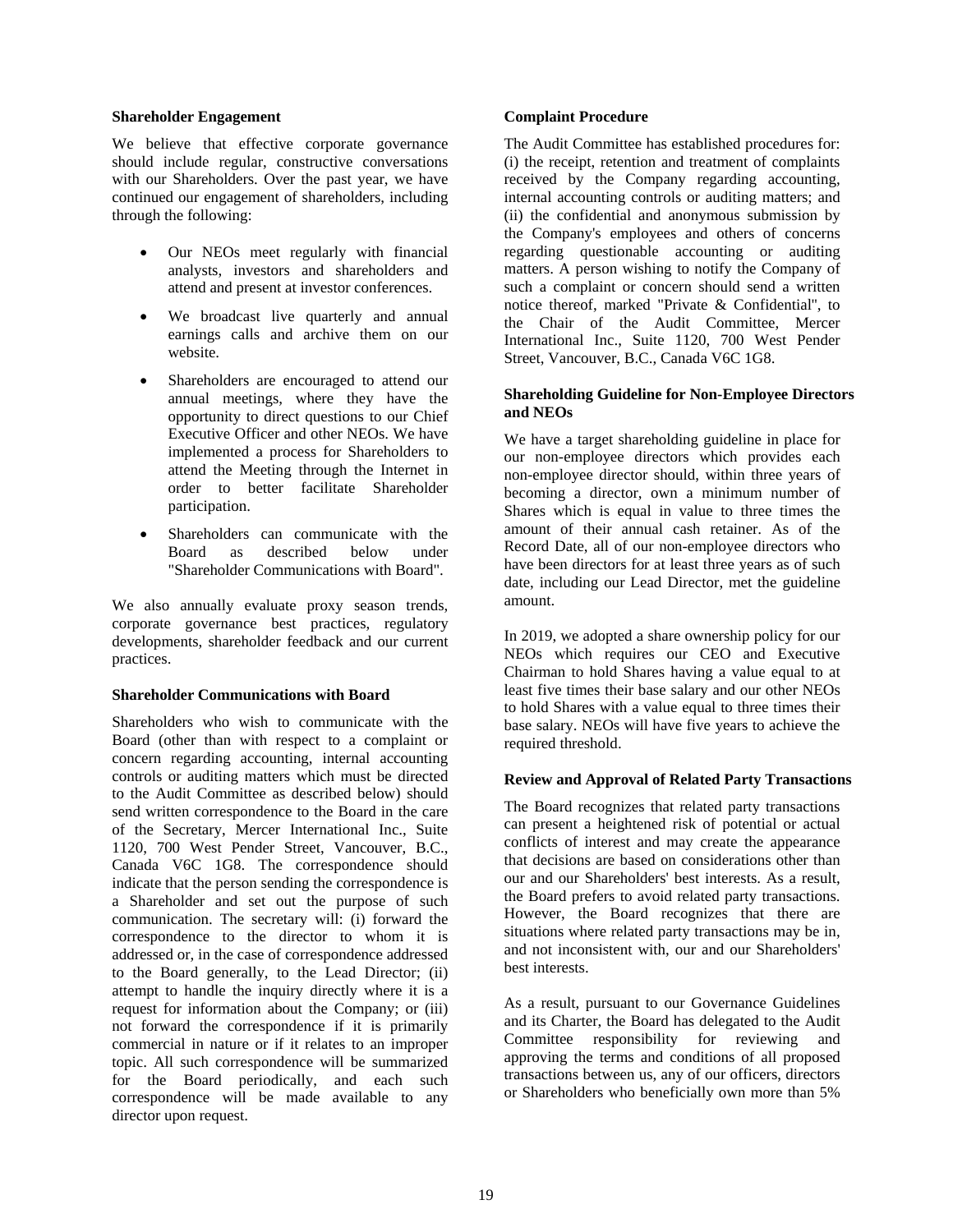of our outstanding Shares, or relatives or affiliates of any such officers, directors or Shareholders, to ensure that such related party transactions are fair and are in our overall best interest and that of our Shareholders.

In the case of transactions with employees, a portion of the review authority is delegated to supervising employees pursuant to the terms of our Code of Business Conduct and Ethics.

The Audit Committee has not adopted any specific procedures for conduct of reviews and considers each transaction in light of the facts and circumstances. In the course of its review and approval of a transaction, the Audit Committee considers, among other factors it deems appropriate:

- whether the transaction is fair and reasonable to us;
- the business reasons for the transaction;
- whether the transaction would impair the independence of one of our non-employee directors; and
- whether the transaction is material, taking into account the significance of the transaction.

The Audit Committee has the authority to approve a related party transaction if the committee determines that the transaction is on terms that are not inconsistent with our and our Shareholders' best interests.

Any member of the Audit Committee who is a related person with respect to a transaction under review may not participate in the deliberations or vote respecting approval or ratification of the transaction, provided, however, that such director may be counted in determining the presence of a quorum at a meeting of the committee that considers the transaction.

#### **DIRECTORS' COMPENSATION**

#### **Directors' Compensation**

During the 2018 fiscal year, our non-employee directors received the following cash retainers and grants of restricted stock under the 2010 Stock Incentive Plan (the "2010 Plan"):

|                                                        | <b>Cash Retainer</b> | <b>Restricted Stock Awards</b> |
|--------------------------------------------------------|----------------------|--------------------------------|
| Non-Employee Directors (other than the Lead Director)  | 60,000<br>Φ          | $70,000^{(1)}$                 |
| <b>Lead Director</b>                                   | 100,000              | $100,000^{(1)}$                |
| Chairman of Audit Committee                            | 20,000               |                                |
| Chairman of Compensation and Human Resources Committee | 20,000<br>Φ          |                                |
| Chairman of Governance and Nominating Committee        | 20,000               |                                |
| Chairman of Environmental, Health and Safety Committee | 20,000               |                                |
|                                                        |                      |                                |

(1) 5,990 and 4,190 shares of restricted stock were granted to our lead director and each of our non-employee directors, respectively, following our annual meeting of Shareholders held in 2018 and the restrictions thereon shall lapse on the first anniversary of the grant date, except as otherwise determined by the Compensation and Human Resources Committee. The grant date fair value is based on a Share value of \$16.70, being the trading price at the time of grant multiplied by the number of stock awards.

Our lead director and other non-employee directors are annually awarded restricted stock with a grant date fair value of \$100,000 and \$70,000, respectively.

In fiscal 2018, we also reimbursed our directors for expenses incurred in connection with their duties as our directors. Our directors do not receive fees for attendance at meetings of the Board or a committee.

The Compensation and Human Resources Committee is responsible for reviewing annually our director compensation practices in relation to those of our peer group companies. Any changes to be made to our director compensation practices must be recommended by the Compensation and Human Resources Committee for approval by the full Board.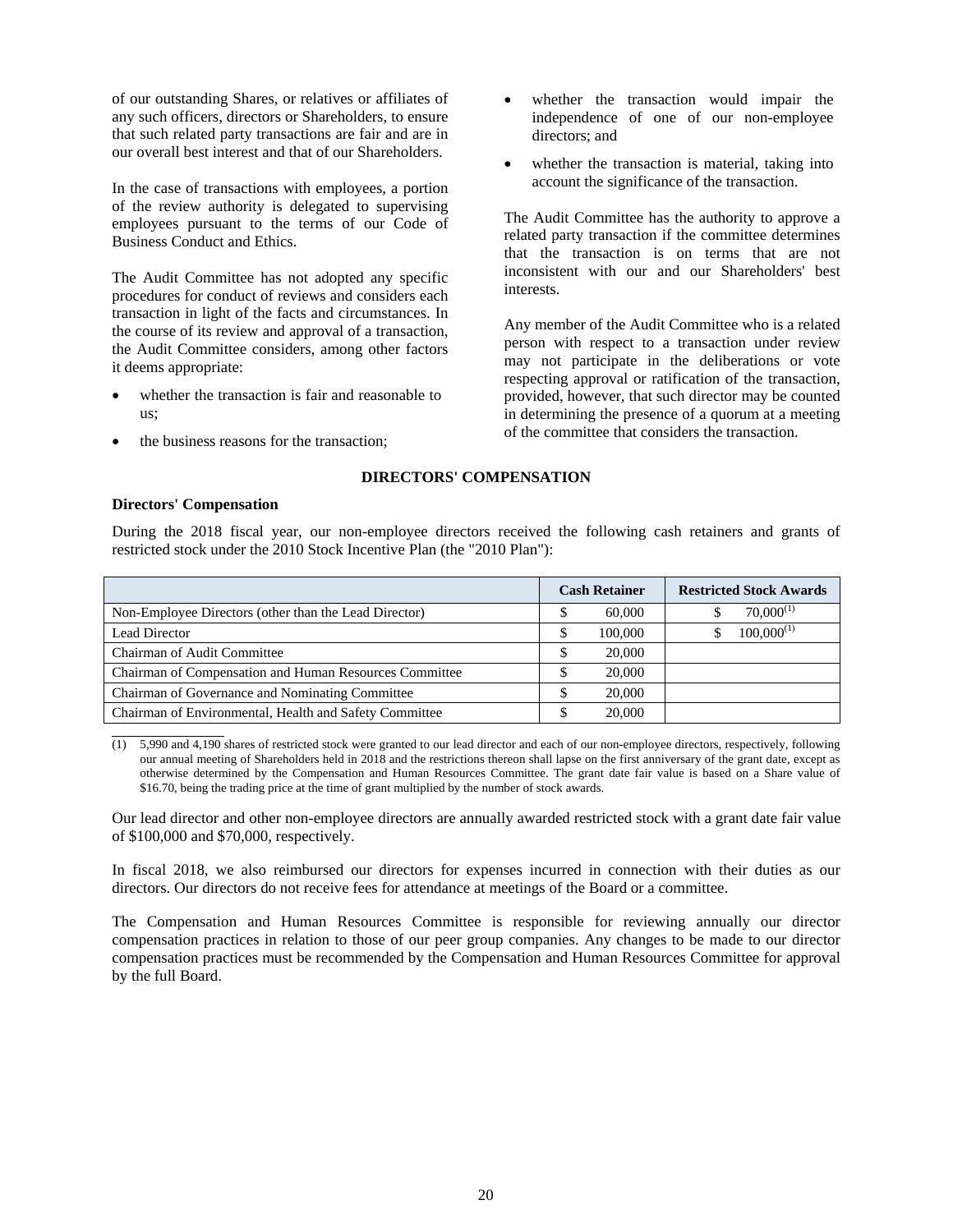# **Director Compensation Table**

The following table sets forth information regarding compensation paid to our non-employee directors in their capacity as directors during the 2018 fiscal year. Neither Mr. Lee, as our Executive Chairman, nor Mr. Gandossi, as our Chief Executive Officer, received any additional compensation for their respective services as directors.

| <b>Name</b>              | <b>Fees</b><br><b>Earned</b> or<br>Paid in<br>Cash<br>$($)$ | <b>Stock</b><br>$Awards^{(1)(2)}$<br>$\left( \text{\$}\right)$ | Option<br>Awards<br>$(\$)$ | <b>Non-Equity</b><br><b>Incentive Plan</b><br>Compensation<br>$(\$)$ | Change in<br><b>Pension Value</b><br>and Non-<br><b>Oualified</b><br><b>Deferred</b><br>Compensation<br><b>Earnings</b><br>$(\$)$ | <b>All Other</b><br>Compensation<br>$(\$)$ | <b>Total</b><br>$(\$)$ |
|--------------------------|-------------------------------------------------------------|----------------------------------------------------------------|----------------------------|----------------------------------------------------------------------|-----------------------------------------------------------------------------------------------------------------------------------|--------------------------------------------|------------------------|
| William D. McCartney     | 80,000                                                      | 69,973                                                         | $\overline{\phantom{a}}$   | ۰                                                                    | ٠                                                                                                                                 | $\overline{\phantom{a}}$                   | 149,973                |
| James Shepherd           | 80,000                                                      | 69,973                                                         | ٠                          | ۰                                                                    | ۰                                                                                                                                 | $\overline{\phantom{a}}$                   | 149,973                |
| <b>Bernard Picchi</b>    | 80,000                                                      | 69,973                                                         | ٠                          | ۰                                                                    |                                                                                                                                   | $\overline{\phantom{a}}$                   | 149,973                |
| Keith Purchase           | 95,000                                                      | 100,033                                                        | ٠                          | ۰                                                                    | ۰                                                                                                                                 | $\overline{\phantom{a}}$                   | 195,033                |
| Marti Morfitt            | 60,000                                                      | 69,973                                                         | $\overline{\phantom{a}}$   | ۰                                                                    |                                                                                                                                   | $\overline{\phantom{a}}$                   | 129,973                |
| Alan Wallace             | 35,000                                                      | 69,973                                                         | ۰.                         | ۰.                                                                   | ۰                                                                                                                                 | $\overline{\phantom{a}}$                   | 104,973                |
| Linda Welty              | 35,000                                                      | 69,973                                                         | ٠                          | ۰                                                                    |                                                                                                                                   |                                            | 104,973                |
| Eric Lauritzen $^{(3)}$  | 45,833                                                      | ٠                                                              | ٠                          | ۰                                                                    | -                                                                                                                                 | $\overline{\phantom{a}}$                   | 45,833                 |
| Nancy Orr <sup>(3)</sup> | 25,000                                                      |                                                                | ٠                          |                                                                      |                                                                                                                                   |                                            | 25,000                 |

 $\overline{a}$ (1) Stock awards granted to non-employee directors consisted of shares of restricted stock. The amounts shown represent the aggregate grant date fair value for shares of restricted stock, as determined under the Financial Accounting Standards Board Accounting Standards Codification Topic 718 ("ASC 718"), excluding any forfeiture adjustments. For a discussion of the valuation assumptions, see Note 11 to our consolidated financial statements included in the 2018 Annual Report.

(2) The grant date fair value is based on a Share value of \$16.70 per Share, being the trading price at the time of grant, multiplied by stock awards of 4,190 shares of restricted stock which were granted to each of our non-employee directors, or 5,990 shares of restricted stock to our Lead Director, after our annual meeting of Shareholders held in 2018, provided that such non-employee director was either elected to the Board for the first time at such annual meeting or not elected to the Board for the first time at the 2018 annual meeting but will continue to serve as a member of the Board after the meeting and has been a director for at least six months.

(3) Neither Mr. Lauritzen nor Ms. Orr stood for re-election at our annual meeting in 2018.

# **EXECUTIVE OFFICERS**

The following provides certain background information about each of our executive officers other than Jimmy S. H. Lee and David M. Gandossi, whose information appears above under "Nominees for Election as Directors":

*David K. Ure*, age 52, was our Senior Vice President, Finance from September 2013 to July 2015 and became Chief Financial Officer and Secretary in July 2015. Prior to serving as Vice President, Finance of Sierra Wireless Inc., Mr. Ure was Vice President, Controller at Mercer from 2006 to 2010. He has also served as Controller at various companies including Catalyst Paper Corp., Pacifica Papers Inc., and Trojan Lithograph Corporation, as well as Chief Financial Officer and Secretary of Finlay Forest Industries Inc. Mr. Ure has over 15 years' experience in the forest products industry. He also has served on various nonprofit boards in the neuro developmental research, child disability and family support spaces and currently sits on the boards of Kids Brain Health Network Inc., Semiahmoo House Society and Peninsula Estates Housing Society. He holds a Bachelor of Commerce in Finance from the University of British Columbia, Canada and is a member of the Chartered Professional Accountants of Canada.

*Adolf Koppensteiner*, age 58, was appointed Chief Operating Officer effective January 1, 2018 and previously has served as Managing Director, Operations and Technical of the Stendal mill since October 2013, prior to which he served as Mill Manager at the Rosenthal mill since joining Mercer in 2007. In the past, Mr. Koppensteiner was Managing Director of Kvaerner Central Europe, where he was responsible for sales and service for fifteen years. His whole career has been in the pulp and paper industry, where he has held a variety of positions building up significant experience in engineering, project work, and pulp mill start-ups, as well as the development and optimization of operating processes.

*Wolfram Ridder*, age 57, has served as Vice President of Business Development since 2005, prior to which he served as Managing Director at Mercer's Stendal mill from 2001 to 2005. Mr. Ridder also served as Vice President Pulp Operations, Assistant to CEO from 1999 to 2005 and Assistant Managing Director at the Rosenthal mill from 1995 to 1998. Prior to joining Mercer, Mr. Ridder worked as a Scientist for pulping technology development at the German Federal Research Center for Wood Science and Technology in Hamburg from 1988 to 1995. Mr.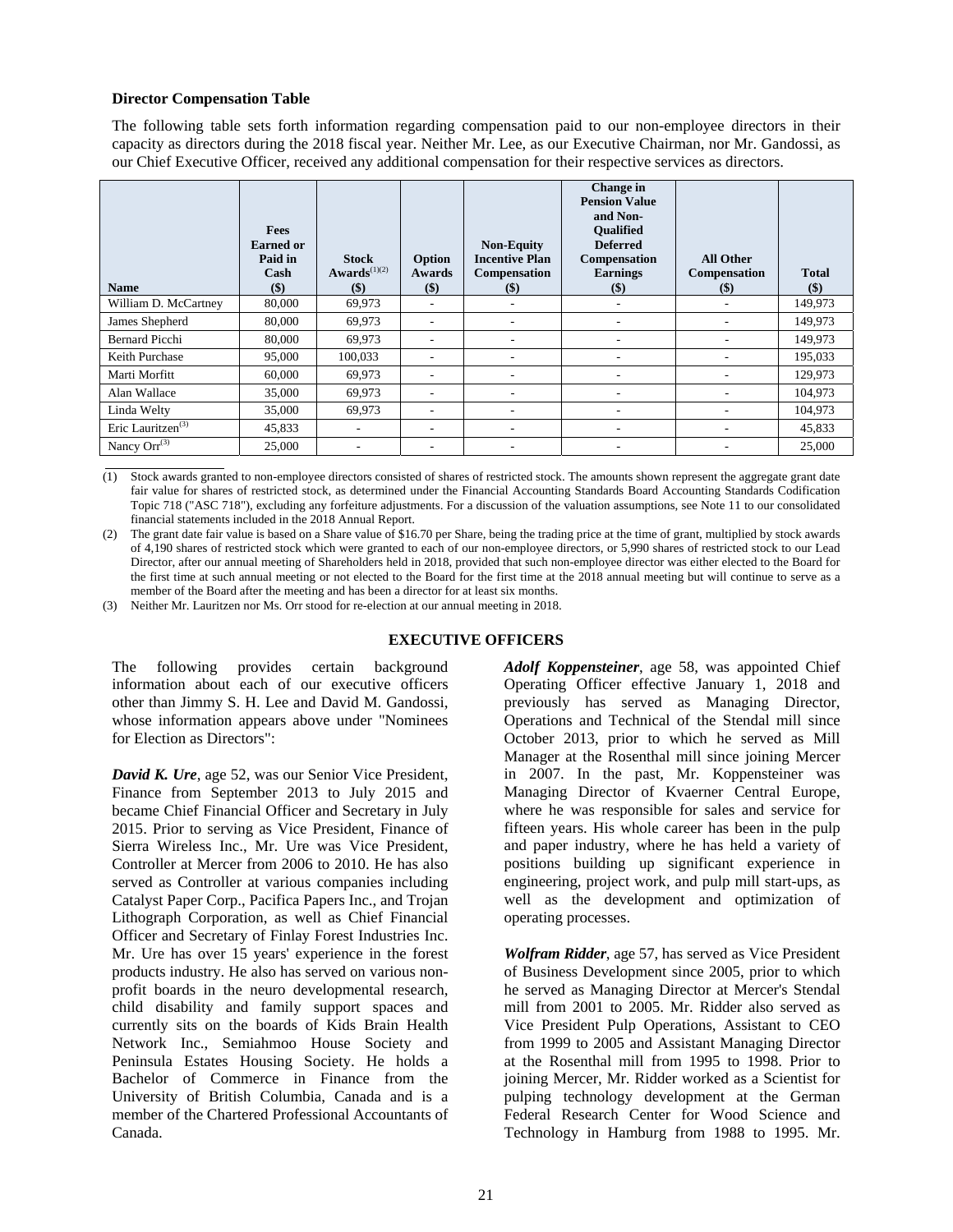Ridder has a Master of Business Administration and a Master of Wood Science and Forest Product Technology from Hamburg University.

*Leonhard Nossol*, age 61, has served as our Group Controller for Europe since August 2005. He has also been Managing Director of Rosenthal since 1997 and the sole Managing Director of Rosenthal since 2005. Before joining Mercer, Mr. Nossol was Director, Finance and Administration for a German household appliance producer from 1992 to 1997. Prior to this, he was Operations Controller at Grundig AG (consumer electronics) in Nürnberg. Mr. Nossol has been a member of the board of directors of the Pulp and Paper Association of Germany since 2014 and was elected as the speaker of the forest and wood unit of such association since 2014. He has been a member of the German Industry Federation's (BDI) Tax Committee since 2003. He was elected President of the German Wood Users Association (AGR) in 2013. He is also a member of the Scientific Advisory Board of Germany's Thünen Institute, the federal research institute for forestry, fishery and agriculture. Mr. Nossol holds a Political Science degree from Freie Universität Berlin and a degree in Business Management from the University of Applied Sciences in Berlin.

*Richard Short*, age 51, has served as Vice President, Controller since February 2014 and as Controller from November 2010 to February 2014, prior to which he served as Director, Corporate Finance since joining Mercer in 2007. Previous roles include Controller, Financial Reporting from 2006 to 2007 and Director, Corporate Finance from 2004 to 2006 with Catalyst Paper Corporation and Assistant Controller at the Alderwoods Group Inc. Mr. Short holds a Bachelor of Arts in Psychology from the University of British Columbia and has been a member of the Chartered Professional Accountants of Canada since 1993.

*Eric X. Heine*, age 55, has served as Vice President of Sales and Marketing for North America and Asia since June 2005. Mr. Heine was previously Vice President Pulp and International Paper Sales and Marketing for Domtar Inc. from 1999 to 2005. Mr. Heine has over twenty-five years of experience in the pulp and paper industry, including developing strategic sales channels and market partners to build corporate brands. He holds a Bachelor of Science in Forestry (Wood Science) from the University of Toronto, Canada.

*Genevieve Stannus*, age 49, has served as Treasurer since July 2005, prior to which she served as Senior Financial Analyst since joining Mercer in August 2003. Prior to her role at Mercer, Ms. Stannus held Senior Treasury Analyst positions with Catalyst Paper Corporation and Pacifica Papers Inc. Ms. Stannus has over twenty years of experience in the forest products industry. She is a member of the Chartered Professional Accountants of Canada.

*Brian Merwin*, age 45, has served as Vice President, Strategic Initiatives since February 2009. Mr. Merwin previously held roles within Mercer such as Director, Strategic and Business Initiatives, and Business Analyst. He was a key member of the Celgar Energy Project, and was instrumental in the development of the B.C. Hydro energy purchase agreement and securing the ecoENERGY grant. Mr. Merwin has a Master of Business Administration from the Richard Ivey School of Business in Ontario, Canada and a Bachelor of Commerce degree from the University of British Columbia, Canada.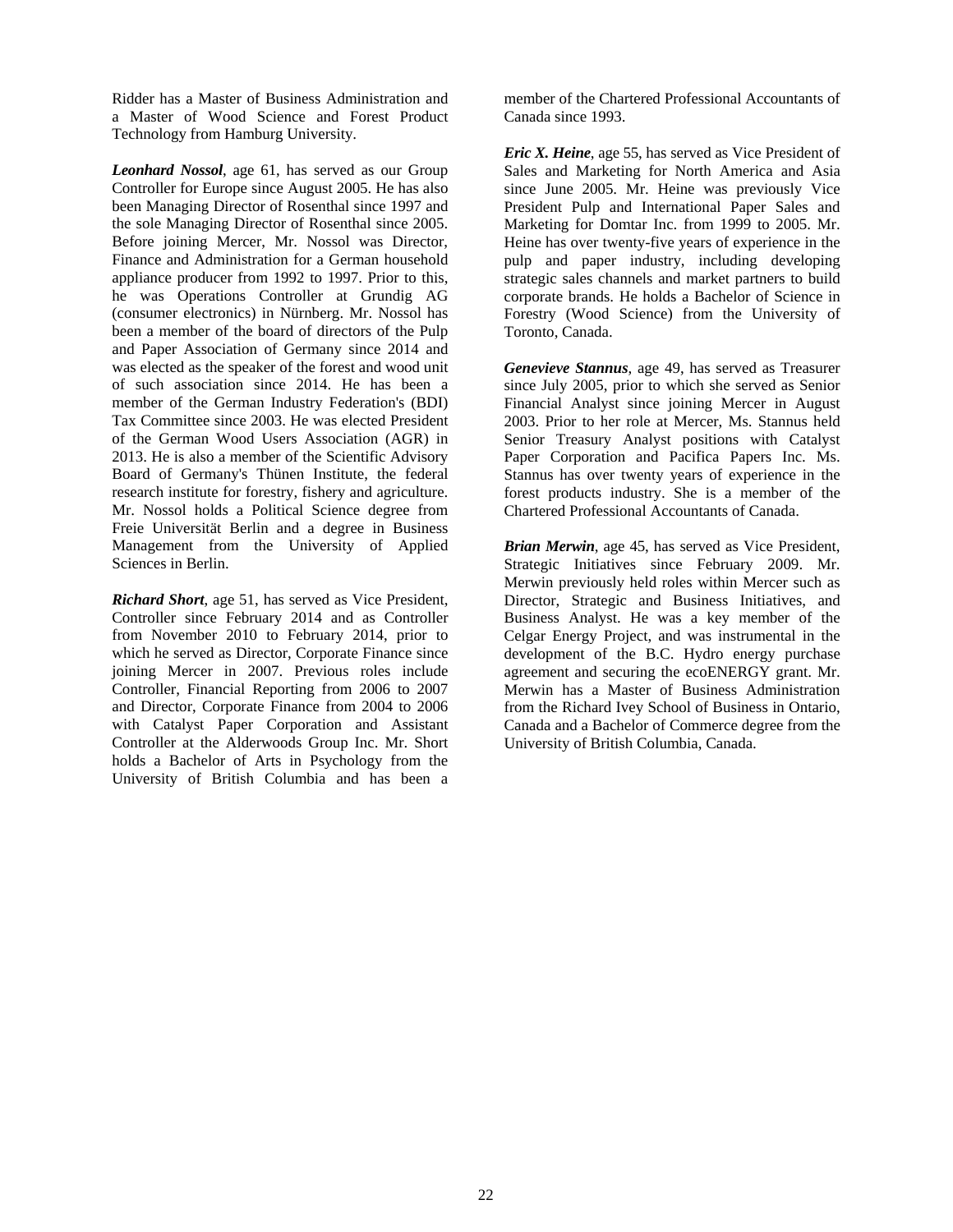# **SHARES OUTSTANDING AND OWNERSHIP OF CERTAIN BENEFICIAL OWNERS AND MANAGEMENT**

There were 65,651,056 Shares issued and outstanding on the Record Date. Each Share is entitled to one vote on each matter at the Meeting.

## **Share Ownership of Certain Beneficial Owners**

The following table sets forth information regarding the beneficial ownership of our Shares as of the Record Date by each Shareholder known by us to own more than five percent (5%) of our outstanding Shares other than as set forth under "Share Ownership of Directors and Executive Officers" below. Such information is based solely upon statements made in filings with the SEC or other information we believe to be reliable.

| Name and Address of Owner                                                                                        | <b>Number of Shares</b><br>Owned | <b>Percent of Outstanding</b><br>$Shares(1)$ |
|------------------------------------------------------------------------------------------------------------------|----------------------------------|----------------------------------------------|
| Peter R. Kellogg<br>c/o IAT Reinsurance Co. Ltd.<br>48 Wall Street, 30 <sup>th</sup> Floor<br>New York, NY 10005 | $23,000,000^{(2)}$               | 35.0%                                        |
| Dimensional Fund Advisers LP<br><b>Building One</b><br>6300 Bee Cave Road<br>Austin, TX 78746                    | $4,806,112^{(3)}$                | 7.3%                                         |
| Gates Capital Management, L.P.<br>1177 Ave. of the Americas<br>$46^{\text{th}}$ Floor<br>New York, NY 10036      | $3,872,309^{(4)}$                | 5.9%                                         |

(1) The percentage of outstanding Shares is calculated out of a total of 65,651,056 Shares issued and outstanding on the Record Date.

(2) Based on a Form 4 filed on January 8, 2018, Mr. Kellogg holds 410,000 Shares directly and 22,590,000 Shares indirectly via various entities, including IAT Reinsurance Co. Ltd.

(3) Based on Schedule 13G/A filed on February 8, 2019.

(4) Based on Schedule 13G/A filed on February 14, 2019 jointly with Gates Capital Management GP, LLC, Gates Capital Management, Inc. and Jeffrey L. Gates, in which each of the aforementioned entities has shared voting power over 3,872,309 Shares.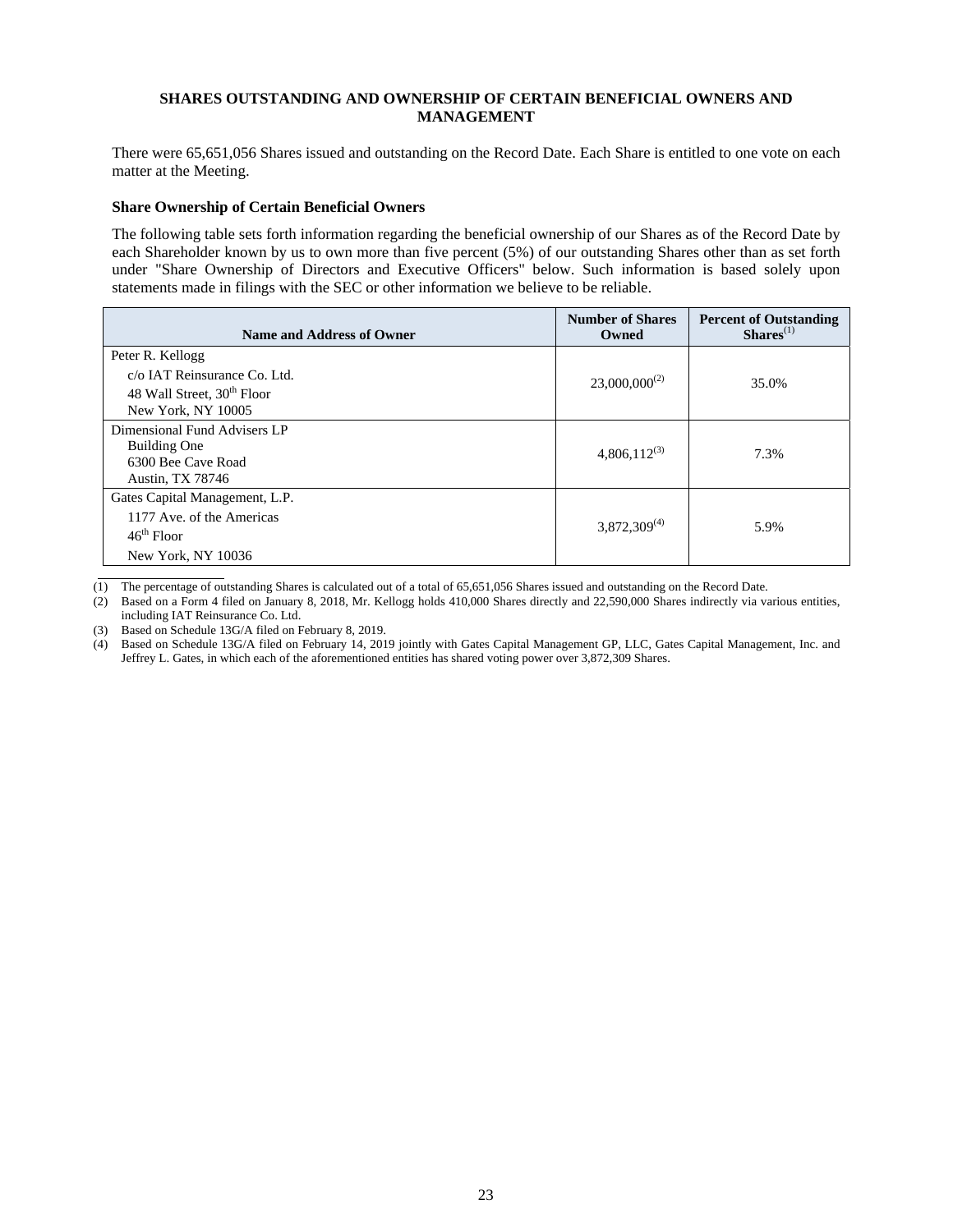#### **Share Ownership of Directors and Executive Officers**

The following table sets forth information regarding the ownership of our Shares as of the Record Date by (i) each of our directors and nominees for director; (ii) each of our NEOs, being our Executive Chairman, Chief Executive Officer, Chief Financial Officer and two other most highly compensated executive officers; and (iii) all of our directors, director nominees and executive officers as a group. Unless otherwise indicated, each person has sole voting and dispositive power with respect to the Shares set forth opposite his name. Each person has indicated that he or she will vote all Shares owned by him or her in favor of each of the proposals to be considered at the Meeting.

| <b>Name of Owner</b>                                                        | Number of<br><b>Shares Owned</b> | <b>Percent of</b><br>Outstanding<br>$Shares(1)$ |
|-----------------------------------------------------------------------------|----------------------------------|-------------------------------------------------|
| Jimmy S.H. Lee <sup>(2)</sup>                                               | 1,834,698                        | 2.8%                                            |
| David M. Gandossi <sup>(2)</sup>                                            | 165,627                          | $\ast$                                          |
| William D. McCartney <sup>(3)</sup>                                         | 67,200                           | $\ast$                                          |
| Bernard Picchi <sup>(3)</sup>                                               | 60,200                           | $\ast$                                          |
| James Shepherd <sup>(3)</sup>                                               | 30,840                           | $\ast$                                          |
| Keith Purchase <sup>(3)</sup>                                               | 46,000                           | $\ast$                                          |
| Marti Morfitt                                                               | 9,190                            | $\ast$                                          |
| Alan Wallace                                                                | 4,190                            | $\ast$                                          |
| Linda Welty                                                                 | 4,190                            | $\ast$                                          |
| David K. Ure <sup>(2)</sup>                                                 | 51,544                           | $\ast$                                          |
| Adolf Koppensteiner <sup>(2)</sup>                                          | 19,715                           | $\ast$                                          |
| Wolfram Ridder <sup>(2)</sup>                                               | 54,533                           | $\ast$                                          |
| Directors, Director Nominees and Executive Officers as a Group (19 persons) | 2,581,507                        | 3.9%                                            |

\* Less than one percent (1%) of our issued and outstanding Shares on the Record Date.

 $\overline{a}$ 

<sup>(1)</sup> Based on 65,651,056 Shares outstanding on the Record Date.

<sup>(2)</sup> Does not include performance share units granted under the 2010 Plan that have not vested as of the Record Date.

<sup>(3)</sup> In June 2018, 4,190 restricted shares were granted to each non-employee director (other than our Lead Director) in connection with his or her role as a non-employee director of Mercer. These Shares vest and become non-forfeitable in June 2019 unless a change in control of the Company occurs prior thereto.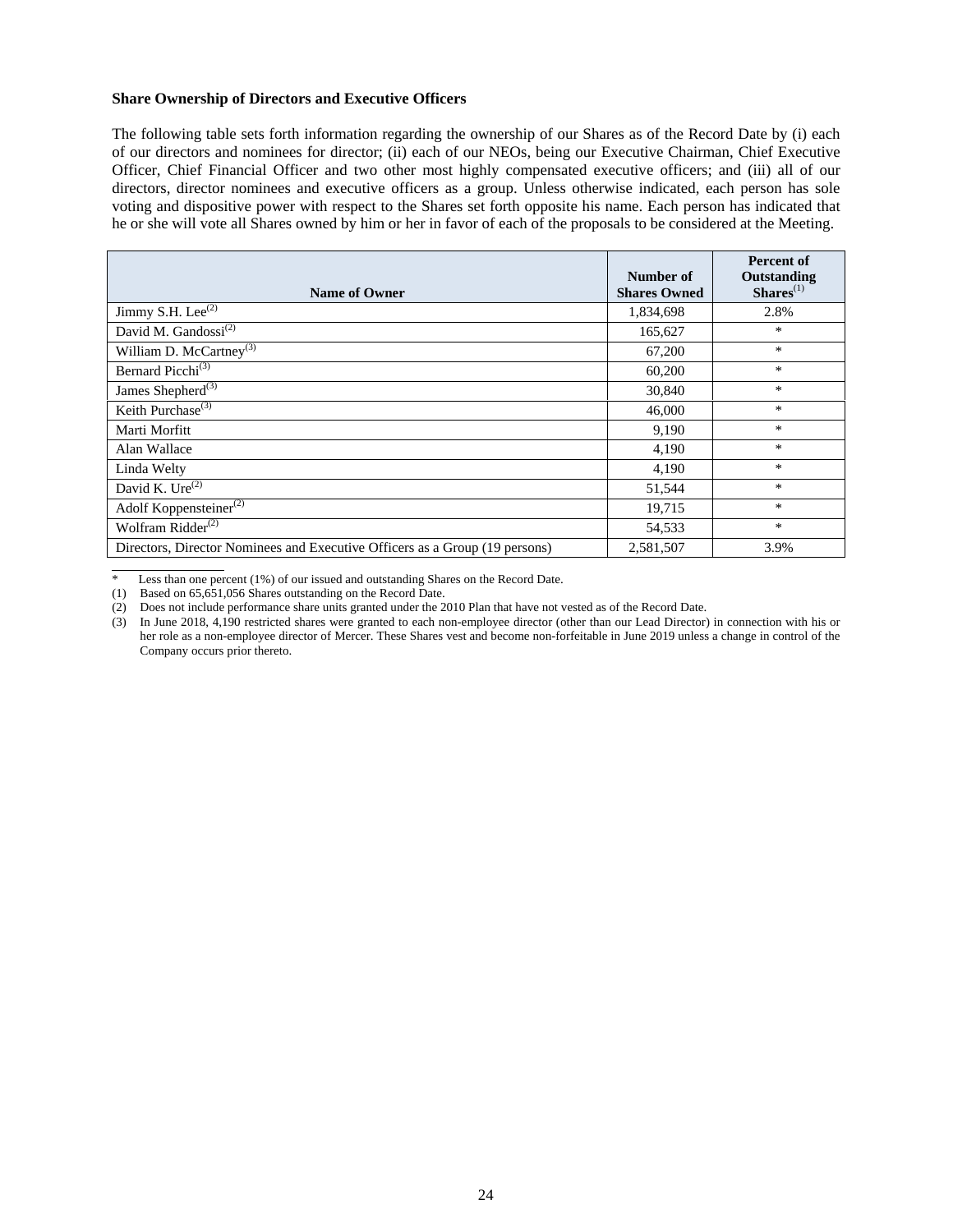# **REPORT OF THE AUDIT COMMITTEE**

Our Audit Committee monitors and oversees our financial reporting process on behalf of our Board. Management has primary responsibility for our financial statements and the financial reporting process, including the Company's system of internal controls.

The Audit Committee has met and held discussions with management and our independent registered public accounting firm, PricewaterhouseCoopers LLP, regarding the fair and complete presentation of our results and the assessment of our internal control over financial reporting. The Audit Committee has discussed significant accounting policies we applied in our financial statements, as well as alternative treatments. Management represented to the Audit Committee that our consolidated financial statements were prepared in accordance with accounting principles generally accepted in the United States, and the Audit Committee has reviewed and discussed the consolidated financial statements with management and PricewaterhouseCoopers LLP. The Audit Committee discussed with PricewaterhouseCoopers LLP the matters required to be discussed by Statement on Auditing Standards No. 61, as amended (AICPA, *Professional Standards*, Vol. 1 AU Section 380), as adopted by the Public Company Accounting Oversight Board in Rule 3200T.

In addition, the Audit Committee has discussed with PricewaterhouseCoopers LLP the registered public accounting firm's independence from the Company and its management, including the matters in the written disclosures required by Independence

Standards Board Standard No. 1. The Audit Committee also has considered whether PricewaterhouseCoopers LLP's provision of nonaudit services to the Company is compatible with the registered public accounting firm's independence. The Audit Committee has concluded that PricewaterhouseCoopers LLP is independent from the Company and its management.

The Audit Committee discussed with PricewaterhouseCoopers LLP the overall scope and plans for their respective audits. The Audit Committee met with PricewaterhouseCoopers LLP, with and without management present, to discuss the results of their examinations, the evaluations of our internal controls, and the overall quality of our financial reporting.

In reliance on the reviews and discussions referred to above, the Audit Committee recommended to the Board, and the Board approved, that the audited financial statements be included in the Form 10-K for filing with the SEC.

The Audit Committee has selected and appointed, and the Board has ratified, PricewaterhouseCoopers LLP as the Company's independent registered public accounting firm.

Submitted by the members of the Audit Committee.

William D. McCartney, Chair Marti Morfitt Alan Wallace

*The report of the Audit Committee does not constitute soliciting material and shall not be deemed to be filed or incorporated by reference into any other Company filing under the Securities Act of 1933, as amended (the "Securities Act") or the Securities Exchange Act of 1934, as amended (the "Exchange Act"), except to the extent that the Company specifically incorporates the report by reference therein.*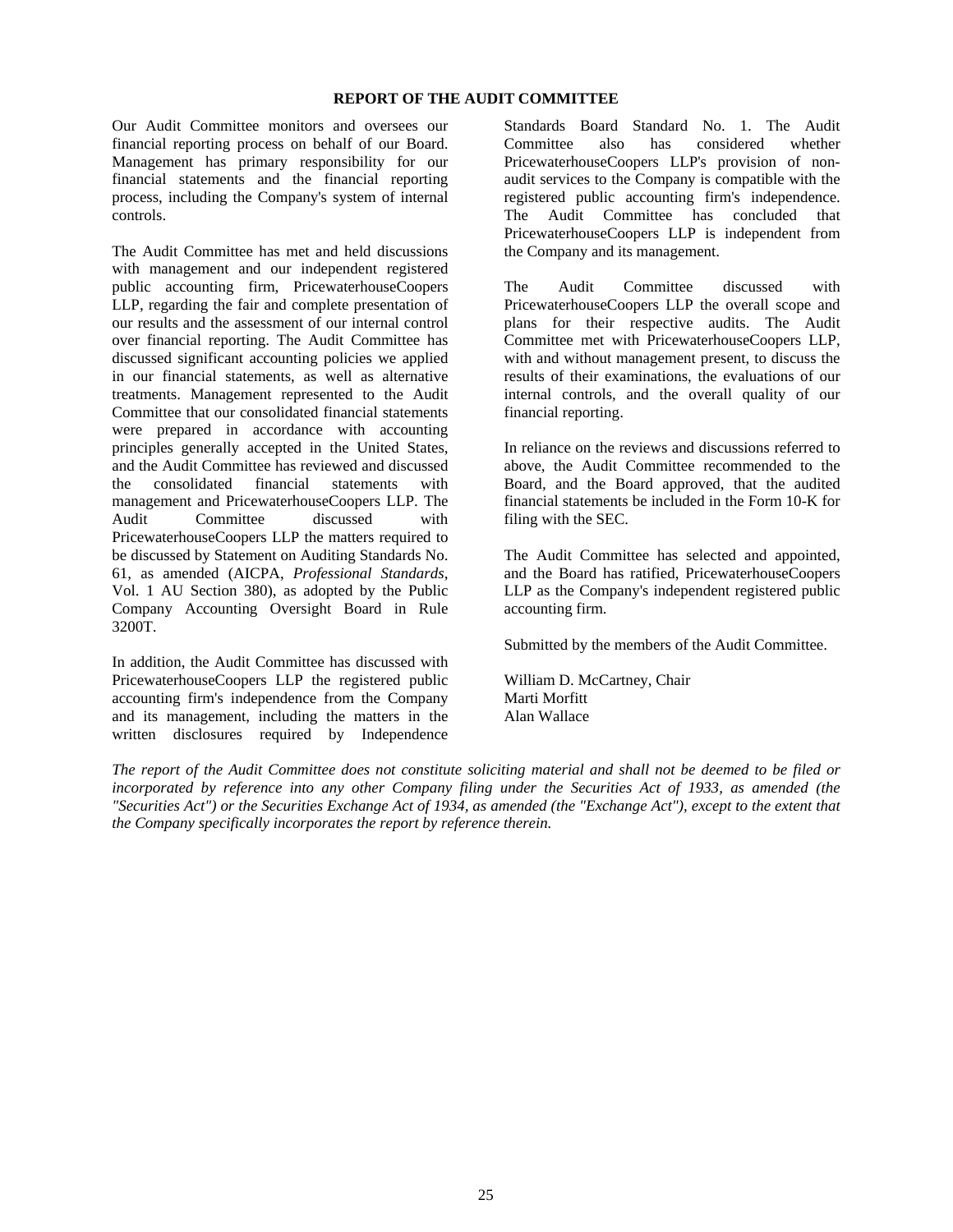# **COMPENSATION AND HUMAN RESOURCES COMMITTEE INTERLOCKS AND INSIDER PARTICIPATION**

No member of the Compensation and Human Resources Committee is a current or former employee of the Company or has had any relationship requiring disclosure by the Company under the SEC's rules requiring disclosure of certain relationships and related party transactions. None of our current executive officers has ever served as a

member of the board or compensation committee (or other board committee performing equivalent functions) of any other entity that has or has had one or more of its executive officers serve as a member of our Board or our Compensation and Human Resources Committee.

# **INDEPENDENT COMPENSATION CONSULTANTS**

The Compensation and Human Resources Committee has the authority to engage independent compensation consultants. It has in the past and may in the future engage an outside consultant to assist it in assessing the Company's executive compensation programs. In 2018, in connection with its annual compensation review and in particular with respect to its review of annual bonuses and our short-term incentive plan, the Committee engaged Willis Towers Watson ("WTW") as its compensation consultant. WTW was paid a fee of \$78,077 for such consulting work.

In furtherance of maintaining the independence of the committee's compensation consultants, the committee has sole authority to retain, terminate and obtain the advice of any selected consultant. Additionally, the

committee's consultant will not perform any services for management unless approved by the committee.

In 2018, WTW provided ongoing annual services in connection with the salaried pension plan for our Celgar mill and was paid \$289,582 for such services. Such services are ongoing until terminated by us and have been provided by WTW for several years.

Based on the policies and procedures implemented by the Compensation and Human Resources Committee and by WTW to ensure the objectivity of WTW's executive compensation consulting services, the committee believes that the consulting advice it received from WTW is objective and not influenced by WTW's other relationships with us.

# **REPORT OF THE COMPENSATION AND HUMAN RESOURCES COMMITTEE**

The Compensation and Human Resources Committee has reviewed and discussed with management the following Compensation Discussion and Analysis. Based on such review and discussions, the Compensation and Human Resources Committee recommended to the Board that the Compensation Discussion and Analysis be included in this Proxy Statement and be incorporated by reference into our 2018 Form 10-K.

Submitted by the members of the Compensation and Human Resources Committee.

Bernard Picchi, Chairman James Shepherd Marti Morfitt Alan Wallace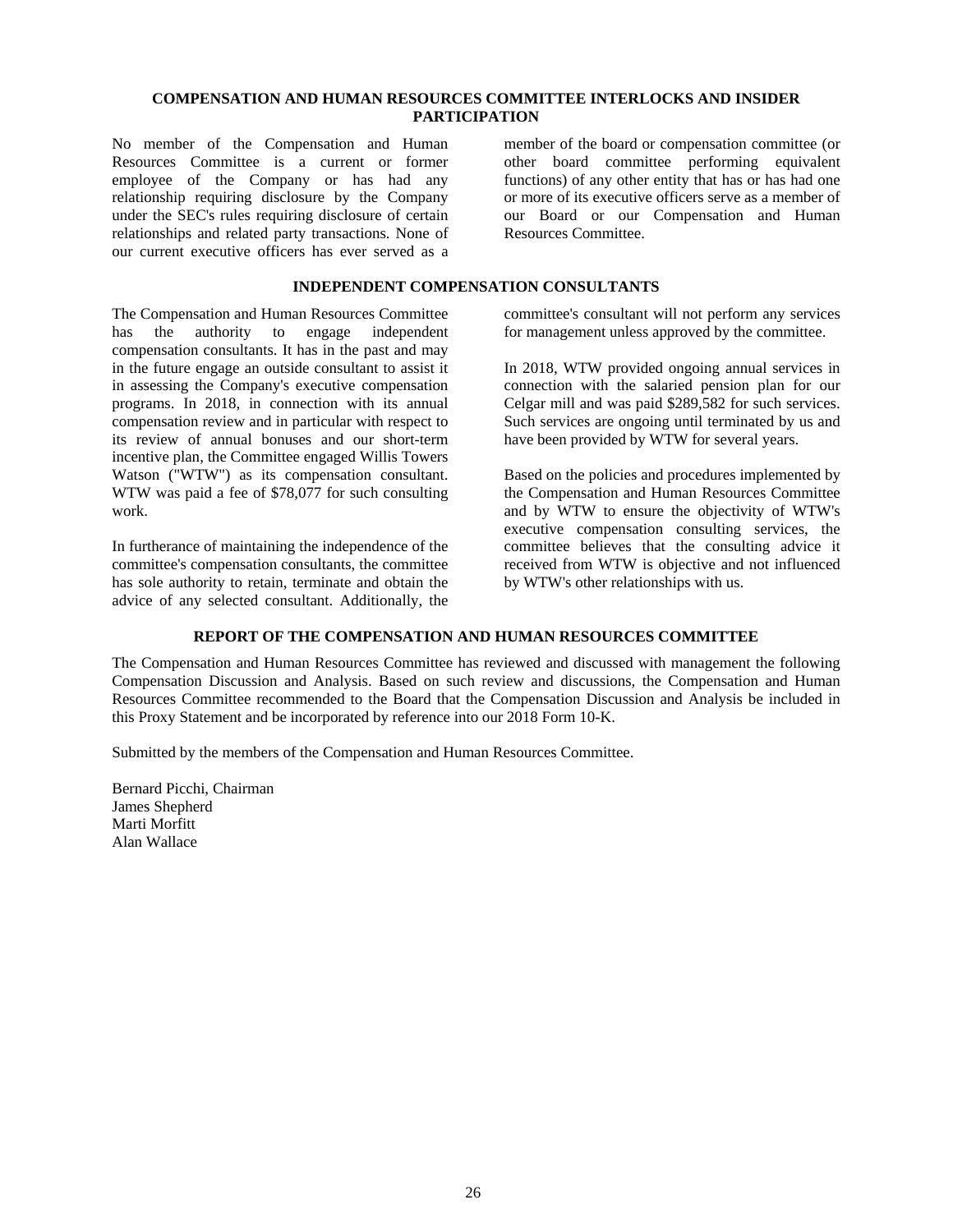#### **COMPENSATION DISCUSSION AND ANALYSIS**

This Compensation Discussion and Analysis provides information on our executive compensation programs. It discusses considerations and reasons driving the Compensation and Human Resources Committee's decisions on compensation for our NEOs in 2018, as well as the key objectives, policies, elements and designs of our executive compensation program. In this discussion and under "Executive Compensation Tables", "Committee" or "Compensation Committee" means the Compensation and Human Resources Committee.

#### **Named Executive Officers (NEOs)**

- Jimmy S.H. Lee, Executive Chairman and Director;
- David M. Gandossi, President, Chief Executive Officer and Director;
- David K. Ure, Chief Financial Officer and Secretary;

#### **Foreign Currency Compensation**

All of the cash compensation, being primarily salary and annual bonuses, for our NEOs is paid in either euros (as to Messrs. Lee, Koppensteiner and Ridder) or Canadian dollars (as to Messrs. Gandossi and Ure). Such amounts are then translated into dollars using the average Federal Reserve Bank of New York spot rate for the appropriate period. As a result, reported compensation amounts decline in periods when the dollar strengthens against the euro and Canadian dollar and conversely increase when the dollar declines versus such currencies.

Amounts reported in the "Executive Compensation Tables" are in dollars.

## **Timing of Executive Compensation Decisions**

Our executive compensation decisions are generally made after the end of our fiscal year and when our financial statements for such year are finalized. Thus, in February 2019, the Committee approved bonuses and awards for fiscal 2018, together with fixed base salaries for 2019. During each year, the Committee monitors performance and evaluates comparison group compensation data which it uses to finalize awards and decisions made after the fiscal year end.

In this regard, it is important to note that the Summary Compensation Table appearing on page 43 and the Grants of Plan-Based Awards Table appearing on page 45 only reflect plan-based awards actually issued in fiscal 2018, which were based on fiscal 2017 performance.

## **Fiscal 2018 – Executive Summary**

2018 was a successful year for us. In 2018, we had strong financial and operating performance, significantly expanded our business, implemented a number of strategic capital projects to enhance our operations and continued to return capital to our shareholders via dividend payments.

- Adolf Koppensteiner, Chief Operating Officer; and
- Wolfram Ridder, Vice President of Business Development.

In fiscal 2018, we:

- generated record Operating EBITDA of \$364.6 million and net income of \$128.6 million, a 44% and 82% increase, respectively, over the prior year;
- generated Return on Assets and Return on Equity of 7.9% and 22.6%, a 49% and 52% increase respectively over the prior year;
- achieved improved safety performance including a reduction in our Total Recordable Incident Rate to 2.86 as compared to 2.89 in the prior year;
- significantly expanded our pulp operations by acquiring MPR in December 2018 for approximately \$345 million. This acquisition increased our annual aggregate pulp production capacity by 42% and our electrical generation capacity by 29%;
- issued \$350 million of 7.375% senior notes due 2025 to finance acquiring MPR and consolidated, extended and expanded our revolving credit facilities including establishing a new pan-German €200 million facility with a five year term;
- implemented \$86.9 million of capital projects at our mills to reduce costs, increase production and improve efficiencies and reliability;
- expanded our operations through the acquisition of Indian sandalwood plantations in Western Australia; and
- returned \$32.6 million to our shareholders through the declaration of regular dividend payments.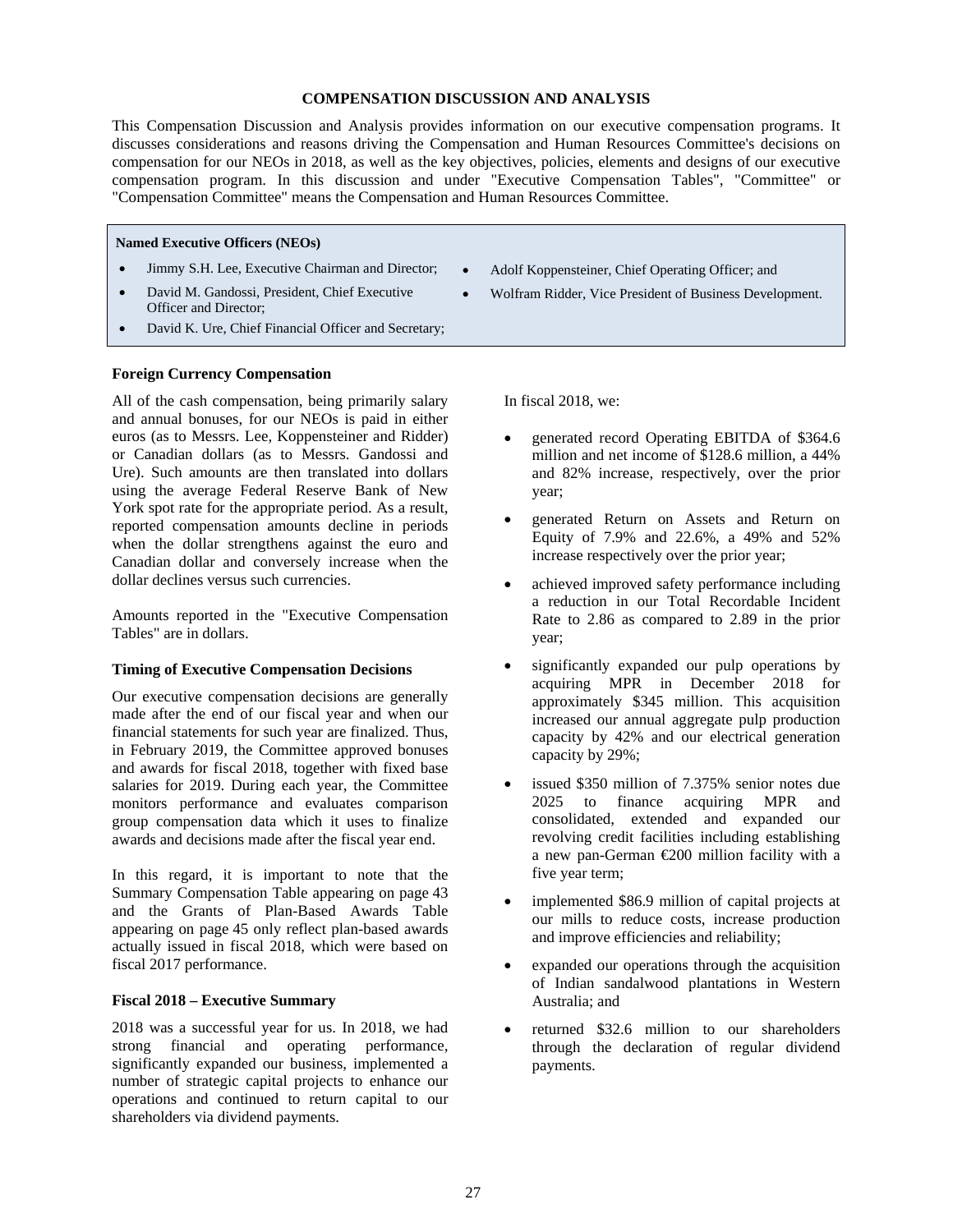# **Fiscal 2018 Financial and Operating Highlights**

The table below summarizes our selected key financial and operating results for 2018 compared to 2017.

|                                      |                                           | <b>Year Ended December 31,</b> |    |                 |                |  |
|--------------------------------------|-------------------------------------------|--------------------------------|----|-----------------|----------------|--|
|                                      |                                           | $2018^{(1)}$                   |    | 2017            | Change $(\% )$ |  |
|                                      | (in millions, other than where indicated) |                                |    |                 |                |  |
| <b>Pulp Segment</b>                  |                                           |                                |    |                 |                |  |
| Pulp production ('000 ADMTs)         |                                           |                                |    |                 |                |  |
|                                      |                                           | 1,451.3                        |    | 1,507.0         | (4)            |  |
|                                      |                                           | 21.3                           |    |                 |                |  |
| Pulp sales ('000 ADMTs)              |                                           |                                |    |                 |                |  |
|                                      |                                           | 1.418.0                        |    | 1.515.1         | (6)            |  |
|                                      |                                           | 22.9                           |    |                 |                |  |
|                                      |                                           | 1,625.2                        |    | 1,888.3         | (14)           |  |
|                                      |                                           | 615.2                          |    | 822.1           | (25)           |  |
| <b>Wood Products Segment</b>         |                                           |                                |    |                 |                |  |
|                                      |                                           | 398.7                          |    | 281.3           | 42             |  |
| Lumber sales (MMfbm)                 |                                           | 412.9                          |    | 213.5           | 93             |  |
|                                      |                                           | 86.3                           |    | 73.7            | 17             |  |
| <b>Statement of Operations Data:</b> |                                           |                                |    |                 |                |  |
|                                      |                                           | 1,268.2                        | \$ | 1,071.7         | 18             |  |
|                                      |                                           | 189.0                          |    | 97.4            | 94             |  |
|                                      |                                           | 0.5                            |    |                 |                |  |
|                                      |                                           | 1,457.7                        | \$ | 1,169.1         | 25             |  |
|                                      |                                           | 1,189.9                        | \$ | $1,000.6^{(3)}$ | 19             |  |
|                                      |                                           | 274.4                          | \$ | $171.3^{(3)}$   | 60             |  |
|                                      |                                           | 6.2                            |    | 5.6             | 11             |  |
|                                      |                                           | (12.7)                         |    | (8.3)           | (53)           |  |
|                                      |                                           | 267.9                          | \$ | 168.6           | 59             |  |
|                                      |                                           | 364.6                          | \$ | $253.8^{(3)}$   | 44             |  |
|                                      |                                           | 128.6                          | \$ | 70.5            | 82             |  |
|                                      |                                           |                                |    |                 |                |  |

|                                      | December 31.                    |   |            |                |
|--------------------------------------|---------------------------------|---|------------|----------------|
|                                      | 2018                            |   | 2017       | Change $(\% )$ |
| <b>Balance Sheet and Other Data:</b> | (in millions, other than ratio) |   |            |                |
|                                      | 240.5                           |   | 143.3      | 68             |
|                                      | 615.3                           | S | 421.9      | 46             |
|                                      | 800.9                           |   | 498.2      | 61             |
|                                      | 581.4                           |   | 550.7      |                |
|                                      | $1.4 \text{ to } 1$             |   | $0.9$ to 1 | 56             |
|                                      | 7.9%                            |   | 5.3%       | 49             |
|                                      | 22.6%                           |   | 14.9%      |                |
|                                      | 2.86                            |   | 2.89       |                |

|                                      |      | <b>Year Ended December 31,</b> |      |       |                |  |
|--------------------------------------|------|--------------------------------|------|-------|----------------|--|
|                                      | 2018 |                                | 2017 |       | Change $(\% )$ |  |
| <b>Share Price and Dividend Data</b> |      |                                |      |       |                |  |
|                                      |      | 10.44                          |      | 14.30 | CZ 1           |  |
|                                      |      | 19.14                          |      | 15.00 | 28             |  |
|                                      |      | 0.50                           |      | (147) |                |  |

(1) Includes results of MPR since December 10, 2018.

 $\overline{a}$ 

(2) Excludes energy production and sales relating to our 50% joint venture interest in the Cariboo mill, which is accounted for as an equity investment.

(3) Adjusted as a result of our adoption of Accounting Standards Update 2017-7, *Improving the Presentation of Net Periodic Pension Cost and Net Periodic Post-Retirement Benefit Cost*, in the current year.

(4) Represents the closing market price of our shares of common stock on the NASDAQ Global Select Market on December 31, 2018 and December 29, 2017, respectively.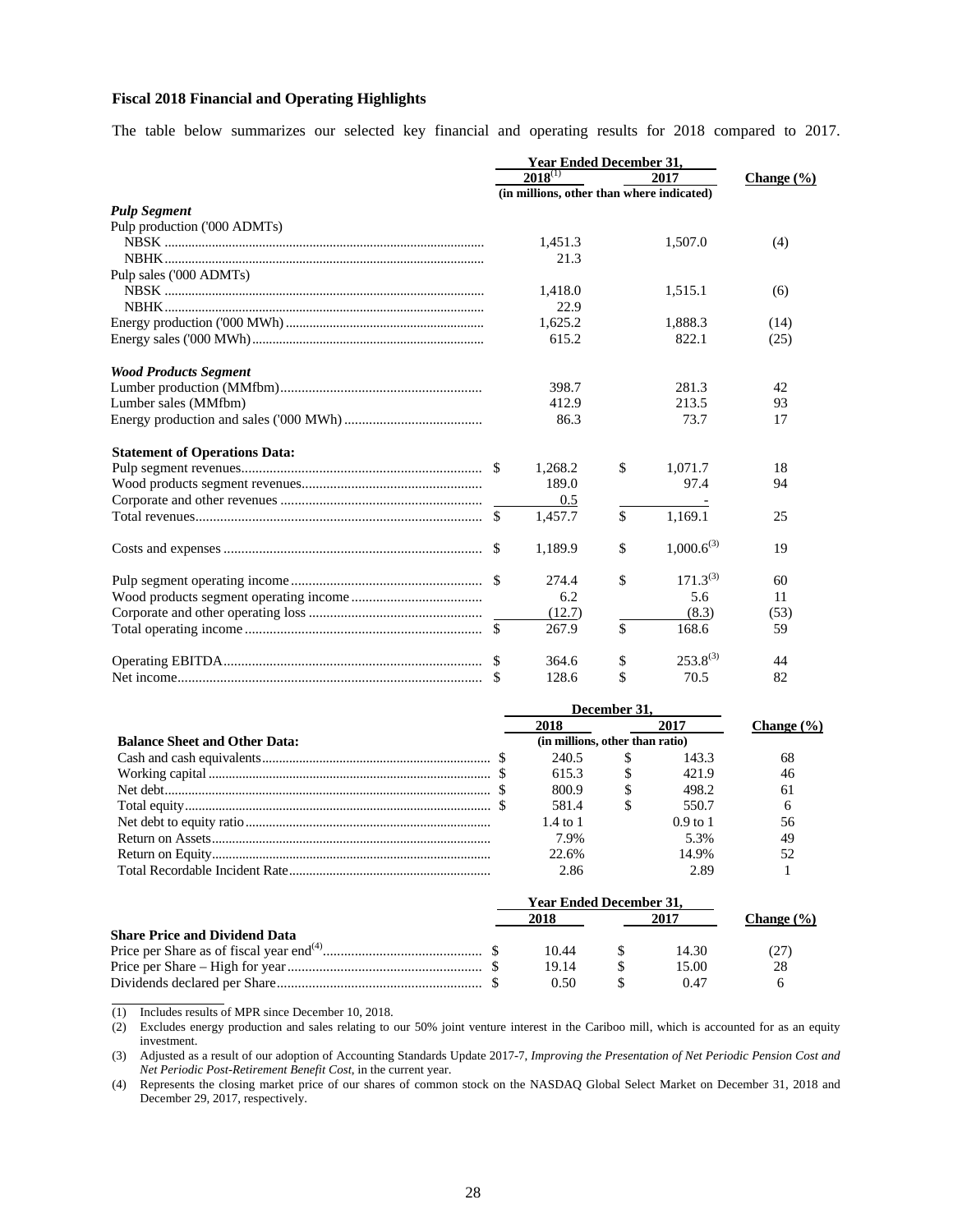#### **Fiscal 2018 Compensation Decisions**

In accordance with our emphasis on pay for performance, fiscal 2018 compensation awarded to our NEOs reflected record Operating EBITDA, our overall strong operating performance, improved safety performance, in-line production, reasonable cost control in a rising cost environment particularly for fiber costs, a significant expansion of our business through acquisitions, including MPR and other complementary investments, and new capital projects to reduce costs and improve our operating efficiencies.

In making decisions on performance-based compensation for fiscal 2018, the Committee also weighed and considered our generally favorable performance against our Peer Group Companies (as

hereinafter defined) and the return of capital to shareholders pursuant to our regular quarterly dividends.

For fiscal 2018, the Committee did not rely upon any predetermined formulas or limited set of criteria when it evaluated the performance of our NEOs, but rather focused on individual objectives and their effects in respect of our overall business goals.

Following fiscal 2018, based on a review of our compensation practices by the Committee and its independent compensation consultant, the Committee implemented a new short-term incentive program (the "2019 STIP"), which will be effective for fiscal 2019 and thereafter. See "New Short-Term Incentive Plan" on page 37.

*Base Salaries*. The Committee generally reviews and adjusts base salaries annually at its February meeting with any adjustments generally commencing at the start of the following month. The Committee also makes periodic adjustments, as required, in connection with promotions, changes in position or competitive changes in market pay levels.

| <b>Name</b>         | 2019 Base Salary | 2018 Base Salary | $(\%)$ Increase |
|---------------------|------------------|------------------|-----------------|
| Jimmy S.H. Lee      | 572,939          | 547,743          | 4.6             |
| David M. Gandossi   | 631,082          | 601,030          | 5.0             |
| David K. Ure        | 368,572          | 357,143          | 3.2             |
| Adolf Koppensteiner | 450,366          | 437.249          | 3.0             |
| Wolfram Ridder      | 392,427          | 380,997          | 3.0             |

In February 2019, the Committee adjusted the salaries of our NEOs for 2019 as follows:

The Committee effected adjustments to the salaries of our NEOs as a result of general industry compensation practices and trends and in recognition of their accomplishments in the last fiscal year.

*Short-Term Annual Cash Bonuses.* In making its compensation decisions regarding annual bonuses for our NEOs in respect of their fiscal 2018 performance, the Committee reviewed and considered:

- Operating EBITDA which we view as one of the best indicators of our ability to successfully manage our business, including our ability to invest in our business, pursue growth opportunities, service our financial obligations, provide competitive compensation to our employees and return capital to our Shareholders through dividends;
- our financial performance, with focus on production and operating costs, relative to prior performance, budgeted forecasts and to Peer Group Companies;
- health and safety performance as providing a safe working environment for our employees is critical for our business and is directly correlated to efficient operations and manufacturing performance;
- expansion of our business through acquisitions such as those of MPR and the Australian sandalwood plantations;
- successfully financing the acquisition of MPR and improving our overall liquidity by extending and enlarging our revolving credit facilities;
- executing capital projects to improve efficiency, reduce costs and improve our operations; and
- each NEO's achievement of their individual and our overall 2018 performance objectives.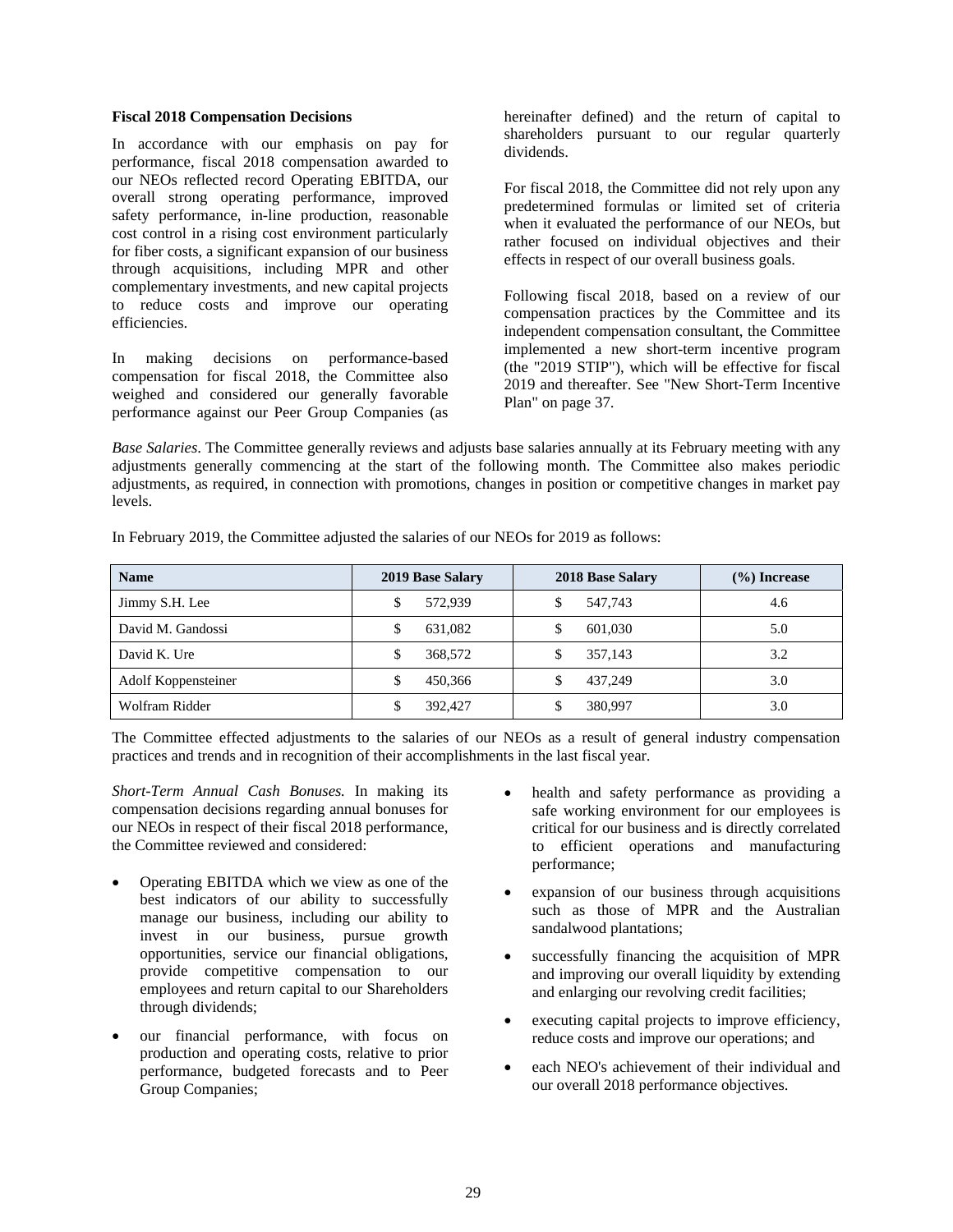*Chief Executive Officer and Executive Chairman Performances.* The Committee evaluated both Messrs. Gandossi's and Lee's achievement of their 2018 performance objectives and leadership roles and guidance in, among other things:

# *Mr. Gandossi*

- improving mill operations and efficiencies and achieving strong operating performance which in 2018 generated \$364.6 million in Operating EBITDA and \$128.6 million in net income;
- leading an initiative to focus and improve our health and safety performance including rolling out a new company-wide program, driving a safety culture throughout our operations and setting the tone from the top on health and safety;
- effecting the acquisition of MPR and leading its integration including, on an operational, personnel and cultural basis;
- leading and implementing a disciplined approach to identify, analyze and execute large capital projects to enhance our operating performance;
- leading and helping to drive improved productivity, including long-term culture change at our mills;
- focusing on and leading the development of our management talent including our next level of younger managers; and
- leading our focus on long-term sustainability and engaging with affected stakeholders including customers and suppliers, local communities, employees, governmental and regulatory authorities and non-governmental organizations.

# *Mr. Lee*

- continuing to lead and drive our focus on new strategic initiatives, including expanding our business through acquisitions, two of which were completed in 2018;
- leading our strategic initiatives with respect to the extractives business, plantation harvesting and potential expansion into ancillary or related business opportunities;
- representing us in critical negotiations in acquisition transactions; and
- providing critical guidance and support to our other NEOs and executives.

Based upon the foregoing performance review of our NEOs, the Committee awarded short-term annual cash bonuses for fiscal 2018, as set forth in the following table:

| <b>Name</b>         | Cash Bonus <sup><math>(1)(2)</math></sup> | <b>Percentage of 2018 Base Salary</b> |
|---------------------|-------------------------------------------|---------------------------------------|
| Jimmy S.H. Lee      | 590,877<br>S                              | 108%                                  |
| David M. Gandossi   | 821,622<br>S.                             | 137%                                  |
| David K. Ure        | 319.691<br>\$                             | 90%                                   |
| Adolf Koppensteiner | 288.348<br>\$.                            | 66%                                   |
| Wolfram Ridder      | 194.989                                   | 51%                                   |

 $\overline{a}$ (1) Awarded in February 2019 in respect of fiscal 2018.

(2) For awards declared in February 2018 in respect of fiscal 2017, see the Summary Compensation Table on page 43 of this Proxy Statement.

In local currency terms, the bonuses paid to our NEOs for each of the last two years and the percentage changes were as follows:

| <b>Name</b>         | 2018 Cash Bonus<br>(Local Currency) | 2017 Cash Bonus<br>(Local Currency) | Change from 2017 to 2018<br>$($ %) |
|---------------------|-------------------------------------|-------------------------------------|------------------------------------|
| Jimmy S.H. Lee      | €<br>500,000                        | €<br>425,000                        | 17.6                               |
| David M. Gandossi   | C\$ 1,064,000                       | 500,000<br>C\$                      | 112.8                              |
| David K. Ure        | C\$<br>414,000                      | 392,000<br>C\$                      | 5.6                                |
| Adolf Koppensteiner | €<br>244,000                        | €<br>90,000                         | 171.1                              |
| Wolfram Ridder      | 165,000<br>€                        | €<br>82,000                         | 101.2                              |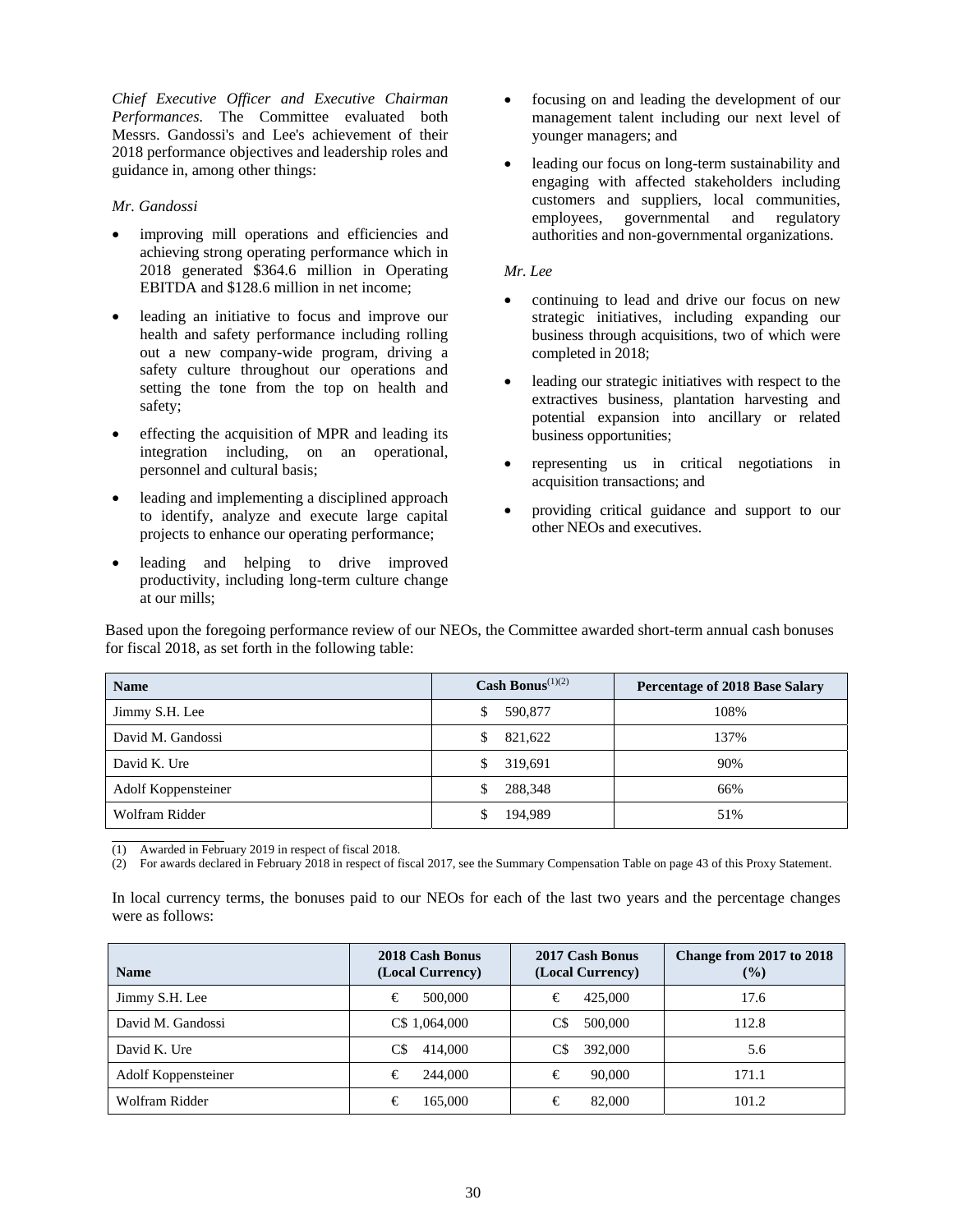For fiscal 2018, the bonuses paid to our NEOs reflect the Committee's assessment of the individual and overall Company factors discussed above.

*Incentive Equity Grants or Awards.* Our 2010 Plan allows the Committee to grant equity awards to our executives in the form of options, stock appreciation rights, restricted stock, restricted stock rights, performance shares and performance share units.

Pursuant to our long-term incentive compensation program (the "LTIP"), the Committee primarily uses "performance stock units", or "PSUs", to provide long-term equity based compensation to our executives, including our NEOs.

Such PSUs vest after a three-year period and, as such, are designed to reward sustained performance over the period, rather than over a single year. As a result, we believe PSUs incentivize executives to drive longterm performance, thereby aligning our executives' interests with the long-term interest of Shareholders. Although the value of PSUs is impacted by our Share price during the vesting period, PSUs also serve to retain executives as they are generally perceived by the recipients as being more valuable than stock options.

Pursuant to the LTIP, we make annual grants of PSUs to our executives that vest based on the Committee's assessment of the achievement of certain prescribed three-year performance criteria. Until 2019, the performance criteria were comprised of:

- "Absolute Return on Average Assets";
- "Total Shareholder Return"; and
- "New Business Initiatives",

(the "Performance Criteria").

Each element is weighted equally. To incentivize performance, each component of Performance Criteria has a sliding scale so that an executive can achieve from 0% to 200% of the target award amount.

See "Narrative Disclosure to Grants of Plan-Based Awards Table" on page 44 for a discussion of such performance criteria.

The Committee assesses the applicable performance criteria for PSUs based upon the audited financial statements of a completed three-year performance period.

The Committee believes that: (i) having a multi-year performance period increases executive focus on long-term performance and better aligns the interests of our executives with our Shareholders; and (ii) the components of the applicable performance criteria are important measures of our overall business performance.

The annual granting of PSUs ensures the continuity of these incentives, as the performance periods of PSUs granted in different years overlap and expired or vested awards are "replaced" each year with new grants. Each PSU is equivalent to one Share. As a result, the number of PSUs issued to executives was 200% of the target level, being the maximum amount of Shares that our executives may earn.



Our PSU awards and vesting of Shares occurs as follows: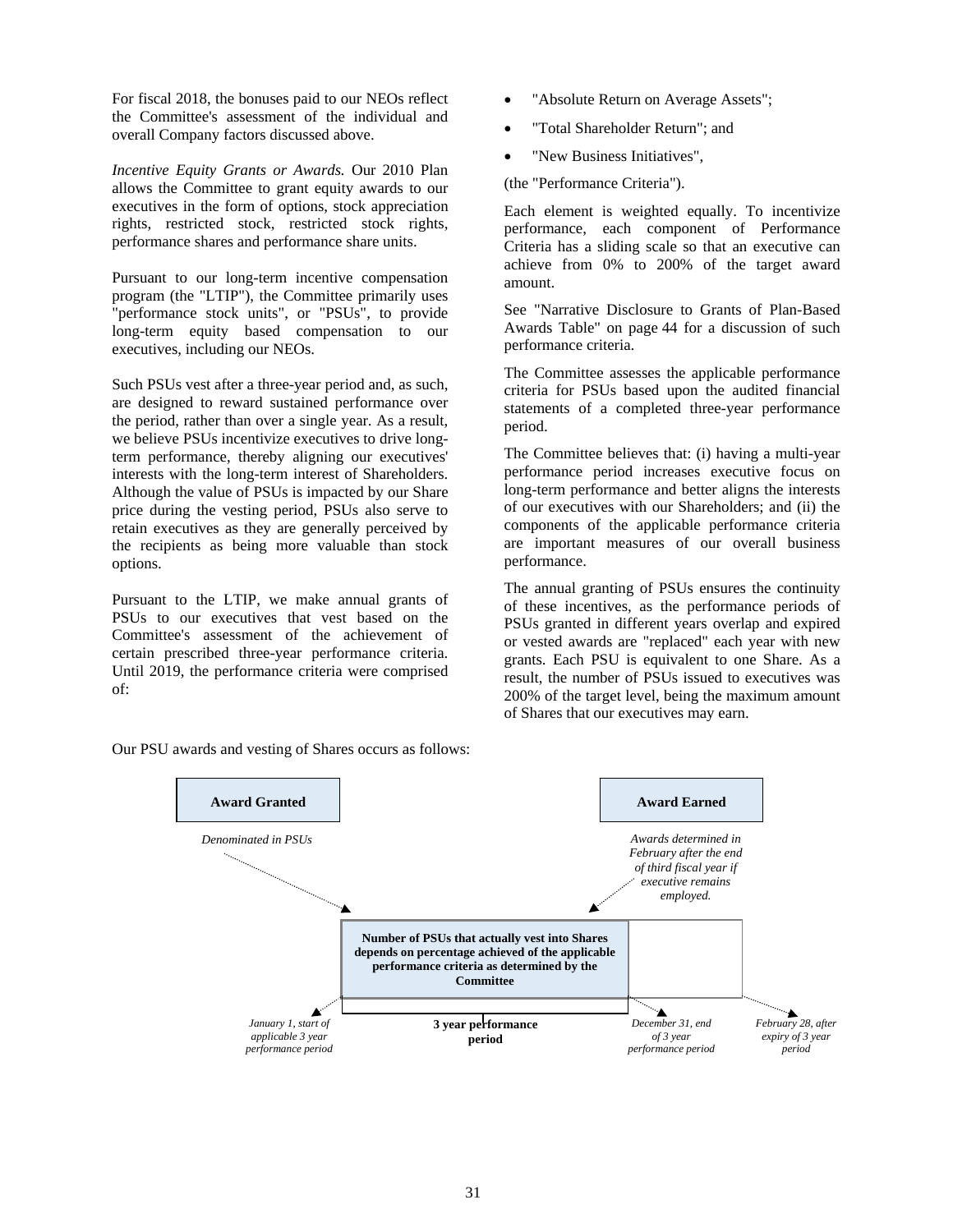In February 2019, the Committee amended the Performance Criteria to delete the "New Business Initiatives" component (the "Amended Performance Criteria"). The Committee amended such criteria in order to better ensure that such criteria are best aligned with Shareholder interests. After consideration, the Committee further determined that successful New Business Initiatives originate yearly and are better recognized in the annual individual

 performance assessments of relevant executives and through the payment of short term annual bonuses. If such individuals create value for Shareholders, they will be measured in the Amended Performance Criteria. Additionally, commencing in 2019, the Committee increased the target level and maximum award our Executive Chairman can earn as a percentage of his base salary from 100% to 150% and 200% to 300%, respectively.

## **Fiscal 2018 PSU Grant**

For fiscal 2018, the Committee issued an aggregate of 652,548 PSUs (the "2018 PSUs") to our executives which are eligible to vest over a three-year performance period ending on December 31, 2020.

The following table sets forth the target level and number of 2018 PSUs awarded to our NEOs for fiscal 2018:

| <b>Name</b>         | <b>Target Level for</b><br>$2018$ PSUs <sup>(1)(2)</sup> | <b>Target Level as a</b><br><b>Percentage of</b><br>2018 Base Salary <sup>(1)</sup> | <b>Maximum 2018</b><br>$PSUs^{(1)(2)}$ | <b>Maximum 2018 PSUs</b><br>as a Percentage of<br>2018 Base Salary <sup>(1)</sup> |
|---------------------|----------------------------------------------------------|-------------------------------------------------------------------------------------|----------------------------------------|-----------------------------------------------------------------------------------|
| Jimmy S.H. Lee      | 44.834                                                   | 100                                                                                 | 89,668                                 | 200                                                                               |
| David M. Gandossi   | 49.798                                                   | 100                                                                                 | 99.596                                 | 200                                                                               |
| David K. Ure        | 21.709                                                   | 75                                                                                  | 43.418                                 | 150                                                                               |
| Adolf Koppensteiner | 17,895                                                   | 50                                                                                  | 35,790                                 | 100                                                                               |
| Wolfram Ridder      | 15,593                                                   | 50                                                                                  | 31,186                                 | 100                                                                               |

 $\overline{(1)}$  Each 2018 PSU awarded on February 14, 2018 was valued at \$12.75, which was the closing market price of the Shares on the date of the award.

(2) These awards are eligible to vest after December 31, 2020, based upon the Performance Criteria.

#### **Vesting of Fiscal 2016 PSUs**

The three-year performance period for an initial 991,552 PSUs awarded by the Committee for fiscal 2016 (the "2016 PSUs") to our executives, including our NEOs, ended on December 31, 2018.

In February 2019, the Board, based on the recommendation of the Committee, approved the vesting and awarding of 449,395 Shares to our executives (including our NEOs) pursuant to the then outstanding 2016 PSUs. This vesting represents the Committee's assessment of achievement against the three Performance Criteria as follows:

| Component                         | <b>Achievement</b><br>to Target |
|-----------------------------------|---------------------------------|
| Absolute Return on Average Assets | 140%                            |
| <b>Total Shareholder Return</b>   | 60%                             |
| New Business Initiatives          | 100%                            |

The vesting on a weighted basis was equal to 100% of the potential share award within a range of 0% to 200%.

#### **Compensation Framework and Components**

Our compensation framework for our NEOs is principally performance-based to support our overall business objectives and increase long-term Shareholder value. It is focused on the following principles:

*Emphasize Variable Pay.* Our executive compensation program emphasizes and focuses on performance-based and "at risk" compensation, especially compensation for our Executive Chairman and CEO, rather than on "fixed" compensation.

*Pay for Performance.* We believe that it is appropriate for certain components of compensation to decline during periods of economic stress, reduced Operating EBITDA and net income and significantly lower Share prices as well as to increase during periods of increased Operating EBITDA and net income and higher Share prices.

*Align executive interests with long-term interests of Shareholders.* A significant portion of the total compensation opportunity for senior executives is directly linked to the performance of our Shares.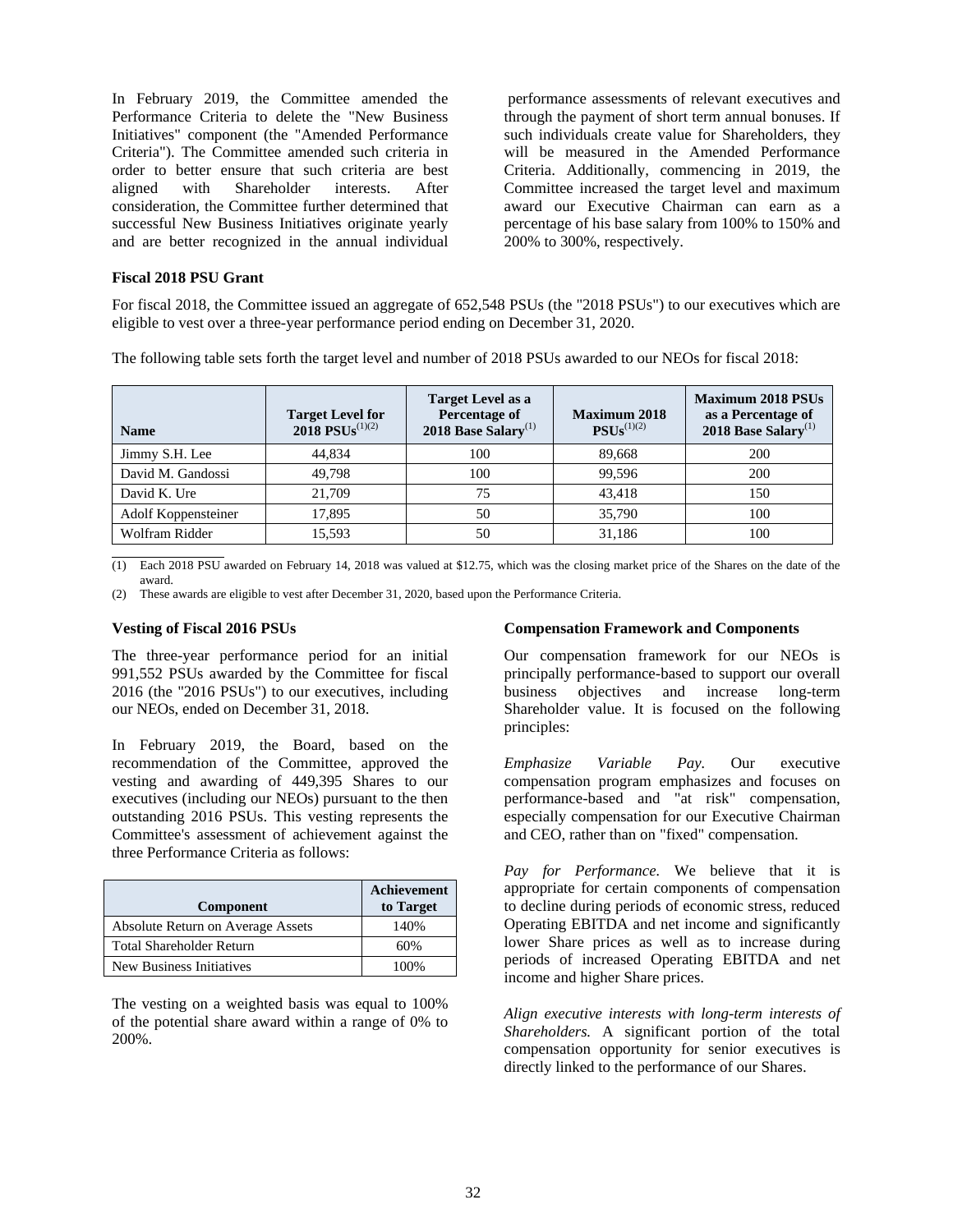Our executive compensation program is designed to achieve the following key objectives using the following principles:

| <b>Compensation Objectives</b>                                                                                                                                                                                                                                                                                                                                                                                                                                                                                                                                                                                                                                                                                                                                                                                                                                                                                                                                                                                             | <b>Compensation Principles</b>                                                                                                                                                                                                                                                                                                                                                                                                                                                                                                                                                                                                                                                                                                                                                                                                                                                                                                                                                                                                                                                                                                                                                                                                                                                                                                                                                                                                                                   |
|----------------------------------------------------------------------------------------------------------------------------------------------------------------------------------------------------------------------------------------------------------------------------------------------------------------------------------------------------------------------------------------------------------------------------------------------------------------------------------------------------------------------------------------------------------------------------------------------------------------------------------------------------------------------------------------------------------------------------------------------------------------------------------------------------------------------------------------------------------------------------------------------------------------------------------------------------------------------------------------------------------------------------|------------------------------------------------------------------------------------------------------------------------------------------------------------------------------------------------------------------------------------------------------------------------------------------------------------------------------------------------------------------------------------------------------------------------------------------------------------------------------------------------------------------------------------------------------------------------------------------------------------------------------------------------------------------------------------------------------------------------------------------------------------------------------------------------------------------------------------------------------------------------------------------------------------------------------------------------------------------------------------------------------------------------------------------------------------------------------------------------------------------------------------------------------------------------------------------------------------------------------------------------------------------------------------------------------------------------------------------------------------------------------------------------------------------------------------------------------------------|
| Attract and retain top talent by competing effectively for<br>$\bullet$<br>high quality individuals whose efforts and judgments are<br>vital to our continued success.<br>Closely align compensation with our business purpose<br>$\bullet$<br>and commitment to shareholder value creation by<br>focusing on long-term sustainable growth.<br>Create an environment in which our executives are<br>$\bullet$<br>motivated to achieve and maintain superior performance<br>levels and goals consistent with our overall business<br>strategy.<br>Reward and compensate our executives for their<br>$\bullet$<br>contribution to our overall success and for their<br>individual performance during the relevant fiscal year.<br>Align the interests of our executives with the long-term<br>$\bullet$<br>interests of our Shareholders.<br>Given the cyclicality of the industry in which we<br>$\bullet$<br>operate, provide the Board the discretion to modify<br>compensation plans to meet business needs at the time. | <i>Market Competitiveness.</i> Total compensation levels should be<br>$\bullet$<br>competitive and at market median with other comparable<br>companies operating within the forest products industry and<br>other companies with which the Company competes for<br>executive talent.<br>At Risk Incentive Pay. A greater percentage of compensation<br>$\bullet$<br>for senior management should be tied to performance against<br>measurable objectives, the majority of which are directly tied<br>to our performance, to achieve payouts.<br>Pay-for-Performance. Compensation should be linked to both<br>$\bullet$<br>individual and overall Company performance.<br>Shareholder Alignment. Rewards should be linked to the<br>$\bullet$<br>creation of long-term Shareholder value through the use of<br>equity-based awards as a meaningful portion of our<br>executives' compensation.<br>Flexible Short-Term and Long-Term Incentives. Fixed and<br>variable and short and long-term compensation programs<br>should be balanced to reinforce a performance-based culture.<br>Simple Pay Programs. Overall compensation simplicity<br>$\bullet$<br>should be maintained to ensure broad employee understanding<br>and acceptance and control costs.<br>Clear Communication. Compensation should clearly<br>$\bullet$<br>communicate desired behavior and incentive pay programs<br>should reward the achievement of performance goals by<br>executives. |

# **Compensation Mix**

We seek to accomplish our executive compensation objectives through an appropriate mix of short-term and long-term compensation, by providing a larger percentage of our executive officers' total compensation opportunity in the form of equity compensation and by ensuring that a significant portion of our executive officers' total pay opportunity is in the form of performance-based or at risk compensation.

In general, employees with more ability to directly influence overall business performance have a greater portion of:

- variable, performance-based pay at risk; and
- overall compensation provided through longterm incentives and equity incentive programs.

*Fixed vs. Performance-based Compensation.* We believe our mix of fixed (primarily base salary) and a significant weighting of performance-based compensation (primarily annual cash incentive bonuses and PSUs), supports our overall pay-forperformance culture and drives superior business

performance. The percentage of an executive's compensation opportunity that is performance-based, versus fixed, is based primarily on the employee's role.

For fiscal 2018, our CEO's and Executive Chairman's percentage of variable performance based compensation to total compensation was 71% and 68%, respectively.

*Short-term vs. Long-term Compensation.* We believe our total compensation mix of short-term (primarily base salary and annual cash incentive bonuses) along with long-term (primarily PSUs) incentives, encourages focus on both long-term strategic objectives and shorter-term business objectives without excessive risk.

*Cash vs. Equity Compensation.* We believe our mix of cash (base salary and annual cash incentive bonuses) and equity (primarily PSUs) compensation, with a significant portion of each executive officer's total compensation opportunity coming through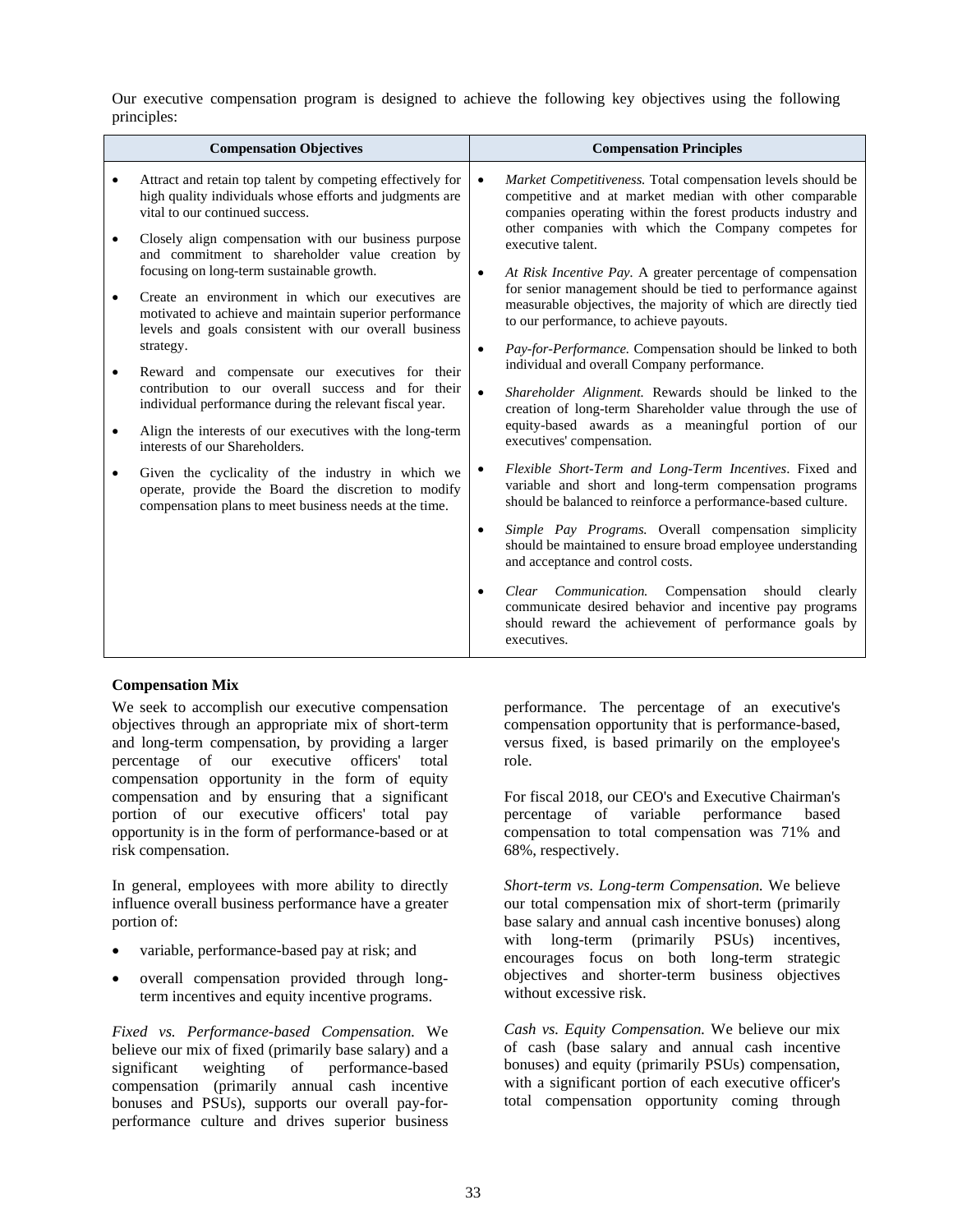equity incentive grants, closely aligns the interests of our executives with those of our Shareholders.

*Compensation Components*. To achieve our objectives, we use a mix of four compensation components, being base salary, annual incentive bonuses, long-term equity incentives and other perquisites intended to be competitive in the market and with our competitors.

The following tables provide information regarding the components of our overall compensation of our NEOs.

| <b>Base Salary</b> |                                                                                                                                                                                                                                                     |
|--------------------|-----------------------------------------------------------------------------------------------------------------------------------------------------------------------------------------------------------------------------------------------------|
| Form               | <b>Objectives and Basis</b>                                                                                                                                                                                                                         |
| Cash               | Attract and retain high quality executives to drive our success.                                                                                                                                                                                    |
|                    | Provide base compensation for day-to-day performance.                                                                                                                                                                                               |
|                    | Based primarily upon job responsibilities, level of experience and skill as well as<br>performance compared with annually established financial or individual objectives.                                                                           |
|                    | Consideration given to impact an NEO is expected to make to our business in the future.                                                                                                                                                             |
|                    | Targeted within the median range of our Peer Group Companies and consideration<br>given to the markets in which we operate.                                                                                                                         |
|                    | Provide a consistent cash flow to employees assuming acceptable levels of performance.                                                                                                                                                              |
|                    | Committee normally considers salary adjustments for executive officers annually in the<br>first quarter of the year.                                                                                                                                |
|                    | Increases in salaries generally are based on the market level salary for the role and<br>$\bullet$<br>executive serves, overall budgets and specific talent needs. Small periodic adjustments<br>are also made to reflect cost of living increases. |

| <b>Annual Incentive Bonuses</b> |                                                                                                                                                                                                                                                                                                                         |
|---------------------------------|-------------------------------------------------------------------------------------------------------------------------------------------------------------------------------------------------------------------------------------------------------------------------------------------------------------------------|
| Form                            | <b>Objectives and Basis</b>                                                                                                                                                                                                                                                                                             |
| Cash                            | Provide incentives and motivate performance of NEOs to advance, with some urgency,<br>our current year's business goals and encourage superior performance.                                                                                                                                                             |
|                                 | Provide assessment criteria that are simple, consistent, transparent and representative of<br>individual and team performance.                                                                                                                                                                                          |
|                                 | Based on the expectations of the Board and management for our financial and operating<br>performance in a particular period and the contribution of an NEO in achieving the<br>Company's goals as well as the individual goals which are established for each NEO<br>based upon such NEO's position and responsibility. |
|                                 | Measure our NEOs' performance in achieving the Company's financial, strategic and<br>other goals as benchmarked against the Company's business plan for the forthcoming<br>year.                                                                                                                                        |
|                                 | Bonuses, which up to and including fiscal 2018, were awarded on a "discretionary"<br>$\bullet$<br>basis" without a predetermined formula or specific weighting for any particular factor.<br>In 2019, the Committee adopted a new short-term incentive plan. See "New Short-Term<br>Incentive Plan" on page 37.         |
|                                 | Consideration of recommendations by our Chief Executive Officer for bonuses to be<br>$\bullet$<br>paid to our NEOs other than our Executive Chairman and Chief Executive Officer.                                                                                                                                       |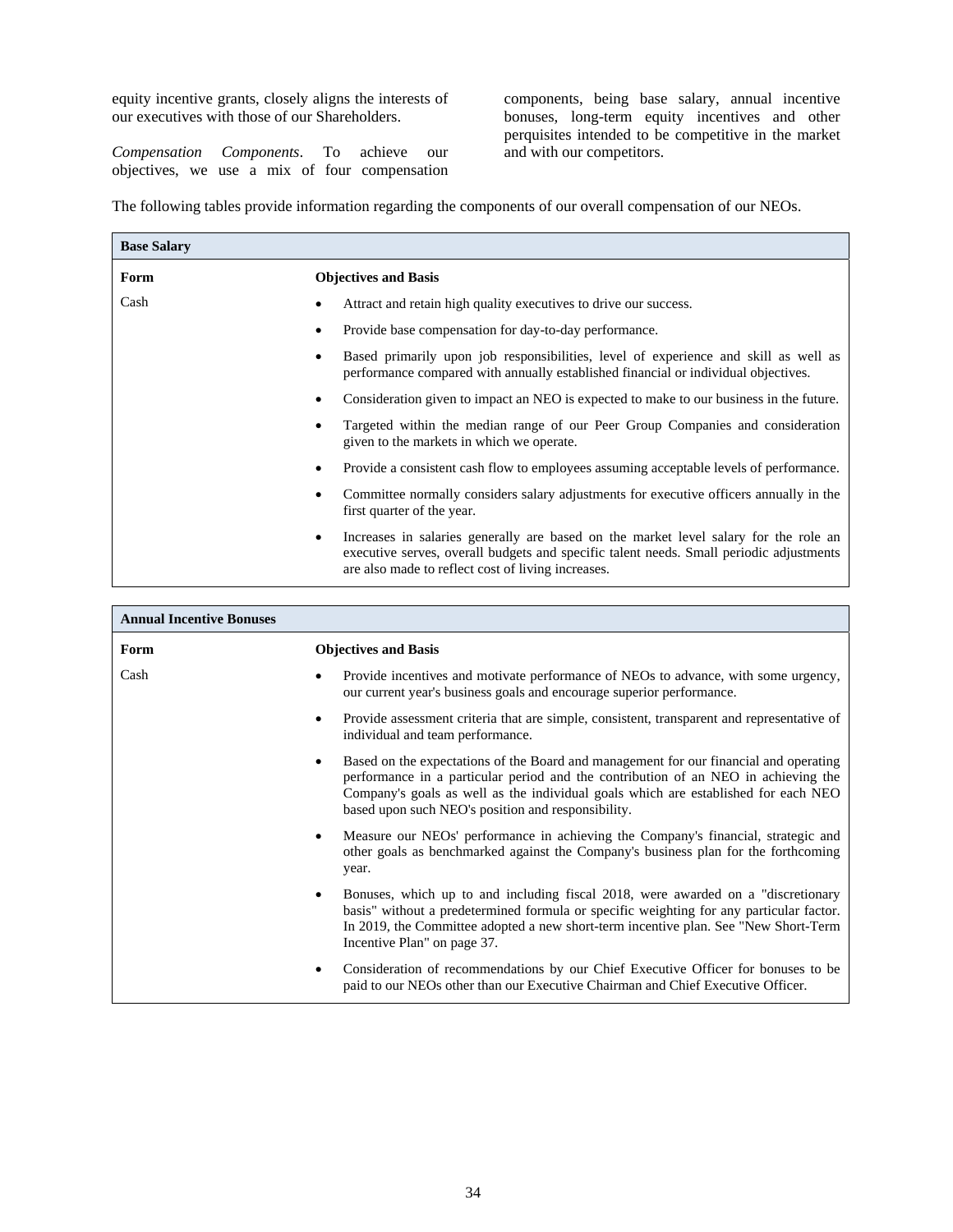|      | <b>Long-Term Equity Incentives</b> |           |                                                                                                                                                                                                             |
|------|------------------------------------|-----------|-------------------------------------------------------------------------------------------------------------------------------------------------------------------------------------------------------------|
| Form |                                    |           | <b>Objectives and Basis</b>                                                                                                                                                                                 |
|      | Performance share units            |           | Designed to drive Company performance, align the interests of executives with those of                                                                                                                      |
|      | Restricted stock                   |           | Shareholders, retain executives long-term and provide wealth accumulation<br>opportunities for executives.                                                                                                  |
|      | Restricted stock rights            | $\bullet$ | Generally based upon the long-term financial and operating expectations of our                                                                                                                              |
|      | Performance shares                 |           | directors and management and the contribution an executive officer is expected to make<br>in the future in achieving such expectations.                                                                     |
|      |                                    | $\bullet$ | Primarily delivered in the form of PSUs with a three-year vesting period.                                                                                                                                   |
|      |                                    |           | Generally produce value to our NEOs if the price of our Shares appreciates, thereby<br>aligning their interests with those of Shareholders through increased Share ownership.                               |
|      |                                    |           | All equity awards thereunder are granted at fair market value as of the date of grant. We<br>define "fair market value" as the closing market price of our Shares quoted on<br>NASDAQ on the date of grant. |
|      |                                    |           | Incentive grants reviewed on an annual basis as part of the Committee's analysis of total<br>compensation and the balance between the different elements thereof.                                           |

|                | <b>Perquisites</b>                                  |                                                                                                                                                                                                                                                                                                                                                                                                                                                 |
|----------------|-----------------------------------------------------|-------------------------------------------------------------------------------------------------------------------------------------------------------------------------------------------------------------------------------------------------------------------------------------------------------------------------------------------------------------------------------------------------------------------------------------------------|
| Form           |                                                     | <b>Objectives and Basis</b>                                                                                                                                                                                                                                                                                                                                                                                                                     |
| Automobile     |                                                     | Designed to provide other benefits to our NEOs for the purpose of providing security<br>for current and future needs of executives.                                                                                                                                                                                                                                                                                                             |
| $\bullet$<br>٠ | Health and retirement<br>programs<br>Living/housing | Structured to be within a reasonably competitive range relating to Peer Group<br>٠<br>Companies.                                                                                                                                                                                                                                                                                                                                                |
|                |                                                     | Automobile benefits include the lease of a vehicle along with the fuel and maintenance<br>$\bullet$<br>expenses thereon.                                                                                                                                                                                                                                                                                                                        |
|                |                                                     | Health benefits may include periodic physical consultations, dental and pharmaceutical<br>benefits.                                                                                                                                                                                                                                                                                                                                             |
|                |                                                     | Contributions made to a defined contribution pension arrangement to the extent<br>$\bullet$<br>permissible by law on a tax deferred basis. Depending on the retirement program,<br>amounts in excess of those allowed by tax authorities are recorded in unfunded accounts<br>or remitted to an investment account with a third party fund until retirement or<br>termination.                                                                  |
|                |                                                     | In lieu of other benefits such as automobile, medical, pension and retirement programs,<br>$\bullet$<br>our Executive Chairman receives a lump sum living allowance of $\epsilon$ 75,000<br>(approximately \$86,632) per annum in recognition of his significant travel schedule<br>pursuant to the terms of his employment agreement. No specific allocation is made in<br>connection with the living allowance for any particular perquisite. |
|                |                                                     | Our COO receives a housing allowance of $\text{E}10,200$ (approximately \$12,054) as he is<br>٠<br>required to live near the Stendal mill for much of the work week.                                                                                                                                                                                                                                                                            |

|      | Other                                         |           |                                                                                                     |  |  |  |
|------|-----------------------------------------------|-----------|-----------------------------------------------------------------------------------------------------|--|--|--|
| Form |                                               |           | <b>Objectives and Basis</b>                                                                         |  |  |  |
|      | Severance and change in<br>control provisions | $\bullet$ | Provide protection against termination of employment for reasons beyond the<br>executive's control. |  |  |  |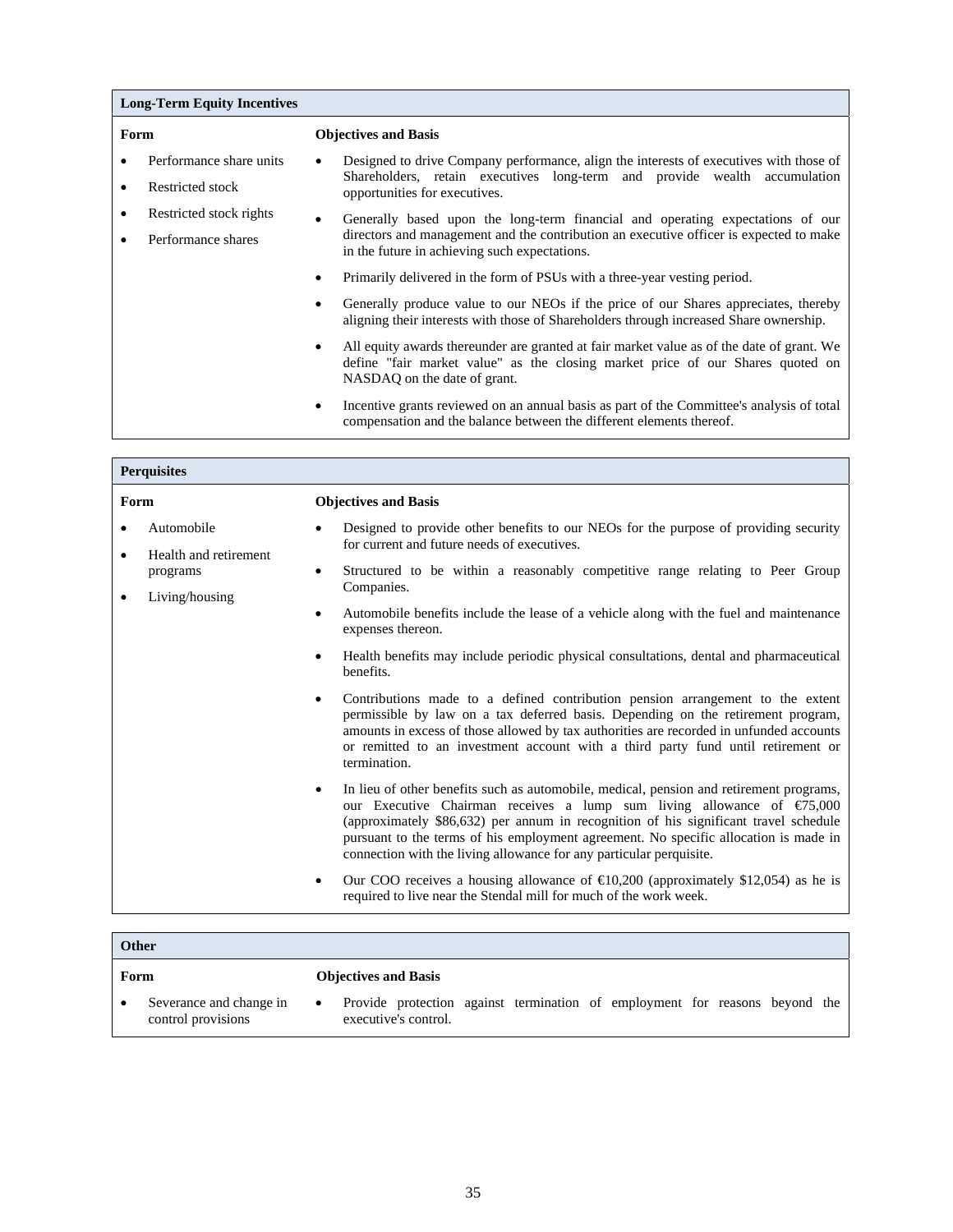#### **Administration, Process and Role of the Compensation Committee**

The Committee is comprised entirely of independent directors and determines our compensation objectives, philosophy and forms of compensation and benefits for executives. The Committee submits key compensation elements for our executives to the independent members of the Board for their review and approval. Executive compensation decisions are generally made by the Committee after our fiscal year end and when our financial statements for such year are finalized.

The Committee continually reviews and considers best practices in executive compensation, Shareholder expectations and compensation practices of "peer group" companies in making its decisions regarding appropriate compensation levels.

*Individual Officer Performance Evaluations.* In making compensation decisions, the Committee annually evaluates the performance and individual accomplishments of our Chief Executive Officer and our other NEOs. Such evaluation is a subjective analysis conducted, in part, with reference to the performance measures discussed herein and partly against each NEO's annual performance goals which were previously provided to and accepted by the Committee. The Committee also meets and reviews with our Chief Executive Officer his evaluation of the performance of each of the other NEOs (other than the Executive Chairman).

*Management's Role in the Executive Compensation Process.* With the exception of our Chief Executive Officer, our NEOs do not play a role in evaluating or determining executive compensation programs or levels. Our Chief Executive Officer annually submits for consideration to the Committee performance evaluations for our other NEOs (other than the Executive Chairman) and recommendations as to their compensation levels, including salaries and bonuses. These recommendations are both subjective determinations and objective recommendations based upon performance against their annual performance goals. Such recommendations are also consistent with our compensation objectives. The Committee approves each NEO's compensation in an executive session of the independent directors without management present.

The Committee did not request, and management did not provide, specific recommendations for fiscal 2018 compensation for our CEO or Executive Chairman. In accordance with NASDAQ rules, neither our Executive Chairman nor our CEO were present when their compensation was being discussed or approved, did not vote on executive compensation

matters and neither they nor other members of management attended executive sessions of the **Committee** 

In making its compensation decisions the Committee considered, among other information, our overall financial results and operating performance metrics provided by our Chief Financial Officer which includes revenues, total mill production and sales, operating costs, energy generation and sales, mill margins, Operating EBITDA and net income measured against both budgets and our competitors' performances. In addition, senior executives provide certain mill performance metrics relating to our operations, including environmental performance and health and safety measures and how they measure against targets, prescribed requirements and against our competitors (to the extent available).

*Geographic Considerations.* As our operations are located primarily in Europe and Canada and recently partially in Australia, we also consider local market demands, availability of qualified management and the local cost of living.

*Use of Board Discretion.* The Board, through the Committee, retains the discretion to lower the compensation of our executives, including NEOs, even when the performance goals or targets of any aspect of the plans are achieved. In making such decisions, the Committee will consider a number of factors including the recommendation of the CEO, the financial condition of the company, the state of the markets generally, and any other factor the Committee considers relevant.

*Use of Consultants in Executive Compensation Process.* For fiscal 2018, the Committee engaged WTW as its outside independent compensation consultant. The consultant attends meetings and has telephonic consultations with the Committee and its members as requested by the Committee Chair. During fiscal 2018, WTW assisted in reviewing and considering our:

- total direct compensation for our NEOs (primarily base salaries);
- short-term incentives and plans (primarily annual cash incentive bonuses);
- long-term equity incentives and plans (primarily PSUs);
- Share ownership policy for our NEOs; and
- selecting an appropriate group of peer companies for benchmarking and comparative purposes.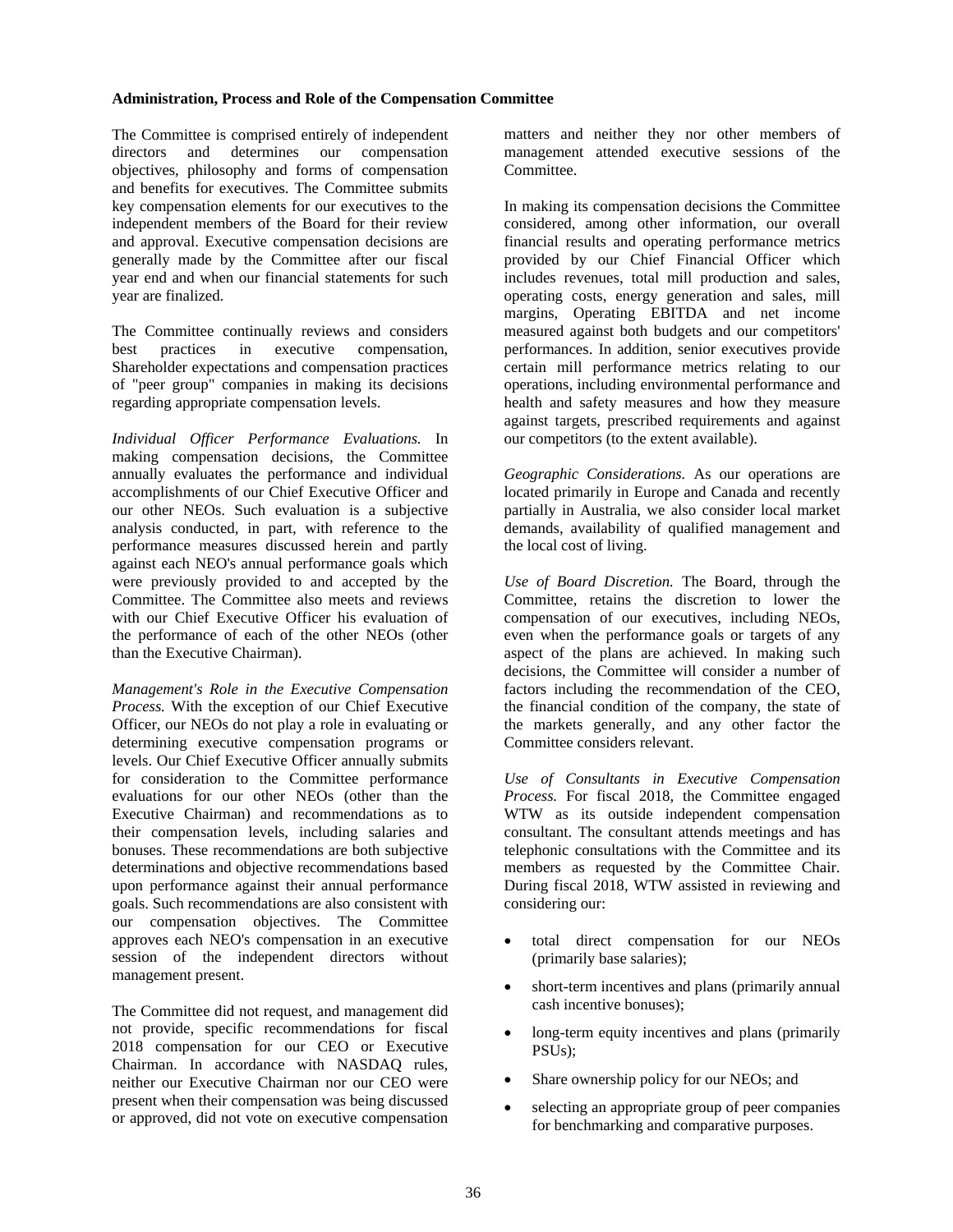The consultant assisted the Committee in reviewing the foregoing compensation elements on a relative basis to that of the Peer Group Companies. Additionally, the consultant provided input in reviewing and validating information, programs and recommendations.

*Peer Group Companies and Benchmarking.* The Committee reviews executive compensation levels and programs at least annually at certain "peer group" companies. For fiscal 2018, such peer group companies were principally comprised of "small cap" and "mid-cap" North American forest and paper products companies (companies with equity capitalization ranging between \$150 million and \$5 billion).

For fiscal 2018, using information provided by its independent compensation consultant, WTW, and public filings, the Committee used for benchmarking the following companies:

- Canfor Corporation;
- Cascades Inc.;
- Clearwater Paper Corporation;
- Interfor Corporation;
- Domtar Corporation;
- Neenah, Inc.;
- P.H. Glatfelter Company;
- Resolute Forest Products Inc.;
- Schweitzer-Mauduit International, Inc.; and
- West Fraser Timber Co. Ltd.,

(collectively the "Peer Group Companies").

The Committee, with the assistance of WTW, reviewed the performance of the Peer Group Companies because their industries, businesses, size, geographic location and general business challenges make them comparable to us and to ensure that our compensation levels are within the range of comparative norms. In addition, these companies have complete executive compensation data publicly available. Additionally, the Committee, with the assistance of WTW, reviewed the compensation of senior executives in a broad swath of companies of equivalent size and activity in Canada and Northern Europe.

We generally target salaries, bonuses and incentive compensation towards a median level or  $50<sup>th</sup>$ percentile range on a size and geographic adjusted basis relative to peer companies for similar experienced executives performing similar duties.

Generally, awards are made within this range, although our program is flexible enough to allow the Committee to provide compensation above or below the  $50<sup>th</sup>$  percentile in cases of exceptional individual and corporate performance or other individual factors relating to an NEO's performance. We benchmark against median compensation because it allows us to attract and retain executives, provides an incentive for executives to strive for better than average performance to earn better than average compensation and helps us to manage the overall cost of our compensation program.

While the Committee believes it is important to periodically review benchmarking data to determine how our executive compensation program compares to the programs used by our Peer Group Companies, such reference points are only one element it uses in structuring our executive compensation program.

*New Short-Term Incentive Plan*. In February 2019, based upon its review of our compensation goals, market and industry practices, including the Peer Group Companies and with the assistance of WTW, the Committee adopted the 2019 STIP, which will take effect starting in fiscal 2019.

The 2019 STIP provides that:

- awards will be based upon three components, being an overall corporate component, a team component and an individual component;
- the corporate component will comprise 40% of the 2019 STIP for all executives and be measured by how our Operating EBITDA achievement compares to the "target" Operating EBITDA ("STIP Target EBITDA") as it is established and determined by the Committee and which for fiscal 2019 is targeted to generate a 6.0% return on assets. At the end of the year, actual Operating EBITDA will be compared to the STIP Target EBITDA, as determined by the Committee, and the achievement of the corporate component will be measured as follows:

| % of STIP Target<br><b>EBITDA Achieved</b> | <b>Payout of Target</b> |
|--------------------------------------------|-------------------------|
| $< 60\%$                                   | $0\%$                   |
| 100%                                       | 100%                    |
| $>150\%$                                   | 200\%                   |

 the team component will include different elements depending upon an executive's particular role or job function (e.g., the team component for a corporate manager will differ from that of a mill manager). Overall weighting for the team component will vary between 10% and 40%. The team component will contain a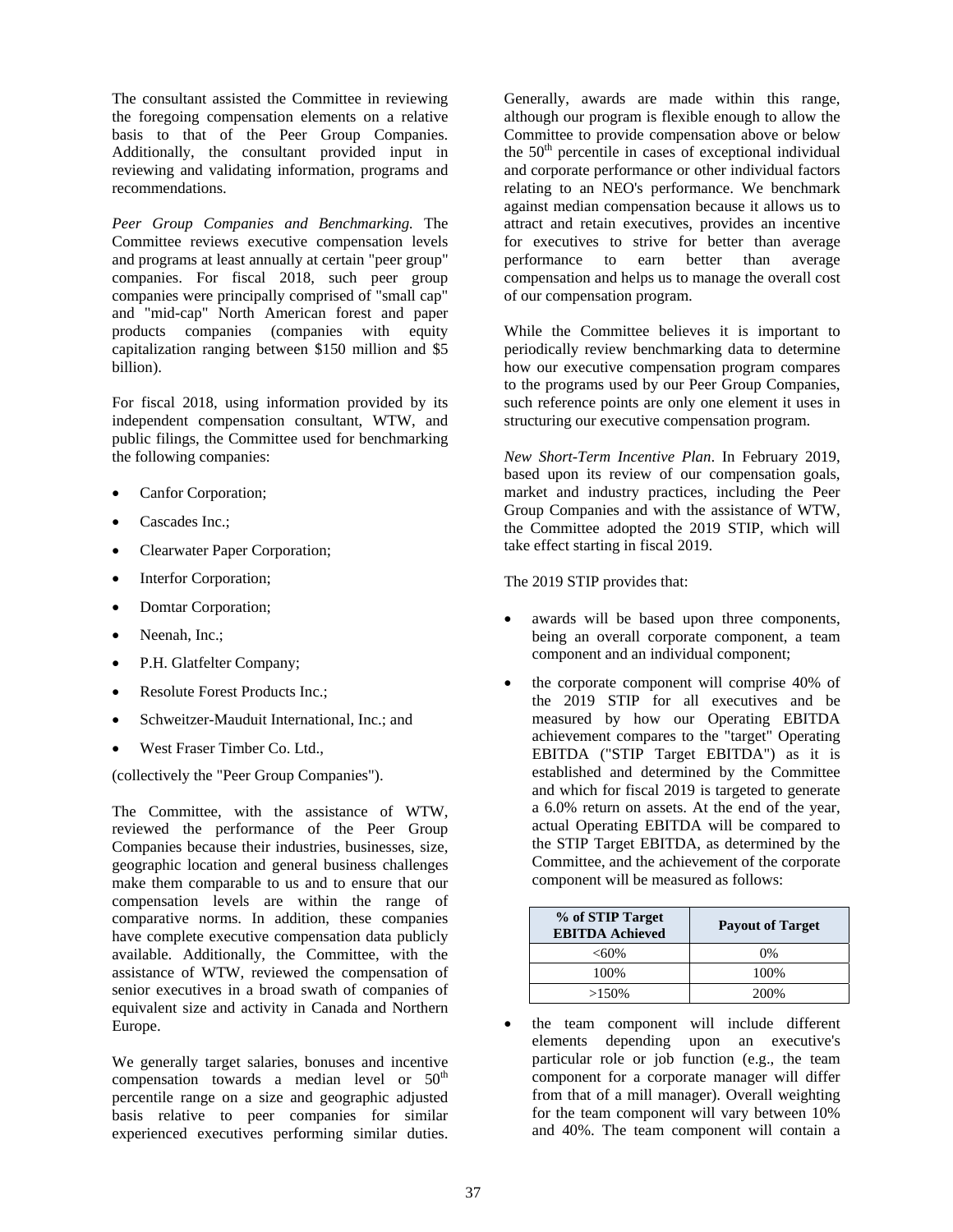10% weighting for health and safety for all eligible executives. The achievement of the health and safety element will be measured as follows:

| <b>Health &amp; Safety Target</b>                                               | <b>Payout of Target</b> |
|---------------------------------------------------------------------------------|-------------------------|
| $TRIR^{(1)}$ exceeding highest<br>TRIR in last 3 years                          | 0%                      |
| TRIR is equal or better than<br>90% of the average of last 3<br>years           | 100%                    |
| TRIR is equal to or better than<br>90% of lowest TRIR in any of<br>past 3 years | 200\%                   |

(1) Total Recordable Incident Rate

- the individual component will vary between 20% to 50% based upon the role of the executive. The individual component will be measured against annual goals and performance targets provided by management and accepted by the Committee;
- the measurement period will be a fiscal year and awards will be determined after year-end audited financial statements have been provided to and reviewed by the Committee; and
- the initial awards under the 2019 STIP will be determined in February 2020 for fiscal 2019.

In the case of our CEO, Executive Chairman, CFO and COO, individual components will be weighted at 20% and they will participate in the overall 40% weighting for STIP Target EBITDA (measured as aforesaid). Each of their team components will be weighted 10% for divisional achievements of health and safety (measured as aforesaid) and 20% for divisional achievements of productivity and 10% for divisional achievements for costs measured as follows:

| <b>Budgeted Production</b> | <b>Payout of Target</b> |
|----------------------------|-------------------------|
| $<95\%$                    | $0\%$                   |
| 100%                       | 100%                    |
| $>103\%$                   | 200\%                   |

| <b>Budgeted Costs</b> | <b>Payout of Target</b> |
|-----------------------|-------------------------|
| >115%                 | 0%                      |
| 100%                  | 100%                    |
| -90%                  | 200\%                   |

Mr. Ridder's 2019 STIP components will be based 40% on STIP Target EBITDA, 10% on health and safety achievements and 50% on his individual component. For each of the 2019 STIP components,

the Committee will "interpolate" performance within ranges.

The following sets out the annual bonus opportunities of our NEOs as a percentage of their 2019 base salary upon achieving the 2019 STIP Target components:

|                        | <b>Target</b> | <b>Maximum</b> |
|------------------------|---------------|----------------|
| Jimmy S.H. Lee         | 100%          | 200%           |
| David M. Gandossi      | 100%          | 200%           |
| David K. Ure           | 67%           | 134%           |
| Adolf<br>Koppensteiner | 50%           | 100%           |
| Wolfram Ridder         | 35%           | 70%            |

The Committee has discretion to lower awards under the 2019 STIP if it determines that circumstances so warrant.

The Committee determined that the 2019 STIP would more closely align with Shareholder interests than its predecessor program. The 2019 STIP is designed to reward our NEOs and executives by producing objective outcomes that are closely aligned with the interests of Shareholders. The Committee also determined that the 2019 STIP is more transparent to executives and Shareholders and less subjective than its predecessor.

*Total Compensation.* At least annually, the Committee reviews total compensation levels for our NEOs, including each element of compensation and its proportion of total compensation. In determining the appropriate target total compensation for each NEO, the Committee reviews each individual separately and considers a variety of factors in establishing his or her target compensation. These factors may include the NEO's time in position, unique contribution or value to our recent performance, geographic location and market practices and whether there is a particular need to strengthen the retention aspects of the NEO's compensation. In its review of total compensation, the Committee also considers benchmarking information with respect to our Peer Group Companies.

The Committee has no predetermined specific policies on the percentage of total compensation that should be "cash" versus "equity" or "short-term" versus "long-term". The Committee's practice is to consider Peer Group Company data and these relationships in the context of our compensation philosophy to determine the overall balance and reasonableness of our NEOs' total compensation packages.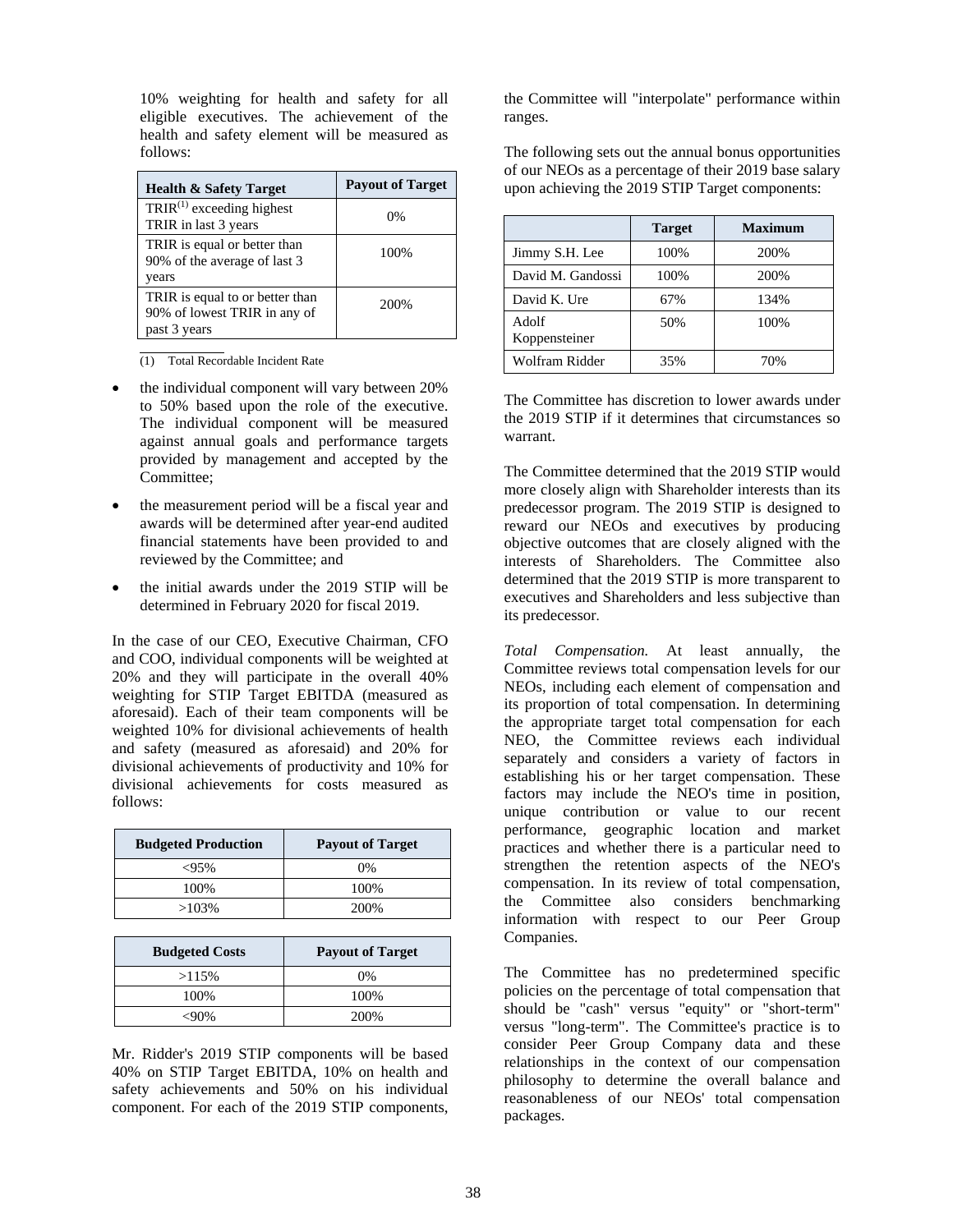#### **Variable Pay at Risk**

Our executive compensation program provides that a majority of compensation awarded to our NEOs, especially our Executive Chairman and CEO, is variable, performance-based compensation and "at risk". The percentage of our executives' compensation opportunity that is variable or at risk versus fixed is based primarily upon the executive's role and, to a lesser extent, geographic location. Generally, executives with more ability to directly influence overall performance have a greater portion of pay at risk through both short- and long-term incentive programs. Further, as a result of local market practices and customs, our North American

executives generally have a greater portion of their compensation at risk, including the opportunity to earn greater rewards, than our European-based executives.

The graph below shows the balance of the elements that comprised total direct compensation for our Executive Chairman, Chief Executive Officer and our other NEOs, as a group, paid in 2018, including the percentage of variable compensation. The percentage of variable compensation listed below each chart is calculated by dividing (i) the value of variable compensation by (ii) the amount of total direct compensation, which includes variable compensation plus fiscal 2018 base salary.

# **Fiscal 2018 Total Direct Compensation Paid**



**% of variable compensation to total: 68% % of variable compensation to total: 71%** **% of variable compensation to total: 56%**



#### **Post-Retirement Compensation**

We provide retirement benefits to our NEOs (other than our Executive Chairman) through our North American and European retirement programs.

The North American program is a defined contribution type structure whereby a contribution of 10% of base salary, along with 5% of any cash bonus paid, is remitted to an investment account held in the name of the employee on a tax deferred basis. To the extent that the contributions exceed limits established by tax legislation, the amount that exceeds the limit is credited to an unfunded account. Our Chief Executive Officer and Chief Financial Officer are the NEOs participating in the North American program.

The European program is a defined contribution type structure whereby we make contributions to a German government regulated pension plan in an amount equal to 10% of a combined total of each

participating German executive officer's gross salary and half of such executive's cash bonus payments. To the extent that the contributions exceed limits established by tax statute, the amount that exceeds the limit is paid to a fund managed by a third party where it is held on the employee's behalf. Messrs. Koppensteiner and Ridder are the NEOs participating in the European program.

#### **Performance Measures**

For fiscal 2018, as part of the annual performance evaluations it conducts for our NEOs, the Committee, among other things, considered the following performance measures:

 *Operating EBITDA –* We consider Operating EBITDA to be the leading and best indicator of our ability to successfully manage our business. It is a meaningful supplement to net income as a performance measure primarily because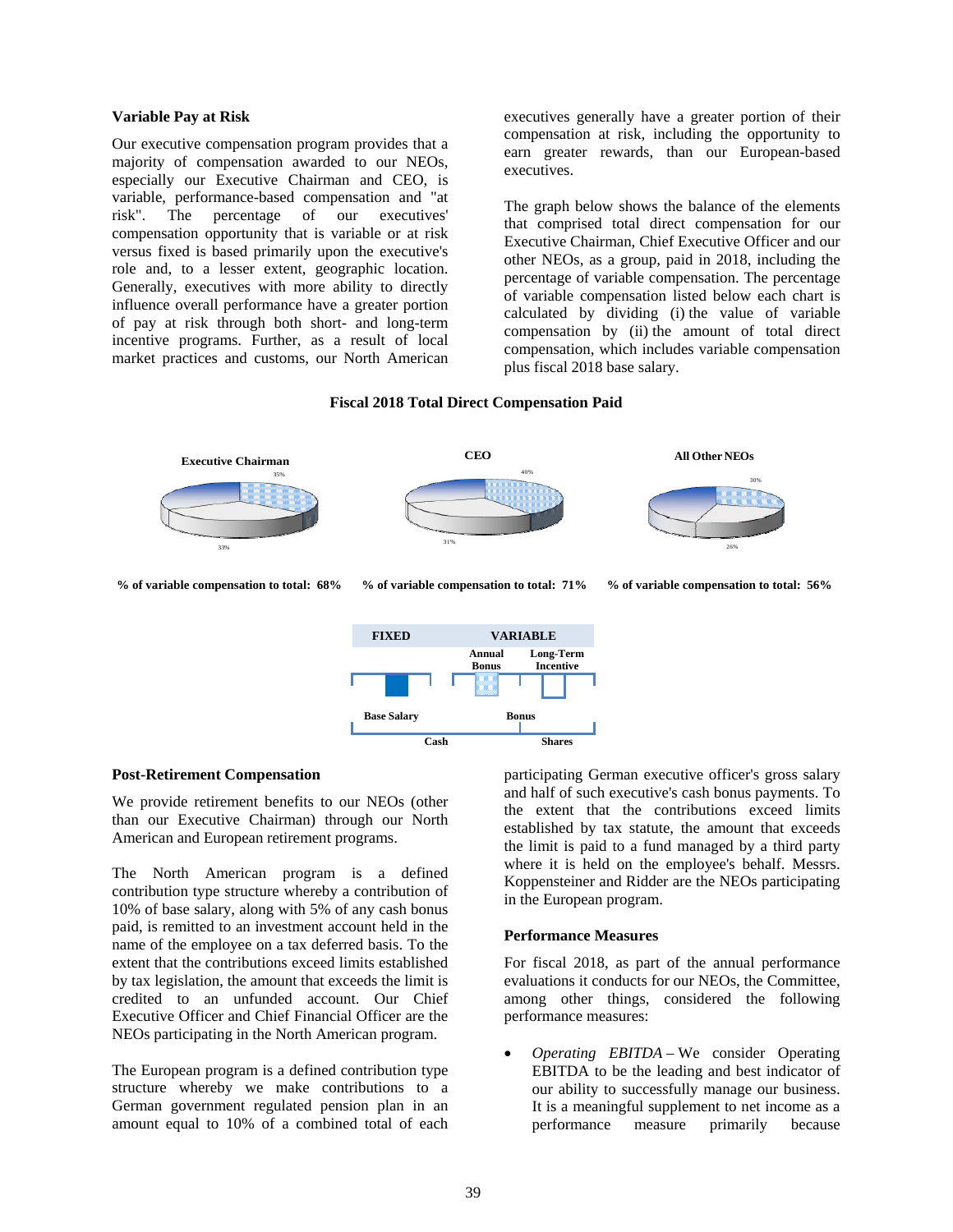depreciation expense and non-recurring capital asset management charges are not actual cash costs, and depreciation expense varies widely from company to company in a manner we consider largely independent of the underlying cost efficiency of their operating facilities. We also measure Operating EBITDA versus applicable Peer Group Companies, both on an absolute basis and on an Operating EBITDA per tonne of NBSK pulp production basis;

- *Performance Criteria* Our NEOs' performance in respect of the Performance Criteria comprising: Absolute Return on Average Assets, Total Shareholder Return and the contribution of our NEOs to the successful undertaking of New Business Initiatives;
- *Major Transactions* The completion of major transactions such as material acquisitions or financing related transactions;
- *Operating, Environmental and Health and Safety Performance –* The operating performance of our mills, including pulp and energy production, environmental and health and safety performance and operating production and costs, and the contributions of our NEOs in achieving these targets. We believe health and safety is critical for our business and directly correlated to efficient operations and manufacturing performance; and
- *Individual Goals* Our NEOs' progress on meeting pre-set and approved individual goals for the fiscal year.

For fiscal 2018, the above performance measures were evaluated based on the overall judgment of the Committee without giving fixed or specific weighting to any particular measure with respect to salaries, perquisites and annual cash bonuses.

With respect to the vesting of PSUs and awards of shares thereunder pursuant to our LTIP, the components of the Performance Criteria and the Amended Performance Criteria, as applicable, are equally weighted as to each component thereof.

Commencing with fiscal 2019, short term cash incentives will be determined pursuant to the 2019 STIP.

*Risk Considerations.* We have designed our total direct compensation (base salary, annual incentive bonus, long-term equity incentive compensation and perquisites) to encourage our executives to take appropriate risks to improve our performance and enhance long-term Shareholder value. We believe that the design and objectives of our executive

compensation program provides an appropriate balance of incentives for executives and avoids inappropriate risks. In this regard, our executive compensation program includes, among other things, the following design features:

- a balanced mix of fixed versus variable compensation and cash-based versus equitybased compensation;
- variable compensation based on a variety of performance goals, including overall corporate and individual performance goals;
- a balanced mix of short-term and long-term incentives;
- performance and time-based vesting requirements for long-term performance awards such as our PSUs;
- Committee discretion to lower annual incentive award amounts;
- a prohibition on hedging and pledging Company stock; and
- clawback provisions for performance and variable pay.

Management and the Committee have considered and assessed our compensation objectives, philosophy, and forms of compensation for our executives to determine whether the risks arising from such policies or practices are reasonably likely to have a material adverse effect on us. Based upon such review, we have determined that our compensation practices and policies do not create risks that are reasonably likely to have a material adverse effect on us.

*Internal Pay Equity.* The Committee considers internal pay equity, among other factors, when making compensation decisions. However, the Committee does not use a fixed ratio or formula when comparing compensation among executive officers. Our Chief Executive Officer is compensated at a higher level than other executive officers due to his significantly higher level of responsibility and accountability. Our Executive Chairman is also compensated at a higher level than our other NEOs due to his leadership role, focus on strategy and growth opportunities and his overall experience. Both our CEO and Executive Chairman generally receive more of their pay in the form of long-term incentive equity compensation and at risk compensation relative to the other NEOs. As a result of our CEO's responsibility for our overall performance, the Committee and our independent directors believe that compensating the CEO at a higher level than other executives and weighting the CEO's total compensation more heavily towards long-term equity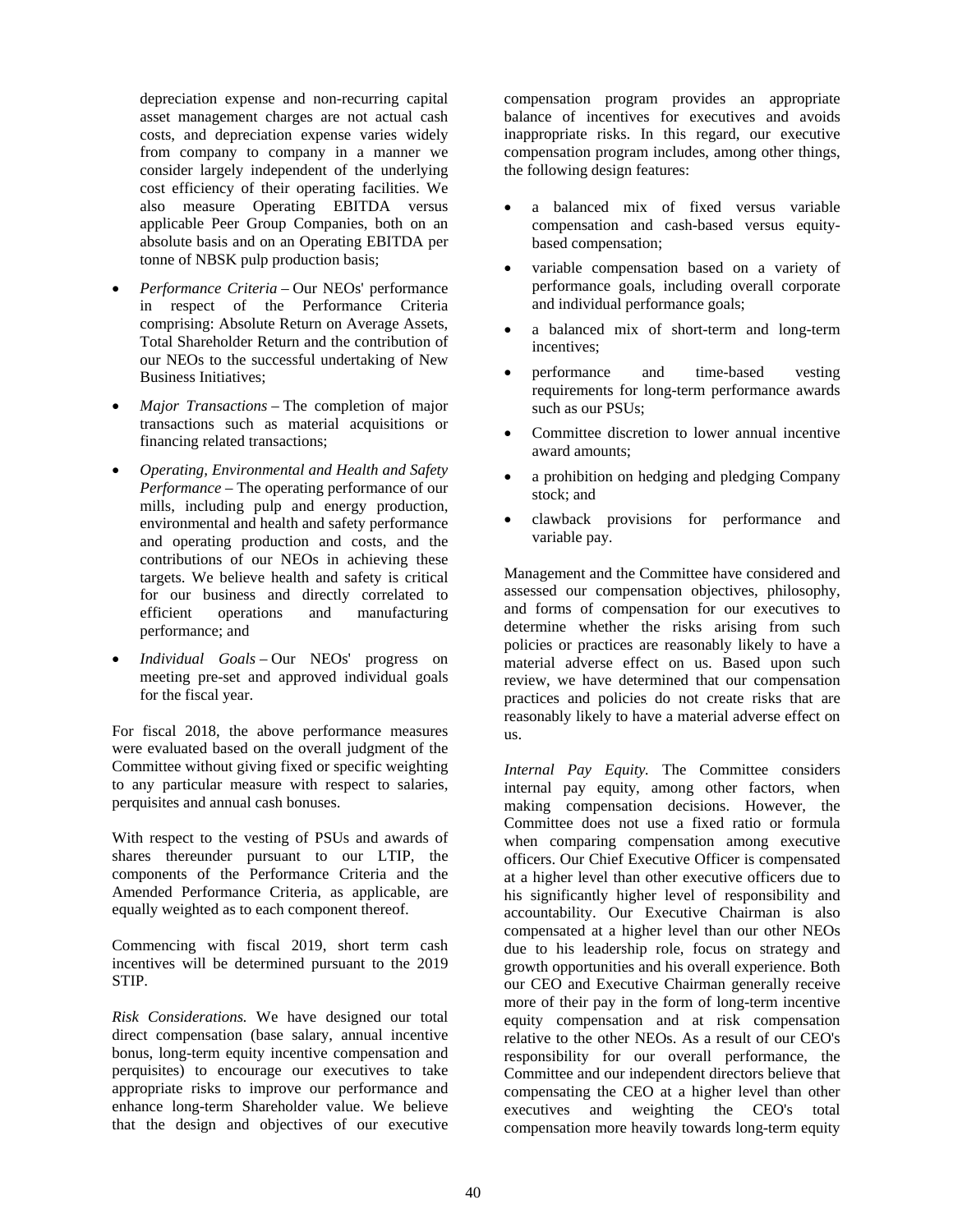incentive compensation and at risk compensation is consistent with our compensation objectives, market practices and appropriately reflects his contribution.

We believe the fiscal 2018 target total direct compensation for the NEOs other than the CEO in relation to the compensation targeted for the CEO and to one another was reasonable and appropriate

# **Change of Control and Severance Agreements**

A number of the employment agreements we have entered into with our NEOs provide for specified payments and other benefits in the event of a change of control. Such change of control provisions are described in greater detail under "Employment Agreements with our Named Executive Officers" beginning on page 44 and under "Potential Payments upon Termination or Change of Control" beginning on page 50 of this Proxy Statement. The purpose of the change of control agreements is to encourage key management personnel to remain with us and to help avoid distractions and conflicts of interest in the event of a potential or actual change of control so that the executives will focus on a fair and impartial review of any proposal on the maximization of value. We believe that we have structured agreements to be reasonable and to provide a temporary level of protection to our NEOs in the event of employment loss due to a change of control. In addition, our 2010 Plan provides that upon the termination of employment of any NEO within 12 months of a change in control, each outstanding option and stock appreciation right held by such NEO shall automatically become fully and immediately vested and exercisable, each share of restricted stock or restricted stock right shall become fully and immediately vested and all forfeiture and transfer restrictions thereon shall lapse, and each outstanding performance share or performance share unit shall become immediately payable. The accelerated vesting and exercisability in the event of a termination of employment occurring subsequent to a change in control is intended to allow executives to recognize the value of their contributions to us and not affect management decisions following termination.

The employment agreements of our NEOs provide for severance payments in certain circumstances. The specific amounts that a particular NEO would receive as a severance payment are described under "Potential Payments upon Termination or Change of Control" beginning on page 50 of this Proxy Statement.

given each such executive's responsibilities and our financial and operating performance for the year. The differences in compensation among our NEOs relative to each other and our CEO are based on market differences for the particular job, job responsibilities and scope, professional experience, geographic compensation practices and adjustments for individual performance.

# **Limitations on Deductibility of Compensation**

Prior to December 22, 2017, when the Tax Cuts and Jobs Act of 2017 (the "TCJA") was signed into law, Section 162(m) of the Internal Revenue Code generally disallowed a tax deduction to publicly held companies for compensation paid to certain executive officers in excess of \$1 million per officer in any year that did not qualify as performance-based. In connection with fiscal 2018 compensation decisions, the Compensation Committee considered the effects of Section 162(m). Because we believe that it is important to preserve flexibility in administering compensation programs in a manner designed to attract, retain and reward high-performing executives or promote varying corporate goals, we did not adopt a policy for 2018 that all compensation must qualify as deductible under Section 162(m). Therefore, certain amounts paid in 2018 under our compensation programs, including salaries, bonuses and long-term incentive plan grants, may not qualify thereunder as compensation excluded from the limitation on deductibility. The committee has discretion to award compensation that may not qualify as tax deductible.

Under the TCJA, the performance-based exception has been repealed and the \$1 million deduction limit now applies to anyone serving as the chief executive officer or the chief financial officer at any time during the taxable year and the top three other highest compensated executive officers serving at the end of the fiscal year. The new rules generally apply to taxable years beginning after December 31, 2017, but do not apply to remuneration provided pursuant to a written binding contract in effect on November 2, 2017 that is not modified in any material respect after that date.

# **Other Applicable Policies and Provisions**

*Clawback Policy.* Our Clawback Policy allows us to seek reimbursement with respect to incentive compensation paid or awarded to executive officers where the payment of a bonus or equity award or the vesting of such award was predicated upon the achievement of financial results that were the product of fraudulent activity or that were subsequently the subject of a material negative restatement.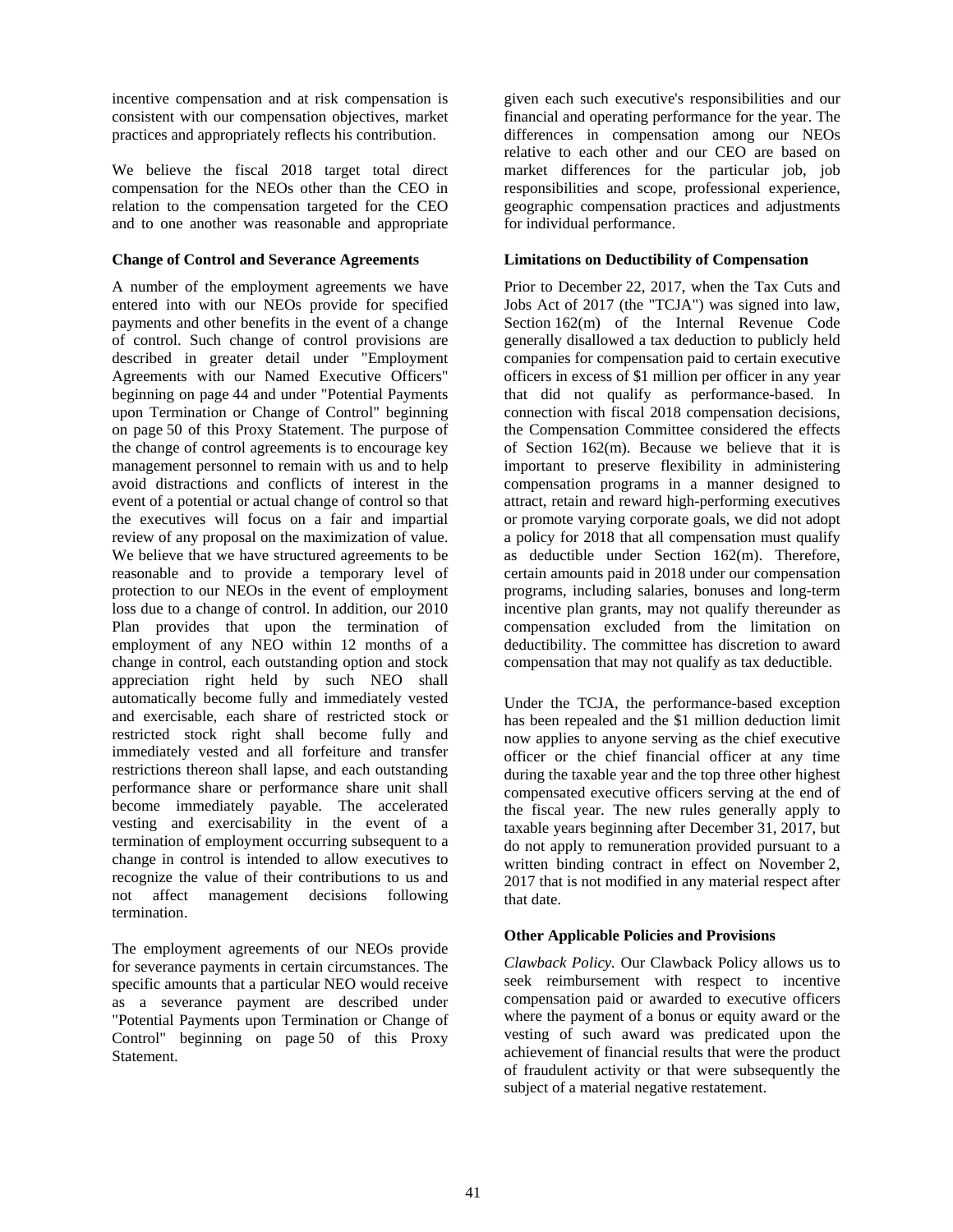*Anti-Hedging Policy.* Our Hedging Transactions Policy prohibits senior executives from engaging in hedging transactions designed to offset decreases in the market value of our stock, including certain forms of hedging and monetization transactions.

*Anti-Pledging Policy.* Our Securities Law Compliance Policy prohibits executives from holding our stock in a margin account or pledging our stock as collateral for loans.

*Timing of Equity Awards.* Equity awards are made by the Compensation Committee generally only on dates that the Committee meets. Committee meetings are normally scheduled well in advance and are not scheduled with an eye to announcements of material information. The Committee sometimes makes an award with an effective date in the future, which may be contingent or designed to take effect after the announcement of material information. The Committee may make an award by unanimous written consent if the proposed award has previously been reviewed by the Committee.

**How the Committee Considered the 2018 Advisory Vote on Our Compensation Program** 

We provided Shareholders a "say on pay" advisory vote on our executive compensation in 2018. At our 2018 annual meeting of Shareholders, Shareholders expressed very substantial support for the compensation of our NEOs, with approximately 99.7% of the votes cast for approval of the "say-onpay" advisory vote on executive compensation. Our Compensation Committee and Board value the opinions of our Shareholders and consider those opinions when making compensation decisions. To the extent we receive a significant vote against the compensation of our NEOs, we will consider our

*NEO Share Ownership Policy.* In 2019, we adopted a share ownership policy for our NEOs which requires our CEO and Executive Chairman to hold Shares having a value equal to at least five times their base salary and our other NEOs to hold Shares with a value equal to three times their base salary. NEOs will have five years to achieve the required threshold.

#### **Summary**

We believe that our executive compensation program has been appropriately designed to achieve our compensation objectives and does not create risks that are reasonably likely to have a material adverse effect on us.

Our executive compensation program is competitive, performance driven, consistent with Shareholder interests and fair and reasonable overall. We believe that our compensation levels fairly reflect our operating and financial performance and are appropriate relative to our Peer Group Companies.

Shareholders' concerns and the Committee will evaluate whether any actions are necessary to address those concerns. The Committee also considered many other factors in evaluating our assessment of the interaction of our compensation programs with our business objectives, including reviewing data of a comparison group of peers. While all of these factors weighed on the Committee's decisions regarding our NEOs' compensation, the Committee did not make any changes to our executive compensation program and policies as a result of the 2018 "say-on-pay" advisory vote.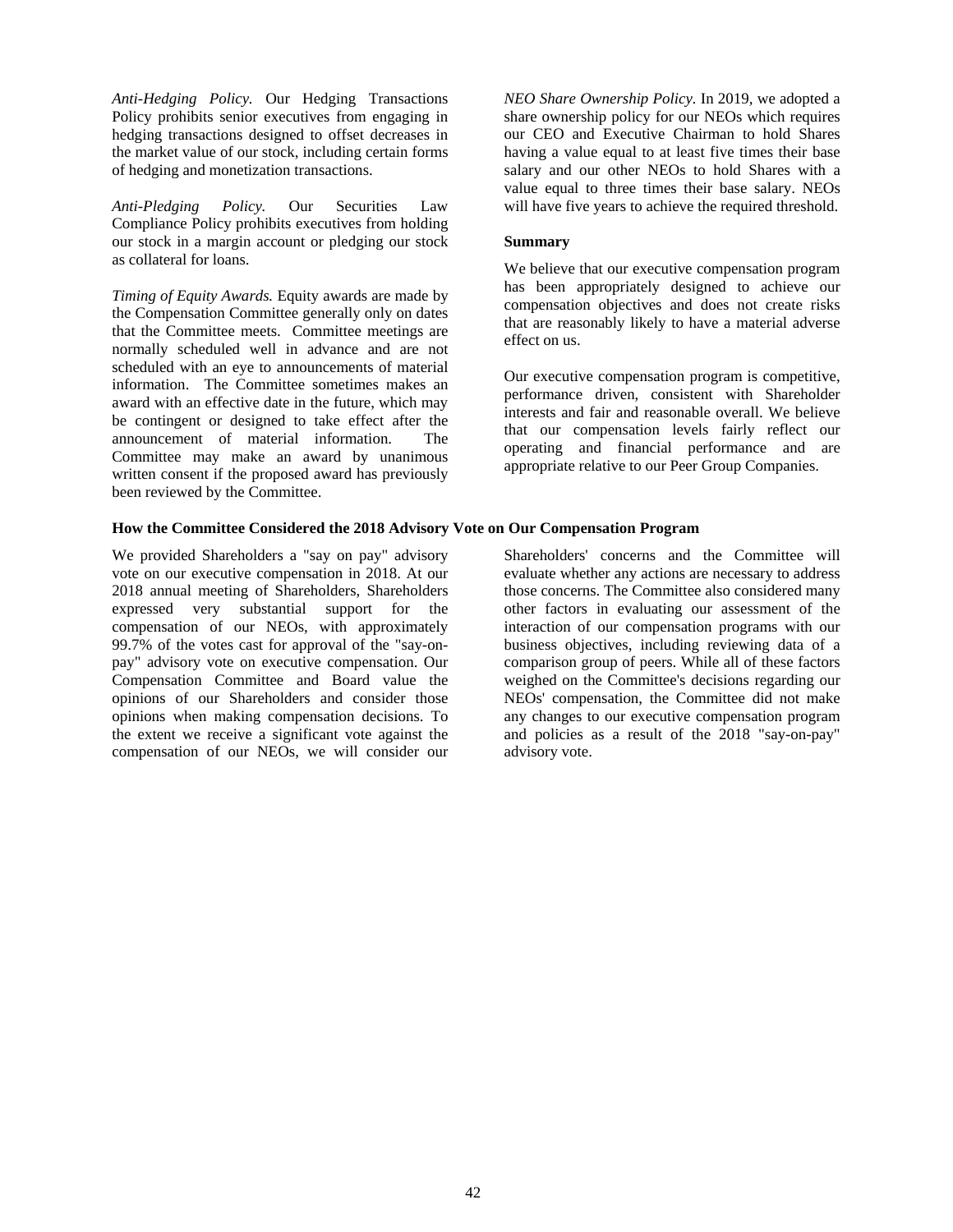#### **EXECUTIVE COMPENSATION TABLES**

#### **Summary Compensation Table**

The following table sets forth information regarding the fiscal 2018, 2017 and 2016 compensation awarded to, earned by, or paid to our NEOs. It is important to note that the Summary Compensation Table and the Grants of Plan-Based Awards table appearing on page 45 only reflect plan-based awards actually issued in fiscal 2018.

All of our NEOs are paid in currencies other than dollars. Messrs. Gandossi and Ure are paid in Canadian dollars and the remaining NEOs are paid in euros. In this Proxy Statement, unless otherwise

noted, such amounts have been converted into dollars using the relevant average exchange rate for the year based on the noon buying rates as certified for customs purposes by the Federal Reserve Bank of New York and posted by the Federal Reserve Board of Governors. Applying this formula, the value of the C\$ and euro to the dollar for the following fiscal years was as follows:

|      | 2018   | 2017     | 2016     |
|------|--------|----------|----------|
| $C\$ | 0.7722 | \$0.7710 | \$0.7558 |
| euro | 1.1817 | \$1.1301 | \$1.1072 |

| <b>Name and Principal</b><br><b>Position</b>                                   | $\textbf{Year}^{(1)}$ | Salarv <sup>(2)</sup><br>$($)$ | <b>Bonus</b><br>$($ \$        | <b>Stock</b><br>$Awards$ <sup>(3)</sup><br>$($)$ | Option<br>Awards<br>$($)$ | <b>Non-Equity</b><br><b>Incentive Plan</b><br>Compensation<br>$(\$)$ | Change in<br><b>Pension Value</b><br>and Non-<br><b>Oualified</b><br><b>Deferred</b><br>Compensation<br>$\mathbf{Earnings}^{(4)}$<br>$($ \$) | <b>All Other</b><br>Compensation <sup>(5)</sup><br>$($)$ | <b>Total</b><br>$($)$               |
|--------------------------------------------------------------------------------|-----------------------|--------------------------------|-------------------------------|--------------------------------------------------|---------------------------|----------------------------------------------------------------------|----------------------------------------------------------------------------------------------------------------------------------------------|----------------------------------------------------------|-------------------------------------|
| Jimmy S. H. Lee <sup>(6)</sup><br><b>Executive Chairman</b>                    | 2018<br>2017<br>2016  | 547,743<br>523.788<br>513,175  | 590,877<br>480,280<br>470,549 | 571.634<br>490,620<br>524,541                    | ٠<br>٠<br>$\sim$          |                                                                      |                                                                                                                                              | 88,632<br>84,755<br>83,038                               | 1,798,886<br>1,579,443<br>1,591,303 |
| David M. Gandossi <sup>(7)</sup><br><b>Chief Executive Officer</b>             | 2018<br>2017<br>2016  | 601.030<br>511.437<br>471,116  | 821,622<br>385,505<br>366,563 | 634,925<br>511.104<br>455,858                    | ٠<br>٠                    |                                                                      | 77,871<br>65,500<br>57,766                                                                                                                   | 32,560<br>29,797<br>30,193                               | 2,168,008<br>1,503,343<br>1,381,496 |
| David K. Ure <sup>(7)</sup><br><b>Chief Financial Officer</b>                  | 2018<br>2017<br>2016  | 357,143<br>340,529<br>296,022  | 319,691<br>302,236<br>102,033 | 276,790<br>229,992<br>193,922                    | ٠<br>٠                    |                                                                      | 33,027<br>20,496<br>15,699                                                                                                                   | 33,995<br>32,456<br>30,721                               | 1,020,646<br>925,709<br>638,397     |
| Adolf<br>Koppensteiner <sup>(8)(9)(10)</sup><br><b>Chief Operating Officer</b> | 2018                  | 437,249                        | 288,348                       | 228,161                                          |                           |                                                                      |                                                                                                                                              | 64,728                                                   | 1,018,486                           |
| Wolfram Ridder <sup>(11)</sup><br>Vice President of Business<br>Development    | 2018<br>2017<br>2016  | 380,997<br>355,407<br>339,681  | 194,989<br>92,666<br>83,038   | 198,811<br>166.452<br>173,605                    | ٠                         |                                                                      |                                                                                                                                              | 49,707<br>46,778<br>45,457                               | 824,504<br>661,303<br>641,781       |

(1) Year to year changes reflect both increases in compensation and foreign exchange fluctuations. Based upon the exchange rate as at December 31, 2018, the dollar had decreased by approximately 5% in value against the euro and decreased by approximately 0.2% against the Canadian dollar since December 31, 2017.

(2) The amount reported in this column for each NEO reflects the dollar amount of base salary paid, including salary increases.

(3) Stock awards awarded to NEOs consist primarily of PSUs issued under the 2010 Plan. The amounts shown do not reflect whether the recipient has actually realized or will realize a financial benefit from such awards. The amounts shown represent the aggregate grant date fair values during the indicated fiscal year of the awards granted to our NEOs in 2018 and prior fiscal years as determined in accordance with ASC 718 and based on the assumptions and methodologies set forth in the Notes to the Consolidated Financial Statements in our Annual Reports on Form 10-K for the years ended December 31, 2018, 2017 and 2016, respectively. On February 14, 2018, we granted 2018 PSUs to all our NEOs. The grant date fair values are reported based upon the Share price of \$12.75, which was the closing market price on the date of grant, and the probable outcome of the Performance Criteria for such awards as of the date of grant in accordance with SEC rules. The values of the 2018 PSUs granted in February 2018, assuming maximum vesting of 200% (and not target of 100%) of the performance awards, would have been: (i) Mr. Lee - \$1,143,268; (ii) Mr. Gandossi -\$1,269,850; (iii) Mr. Ure - \$553,580; (iv) Mr. Koppensteiner - \$456,322; and (v) Mr. Ridder - \$397,622. Details on the awards can be found in the Grants of Plan-Based Awards Table on page 45 of this Proxy Statement.

(4) The amounts set forth in this column for Mr. Gandossi and Mr. Ure reflect the annual change in the value, including interest, of their respective unfunded accounts, which accounts record those retirement plan contributions in excess of the applicable statutory limit.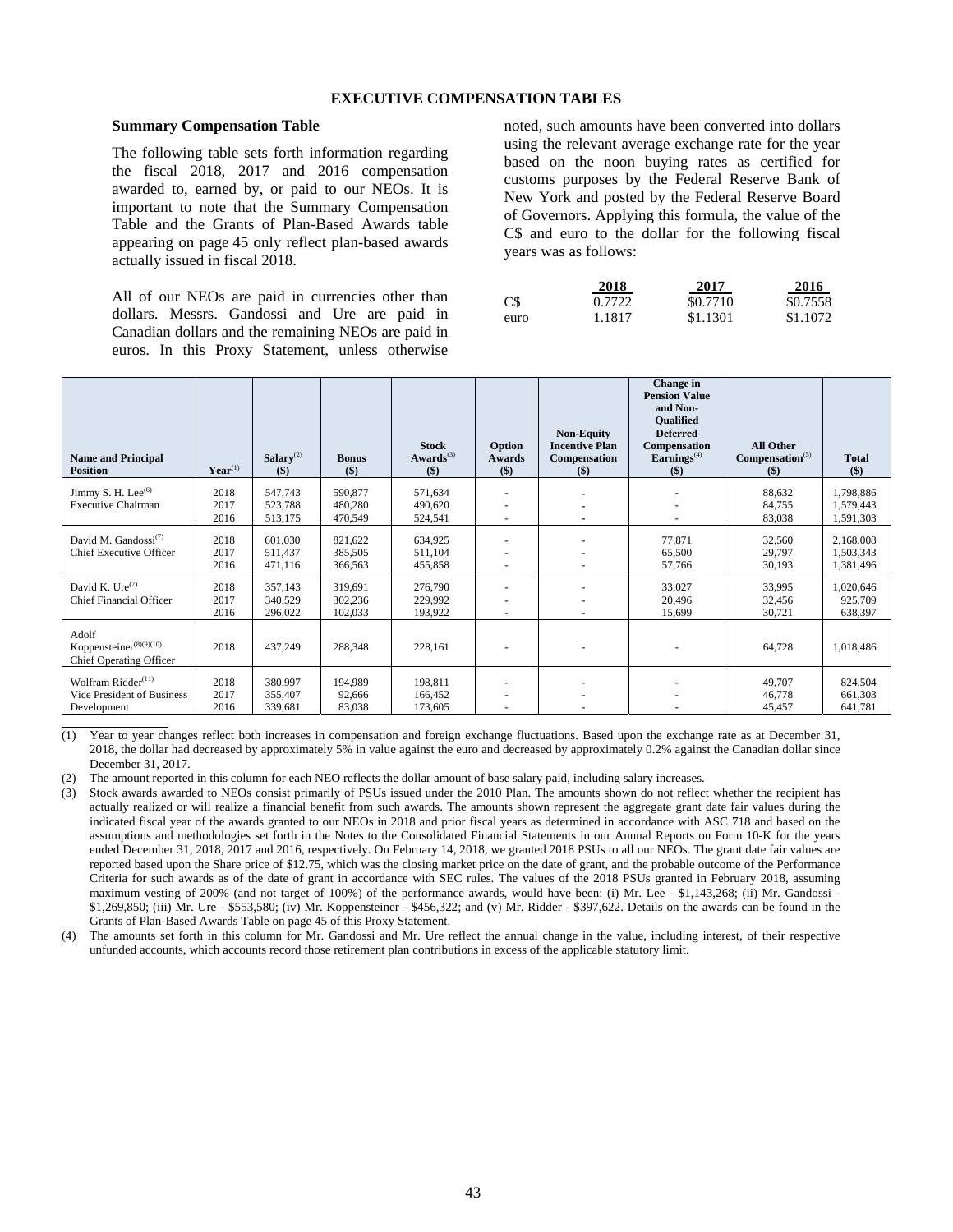(5) Included in "All Other Compensation" for the fiscal years ended December 31, 2018, 2017 and 2016 are benefits and perquisites which consist of the following:

| <b>Name</b>         | Year | Auto $(\$)$ | <b>Retirement Plan Contributions (\$)</b> | Other (\$)                                 |
|---------------------|------|-------------|-------------------------------------------|--------------------------------------------|
| Jimmy S. H. Lee     | 2018 |             |                                           | 88,632 (living allowance)                  |
|                     | 2017 |             |                                           | 84,755 (living allowance)                  |
|                     | 2016 |             |                                           | 83,038 (living allowance)                  |
| David M. Gandossi   | 2018 | 7.963       | 20.255                                    | 4,342 (life insurance and special medical) |
|                     | 2017 | 7.435       | 20,054                                    | 2,308 (life insurance and special medical) |
|                     | 2016 | 8.707       | 19.175                                    | 2,311 (life insurance and special medical) |
| David K. Ure        | 2018 | 11.059      | 20.255                                    | 2,681 (life insurance and special medical) |
|                     | 2017 | 11.228      | 20,054                                    | 1,174 (life insurance and special medical) |
|                     | 2016 | 10,350      | 19,175                                    | 1,196 (life insurance and special medical) |
| Adolf Koppensteiner | 2018 | 12.940      | 39.734                                    | 12,054 (housing allowance)                 |
| Wolfram Ridder      | 2018 | 12.100      | 37.607                                    |                                            |
|                     | 2017 | 10.903      | 35,875                                    |                                            |
|                     | 2016 | 10.682      | 34.775                                    |                                            |

(6) The terms of Mr. Lee's employment agreement, entitle him to housing and other perquisites not to exceed in aggregate  $\epsilon$ 75,000 annually and other compensation as determined by the Committee, which amount is reflected in the column "All Other Compensation".

(7) In 2018, we contributed \$20,255 to each of Mr. Gandossi's and Mr. Ure's retirement plans under our North American retirement program which amounts are included in "All Other Compensation".

(8) Mr. Koppensteiner was appointed Chief Operating Officer effective January 1, 2018.

(9) The terms of Mr. Koppensteiner's employment agreement entitle him to a housing allowance of €10,200 annually.

(10) In 2018, we contributed \$39,734 to Mr. Koppensteiner's retirement plan under our European retirement program, which amount is reflected in the column "All Other Compensation".

(11) In 2018, we contributed \$37,607 to Mr. Ridder's retirement plan under our European retirement program, which amount is reflected in the column "All Other Compensation".

#### **Narrative Disclosure to Summary Compensation Table**

#### *Employment Agreements with our Named Executive Officers*

We have entered into employment agreements with each of our NEOs. The following summary of certain material terms of such agreements is not complete and is qualified by reference to the full text of each agreement on file with the SEC.

**Executive Chairman**. Mr. Lee is a party to a second amended and restated employment agreement with us dated September 29, 2015, which provides for an initial annual base salary of  $\text{£}463,500$  (which amount is reviewed by the Board annually), participation in our bonus program and long-term incentive plan as well as certain other benefits and perquisites, including a housing and living allowance not to exceed in the aggregate  $\epsilon$ 75,000 per annum. The agreement continues in effect until Mr. Lee's employment with us is terminated. Mr. Lee may terminate his employment with us at any time for good reason within 180 days after the occurrence of any good reason event and we may terminate his employment with cause. Mr. Lee's agreement contains a provision giving us the ability to deduct and clawback any compensation paid to Mr. Lee thereunder that is subject to recovery under law, government regulation or a stock exchange listing requirement.

**Chief Executive Officer**. Mr. Gandossi is a party to an amended and restated employment agreement with us dated September 29, 2015, which provides for an initial annual base salary of C\$590,000 (which amount is reviewed by the Board annually), participation in our bonus program, long-term incentive plan and North American retirement program as well as certain other benefits and perquisites. The agreement provides for the continued employment of Mr. Gandossi for a period of 36 months, with an automatic 12-month renewal if the Company does not provide written notice of its intention not to renew the agreement at least 12 months before the original term expires. Thereafter, the agreement provides for successive 12-month renewals unless the Company provides written notice of its intention not to renew 360 days in advance of the expiry of the then term thereof. Mr. Gandossi may terminate his employment with us at any time for good reason within 180 days after the occurrence of any good reason event and we may terminate his employment with cause. Mr. Gandossi's agreement contains a provision giving us the ability to deduct and clawback any compensation paid to Mr. Gandossi thereunder that is subject to recovery under law, government regulation or a stock exchange listing requirement.

**Chief Financial Officer**. Mr. Ure is a party to an employment agreement with us dated August 12, 2013, as amended July 17, 2015, which provides for an initial annual base salary of C\$350,000 (which amount is reviewed by the Board annually), participation in our bonus program, long-term incentive plan and North American retirement program as well as certain other benefits and perquisites. The agreement provides for the continued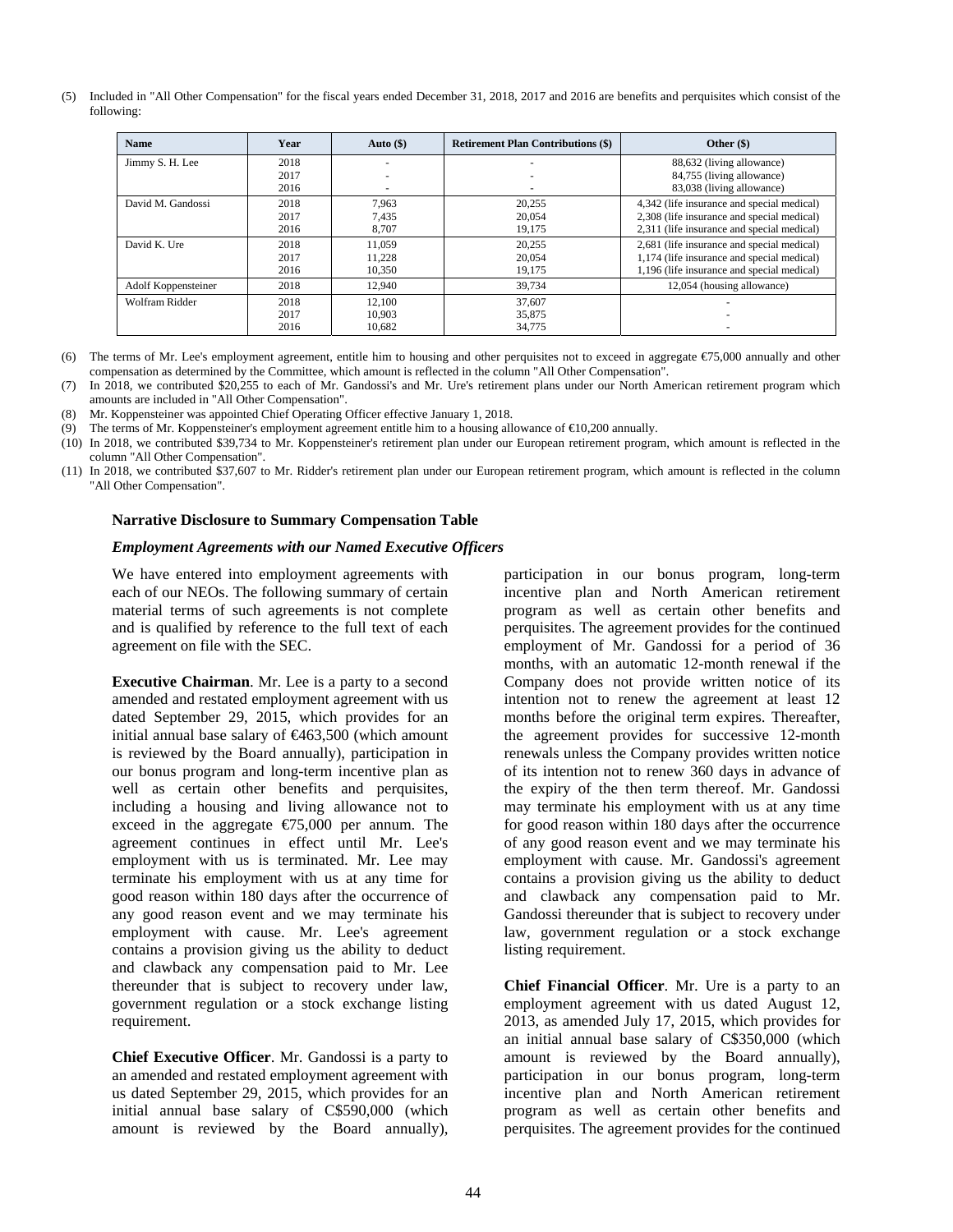employment of Mr. Ure for a period of 24 months, with an automatic 12-month renewal if the Company does not provide written notice of its intention not to renew the agreement at least 12 months before the original term expires. Thereafter, the agreement provides for successive 12-month renewals unless the Company provides written notice of its intention not to renew 360 days in advance of the expiry of the then term thereof. Mr. Ure may terminate his employment with us at any time for good reason within 90 days after the occurrence of any good reason event and we may terminate his employment with cause. Mr. Ure's agreement contains a provision giving us the ability to deduct and clawback any compensation paid to Mr. Ure thereunder that is subject to recovery under law, government regulation or a stock exchange listing requirement.

**Chief Operating Officer**. Mr. Koppensteiner is a party to an employment agreement dated January 1, 2016, as amended effective January 1, 2018, which provides for an initial annual base salary of  $\epsilon$ 370,000 (which amount is reviewed by the Board or the Committee annually), an annual bonus depending on the economic result as determined by our Board or

the Committee and certain benefits and perquisites including participation in our European retirement program. The agreement may be terminated by us and by Mr. Koppensteiner by either party giving 12 months' notice and, in any event, will terminate at the time Mr. Koppensteiner reaches the age of 65.

**Vice President, Business Development**. Mr. Ridder is a party to an employment agreement with our wholly-owned subsidiary dated October 2, 2006, which provides for an initial annual base salary of €247,200 (which amount is reviewed by the Board or the Committee annually) and a yearly bonus of up to 25% of the annual gross salary depending upon targets mutually agreed upon by Mr. Ridder and our Chief Executive Officer. Mr. Ridder is also entitled to certain other benefits and perquisites including participation in our European retirement program. The agreement may be terminated by either party at June 30 or December 31 of any year by giving six months' notice and, in the event of a direct or indirect change in majority ownership of our subsidiary, the notice period increases to twelve months. In any event, the agreement will terminate at the time Mr. Ridder reaches the age of 65.

# **Grants of Plan-Based Awards Table**

The following table sets forth information regarding awards granted during 2018 under our 2010 Plan to our NEOs:

|                        |                      | <b>Estimated Future Payouts Under</b><br><b>Non-Equity Incentive Plan</b><br>Awards |                          | <b>Estimated Future Payouts Under</b><br>Equity Incentive Plan Awards <sup>(1)</sup> |                            | All Other<br><b>Stock</b><br>Awards:<br><b>Number</b> | <b>All Other</b><br>Option<br>Awards: | <b>Exercise</b><br>or Base<br>Price of    | Grant<br><b>Date Fair</b><br><b>Value of</b><br><b>Stock</b>          |                                     |                                                 |
|------------------------|----------------------|-------------------------------------------------------------------------------------|--------------------------|--------------------------------------------------------------------------------------|----------------------------|-------------------------------------------------------|---------------------------------------|-------------------------------------------|-----------------------------------------------------------------------|-------------------------------------|-------------------------------------------------|
| <b>Name</b>            | Grant<br>Date        | <b>Threshold</b><br>$($)$                                                           | <b>Target</b><br>$($)$   | <b>Maximum</b><br>$($)$                                                              | <b>Threshold</b><br>$(\#)$ | <b>Target</b><br>(# )                                 | <b>Maximum</b><br>#)                  | of Shares<br>of Stock<br>or Units<br>(# ) | Number of<br><b>Securities</b><br><b>Underlying</b><br>Options $(\#)$ | Option<br>Awards<br>\$per<br>Share) | and<br><b>Option</b><br>$Awards^{(2)}$<br>$($)$ |
| Jimmy S.H. Lee         | February<br>14, 2018 |                                                                                     | $\overline{\phantom{a}}$ | $\overline{\phantom{a}}$                                                             | 22,417                     | 44,834                                                | 89,668                                | ٠                                         |                                                                       | $\overline{\phantom{a}}$            | 571,634                                         |
| David Gandossi         | February<br>14, 2018 |                                                                                     |                          | $\overline{\phantom{a}}$                                                             | 24.899                     | 49.798                                                | 99,596                                | ٠                                         |                                                                       |                                     | 634,925                                         |
| David Ure              | February<br>14, 2018 |                                                                                     |                          | $\overline{\phantom{a}}$                                                             | 10.855                     | 21,709                                                | 43,418                                |                                           |                                                                       |                                     | 276,790                                         |
| Adolf<br>Koppensteiner | February<br>14, 2018 | -                                                                                   | $\overline{\phantom{a}}$ | $\overline{\phantom{a}}$                                                             | 8,948                      | 17,895                                                | 35,790                                | ٠                                         |                                                                       |                                     | 228,161                                         |
| <b>Wolfram Ridder</b>  | February<br>14, 2018 | -                                                                                   | $\overline{\phantom{a}}$ | $\overline{\phantom{a}}$                                                             | 7.797                      | 15,593                                                | 31.186                                | ٠                                         |                                                                       |                                     | 198,811                                         |

(1) The "Threshold" amount reported represents vesting of a minimum percentage of the performance award if the minimum acceptable objective is achieved (as determined by the Committee). If threshold performance is not satisfied, an NEO's rights with respect to the award are forfeited. The "Target" amount reported represents the number of Shares issuable if performance objectives are achieved (as determined by the Committee) and the "Maximum" amount reported represents vesting of 200% of the performance award if the maximum objective is achieved (as determined by the Committee).

(2) Stock awards awarded to NEOs in 2018 consist of the 2018 PSUs granted to all our NEOs on February 14, 2018. Pursuant to ASC 718, grant date fair values of the 2018 PSUs granted in February 2018 are based on the Share price of \$12.75, which was the closing market price on the date of grant, and the probable outcome of the Performance Criteria for such awards as at the date of grant in accordance with SEC rules.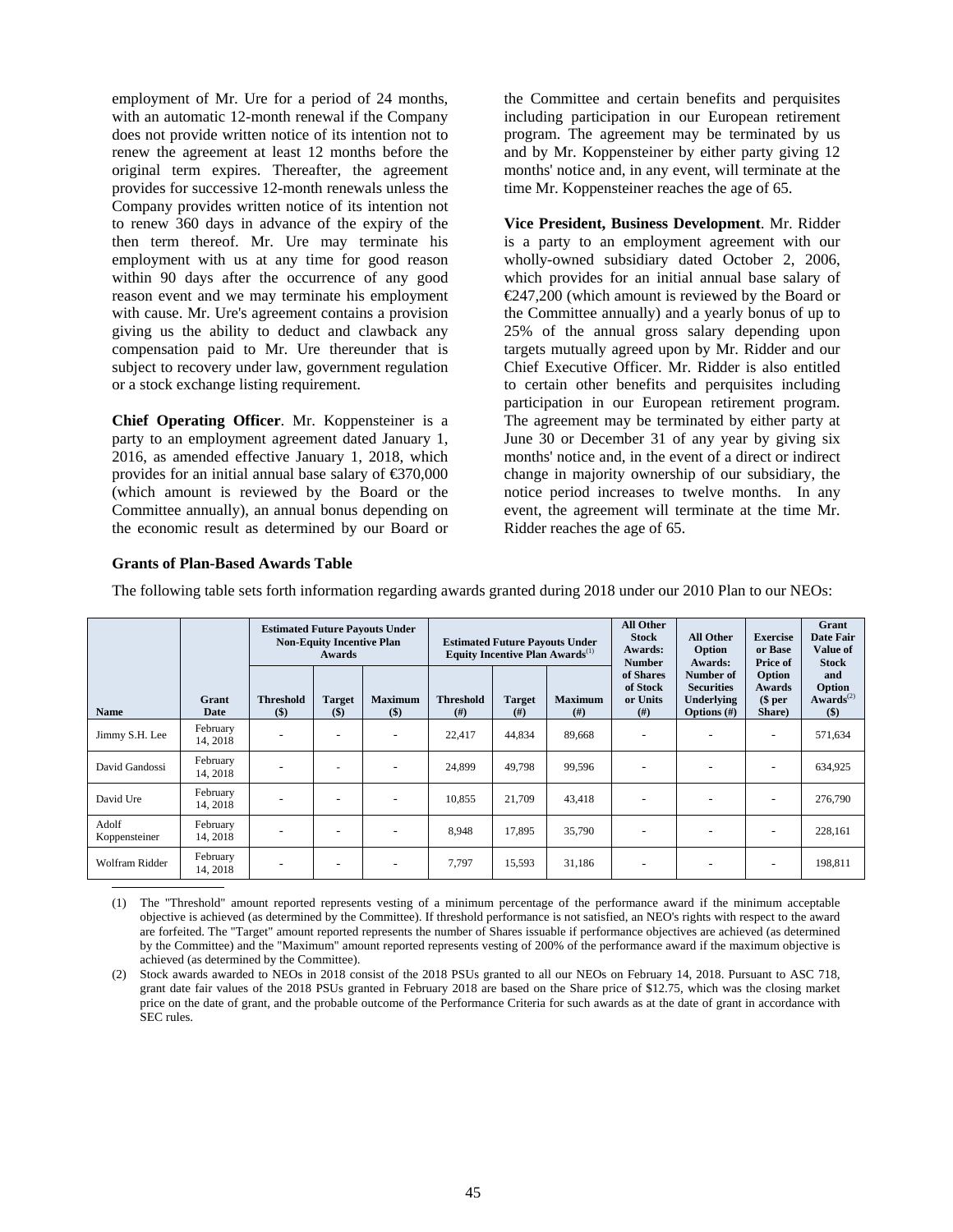#### **Narrative Disclosure to Grants of Plan-Based Awards Table**

All equity awards shown in the table were granted under our 2010 Plan. Annual incentive plan awards reflect the potential threshold, target and maximum incentive awards payable to our NEOs based upon the achievement of the Performance Criteria. Amounts shown are calculated as a percentage of base salary. Target bonus amounts assume the achievement of the Performance Criteria at the target amounts. Maximum bonus amounts assume the achievement of the Performance Criteria at the maximum amount of 200%. The actual equity bonus payments received by NEOs are set out in the "Non-Equity Incentive Plan Compensation" column of the Summary Compensation Table.

In February 2018, we issued an aggregate of 652,548 2018 PSUs to our executives, including an aggregate of 299,658 2018 PSUs to our NEOs.

Each PSU represents one Share. As a result, the number of 2018 PSUs issued to NEOs was 200% of the "target" level of performance share units, being the maximum number of Shares that our NEOs may earn pursuant to the LTIP.

The number of PSUs that actually vest and the Shares actually earned will be based on the achievement of the applicable performance criteria established by the Committee described below. The Performance Criteria for the PSUs granted in 2018, 2017 and 2016 are the same. The performance period for 2018 PSUs is three years and the Performance Criteria is assessed by the Committee after receipt of our audited financial statements for the last completed fiscal year of a performance period. The performance period for the 2018 PSUs ends December 31, 2020.

The Committee has the opportunity to assess the effectiveness of the LTIP each year and make adjustments, if needed, to the LTIP.

Determinations as to the achievement of the Performance Criteria by an NEO and the number of PSUs that actually vest and Shares that are actually earned are made by the Committee with reference to Performance Criteria consisting of the following three equally weighted components:

(1) *Absolute Return on Average Assets* ("ROAA"). Calculated by dividing our net income by average assets, with the result for the three-year performance period being a simple average of the ROAA for each of the three years.

The ROAA component for the PSUs granted in 2018, 2017 and 2016 is as follows:

| <b>Three-Year Average ROAA</b> | <b>Payout of Target</b> |
|--------------------------------|-------------------------|
| $<3\%$                         | $0\%$                   |
| 3.00% to 4.99%                 | 50% to 90%              |
| 5.00% to 6.99%                 | 100% to 199%            |
| $>7.00\%$                      | 200%                    |

In February 2019, the Committee amended the ROAA component to increase the ranges at each payout level for PSUs granted on and after 2019.

(2) *Total Shareholder Return* ("TSR"). The return on the Shares, including price appreciation and dividend payouts, over the three-year performance period compared to the TSR Group Companies (as listed below) and determined as follows:

| <b>TSR Percentile Ranking</b><br>to Peers | <b>Payout of Target</b> |
|-------------------------------------------|-------------------------|
| $\leq 33^{\text{rd}}$ percentile          | 0%                      |
| $33rd$ to $65th$ percentile               | 50% to 90%              |
| $66th$ to $90th$ percentile               | 100% to 199%            |
| $>90th$ percentile                        | 200\%                   |

The TSR Group Companies are:

- Borregaard ASA;
- Canfor Pulp Products Inc.;
- Domtar Corporation;
- ENCE Energia y Celulosa SA;
- Fibria Celulose SA;
- Resolute Forest Products Inc.;
- Rottneros AB;
- Stora Enso Oyj;
- UPM-Kymmene Oyj; and
- West Fraser Timber Co. Ltd.

The TSR Group Companies against which relative TSR is measured were selected to ensure a close alignment with our business in terms of both product mix and geographic footprint which we believe is the best comparator for shareholder returns.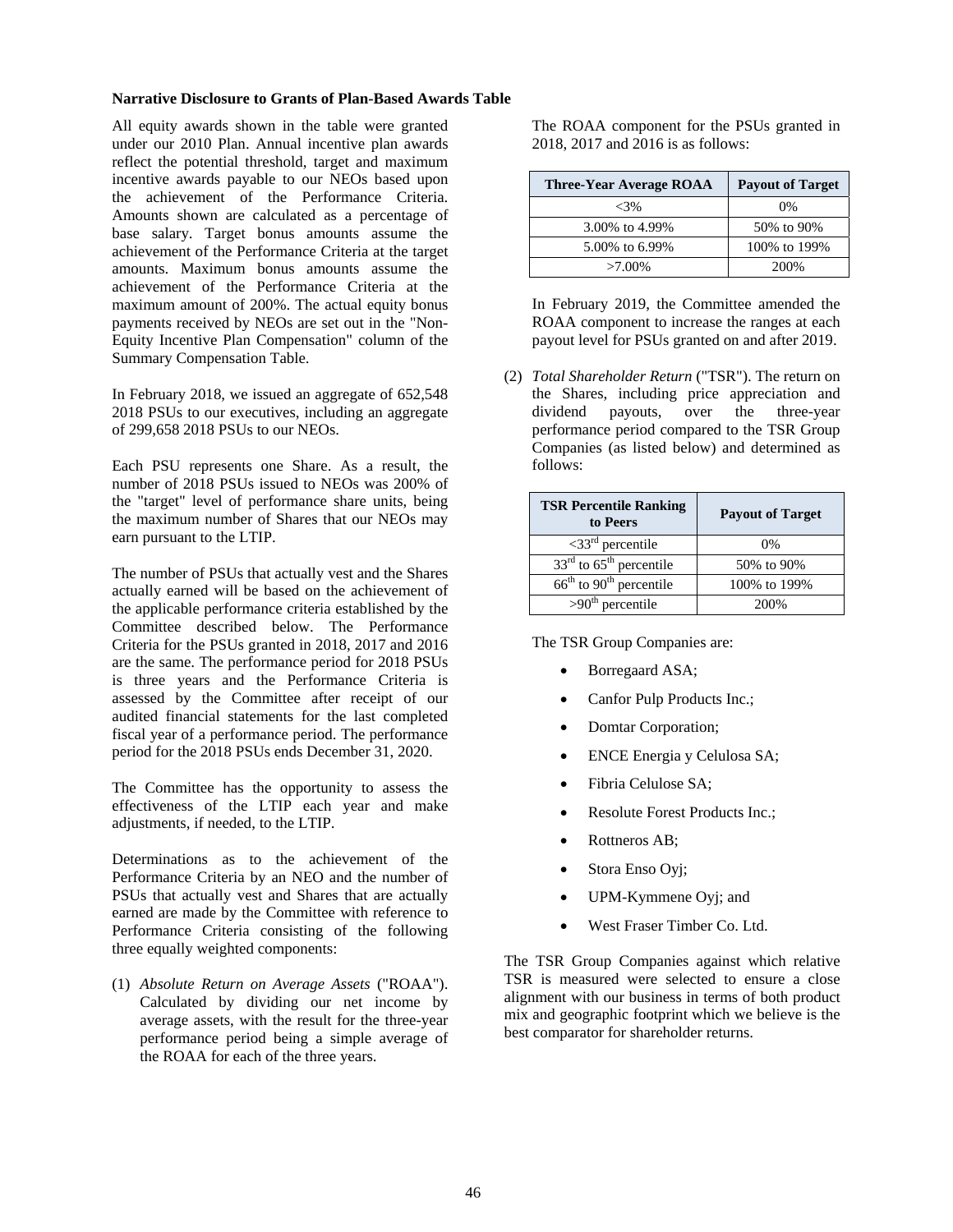(3) *New Business Initiatives* ("NBIs"). NBIs are new business initiatives being undertaken by management which the Committee has approved as qualifying for the NBI component of the Performance Criteria. In connection with the Committee's approval of a business initiative as an NBI under this component, the Committee establishes metrics to assess and determine whether such NBI was successfully implemented and its subsequent effect on the Company's business and operations. Not all business initiatives that management or we undertake qualify as an NBI under this component.

As some NBIs may take time to develop and successful implementation could extend beyond the three-year performance period, the Committee uses its judgment in awarding a payout under this component of the Performance Criteria.

The quality of NBIs is rated by the Committee on a scale of 1 to 4, with 1 being no NBIs proposed and 4 being NBIs proposed and approved by the Board and measures initiated and successfully implemented to metrics approved by the Committee, as follows:

| <b>NBI Rating</b> | <b>Payout of Target</b> |
|-------------------|-------------------------|
|                   | 0%                      |
|                   | 50%                     |
|                   | 100%                    |
|                   | 200%                    |

For each of the three components of the Performance Criteria, the Committee will "interpolate" performance between ranges. For the TSR component, the Committee uses, as the starting price of the various securities, the average trading price of the securities for the first 20 days of trading of 2018 and, as the end price, the average trading price of the securities for the last 20 days of trading in 2020. Any awards under the LTIP that do not vest pursuant to the Performance Criteria are forfeited.

In 2017, the Committee awarded an aggregate of 542,788 PSUs (the "2017 PSUs") which are eligible to vest following the end of a three-year performance period ending on December 31, 2019.

In February 2019, our Board, based upon the Committee's assessment of the achievement of the Performance Criteria, approved the vesting and awarding of 449,395 Shares to our executives (including our NEOs) pursuant to the 2016 PSUs. The 449,395 Shares represent 100% of the potential Share award range previously set at between 0% and 200%. See "Vesting of Fiscal 2016 PSUs" on page 32 hereof.

In February 2019, the Committee determined that the vesting of PSUs issued in 2019 and thereafter will be based upon the Committee's assessment of achievement of the Amended Performance Criteria.

Under the 2010 Plan, PSUs vest immediately upon the occurrence of a triggering event occurring within 12 months of a change of control. See "Narrative Discussion on Potential Payments upon Termination or Change of Control".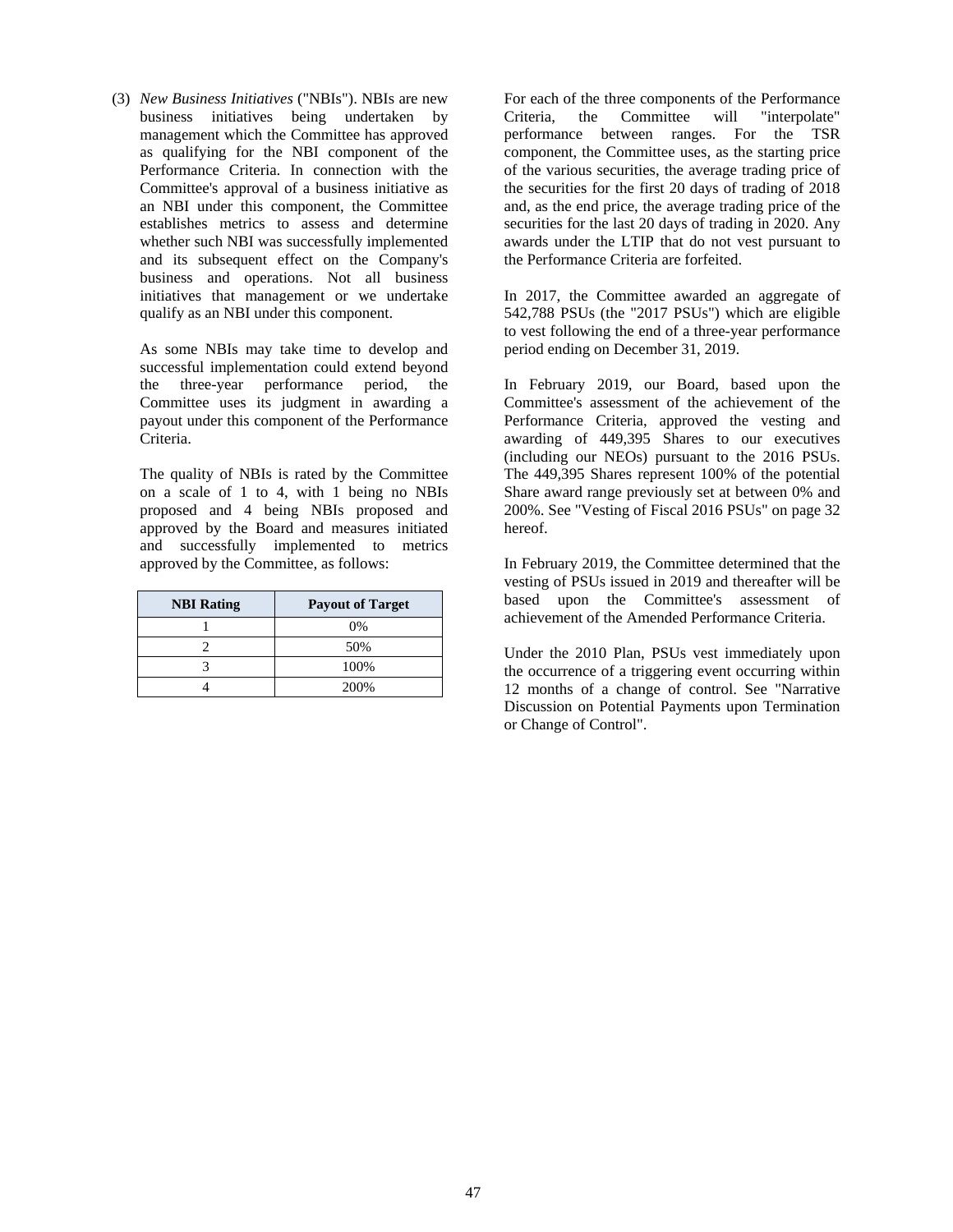### **Outstanding Equity Awards at Fiscal Year-End Table**

The following table sets forth information regarding outstanding equity awards for our NEOs at December 31, 2018:

|                     | <b>Option Awards</b>                                                                                                      |                                                                                                                      |                                                                                                                                                                  |                                             | <b>Stock Awards</b>              |                                                                                                                   |                                                                                                                                                     |                                                                                                                                                                                   |                                                                                                                                                                                                                              |
|---------------------|---------------------------------------------------------------------------------------------------------------------------|----------------------------------------------------------------------------------------------------------------------|------------------------------------------------------------------------------------------------------------------------------------------------------------------|---------------------------------------------|----------------------------------|-------------------------------------------------------------------------------------------------------------------|-----------------------------------------------------------------------------------------------------------------------------------------------------|-----------------------------------------------------------------------------------------------------------------------------------------------------------------------------------|------------------------------------------------------------------------------------------------------------------------------------------------------------------------------------------------------------------------------|
| <b>Name</b>         | Number of<br><b>Securities</b><br><b>Underlying</b><br><b>Unexercised</b><br><b>Options</b><br><b>Exercisable</b><br>(# ) | Number of<br><b>Securities</b><br><b>Underlying</b><br><b>Unexercised</b><br><b>Options</b><br>Unexercisable<br>(# ) | <b>Equity</b><br>Incentive<br>Plan<br>Awards:<br>Number of<br><b>Securities</b><br>Underlying<br><b>Unexercised</b><br><b>Unearned</b><br><b>Options</b><br>(# ) | Option<br><b>Exercise</b><br>Price<br>$($)$ | <b>Option Expiration</b><br>Date | Number of<br><b>Shares or</b><br><b>Units of</b><br><b>Stock That</b><br><b>Have Not</b><br><b>Vested</b><br>(# ) | <b>Market</b><br><b>Value of</b><br><b>Shares or</b><br><b>Units of</b><br><b>Stock That</b><br><b>Have Not</b><br>$Vested$ <sup>(1)</sup><br>$($)$ | Equity<br><b>Incentive Plan</b><br>Awards:<br>Number of<br><b>Unearned</b><br><b>Shares, Units</b><br>or Other<br><b>Rights That</b><br><b>Have Not</b><br>$Vested^{(2)}$<br>(# ) | <b>Equity</b><br><b>Incentive</b><br><b>Plan Awards:</b><br>Market or<br><b>Payout Value</b><br>of Unearned<br><b>Shares, Units</b><br>or Other<br><b>Rights That</b><br><b>Have Not</b><br>$Vested$ <sup>(1)</sup><br>$($)$ |
| Jimmy S. H. Lee     | ۰                                                                                                                         |                                                                                                                      | ٠                                                                                                                                                                |                                             | $\overline{\phantom{a}}$         | $\overline{\phantom{a}}$                                                                                          |                                                                                                                                                     | 172,852                                                                                                                                                                           | 1,804,575                                                                                                                                                                                                                    |
| David M. Gandossi   | $\sim$                                                                                                                    |                                                                                                                      | ٠                                                                                                                                                                | $\overline{\phantom{a}}$                    | ٠                                | $\overline{\phantom{a}}$                                                                                          | ٠                                                                                                                                                   | 168,114                                                                                                                                                                           | 1,755,110                                                                                                                                                                                                                    |
| David K. Ure        | $\overline{\phantom{a}}$                                                                                                  |                                                                                                                      | ٠                                                                                                                                                                | $\overline{\phantom{a}}$                    |                                  | $\overline{\phantom{a}}$                                                                                          |                                                                                                                                                     | 73,088                                                                                                                                                                            | 763,039                                                                                                                                                                                                                      |
| Adolf Koppensteiner | ٠                                                                                                                         |                                                                                                                      | ٠                                                                                                                                                                | $\overline{\phantom{a}}$                    | ٠                                | $\sim$                                                                                                            |                                                                                                                                                     | 62,439                                                                                                                                                                            | 651,863                                                                                                                                                                                                                      |
| Wolfram Ridder      | ٠                                                                                                                         |                                                                                                                      | $\overline{\phantom{a}}$                                                                                                                                         | $\overline{\phantom{a}}$                    | ٠                                | $\sim$                                                                                                            | $\overline{\phantom{a}}$                                                                                                                            | 58,302                                                                                                                                                                            | 608,673                                                                                                                                                                                                                      |

֦ (1) Based on the closing Share price of \$10.44 per Share on the NASDAQ Global Select Market as at December 31, 2018.

(2) Reflects the number of PSUs that may be earned upon achievement of target performance of the 2018 PSUs awarded to our NEOs in 2018, the 2017 PSUs awarded to our NEOs in 2017 and the 2016 PSUs awarded to our NEOs in 2016, based on the Compensation Committee's assessment of the achievement of the Performance Criteria respecting the 2016 PSUs in February 2019. As at December 31, 2018, the vesting of such awards was contingent upon the achievement of the Performance Criteria at the end of a three-year performance period measured from January 1, 2018 and ending on December 31, 2020, in the case of the 2018 PSUs, from January 1, 2017 and ending on December 31, 2019, in the case of the 2017 PSUs, and from January 1, 2016 and ending on December 31, 2018, in the case of the 2016 PSUs. The 2018 PSUs are eligible to vest in 2021, the 2017 PSUs are eligible to vest in 2020 and the 2016 PSUs vested in February 2019.

#### **Option Exercises and Stock Vested**

The following table discloses the amounts received by our NEOs upon exercise of options or similar instruments or the vesting of stock or similar instruments during 2018.

|                     |                                                                     | <b>Option Awards</b>                                                      | <b>Stock Awards</b>                                               |                                               |  |
|---------------------|---------------------------------------------------------------------|---------------------------------------------------------------------------|-------------------------------------------------------------------|-----------------------------------------------|--|
| <b>Name</b>         | <b>Number of Shares</b><br><b>Acquired on Exercise</b><br>$^{(\#)}$ | <b>Value Realized on</b><br><b>Exercise</b><br>$\left( \mathbb{S}\right)$ | <b>Number of Shares</b><br><b>Acquired on Vesting</b><br>$^{(#)}$ | <b>Value Realized</b><br>on Vesting<br>$(\$)$ |  |
| Jimmy S.H. Lee      |                                                                     |                                                                           |                                                                   |                                               |  |
| David M. Gandossi   |                                                                     |                                                                           |                                                                   |                                               |  |
| David K. Ure        |                                                                     |                                                                           |                                                                   |                                               |  |
| Adolf Koppensteiner |                                                                     |                                                                           | $\overline{\phantom{0}}$                                          |                                               |  |
| Wolfram Ridder      |                                                                     |                                                                           |                                                                   |                                               |  |

#### **Non-Qualified Deferred Compensation**

We do not maintain a retirement program for our Executive Chairman. We maintain two separate retirement programs for our other North American and European executive officers.

Under the terms of our North American program, we make a contribution to a registered retirement savings plan ("RRSP") account with a financial institution in the name of the executive officer in an amount equal to 10% of a combined total of 100% of gross salary and 50% of cash bonus payments up to the annual maximum RRSP limit (C\$26,230 in 2018). Amounts in excess of the annual maximum RRSP limit, are credited to an unfunded account and earn interest based on a notional growth rate of 3.83%. While the value of the unfunded account grows on a tax-free basis while retained in the Company, the executive officer will be subject to full taxation on the balance at the time the funds are withdrawn (upon retirement or termination of employment).

Our Chief Executive Officer and Chief Financial Officer participate in our North American program. In 2018, we contributed or accrued \$20,255 on each of their behalves under the terms of the program.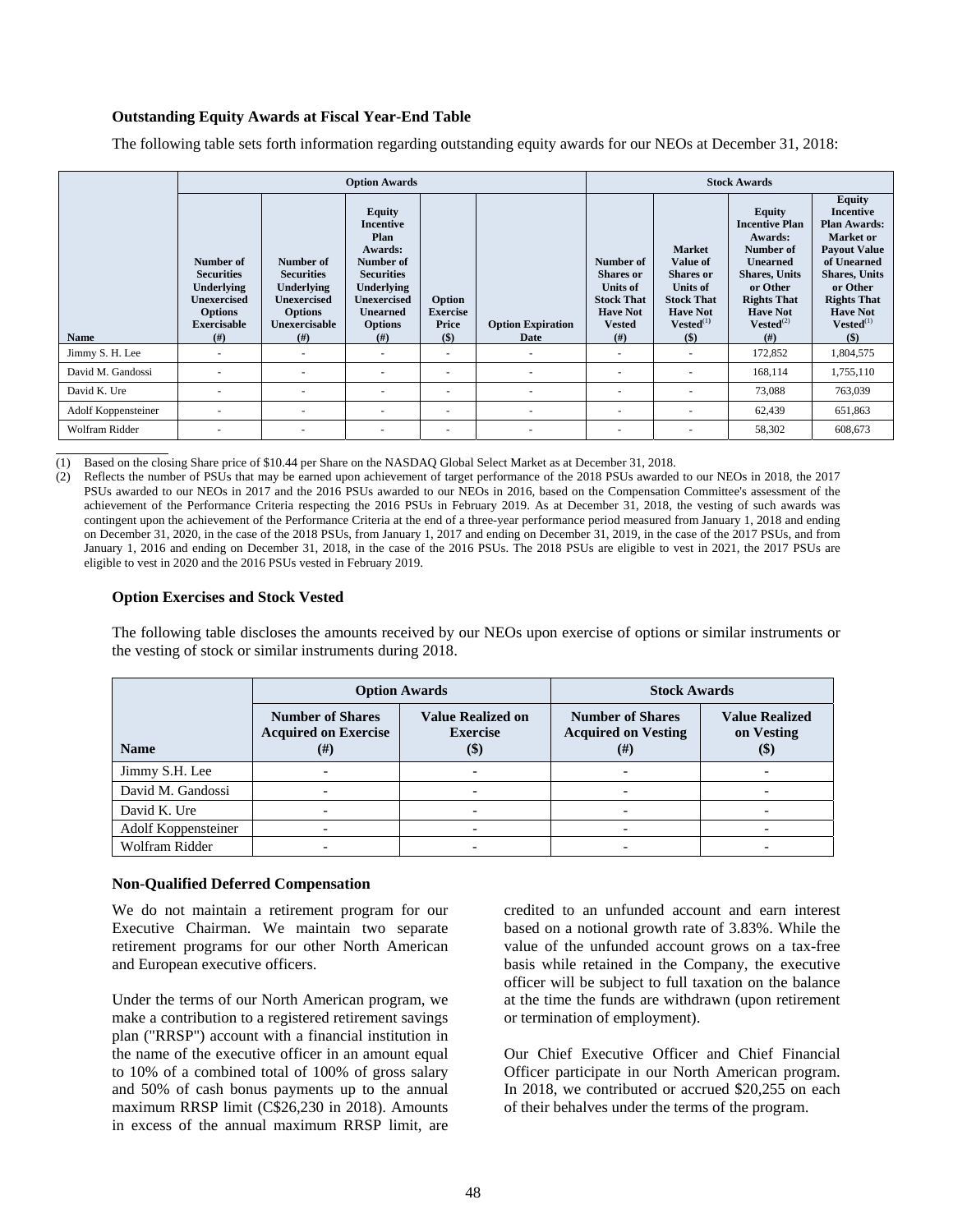Similarly, under the terms of our European program, we make contributions to a German government regulated pension plan in an amount equal to 10% of a combined total of 100% of each participating German executive officer's gross salary and 50% of such executive's cash bonus payments. In addition, to the extent that such statutory pension is limited by an annual cap ( $6,473$  in 2018), contributions in excess of this amount are remitted to a third party fund and held in an account in the executive officer's name.

While the value of such account grows on a tax-free basis while retained with the third party fund, the executive officer will be subject to full taxation of the balance at the time the funds are withdrawn (upon retirement or termination of employment).

The NEOs participating in our European program are Messrs. Koppensteiner and Ridder, on whose behalf, in 2018, we contributed \$39,734 and \$37,607, respectively, under the terms of the program.

#### **Non-Qualified Deferred Compensation Table**

The following table sets forth information regarding contributions, earnings and account balances described above for our NEOs under our retirement programs.

| <b>Name</b>         | Executive<br><b>Contributions in</b><br><b>Last Fiscal Year</b><br>$(\$)$ | <b>Registrant</b><br><b>Contributions in</b><br>Last Fiscal Year <sup>(1)</sup><br>$(\$)$ | Aggregate<br><b>Earnings in Last</b><br><b>Fiscal Year</b> <sup>(2)</sup><br>$(\$)$ | Aggregate<br>Withdrawals/<br><b>Distributions</b><br>$($)$ | <b>Aggregate Balance</b><br>at Last<br>Fiscal Year $\text{End}^{(3)}$<br>$(\$)$ |
|---------------------|---------------------------------------------------------------------------|-------------------------------------------------------------------------------------------|-------------------------------------------------------------------------------------|------------------------------------------------------------|---------------------------------------------------------------------------------|
| Jimmy S.H. Lee      |                                                                           |                                                                                           |                                                                                     |                                                            |                                                                                 |
| David M. Gandossi   |                                                                           | 59,153                                                                                    | 18,718                                                                              |                                                            | $527,122^{(4)}$                                                                 |
| David K. Ure        |                                                                           | 30,595                                                                                    | 2,432                                                                               |                                                            | $81,120^{(4)}$                                                                  |
| Adolf Koppensteiner |                                                                           | 32,085                                                                                    |                                                                                     | $\overline{\phantom{0}}$                                   |                                                                                 |
| Wolfram Ridder      |                                                                           | 29,957                                                                                    | $\overline{\phantom{a}}$                                                            |                                                            |                                                                                 |
|                     |                                                                           |                                                                                           |                                                                                     |                                                            |                                                                                 |

(1) Amounts in this column reflect our contributions to each of our NEOs' respective retirement plan which is in excess of the amount permitted by applicable tax statute. We also account for these amounts in the Summary Compensation Table on page 43 of this Proxy Statement, under the "Change in Pension Value and Non-Qualified Deferred Compensation Earnings" column for Messrs. Gandossi and Ure and under the "All Other Compensation" column for all of our other NEOs.

(2) The amount in this column reflects interest accrued based on a notional growth rate of 3.83%. We account for Messrs. Gandossi and Ure's amounts in the Summary Compensation Table on page 43 under the "Change in Pension Value and Non-Qualified Deferred Compensation Earnings" column.

(3) No amounts are shown in this column for the NEOs participating in our European retirement program, as contributions in excess of statutory limits are remitted to a third party fund and the Company no longer has any obligation in respect thereof.

(4) Of this balance, \$448,558 and \$48,020 were previously reported as compensation to Mr. Gandossi and Mr. Ure, respectively, in the Non-Qualified Deferred Compensation Table in the prior year's proxy statement. The information in this footnote is provided to clarify the extent to which amounts payable as deferred compensation represent compensation reported in our prior proxy statements rather than additional currently earned compensation.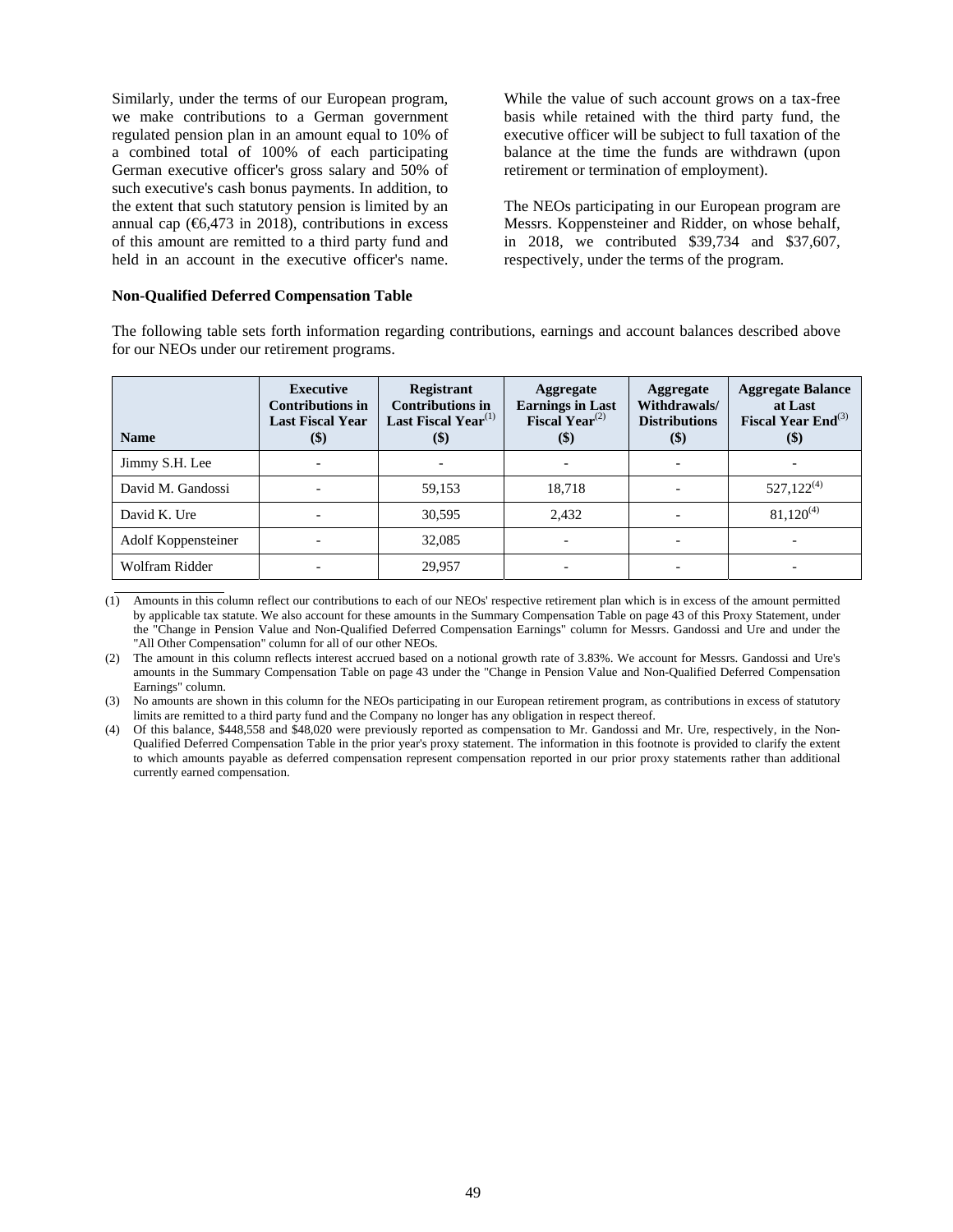## **Potential Payments upon Termination or Change of Control**

#### *Termination*

We have agreed to provide certain benefits to our NEOs in the event of the termination of their employment with us. The following table shows the estimated severance benefits that would have been payable to our NEOs if their employment was terminated without cause on December 31, 2018.

| <b>Name</b>         | Cash<br><b>Severance</b><br><b>Benefit</b><br>$(\$)$ | <b>Insurance</b><br><b>Continuation</b><br>\$) | <b>Stock Option</b><br>$\textbf{Acceleration}^{(1)}$<br>\$) | <b>Performance</b><br><b>Share Unit</b><br>Awards<br>Acceleration <sup>(1)</sup><br>\$) | <b>Total</b><br>$\left( \text{\$}\right)$ |
|---------------------|------------------------------------------------------|------------------------------------------------|-------------------------------------------------------------|-----------------------------------------------------------------------------------------|-------------------------------------------|
| Jimmy S. H. Lee     | 3,311,376                                            |                                                | $\overline{\phantom{a}}$                                    | 1,804,575                                                                               | 5,115,951                                 |
| David M. Gandossi   | 2,049,252                                            | $\overline{\phantom{0}}$                       | $\overline{\phantom{a}}$                                    | 1,755,110                                                                               | 3,804,362                                 |
| David K. Ure        | 644,239                                              |                                                | $\overline{\phantom{a}}$                                    | 763,039                                                                                 | 1,407,278                                 |
| Adolf Koppensteiner | 705,027                                              |                                                | $\overline{\phantom{a}}$                                    |                                                                                         | 705,027                                   |
| Wolfram Ridder      | 213,744                                              | $\overline{\phantom{0}}$                       | $\overline{\phantom{a}}$                                    |                                                                                         | 213,744                                   |
|                     |                                                      |                                                |                                                             |                                                                                         |                                           |

(1) Based on the closing market price of \$10.44 per Share on the NASDAQ Global Select Market on December 31, 2018.

# *Change in Control*

We have agreed to provide certain benefits to our NEOs if their employment is terminated within a specified time after a "change of control" of the Company. The following table shows the estimated change in control benefits that would have been payable to our NEOs if a change of control had occurred on December 31, 2018.

| <b>Name</b>         | Cash<br><b>Severance</b><br><b>Benefit</b><br>$(\$)$ | <b>Insurance</b><br><b>Continuation</b><br>$(\$)$ | <b>Stock Option</b><br>and Restricted<br><b>Stock</b><br>Acceleration $(1)(2)$<br>\$) | <b>Performance</b><br>Award<br>Acceleration <sup><math>(1)(2)</math></sup><br>$\left( \mathcal{S} \right)$ | <b>Total</b><br>$(\$)$ |
|---------------------|------------------------------------------------------|---------------------------------------------------|---------------------------------------------------------------------------------------|------------------------------------------------------------------------------------------------------------|------------------------|
| Jimmy S. H. Lee     | 3,311,376                                            | $\overline{\phantom{a}}$                          |                                                                                       | 1,804,575                                                                                                  | 5,115,951              |
| David M. Gandossi   | 4,098,505                                            | $\overline{\phantom{0}}$                          |                                                                                       | 1,755,110                                                                                                  | 5,853,615              |
| David K. Ure        | 966,359                                              |                                                   |                                                                                       | 763,039                                                                                                    | 1,729,398              |
| Adolf Koppensteiner | 705,027                                              |                                                   |                                                                                       | 558,644                                                                                                    | 1,263,671              |
| Wolfram Ridder      | 427.489                                              |                                                   |                                                                                       | 608,673                                                                                                    | 1,036,162              |

(1) For the purposes of the 2010 Plan, these amounts assume a change of control and triggering event have occurred and the vesting of all awards under the plan has been accelerated.

(2) Based on the closing market price of \$10.44 per Share on the NASDAQ Global Select Market on December 31, 2018.

#### **Narrative Discussion on Potential Payments upon Termination or Change of Control**

## *2010 Plan*

 $\overline{a}$ 

Under the 2010 Plan, all unvested performance awards granted under the plan will vest if a triggering event occurs within 12 months following a change of control. The 2010 Plan has detailed definitions of "change of control" and "triggering event". Generally speaking, under the 2010 Plan, a change of control occurs if: (i) we sell or otherwise dispose of all our substantially all of our assets; (ii) someone acquires 50% or more of our Shares; or (iii) we complete a merger, consolidation or reorganization, following which 50% or more of the voting shares of the continuing or surviving entity and the parent company of such entity are held by persons who were

not Shareholders prior to such merger, consolidation or reorganization. Any one of the following events would constitute a triggering event under our 2010 Plan: (i) the termination of the relevant employee without cause; (ii) the occurrence of constructive termination; or (iii) in connection with a change of control, any outstanding awards are not assumed, replaced, converted or otherwise continued by the Company or a successor entity thereof. Due to the number of factors that affect the nature and amount of any benefits provided upon the happening of such events, any actual amounts paid or distributed may be different. Factors that could affect these amounts include the achievement of performance thresholds and the Company's stock price.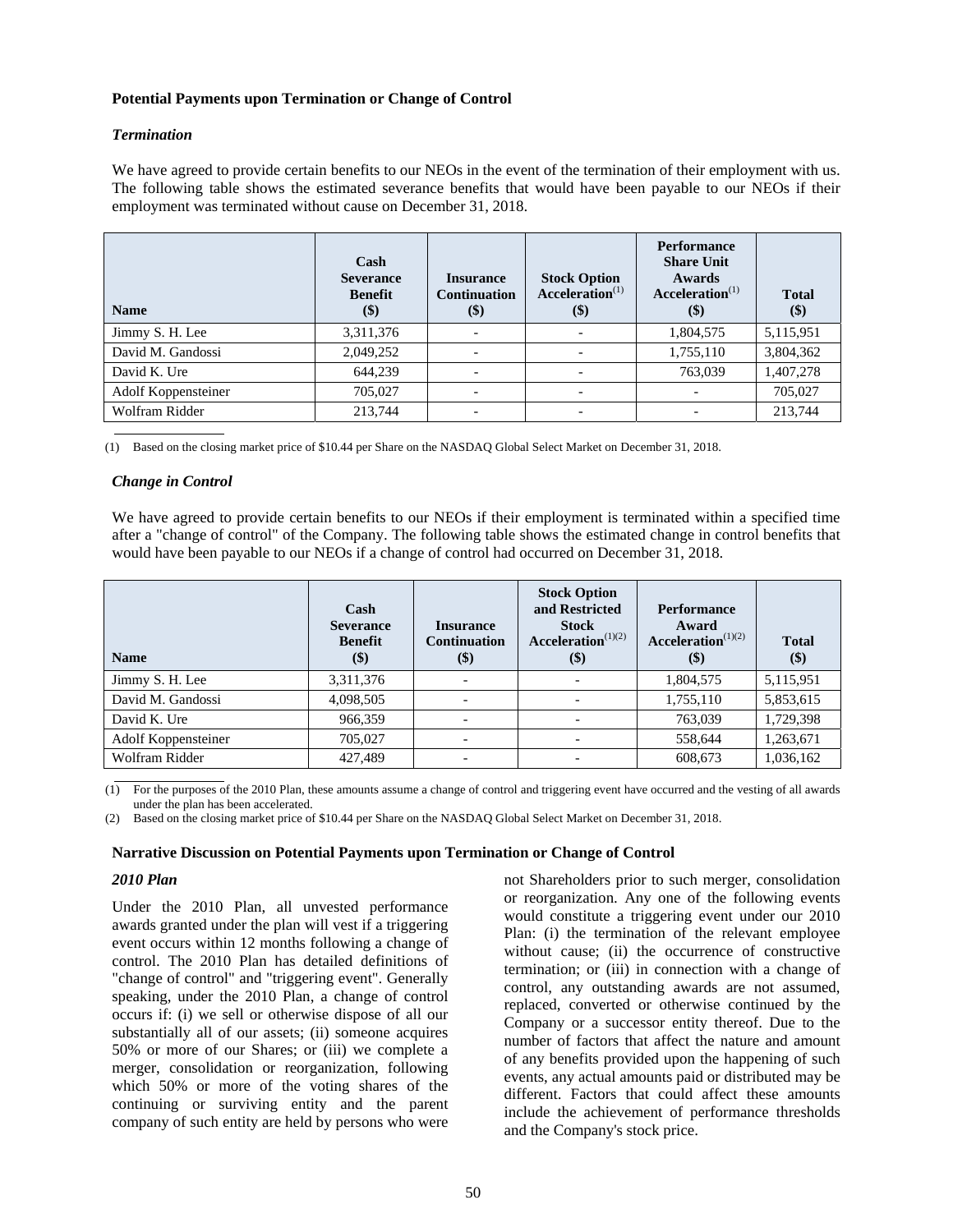# *Contractual Obligations*

# Jimmy Lee

*Termination without cause or voluntary termination for good reason*. The terms of his employment agreement provide that, if Mr. Lee is terminated without cause or voluntarily terminates his employment for good reason, he will be entitled to a severance payment equal to three times the sum of: (A) his then annual salary; and (B) the higher of (i) his current annual bonus and (ii) the highest variable pay and incentive bonus received during the three years last ending prior to his termination. This amount is payable in substantially equal installments over a twelve-month period, unless (i) a change of control occurs following such termination, in which case the unpaid portion of such severance amount is payable in full in a lump sum cash payment immediately following such change of control, or (ii) such termination occurs in contemplation of, at the time of, or within three years after a change of control, in which case this amount is payable in a lump sum cash payment immediately following such termination. In addition, all Mr. Lee's unvested rights in any stock options and any other equity awards will vest in full and become immediately exercisable. Mr. Lee will also be entitled to any accrued benefits.

Mr. Lee's employment agreement defines a "change of control" as the occurrence of any of certain specified events including: (1) the receipt by the Company of a Schedule 13D or other statement filed under Section 13(d) of the Exchange Act indicating that any person, directly or indirectly, (a) has become the beneficial owner of more than 50% of the outstanding Shares or (b) has sole and/or shared voting or dispositive power over more than 50% of the outstanding Shares; (2) a change in the composition of the Board occurring within a two-year period prior to such change, as a result of which fewer than a majority of the Board members are incumbent Board members; (3) the solicitation of a dissident proxy, the purpose of which is to change the composition of the Board with the result or potential result that fewer than a majority of the Board will be incumbent members; (4) the consummation of a merger, amalgamation or consolidation of the Company with or into another entity if more than 50% of the combined voting power of the continuing entity's securities outstanding immediately after such event are owned by persons who were not Shareholders prior to such event; (5) the sale of all or substantially all of our assets; or (6) the approval by our Shareholders of a plan of complete liquidation or dissolution.

*Termination for cause or voluntary termination without good reason*. The terms of his employment agreement provide that, if Mr. Lee is terminated for cause or voluntarily terminates his employment without good reason, he is not entitled to any additional payments or benefits, other than accrued benefits (including, but not limited to, any then vested stock options and other equity grants) and a prorated bonus, which is payable immediately upon such termination.

*Death or termination for disability*. The terms of his employment agreement provide that, in the event of Mr. Lee's death or if Mr. Lee is terminated in connection with a disability, he is not entitled to any additional payments or benefits, other than accrued benefits, any amounts payable under the Company's incentive plan then in effect, and a prorated bonus, which is payable at the same time as the Company's other senior executives are paid under any cash bonus or long-term incentive plan. In addition, all Mr. Lee's unvested rights in any stock options and any other equity awards will vest in full and become immediately exercisable.

# David Gandossi

*Termination without cause or voluntary termination for good reason*. The terms of his employment agreement provide that, if Mr. Gandossi is terminated without cause or voluntarily terminates his employment for good reason, he will be entitled to a severance payment equal to one and a half times the sum of:  $(A)$  his then annual salary; and  $(B)$  the higher of (i) his current annual bonus, (ii) the highest variable pay and incentive bonus received during the three years last ending prior to his termination and (iii) 50% of his then annual salary. This amount is payable in substantially equal installments over an eighteen-month period, unless a change of control occurs following such termination, in which case the unpaid portion of such severance amount is payable in full in a lump sum cash payment immediately following such change of control.

The terms of his employment agreement further provide that, if Mr. Gandossi is terminated without cause or voluntarily terminates his employment for good reason in contemplation of, at the time of, or within twelve months after a change of control, instead of the amounts and payment terms described above, he will be entitled to a lump sum severance payment equal to three times the sum of: (A) his then annual salary; and (B) the higher of (i) his current annual bonus, (ii) the highest variable pay and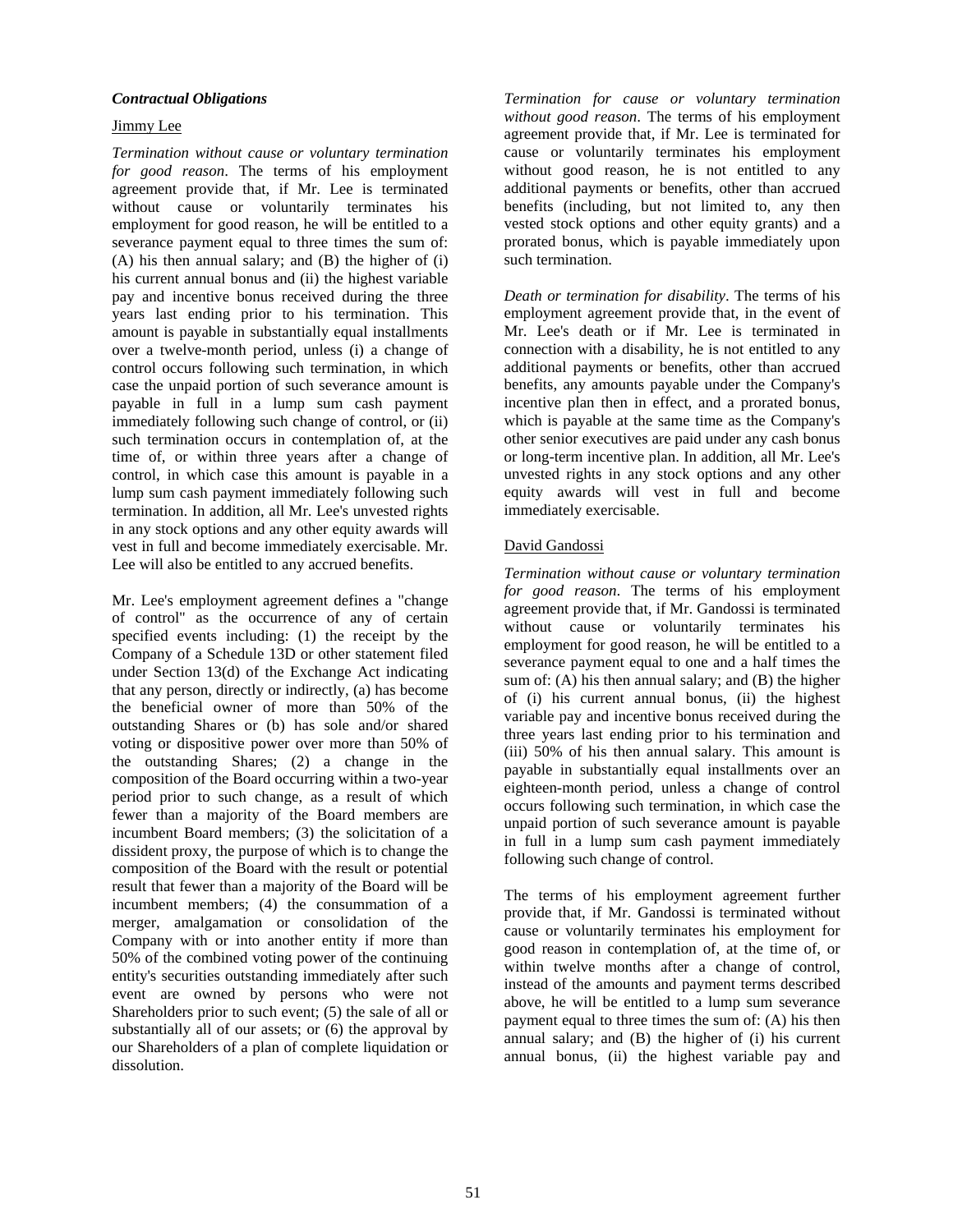incentive bonus received during the three years last ending prior to his termination and (iii) 50% of his then annual salary.

In addition, if Mr. Gandossi is terminated without cause or voluntarily terminates his employment for good reason, all Mr. Gandossi's unvested rights in any stock options and any other equity awards will vest in full and become immediately exercisable. Mr. Gandossi will also be entitled to any accrued benefits.

Mr. Gandossi's employment agreement defines a "change of control" as the occurrence of any of certain specified events including: (1) the receipt by the Company of a Schedule 13D or other statement filed under Section 13(d) of the Exchange Act indicating that any person, directly or indirectly, (a) has become the beneficial owner of more than 50% of the outstanding Shares or (b) has sole and/or shared voting or dispositive power over more than 50% of the outstanding Shares; (2) a change in the composition of the Board occurring within a two-year period prior to such change, as a result of which fewer than a majority of the Board members are incumbent Board members; (3) the solicitation of a dissident proxy, the purpose of which is to change the composition of the Board with the result or potential result that fewer than a majority of the Board will be incumbent members; (4) the consummation of a merger, amalgamation or consolidation of the Company with or into another entity if more than 50% of the combined voting power of the continuing entity's securities outstanding immediately after such event are owned by persons who were not Shareholders prior to such event; (5) the sale of all or substantially all of our assets; (6) the commencement by a person of a tender offer for more than 20% of our Shares; (7) the commencement by or against us of a bankruptcy proceeding; or (8) the approval by our Shareholders of a plan of complete liquidation or dissolution.

*Termination for cause or voluntary termination without good reason*. The terms of his employment agreement provide that, if Mr. Gandossi is terminated for cause or voluntarily terminates his employment without good reason, he is not entitled to any additional payments or benefits, other than accrued benefits (including, but not limited to, any then vested stock options and other equity grants) and a prorated bonus, which is payable immediately upon such termination.

*Death or termination for disability*. The terms of his employment agreement provide that, in the event of Mr. Gandossi's death or if Mr. Gandossi is terminated in connection with a disability, he is not entitled to any additional payments or benefits, other than

accrued benefits, any amounts payable under the Company's incentive plan then in effect, and a prorated bonus, which is payable at the same time as the Company's other senior executives are paid under any cash bonus or long-term incentive plan. In addition, all Mr. Gandossi's unvested rights in any stock options and any other equity awards will vest in full and become immediately exercisable.

# David Ure

*Termination without cause or voluntary termination for good reason*. The terms of his employment agreement provide that, if Mr. Ure is terminated without cause or voluntarily terminates his employment for good reason, he will be entitled to a severance payment equal to one time the sum of: (A) his then annual salary; and (B) the higher of (i) his current annual bonus and (ii) the highest variable pay and average incentive bonus received during the two years last ending prior to his termination. This amount is payable in substantially equal installments over a twelve-month period, unless a change of control occurs following such termination, in which case the unpaid portion of such severance amount is payable in full in a lump sum cash payment immediately following such change of control.

The terms of his employment agreement further provide that, if Mr. Ure is terminated without cause or voluntarily terminates his employment for good reason in contemplation of, at the time of, or within twelve months after a change of control, instead of the amounts and payment terms described above, he will be entitled to a lump sum severance payment equal to one and a half times the sum of: (A) his then annual salary; and (B) the higher of (i) his current annual bonus and (ii) the highest variable pay and average incentive bonus received during the two years last ending prior to his termination.

In addition, if Mr. Ure is terminated without cause or voluntarily terminates his employment for good reason, all Mr. Ure's unvested rights in any stock options and any other equity awards will vest in full and become immediately exercisable. Mr. Ure will also be entitled to any accrued benefits.

Mr. Ure's employment agreement defines a "change of control" as the occurrence of any of certain specified events including: (1) the receipt by the Company of a Schedule 13D or other statement filed under Section 13(d) of the Exchange Act indicating that any person, directly or indirectly, (a) has become the beneficial owner of more than 50% of the outstanding Shares or (b) has sole and/or shared voting or dispositive power over more than 50% of the outstanding Shares; (2) a change in the composition of the Board occurring within a two-year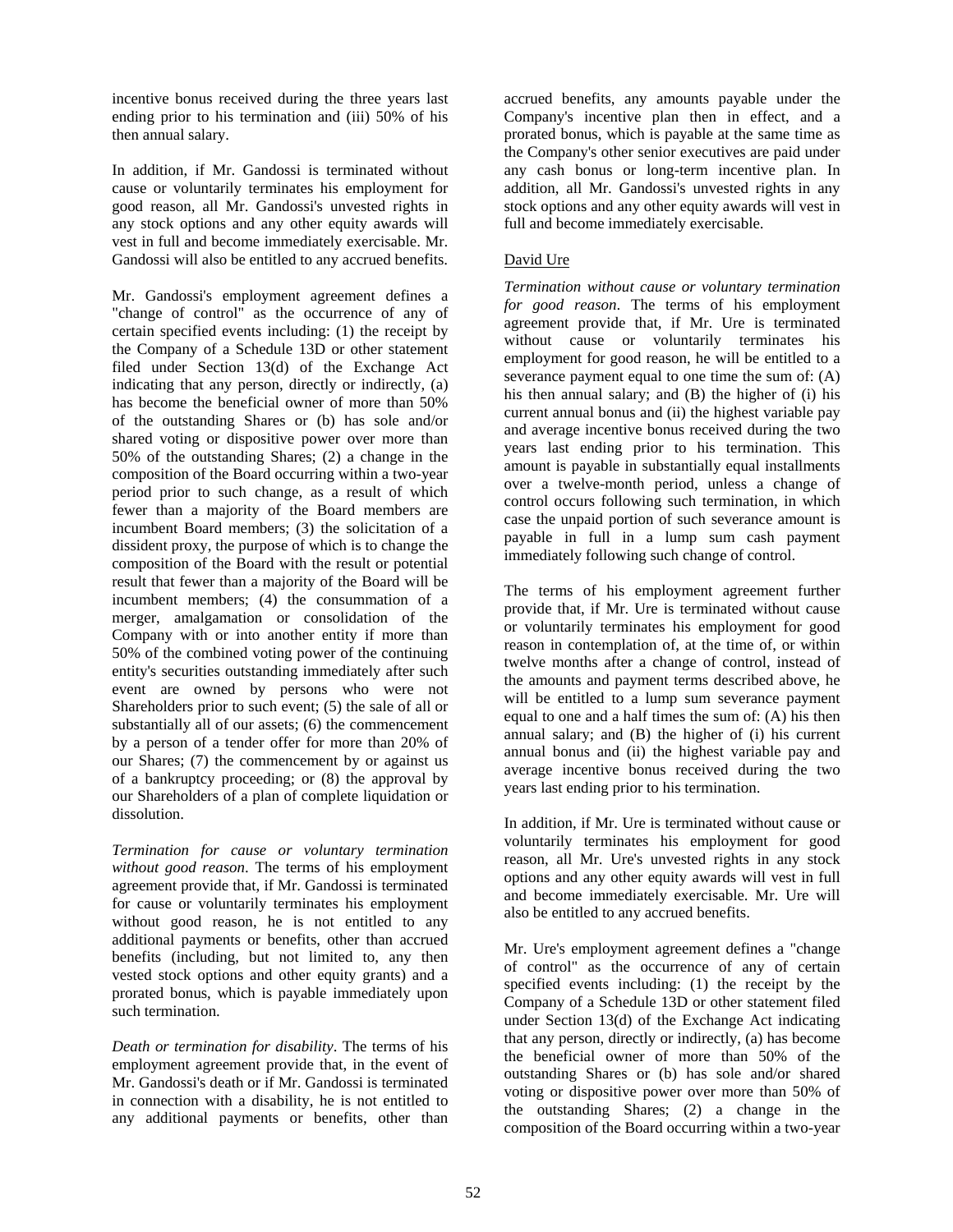period prior to such change as a result of which fewer than a majority of the Board members are incumbent Board members; (3) the consummation of a merger, amalgamation or consolidation of the Company with or into another entity if more than 50% of the combined voting power of the continuing entity's securities outstanding immediately after such event are owned by persons who were not Shareholders prior to such event; (4) the sale of all or substantially all of our assets; (5) the commencement by or against us of a bankruptcy proceeding; or (6) the approval by our Shareholders of a plan of complete liquidation or dissolution. Notwithstanding, a "change of control" in respect of items (1) to (4) above will not be deemed to occur unless such transaction constitutes a change in ownership of the Company or a change in effective control of the Company.

*Termination for cause or voluntary termination without good reason*. The terms of his employment agreement provide that, if Mr. Ure is terminated for cause or voluntarily terminates his employment without good reason, he is not entitled to any additional payments or benefits, other than accrued benefits (including, but not limited to, any then vested stock options and other equity grants) and a prorated bonus, which is payable immediately upon such termination.

*Death or termination for disability*. The terms of his employment agreement provide that, in the event of Mr. Ure's death or if Mr. Ure is terminated in connection with a disability, he is not entitled to any additional payments or benefits, other than accrued

benefits, any amounts payable under the Company's incentive plan then in effect, and a prorated bonus, which is payable at the same time as the Company's other senior executives are paid under any cash bonus or long-term incentive plan. In addition, all Mr. Ure's unvested rights in any stock options and any other equity awards will vest in full and become immediately exercisable.

# Adolf Koppensteiner

The terms of Mr. Koppensteiner's employment agreement provide for a 12 month notice period in case of termination by either party. The agreement does not contain a change of control provision.

# Wolfram Ridder

The terms of Mr. Ridder's employment agreement provide for a six-month notice period in case of termination and 12 months in the event of a change of control, which is defined as a direct or indirect change in majority ownership of Stendal Pulp Holding GmbH. In addition to the terms provided for in the individual employment agreements, our 2010 Plan contains provisions for accelerated vesting and exercisability of options, stock appreciation rights, restricted stock, restricted stock rights and performance awards upon termination of employment within 12 months of a change of control. The Committee also has the discretion to vest and make exercisable any outstanding award previously issued under the 2010 Plan upon the closing of a transaction that results in a change of control.

# **CEO Pay Ratio**

As required by Section 953(b) of the Dodd-Frank Wall Street Reform and Consumer Protection Act, and Item 402(u) of Regulation S-K, we are providing the following information about the relationship of the annual total compensation of our employees and the annual total compensation of Mr. David Gandossi, our President and Chief Executive Officer:

For 2018, our last completed fiscal year:

- the annual total compensation of the employee identified at median of our company (other than Mr. Gandossi), was \$56,148;
- the annual total compensation of Mr. Gandossi for purposes of determining the pay ratio was \$2,168,088; and
- the ratio of the annual total compensation of Mr. Gandossi, to the median of the annual total compensation of all employees was estimated to be 39 to 1.

This pay ratio is a reasonable estimate calculated in a manner consistent with SEC rules based on our payroll and employment records and the methodology described below.

The SEC rules for identifying the median compensated employee and calculating the pay ratio based on that employee's annual total compensation allow companies to adopt a variety of methodologies, to apply certain exclusions, and to make reasonable estimates and assumptions that reflect their compensation practices. As such, the pay ratio reported by other companies may not be comparable to the pay ratio reported above, as other companies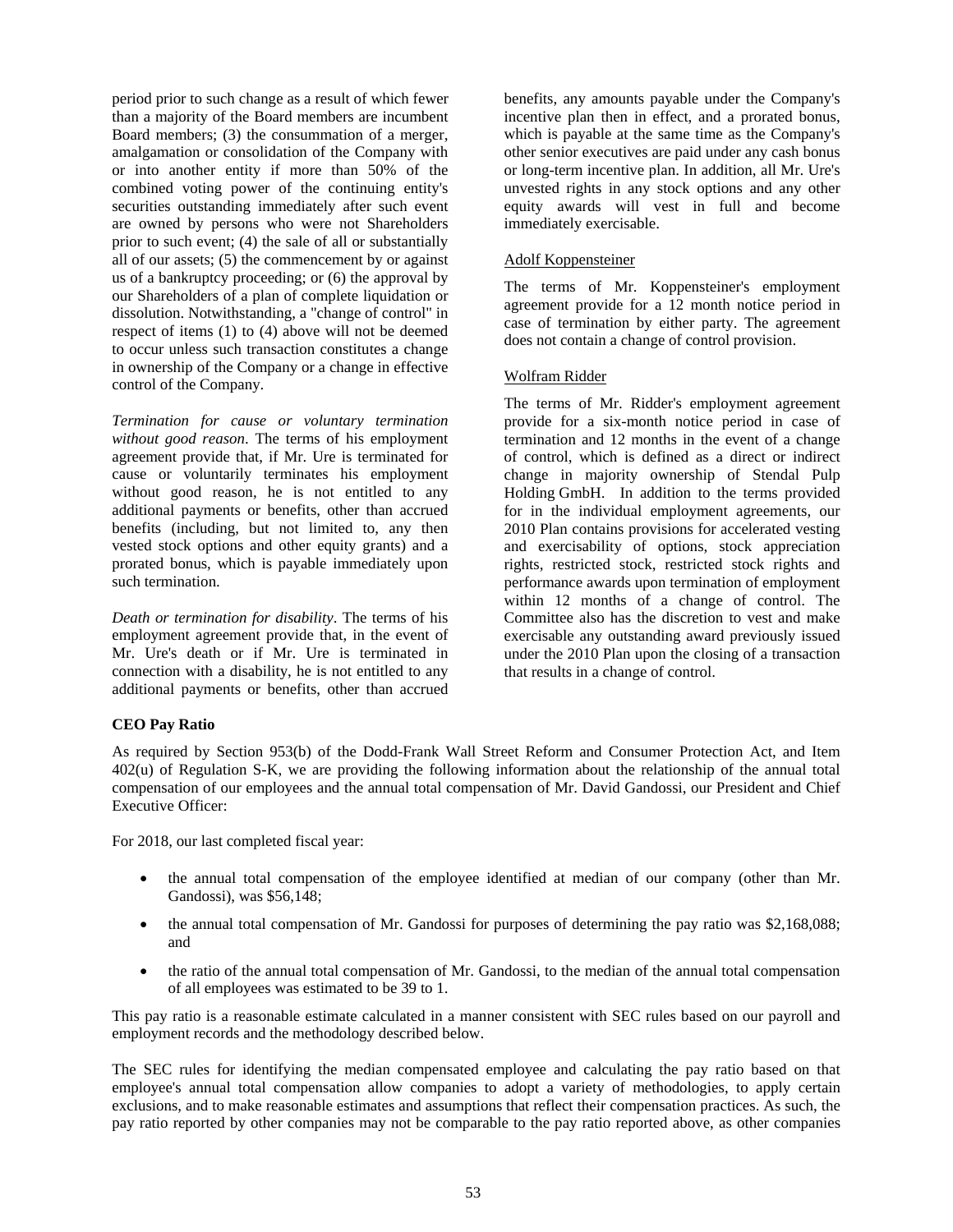may have different employment and compensation practices and may utilize different methodologies, exclusions, estimates and assumptions in calculating their own pay ratios.

To identify the median employee, we determined that, as of December 31, 2018, our employee population consisted of approximately 1,900 individuals globally. To identify the "median employee" from our employee population, we collected actual base salary, bonus paid, and any overtime paid during the year ended December 31, 2018. In making this determination, we annualized the compensation of all newly hired permanent employees during this period. We did not include employees of MPR and Santanol, which we acquired during the 2018 fiscal year.

## **INFORMATION REGARDING EQUITY COMPENSATION PLANS**

## **Equity Compensation Plan Information**

Since specific grants under the 2010 Plan are discretionary, they may vary from year to year and participant to participant and are not yet determinable. The following table provides certain information as at December 31, 2018 with respect to the Company's equity compensation plans.

| <b>Plan Category</b>                                                                                       | Number of Shares to<br>be issued upon<br>exercise of<br>outstanding options,<br>warrants and rights<br>(a) | Weighted-average<br>exercise price of<br>outstanding<br>options, warrants<br>and rights<br>(b) | <b>Number of Shares</b><br>remaining available for<br>future issuance under<br>equity compensation<br>plans (excluding<br>securities reflected in<br>column (a))<br>(c) |  |
|------------------------------------------------------------------------------------------------------------|------------------------------------------------------------------------------------------------------------|------------------------------------------------------------------------------------------------|-------------------------------------------------------------------------------------------------------------------------------------------------------------------------|--|
| Equity compensation plans approved by<br>$Shareholders^{(1)}$<br>Equity compensation plans not approved by | (2)                                                                                                        | \$                                                                                             | $2,819,121^{(3)}$                                                                                                                                                       |  |

<sup>(1)</sup> The 2010 Plan.

(3) Represents the number of Shares remaining available for issuance under the 2010 Plan as of December 31, 2018. As at the date hereof, the amount available is 2,640,758 Shares.

<sup>(2)</sup> Excludes 31,130 outstanding restricted shares which vest in 2019 and a maximum of 2,036,008 outstanding PSUs, 898,700 of which were eligible for vesting as at December 31, 2018. (In February 2019, based upon an assessment of the achievement of the Performance Criteria, 449,395 Shares were awarded and vested in respect thereof and the balance of underlying Shares therefor is again available under the 2010 Plan.) Of the remaining 1,137,218 PSUs, 503,344 are eligible to vest at December 31, 2019 and 633,874 are eligible to vest at December 31, 2020. The actual number of Shares issued in respect of unvested PSUs will vary from 0% to 200% of PSUs granted, based upon achievement of performance objectives established for such awards.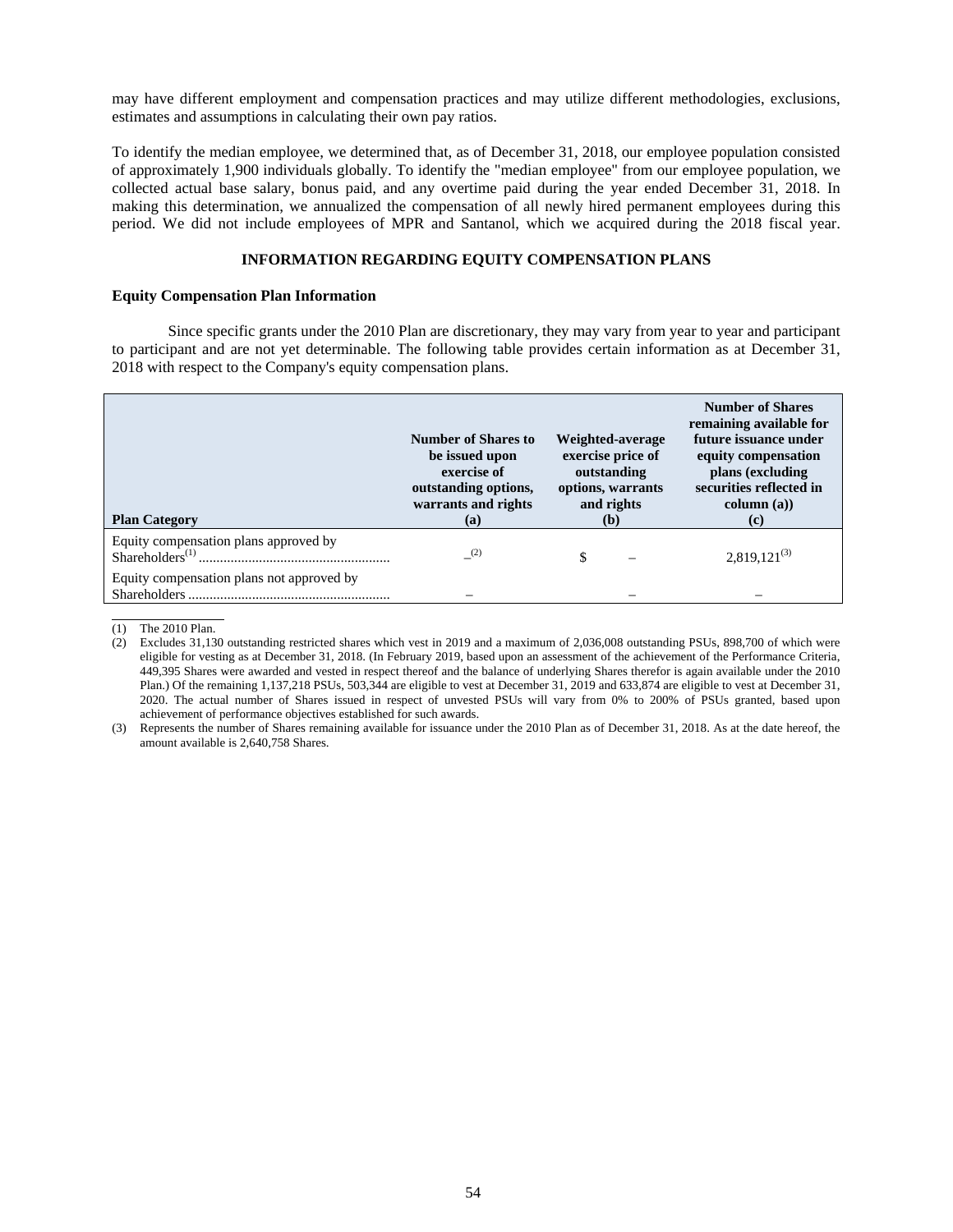#### **PROPOSAL 2 - INDEPENDENT REGISTERED PUBLIC ACCOUNTING FIRM**

#### **Ratification of Independent Registered Public Accounting Firm**

The Board requests that Shareholders ratify the selection of PricewaterhouseCoopers LLP as our independent registered public accounting firm as a matter of good corporate practice.

We initially appointed PricewaterhouseCoopers LLP as our independent registered public accounting firm effective May 10, 2007 and received Shareholder ratification of such appointment at our annual meeting held in June 2007. The appointment of PricewaterhouseCoopers LLP was approved by the Audit Committee and by the Board.

Representatives of PricewaterhouseCoopers LLP are not expected to be present at the Meeting but have been given an opportunity to make a statement if they so desire and will be available should any matter arise requiring their participation at the Meeting.

The selection of PricewaterhouseCoopers LLP must be ratified by a majority of the votes cast at the Meeting, in person or by Proxy, in favor of such ratification.

# **OUR BOARD RECOMMENDS A VOTE "FOR" THE RATIFICATION OF PRICEWATERHOUSECOOPERS LLP AS OUR INDEPENDENT REGISTERED PUBLIC ACCOUNTING FIRM.**

In the event PricewaterhouseCoopers LLP are not ratified as our registered public accounting firm at the Meeting, the Audit Committee will consider whether to retain PricewaterhouseCoopers LLP or select another firm. The Audit Committee may select another firm as our registered public accounting firm without the approval of Shareholders, even if Shareholders ratify the selection of PricewaterhouseCoopers LLP at the Meeting.

#### **Fees of Independent Registered Public Accounting Firm**

The following table sets forth the fees for services provided by PricewaterhouseCoopers LLP in 2018 and 2017:

|  |                | <b>Year Ended December 31.</b> |                 |
|--|----------------|--------------------------------|-----------------|
|  | 2018           |                                | 2017            |
|  | 1,182,684      |                                | 1,231,705       |
|  | 316,165        |                                | 182,157         |
|  | 242,232        |                                | 110,764         |
|  | $63.925^{(4)}$ |                                | $136,092^{(4)}$ |
|  |                |                                |                 |

 $\overline{a}$ (1) Represents fees for services rendered for the integrated audit of our annual financial statements and review of our quarterly financial statements, including fees relating to an internal control review conducted pursuant to the Sarbanes-Oxley Act of 2002.

(2) Represents fees for due diligence transaction services and services rendered for assurance and related services reasonably related to the performance of the audit or review of our financial statements but not reported under "Audit Fees", including fees related to audit and attestation services for the Celgar pension plan, due diligence related to financings and consultations concerning financial accounting and reporting standards.

(3) Represents fees for services rendered for tax compliance, tax advice and tax planning.

(4) The majority of all other fees incurred during 2018 was in connection with services related to our acquisition of MPR and advisory and governmental relations services related to new green energy legislation in Germany and 2017 was in connection with such advisory and governmental relations services.

#### **Policy on Audit Committee Pre-Approval of Audit and Permitted Non-Audit Services**

Our Audit Committee is responsible for appointing, setting compensation for and overseeing the work of PricewaterhouseCoopers LLP. The committee has established a policy requiring its pre-approval of all audit and permissible non-audit services provided by PricewaterhouseCoopers LLP. The Audit Committee from time to time will provide a general pre-approval of specific types of services and provide specific guidance as to the specific services which may be eligible for pre-approval and will obtain appropriate cost estimations for each type of service. The Audit Committee also specifically pre-approves all other permitted services. For all pre-approval of services, the Audit Committee considers whether such services are consistent with the rules of the SEC on registered public accounting firm independence. Under the policy, the Audit Committee must pre-approve services prior to the commencement of the specified service. In 2017 and 2018, all services provided by our independent registered public accounting firm, PricewaterhouseCoopers LLP, had been preapproved by the Audit Committee.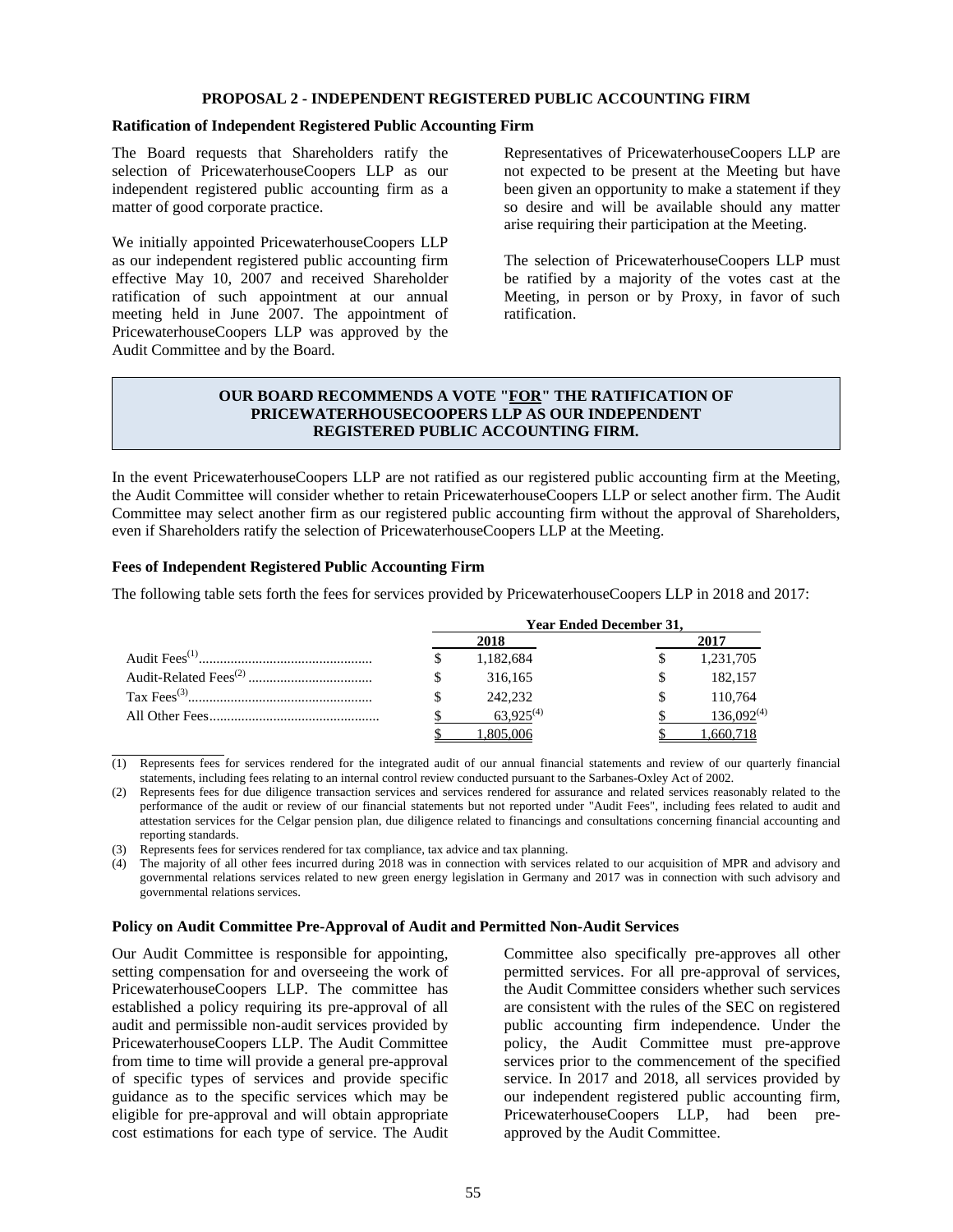#### **PROPOSAL 3 - ADVISORY VOTE ON EXECUTIVE COMPENSATION**

The Company believes that the compensation policies for our NEOs are designed to attract, motivate and retain talented executive officers and are aligned with the long-term interests of our Shareholders. This advisory Shareholder vote, commonly referred to as a "say-on-pay vote" gives you as a Shareholder the opportunity to approve or not approve the compensation of our NEOs that is disclosed in this Proxy Statement. This advisory Shareholder vote occurs every year and will next occur at our annual meeting of Shareholders to be held in 2020 (the "2020 Annual Meeting"). The nonbinding resolution approving our executive compensation was approved by 99.7% of the Shareholders present or represented by proxy at our 2018 annual meeting of Shareholders. This vote is not intended to address any specific item of executive compensation, but rather the overall compensation of our NEOs and the philosophy, policies and practices described in this Proxy Statement. Accordingly, the Company asks that you indicate your support for our executive compensation policies and practices as described in the Company's Compensation Discussion and Analysis, accompanying tables and

related narrative contained in this Proxy Statement by voting "FOR" the following resolution:

**RESOLVED that the Company's Shareholders approve, on an advisory basis, the compensation of the Company's executives named in the Summary Compensation Table, as disclosed in the Company's 2019 Proxy Statement pursuant to the executive compensation disclosure rules of the Securities and Exchange Commission, which disclosure includes the Compensation Discussion and Analysis, compensation tables, narrative disclosure and other related tables and disclosure.**

Since this say-on-pay vote is advisory, it will not be binding on the Board or the Compensation and Human Resources Committee. However, the Board and our Compensation and Human Resources Committee value the opinions of our Shareholders and will review the voting results and take them into consideration when making future decisions regarding executive compensation. The affirmative vote of the holders of a majority of the Shares represented in person or by proxy entitled to vote on the proposal will be required for approval.

#### **OUR BOARD RECOMMENDS A VOTE "FOR" THIS PROPOSAL.**

#### **SECTION 16(a) BENEFICIAL OWNERSHIP REPORTING COMPLIANCE**

Section 16(a) of the Exchange Act requires that our officers and directors and persons who own more than 10% of our Shares file reports of ownership and changes in ownership with the SEC and furnish us with copies of all such reports that they file. Based solely upon a review of the copies of these reports received by us, and upon written representations by our directors and officers regarding their compliance with the applicable reporting requirements under Section 16(a) of the Exchange Act, we believe that all of our directors and officers filed all required reports under Section 16(a) in a timely manner for the year ended December 31, 2018.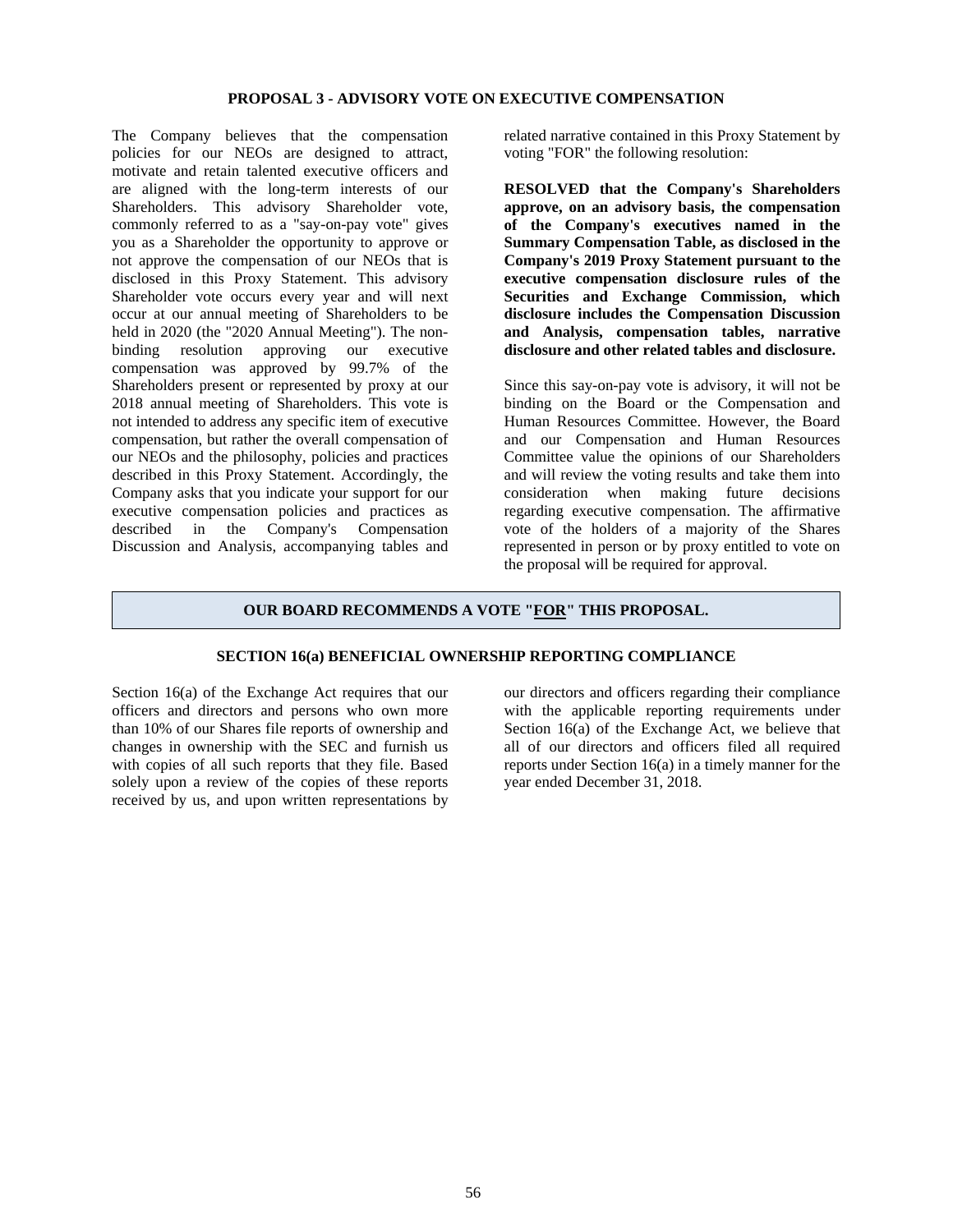# **COMMONLY ASKED QUESTIONS AND ANSWERS**

# **Q: Why am I receiving these materials?**

A: This Proxy Statement describes the proposals upon which you, as a Shareholder, will vote at the Meeting. It also gives you information on the proposals, as well as other information so that you can make an informed decision.

# **Q: Why did I receive a Notice of Internet Availability instead of a full set of proxy materials?**

A: Rules adopted by the SEC allow companies to choose the method for delivering proxy materials to shareholders. We have elected to mail a notice regarding the availability of proxy materials on the Internet rather than sending a full set of these materials in the mail to our Shareholders (other than those who had previously requested electronic or paper delivery). This notice will be mailed to our Shareholders beginning on or around April 20, 2018, and our proxy materials will be posted on both our corporate website (www.mercerint.com) and the website referenced in the notice (www.proxyvote.com) on the same day. Utilizing this method of delivery expedites receipt of proxy materials by our Shareholders and lowers the cost of the Meeting. If you are a Shareholder and would like to receive a paper or email copy of the proxy materials, you should follow the instructions in the notice for requesting copies.

## **Q: What is the Proxy?**

A: If you requested to receive printed proxy materials, these materials include an accompanying Proxy. The Proxy enables you to appoint Jimmy S.H. Lee and David M. Gandossi as your representatives at the Meeting. By completing and returning the Proxy, you are authorizing Mr. Lee and Mr. Gandossi to vote your Shares at the Meeting as you have instructed them on the Proxy. This way your Shares will be voted whether or not you attend the Meeting. Even if you plan to attend the Meeting, it is a good idea to complete and return your Proxy before the date of the Meeting just in case your plans change.

#### **Q: Who can vote at the Meeting?**

A: Registered Shareholders who own our Shares on the Record Date may attend and vote at the Meeting. Each Share is entitled to one vote. There were 65,651,056 Shares outstanding on the Record Date. If you own your Shares through a brokerage account or in another nominee form,

you must provide instructions to the broker or nominee as to how your Shares should be voted. Your broker or nominee will generally provide you with the appropriate forms at the time you receive this Proxy Statement. If you own your Shares through a brokerage account or nominee, you cannot vote in person at the Meeting, (including through the virtual meeting), unless you receive a Proxy from the broker or the nominee.

# **Q: What am I voting on?**

A: We are asking you to vote: (i) for the election of the Company's directors for the ensuing year; (ii) for the ratification of the selection of PricewaterhouseCoopers LLP as our independent registered public accounting firm for fiscal year 2019; and (iii) for the approval, on a non-binding advisory basis, of the compensation disclosed in this Proxy Statement of the Company's executive officers who are named herein in the Summary Compensation Table.

# **OUR BOARD OF DIRECTORS RECOMMENDS A VOTE "FOR" EACH OF THESE PROPOSALS.**

# **Q: How do I vote?**

A: Registered Shareholders may vote on the Internet, by mail, in person at the Meeting or by phone.

*Voting on the Internet.* Go to www.investorvote.com/merc (registered shareholders) or www.proxyvote.com (beneficial holders) or scan the QR code provided in your Proxy with your smartphone.

Follow the instructions to obtain your records and submit an electronic ballot. You should have your Proxy in hand when you access the website.

*Voting by Mail.* Complete, date, sign and mail the Proxy in the enclosed postage pre-paid envelope (if you received a paper copy of the proxy materials by mail). If you mark your voting instructions on the Proxy, your Shares will be voted as you instruct. Please see the Proxy for voting instructions.

*Voting in Person.* If you are a registered Shareholder and attend the Meeting, you may vote in person as instructed at the Meeting. However, if you hold your Shares in street name and you wish to attend and vote your Shares at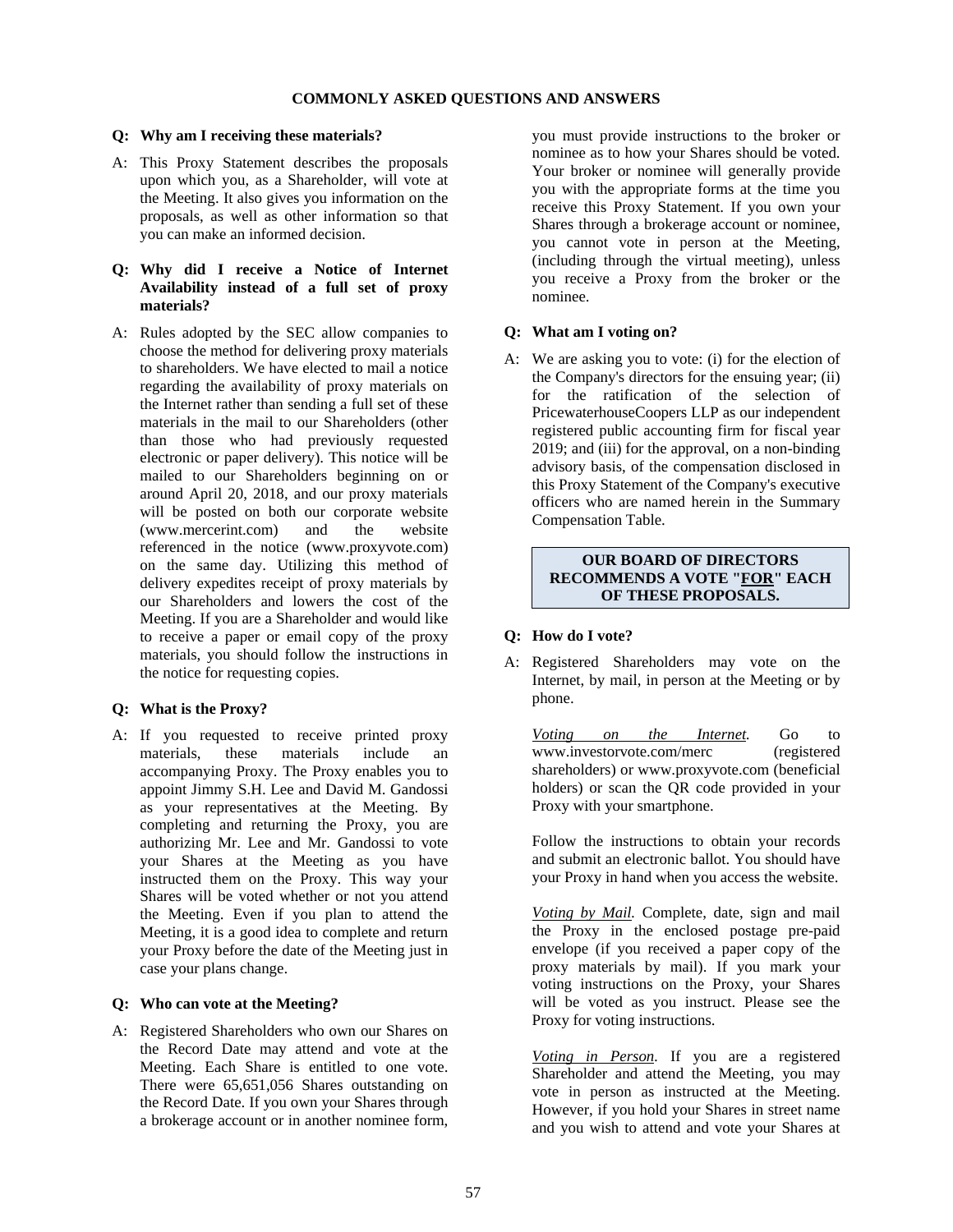the Meeting, you will first need to obtain a legal proxy from your broker, bank or other intermediary that is the holder of record of your Shares and bring it with you to the Meeting. Otherwise, you will not be permitted to vote in person at the Meeting.

*Virtual Meeting.* If you are a registered Shareholder, you may also attend and vote at the Meeting via the Internet. In order to do so, please follow the instructions in the accompanying Proxy and Meeting materials.

*Voting by Telephone.* Call 1-800-652-VOTE (8683) from any touch-tone telephone and follow the instructions. You should have your Proxy in hand when you call.

If you own your Shares through a brokerage account or in other nominee form, you should follow the instructions you receive from the record holder to see which voting methods are available.

## **Q: What does it mean if I receive more than one Proxy?**

A: It means that you hold Shares in multiple accounts. Please complete and return all Proxies to ensure that all your Shares are voted in accordance with your instructions.

# **Q: What if I change my mind after returning my Proxy?**

- A: If you are a registered Shareholder, you may revoke your Proxy and change your vote at any time before it is voted at the Meeting. You may do this by:
	- sending a signed notice of revocation of proxy to our registrar and transfer agent at the address set out above stating that the Proxy is revoked;
	- submitting another Proxy with a later date over the Internet, by telephone or to our registrar and transfer agent at the address set out above; or
	- voting at the Meeting.

Your Proxy will not be revoked if you attend the Meeting but do not vote.

If you own your Shares through a broker or other nominee and wish to change your vote, you must send those instructions to your broker or nominee.

# **Q: Will my Shares be voted if I do not sign and return my Proxy?**

A: If your Shares are registered in your name, they will not be voted unless you submit your Proxy or vote in person at the Meeting. If your Shares are held in street name, your broker/dealer or other nominee will not have the authority to vote your Shares unless you provide instructions. If you do not instruct such broker/dealer or other nominee as to how to vote your Shares, NASDAQ rules allow such nominee to vote your Shares only on routine matters. Proposal 2, the ratification of the selection of the Company's independent registered public accounting firm for fiscal 2019, is the only matter for consideration at the Meeting that NASDAQ rules deem to be routine. For all other proposals, you must submit voting instructions to the nominee that holds your Shares if you want your vote to count.

# **Q: Who will count the votes?**

A: Agents of the Company will tabulate the Proxies. Additionally, votes cast by Shareholders voting in person at the Meeting are tabulated by a person who is appointed by our management before the Meeting.

# **Q: How many Shares must be present to hold the Meeting?**

A: To hold the Meeting and conduct business, at least one-third of the outstanding Shares entitled to vote at the Meeting must be present at the Meeting. This is called a quorum.

Votes are counted as present at the Meeting if a Shareholder either:

- is present and votes in person at the Meeting; or
- has properly submitted a Proxy.

Abstentions and broker non-votes (i.e., Shares held by a broker/dealer or other nominee that are not voted because the broker/dealer or other nominee does not have the authority to vote on a particular matter) will be counted for the purposes of determining the presence of a quorum.

# **Q: How many votes are required to elect directors?**

A: The affirmative vote of a majority of the Shares voted at the Meeting is required to elect our directors. However, our Governance Guidelines provide that in uncontested directors' elections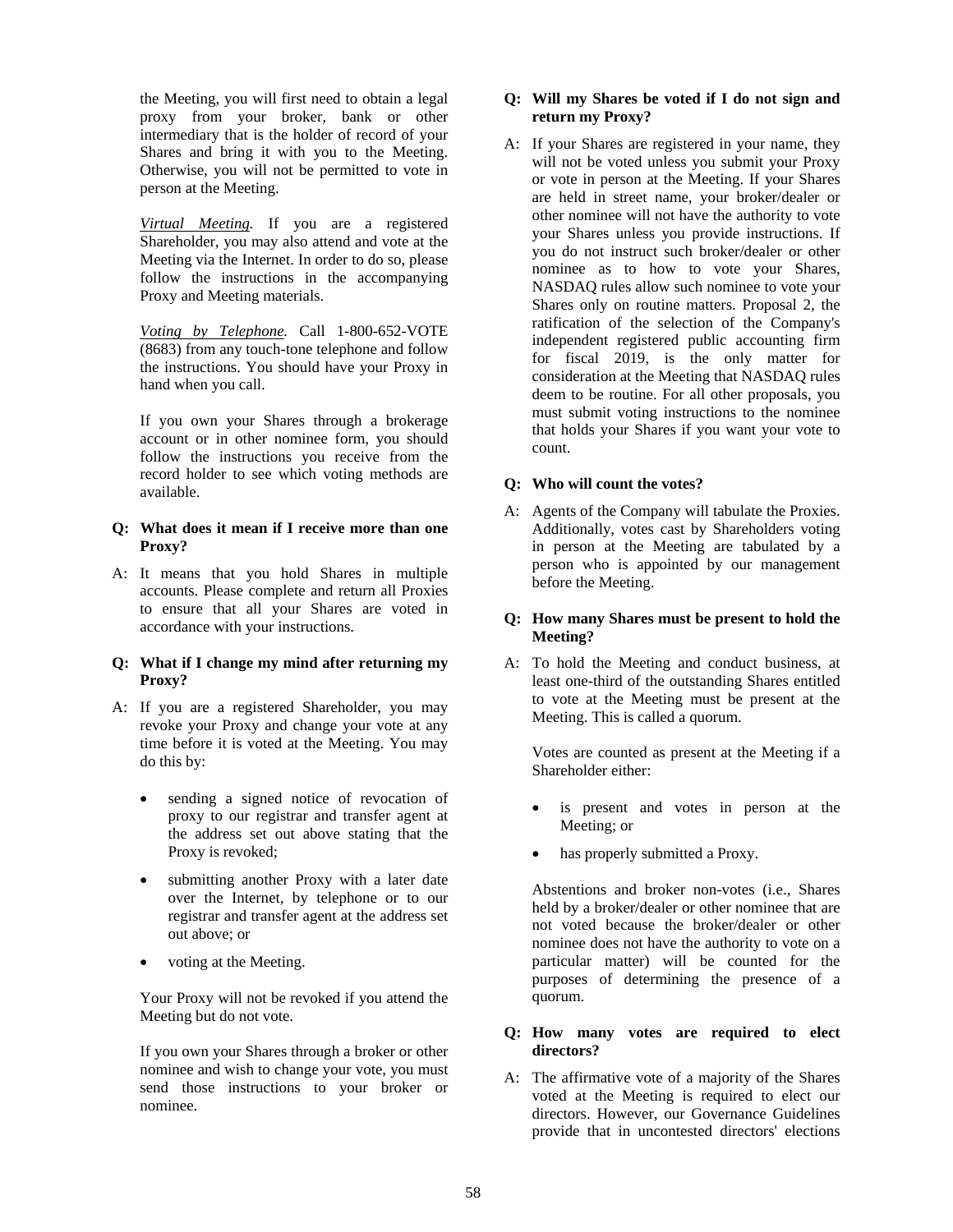any nominee for director who receives more votes "Witheld" than "For" for his or her election will have his or her term as a director terminate on the earlier to ocur of: (i) 90 days after the election results are certified; (ii) the date such director resigns; or (iii) the date the Board fills the position.

## **Q: How many votes are required to adopt the other proposals?**

A: The ratification of the appointment of PricewaterhouseCoopers LLP and the nonbinding approval of the compensation of our executive officers named herein will require the affirmative vote of a majority of the Shares represented at the Meeting and entitled to vote thereon.

# **Q: What is the effect of withholding votes or "abstaining"?**

A: You can withhold your vote for any nominee in the election of directors. Withheld votes will be excluded entirely from the vote and will have no effect on the outcome (other than potentially triggering the majority voting requirements set forth in our Governance Guidelines and as described above). On other proposals, you can "Abstain". If you abstain, your Shares will be counted as present at the Meeting for purposes of that proposal and your abstention will have the effect of a vote against the proposal.

# **Q: How are votes counted?**

A: You may vote "For" or "Withhold" your vote on the proposal to elect directors. You may vote "For" or "Against" or "Abstain" on the proposals to ratify the selection of our independent registered public accounting firm and approve the compensation of our executive officers named herein. If you withhold or abstain from voting on a proposal, it will have the practical effect of voting against the proposal.

If you sign and return your Proxy without voting instructions, your Shares will be voted in accordance with the Board's recommendations for the proposals described in this Proxy Statement.

# **Q: Could other matters be discussed at the Meeting?**

A: We do not know of any other matters to be brought before the Meeting other than those referred to in this Proxy Statement. If other matters are properly presented at the Meeting for consideration, the persons named in the Proxy will have the discretion to vote on those matters on your behalf.

# **Q: Where and when will I be able to find the voting results?**

A: You can find the official results of voting at the Meeting in a current report on Form 8-K filed with the SEC within four business days of the Meeting.

**Even if you plan to attend our annual meeting in person or through the virtual meeting, please cast your vote as soon as possible by:** 

| using the Internet at<br>www.investorvote.com/merc<br>(for registered shareholders)<br>www.proxyvote.com<br>(for beneficial shareholders) | calling toll-free 1-800-652-VOTE<br>(8683) within the United States, U.S.<br>territories and Canada |
|-------------------------------------------------------------------------------------------------------------------------------------------|-----------------------------------------------------------------------------------------------------|
| scanning the QR code provided in your<br>proxy with your smartphone                                                                       | mailing your signed proxy or voting<br>instruction form                                             |